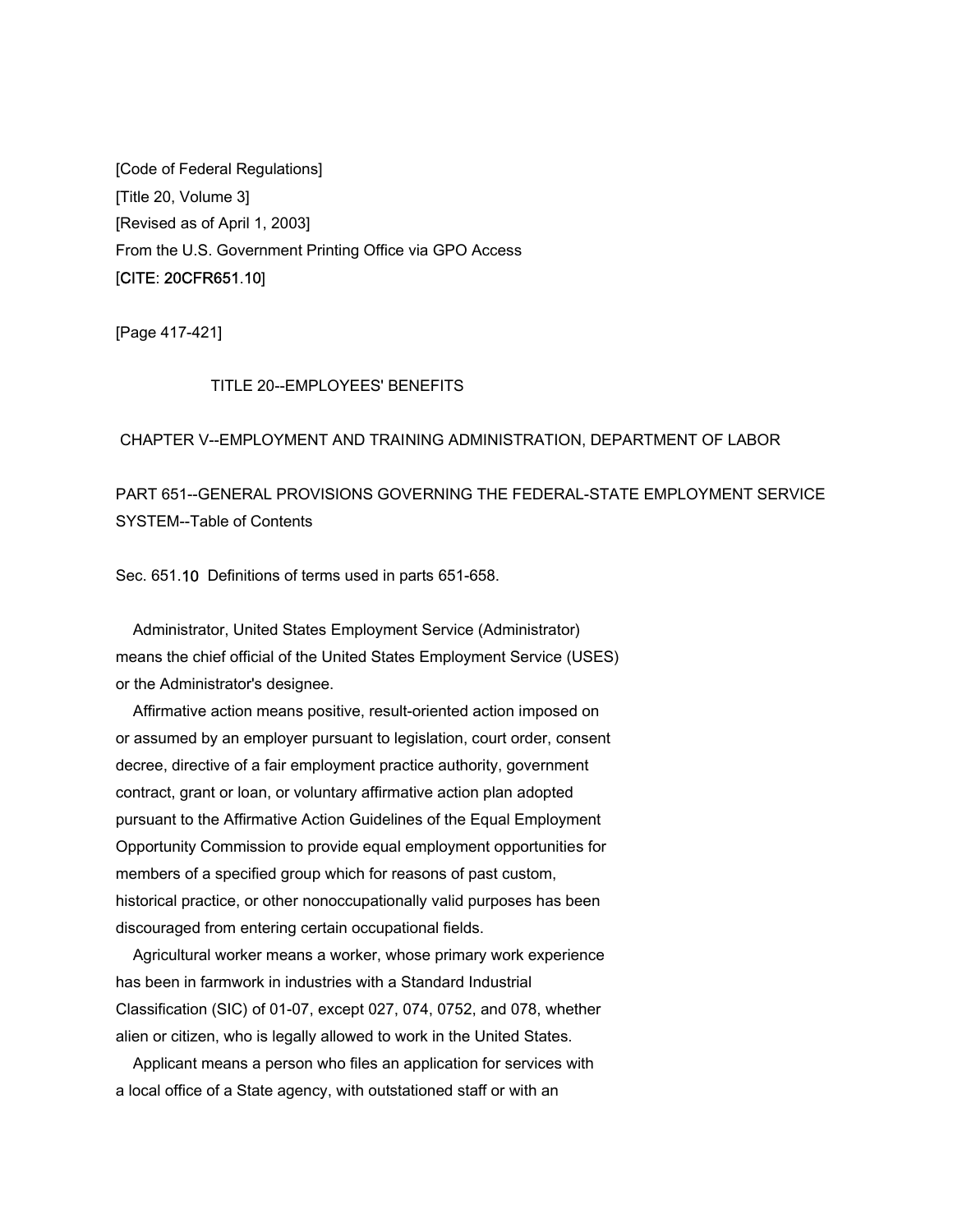outreach worker.

 Application card means the basic local office record for an applicant.

 A Bona Fide Occupational Qualification (BFOQ) means that an employment decision or request based on age, sex, national origin or religion is based on a finding that such characteristic is necessary to the individual's ability to perform the job in question. Since a BFOQ is an exception to the general prohibition against discrimination on the basis of age, sex, national origin or religion, it must be interpreted narrowly in accordance with the Equal Employment Opportunity Commission regulations set forth at 29 CFR parts 1604, 1605 and 1627.

 Clearance means activities in the placement process involving joint action of local offices in different labor market areas and/or States in the location, selection and the job referral of an applicant.

 Complaint means a representation made or referred to a State or local JS office of a violation of the JS regulations and/or other federal, State or local employment related law.

 Complainant means the individual, employer, organization, association, or other entity filing a complaint.

 Day-haul means the assembly of workers at a pick-up point waiting to be employed, transportation of them to farm employment, and the return of the workers to the pick-up point on the same day. For the purposes of this definition ``day-haul'' shall exclude transportation and return of workers employed under regularly scheduled job orders such as corn detasseling jobs for youth.

 Decertification means the rescission by the Secretary of the year end certification made under Section 7 of the Wagner-Peyser Act to the Secretary of the Treasury that the State agency may receive funds authorized by the Wagner-Peyser Act.

 Dictionary of Occupational Titles (DOT) means the Dictionary of Occupational Titles, the reference work published by the USES which contains brief, non-technical definitions of U.S. job titles, distinguishing number codes, and worker trait data.

DOL means the Department of Labor.

 D.O.T. means the Dictionary of Occupational Titles, the reference work published by the USES which contains brief, non-technical definitions of U.S. job titles, distinguishing number codes, and worker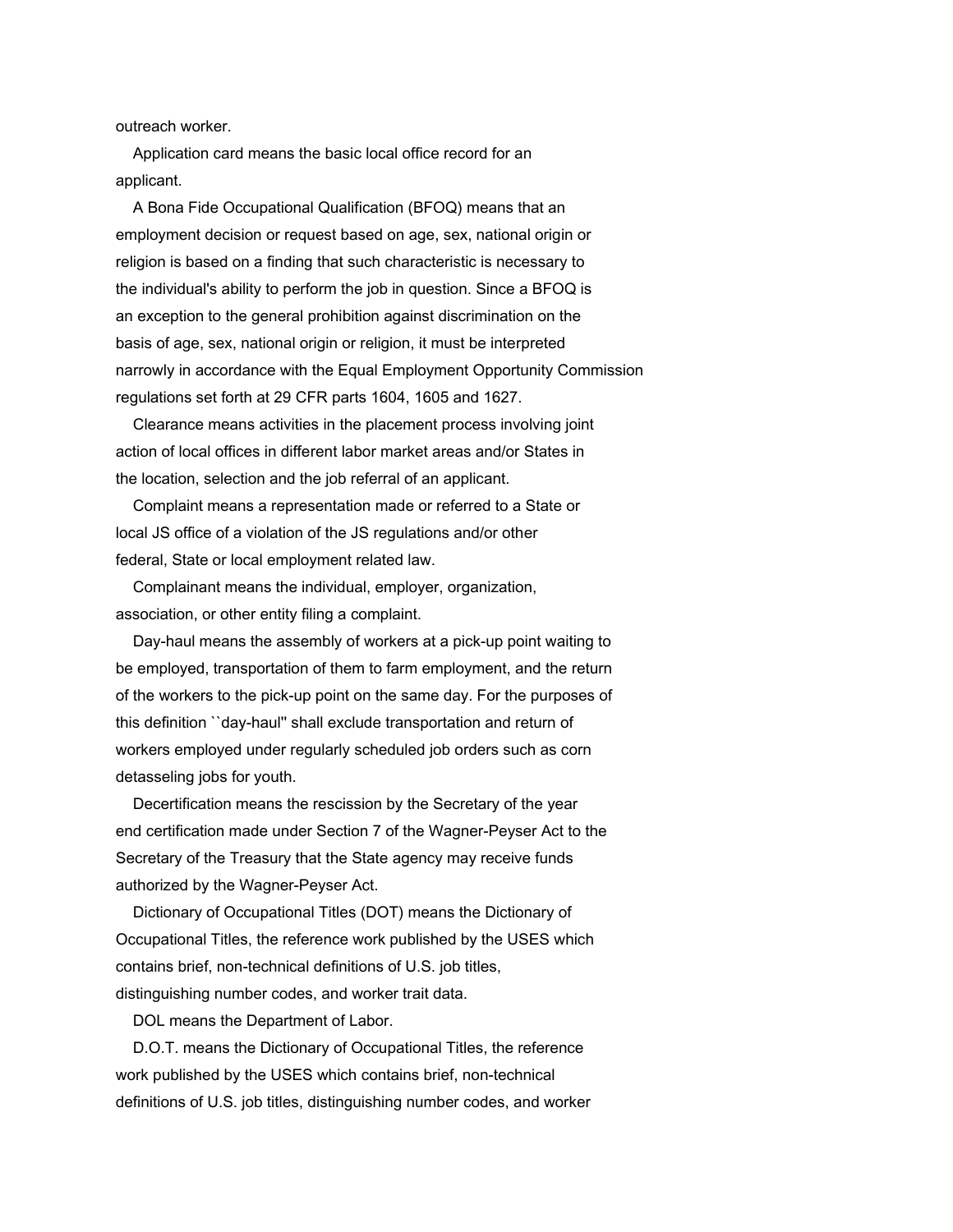trait data.

 Employment and Training Administration (ETA) means the component of the Department of Labor containing the United States Employment Service (USES).

 Employer means a person, firm, corporation or other association or organization (1) which currently has a location within the United States to which U.S. workers may be referred for employment, and which proposes to employ a worker at a place within the

## [[Page 418]]

United States and (2) which has an employer relationship with respect to employees under this subpart as indicated by the fact that it hires, pays, fires, supervises and otherwise controls the work of such employee. An association of employers shall be considered an employer if it has all of the indicia of an employer set forth in this definition. Such an association, however, shall be considered as a joint employer with the employer member if either shares in exercising one or more of the definitional indicia.

 Establishment means a public or private economic employing unit generally at a single physical location which produces and/or sells goods or services, for example, a mine, factory, store, farm orchard or ranch. It is usually engaged in one, or predominantly one, type of commerical or governmental activity. Each branch or subsidiary unit of a large employer in a geographical area or community should be considered an individual establishment, except that all such units in the same physical location shall be considered a single establishment. A component of an establishment which may not be located in the same physical structure (such as the warehouse of a department store) should also be considered as part of the parent establishment. For the purpose of the ``seasonal farmworker'' definition, farm labor contractors and crew leaders are not considered establishments; it is the organizations to which they supply the workers that are the establishments.

 Farmwork means work performed for wages in agricultural production or agricultural services in establishments included in industries 01-- Agricultural Production-Crops; 02--Agricultural Production-Livestock excluding 027--Animal Specialties; 07--Agricultural Services excluding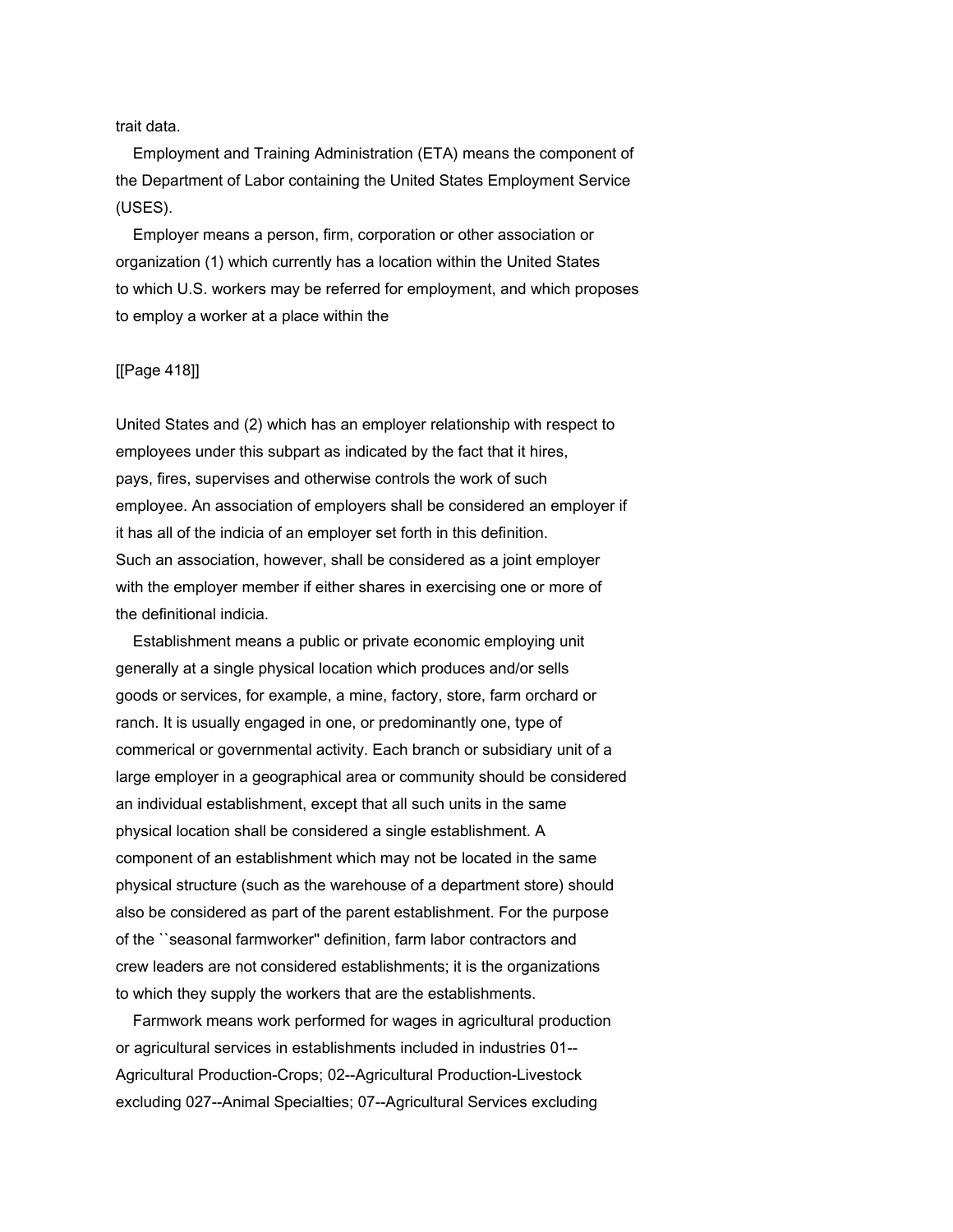074--Veterinary Services, 0752--Animal Speciality Services, and 078-- Landscape and Horticultural Services, as defined in the most recent edition of the Standard Industrial Classification (SIC) Code definitions.

Farmworker, see Agricultural worker.

 Full application means an application for an applicant who has participated in an application interview and which includes the applicant's personal characteristics, work history and an occupational classification and DOT code.

 Hearing Officer means a Department of Labor Administrative Law Judge, designated to preside at DOL administrative hearings.

 Identification card (applicant identification card) means a card given to the applicant on which are recorded identifying information and the dates of the applicant's visits to the local employment office.

 Intrastate job order means a job order describing one or more hardto-fill job openings, which a local office uses to request recruitment assistance from other local offices within the State.

 JS regulations means the Federal regulations at 20 CFR parts 601- 604, 620, 621, and 651-658, and at 29 CFR parts 8, 26, and 75.

 Job bank means a computer assisted system which provides listings of current job openings in the area, on a regular basis, for distribution to JS and WIN offices and to cooperating agencies.

 Job development means the process of securing a job interview with a public or private employer for a specific applicant for whom the local office has no suitable opening on file.

 Job information means information derived from data compiled in the normal course of employment service activities from reports, job orders, applications and the like.

 Job opening means a single job opportunity for which the local office has on file a request to select and refer on applicant or applicants.

 Job Information Service (JIS) means a unit or an area within a JS local office where applicants primarily, on a self-service basis or with minimum professional help, can obtain specific and general information on where and how to get a job.

 Job referral means (1) the act of bringing to the attention of an employer an applicant or group of applicants who are available for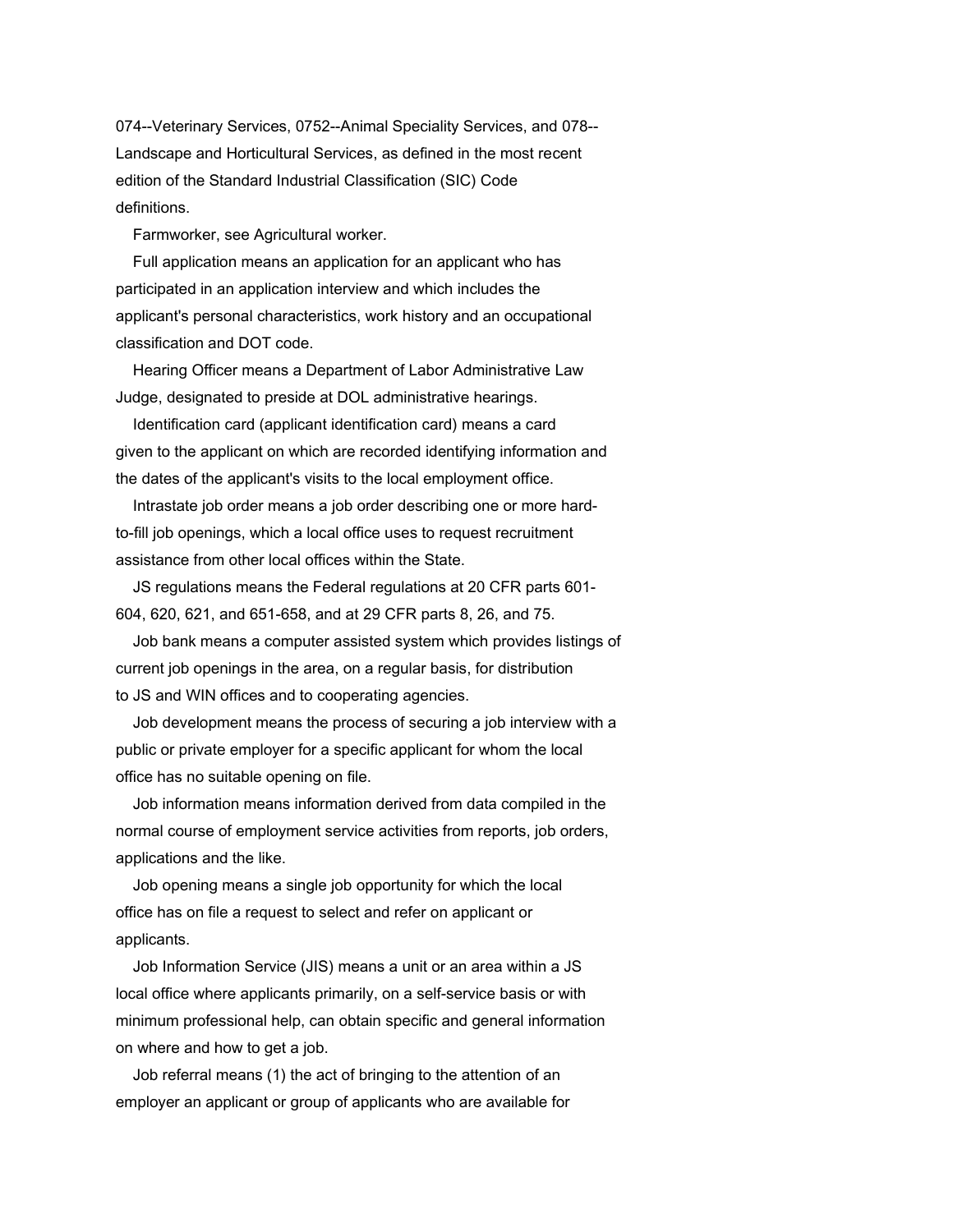specific job openings and (2) the record of such referral. "Job referral'' means the same as ``referral to a job.''

 Job Service (JS) means the nationwide system of public employment offices, funded through the United States Employment Service (USES) as grantee

[[Page 419]]

State agencies, and the various offices of the State agencies.

 Labor market area means a geographic area consisting of a central city (or cities) and the surrounding territory within a reasonable commuting distance.

 Labor Market Information (LMI) means that body of knowledge pertaining to the socio-economic forces influencing the employment process in specific labor market areas. These forces, which affect labor demand-supply relationships and define the content of the LMI program, include population and growth charcteristics, trends in industrial and occupational structure, technological developments, shifts in consumer demands, unionization, trade disputes, retirement practices, wage levels, conditions of employment, training opportunities, job vacancies, and job search information.

 Local office manager means the JS official in charge of all JS activities in a local office of a State agency.

LMI means labor market information.

 Migrant farmworker is a seasonal farmworker who had to travel to do the farmwork so that he/she was unable to return to his/her permanent residence within the same day. Full-time students traveling in organized groups rather than with their families are excluded.

 Migrant food processing worker means a person who during the preceding 12 months has worked at least an aggregate of 25 or more days or parts of days in which some work was performed in food processing (as classified in the 1972 Standard Industrial Classification (SIC) definitions 201, 2033, 2035, and 2037 for food processing establishments), earned at least half of his/her earned income from processing work and was not employed in food processing year round by the same employer, provided that the food processing required travel such that the worker was unable to return to his/her permanent residence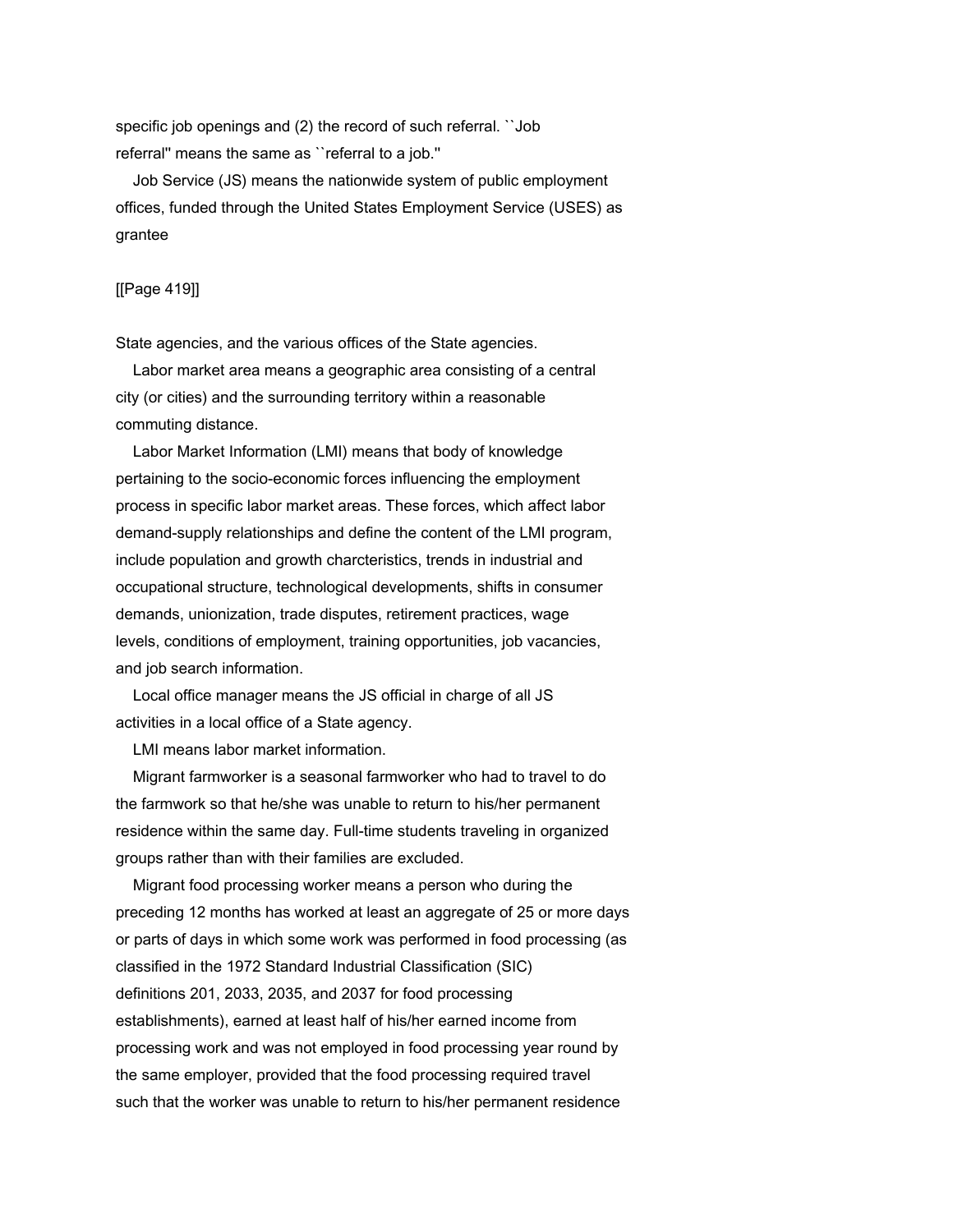in the same day. Migrant food processing workers who are full-time students but who travel in organized groups rather than with their families are excluded.

 MSFW means a migrant farmworker, a migrant food processing worker, or a seasonal farmworker.

 Partial application means the application of an applicant who has not participated in an application interview and which does not include an occupational classification of DOT code. Partial applications prepared for Migrants and Seasonal Farmworkers must include a signed waiver for full services at that time in accordance with 20 CFR 653.103.

 Placement means the hiring by a public or private employer of an individual referred by the employment office for a job or an interview, provided that the employment office completed all of the following steps:

 (a) Prepared a job order form prior to referral, except in the case of a job development contact on behalf of a specific applicant;

 (b) Made prior arrangements with the employer for the referral of an individual or individuals;

 (c) Referred an individual who had not been specifically designated by the employer, except for referrals on agricultural job orders for a specific crew leader or worker;

 (d) Verified from a reliable source, preferably the employer, that the individual had entered on a job; and

(e) Appropriately recorded the placement.

 Program Budget Plan (PBP) means the annual planning document for the SESA required by Sec. 8 of the Wagner-Peyser Act containing the SESA's detailed planning, programming and budget for carrying out employment security activities. For the purpose of JS regulations, this definition shall be restricted to the employment service portion of the PBP.

 Public housing means housing operated by or on behalf of any public agency.

RA; see Regional Administrator.

 Regional Administrator, Employment and Training Administration (RA) means the chief DOL Employment and Training Administration (ETA) official in each DOL regional office.

 Respondent means the employer or State agency (including a State agency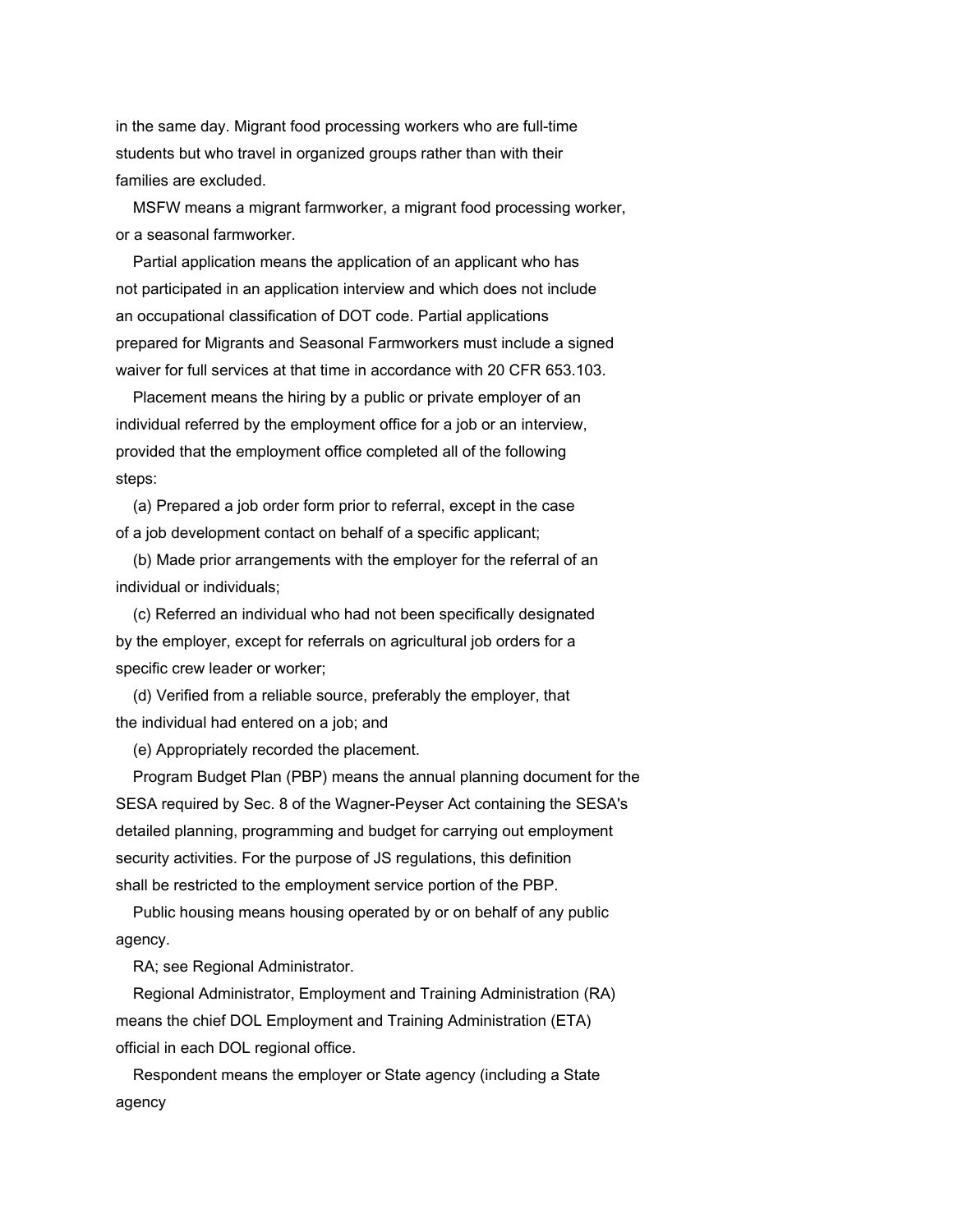# [[Page 420]]

official) who is alleged to have committed the violation described in a complaint.

 Rural area means an area which is not included in the urban area of a Standard Metropolitan Statistical Area and which has a population of less than 10,000.

 Seasonal farmworker means a person who during the preceding 12 months worked at least an aggregate of 25 or more days or parts of days in which some work was performed in farmwork, earned at least half of his/her earned income from farmwork, and was not employed in farmwork year round by the same employer. For the purposes of this definition only, a farm labor contractor is not considered an employer. Non-migrant individuals who are full-time students are excluded.

 Secretary means the Secretary of the U.S. Department of Labor or the Secretary's designee.

SESA; see State Employment Service Agency.

 Significant MSFW States shall be those States designated annually by ETA and shall include the twenty (20) States with the highest number of MSFW applicants.

 Significant MSFW local offices shall be those designated annually by ETA and include those local offices where MSFWs account for 10% or more of annual applicants and those local offices which the Administrator determines should be included due to special circumstances such as an estimated large number of MSFWs in the local office service area. In no event shall the number of significant MSFW local offices be less than 100 offices on a nationwide basis.

 Significant bilingual MSFW local offices shall be those designated annually by ETA and include those significant MSFW offices where 10% or more of MSFW applicants are estimated to require service provisions in Spanish unless the Administrator determines other local offices also should be included due to special circumstances.

 Solicitor means the chief legal officer of the U.S. Department of Labor or the Solicitor's designee.

 Standard Metropolitan Statistical Area (SMSA) means a metropolitan area designated by the Bureau of Census which contains (1) at least one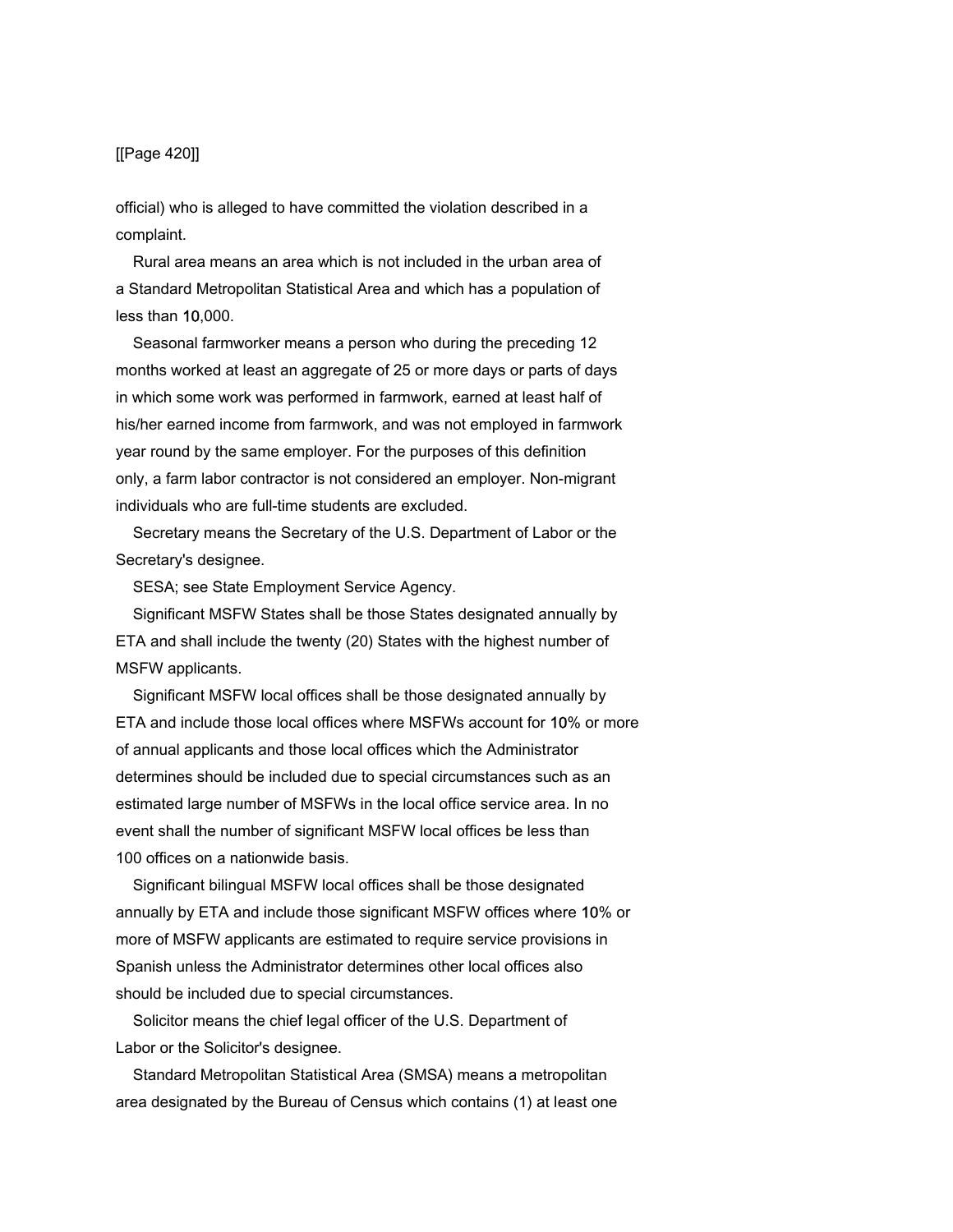city of 50,000 inhabitants or more, or (2) twin cities with a combined population of at least 50,000.

 State shall include the fifty States, the District of Columbia, Guam, Puerto Rico, and the Virgin Islands.

 State Administrator means the chief official of the State Employment Security Agency (SESA).

 State agency means the State job service agency designated under section 4 of the Wagner-Peyser Act to cooperate with the USES in the operation of the job service system.

 State Employment Security Agency (SESA) means the State agency which, under the State Administrator, contains both the State Employment service agency (State agency) and the State unemployment compensation agency.

 State hearing official means a State official designated to preside at State administrative hearings convened to resolve JS-related complaints pursuant to subpart E of part 658 of this chapter.

 Supportive services means services other than employment or training that are needed to enable individuals to obtain or retain employment, or to participate in employment and training programs.

 Tests means a standardized method of measuring an individual's possession of, interest in, or ability to acquire, job skills and knowledge. Use of tests by employment service staff must be in accordance with the provisions of:

 (1) 41 CFR part 60-3, Uniform Guidelines on Employee Selection Procedures;

 (2) 29 CFR part 1627, Records To Be Made or Kept Relating to Age; Notices To Be Posted; Administrative Exemptions; and

 (3) The Department of Labor's regulations on Nondiscrimination on the Basis of Handicap in Programs and Activities Receiving or Benefiting from Federal Financial Assistance, which have been published as 29 CFR part 32 at 45 FR 66706 (Oct. 7, 1980).

 Training means a planned, systematic sequence of instruction or other learning experience on an individual or group basis under competent supervision, which is designed to impart skills, knowledge, or abilities to prepare individuals for employment.

[[Page 421]]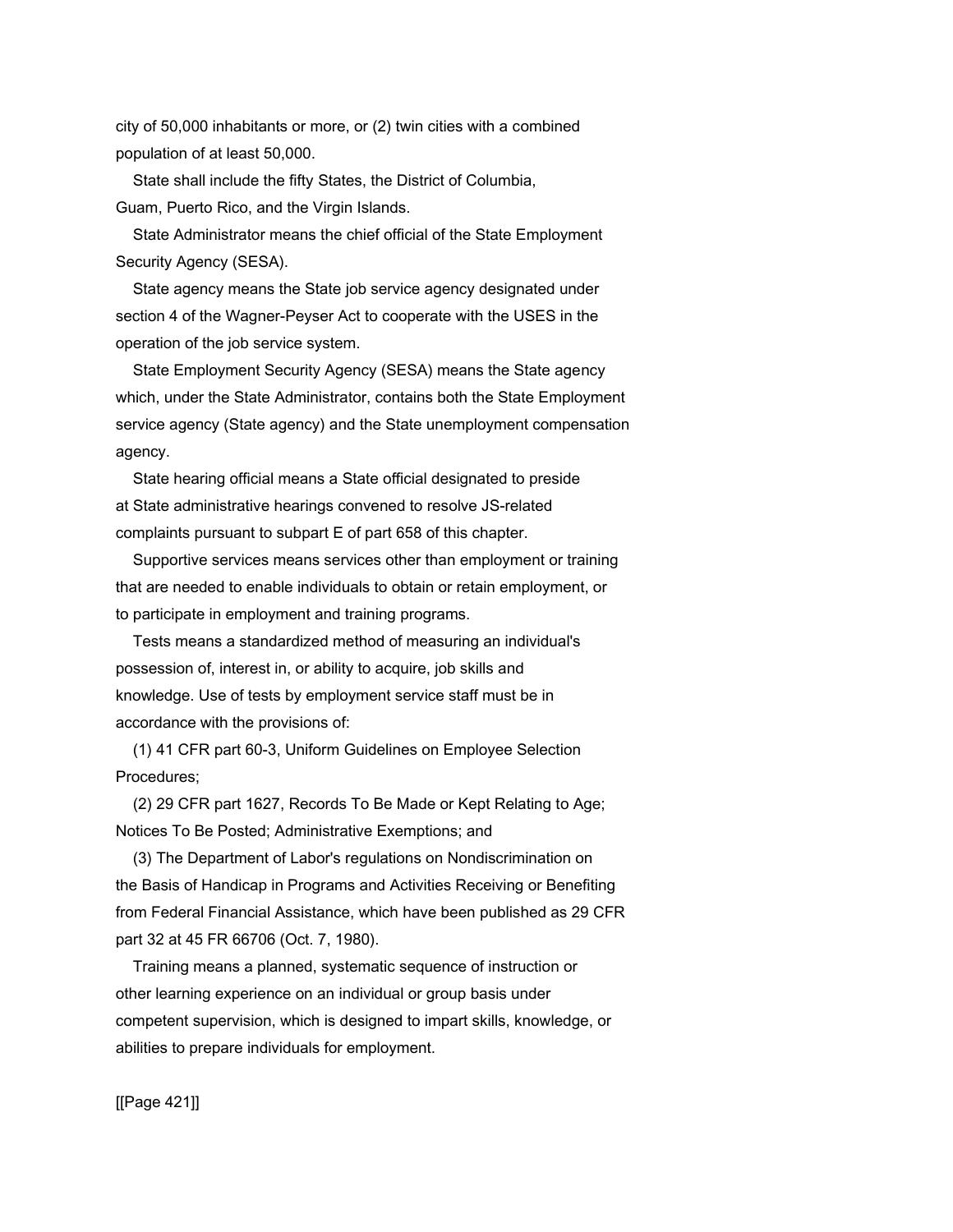Transaction means a single ES activity performed on behalf of an individual seeking assistance and/or the result of such an activity, e.g., applicant registration referral to a job, referral to a supportive service, counseling interview, testing, job development, job placement, enrollment in training, and inactivation of an applicant registration.

 United States Employment Service (USES) means the component of the Employment and Training Administration of DOL which was established under the Wagner-Peyser Act of 1933 to promote and develop a national system of public job service offices.

 Vocational Plan means a plan developed jointly by a counselor or counselor trainee and the applicant which describes: (1) The applicant's short-range and long-range occupational goals and (2) the actions to be taken to place the plan into effect.

 Work Incentive Program (WIN) means the employment and training program under part C of title IV of the Social Security Act, administered by a State agency (such as the State employment service) or another public or nonprofit private agency.

(Wagner-Peyser Act of 1933, as amended, 29 U.S.C. 49 et seq.; 5 U.S.C. 301; and 38 U.S.C. chapters 41 and 42)

[45 FR 39457, June 10, 1980. Redesignated and amended at 7767 and 7768, Jan. 23, 1981]

[Code of Federal Regulations] [Title 20, Volume 3] [Revised as of April 1, 2003] From the U.S. Government Printing Office via GPO Access [CITE: 20CFR652]

[Page 421-426]

TITLE 20--EMPLOYEES' BENEFITS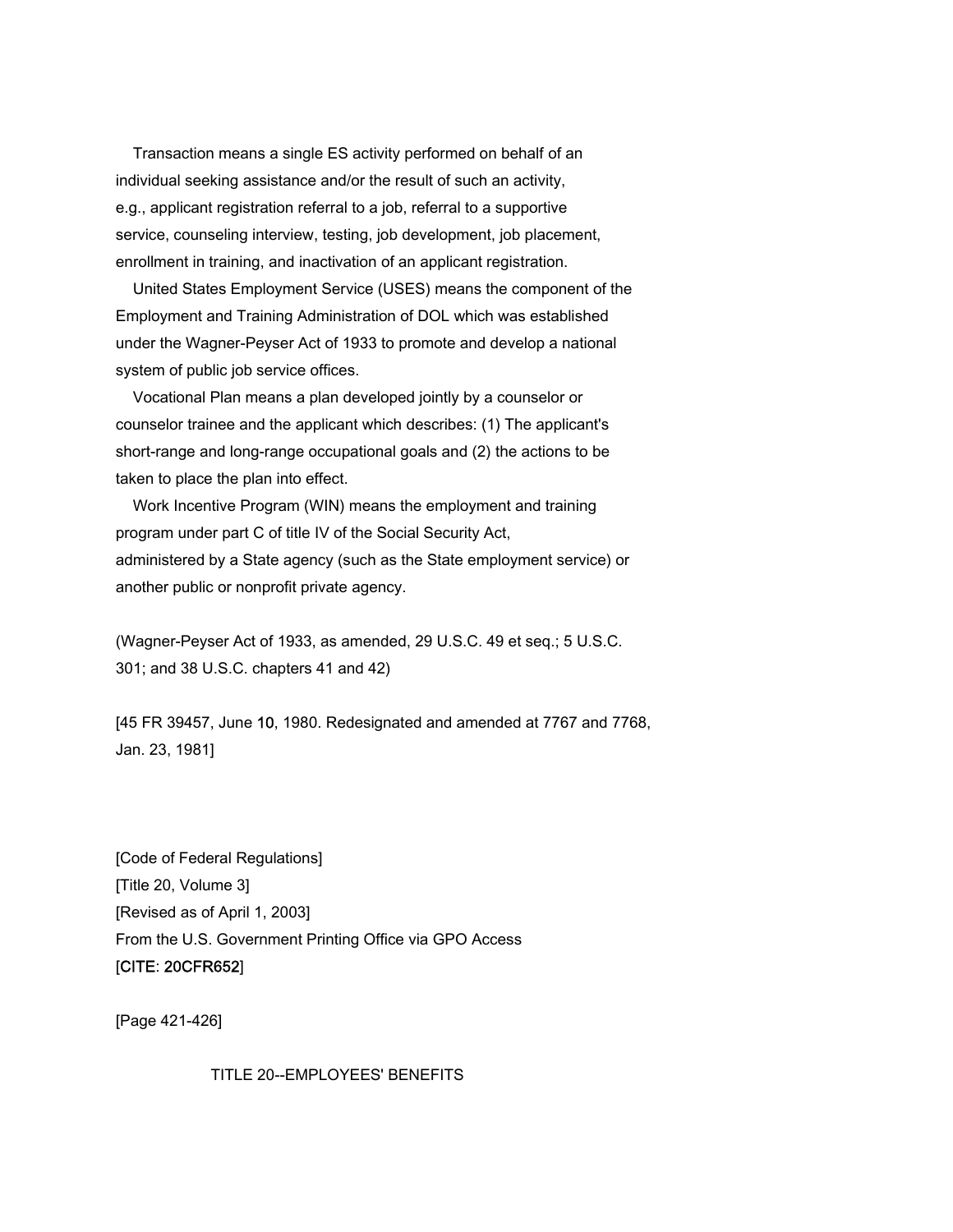CHAPTER V--EMPLOYMENT AND TRAINING ADMINISTRATION, DEPARTMENT OF LABOR

PART 652--ESTABLISHMENT AND FUNCTIONING OF STATE EMPLOYMENT SERVICES--Table of **Contents** 

Subpart A--Employment Service Operations

Source: 48 FR 50665, Nov. 2, 1983, unless otherwise noted.

Sec. 652.1 Introduction and definitions.

 (a) These regulations implement the provisions of the Wagner-Peyser Act,

[[Page 422]]

known hereafter as the Act, as amended by the Workforce Investment Act of 1998 (WIA). Congress intended that the States exercise broad authority in implementing provisions of the Act.

 (b) Except as otherwise provided the definitions contained in section 2 of the Act apply to these regulations.

Act means the Wagner-Peyser Act (29 U.S.C. 49 et seq.).

Department means the United States Department of Labor (DOL),

including its agencies and organizational units.

Governor means the chief executive of any State.

 JTPA means the Job Training Partnership Act of 1982 (29 U.S.C. 1501 et seq.).

 State means any of the several States, the District of Columbia, the Commonwealth of Puerto Rico, the Virgin Islands, and Guam.

 State Agency means the State governmental unit designated under section 4 of the Act to cooperate with the Secretary in the operation of the public employment service system.

 State Workforce Investment Board (State Board) means the entity within a State appointed by the Governor under section 111 of the Workforce Investment Act.

 WIA means the Workforce Investment Act of 1998 (29 U.S.C. 2801 et seq.).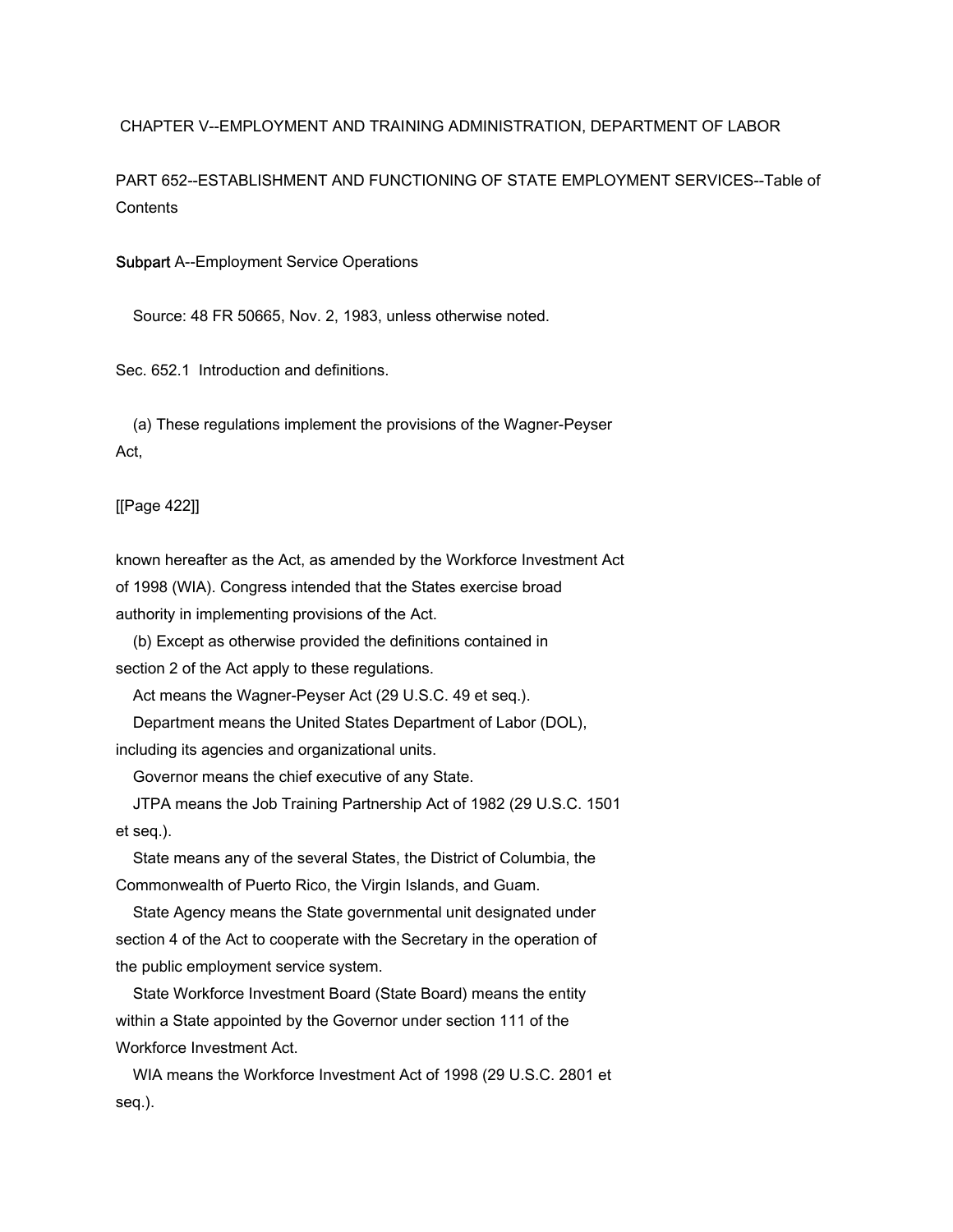[48 FR 50665, Nov. 2, 1983, as amended at 64 FR 18761, Apr. 15, 1999; 65 FR 49462, Aug. 11, 2000]

Sec. 652.2 Scope and purpose of the employment service system.

 The basic purpose of the employment service system is to improve the functioning of the nation's labor markets by bringing together individuals who are seeking employment and employers who are seeking workers.

Sec. 652.3 Basic labor exchange system.

 At a minimum, each State shall administer a labor exchange system which has the capacity:

- (a) To assist jobseekers in finding employment;
- (b) To assist employers in filling jobs;
- (c) To facilitate the match between jobseekers and employers;

 (d) To participate in a system for clearing labor between the States, including the use of standardized classification systems issued by the Secretary, under section 15 of the Act; and.

 (e) To meet the work test requirements of the State unemployment compensation system.

[48 FR 50665, Nov. 2, 1983, as amended at 64 FR 18762, Apr. 15, 1999]

Sec. 652.4 Allotment of funds and grant agreement.

 (a) Allotments. The Secretary shall provide planning estimates in accordance with section 6(b)(5) of the Act. Within 30 days of receipt of planning estimates from the Secretary, the State shall make public the substate resource distributions, and describe the process and schedule under which these resources will be issued, planned and committed. This notification shall include a description of the procedures by which the public may review and comment on the substate distributions, including a process by which the State will resolve any complaints.

(b) Grant Agreement. To establish a continuing relationship under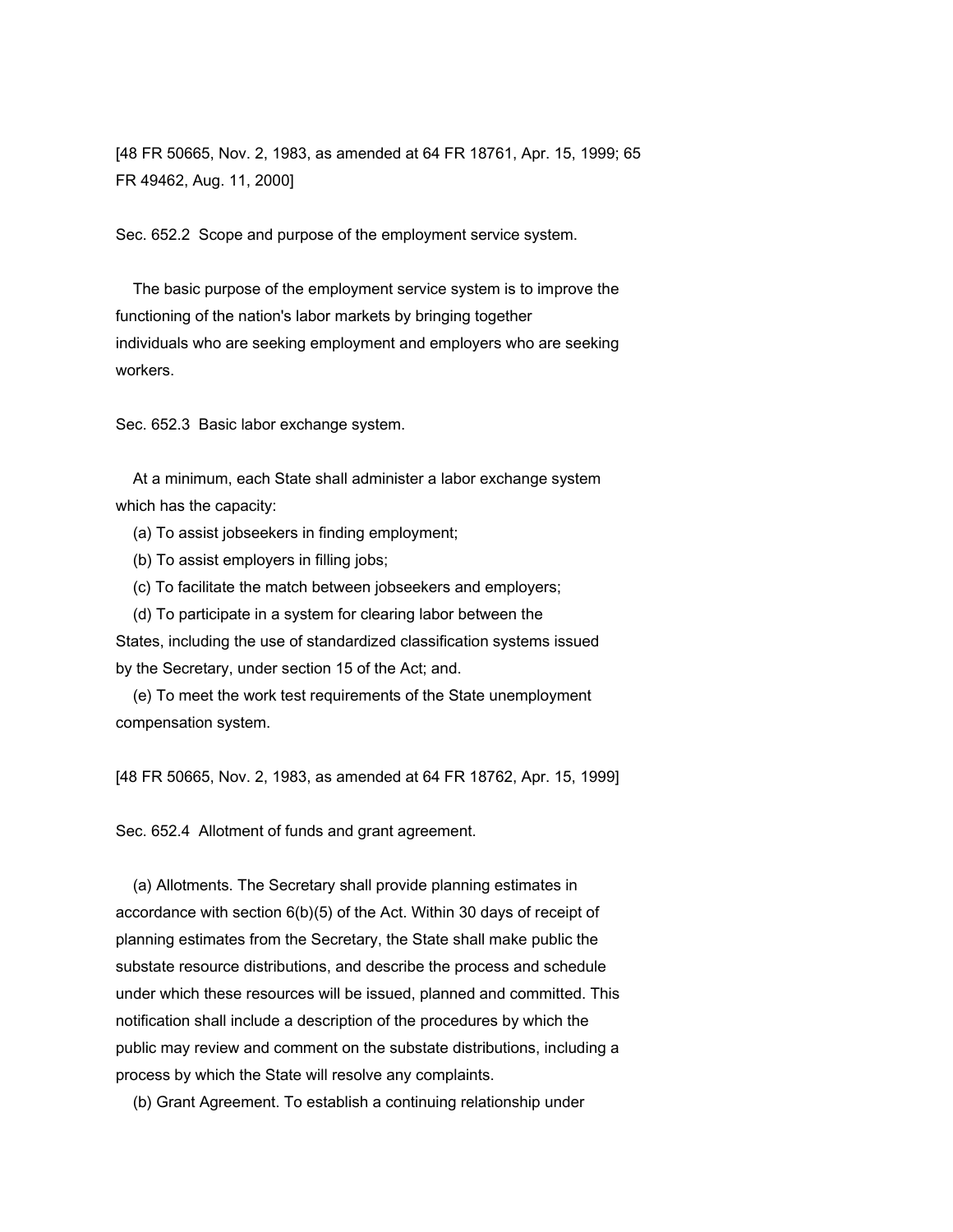the Act, the Governor and the Secretary shall sign a Governor/Secretary Agreement, including a statement assuring that the State shall comply with the Act and all applicable rules and regulations. Consistent with this Agreement and section 6 of the Act, State allotments will be obligated through a Notification of Obligation.

(Approved by the Office of Management and Budget under control number 1205-0209)

Sec. 652.5 Services authorized.

 The sums allotted to each State under section 6 of the Act must be expended consistent with an approved plan under 20 CFR 661.220 through 661.240 and Secs. 652.211 through 652.214. At a minimum, each State shall provide the basic labor exchange elements at Sec. 652.3.

[65 FR 49462, Aug. 11, 2000]

Sec. 652.6-652.7 [Reserved]

Sec. 652.8 Administrative provisions.

 (a) Administrative Requirements. The Employment Security Manual shall not be applicable to funds appropriated under the Wagner-Peyser Act. Except as provided for in paragraph (f) of this

[[Page 423]]

section, administrative requirements and cost principles applicable to grants under this part 652 are as specified in 29 CFR part 97, Uniform Administrative Requirements for Grants and Cooperative Agreements to State and Local Governments, and OMB Circular A-87 (Revised).

 (b) Management systems, reporting and recordkeeping. (1) The State shall ensure that financial systems provide fiscal control and accounting procedures sufficient to permit preparation of required reports, and the tracing of funds to a level of expenditure adequate to establish that funds have not been expended in violation of the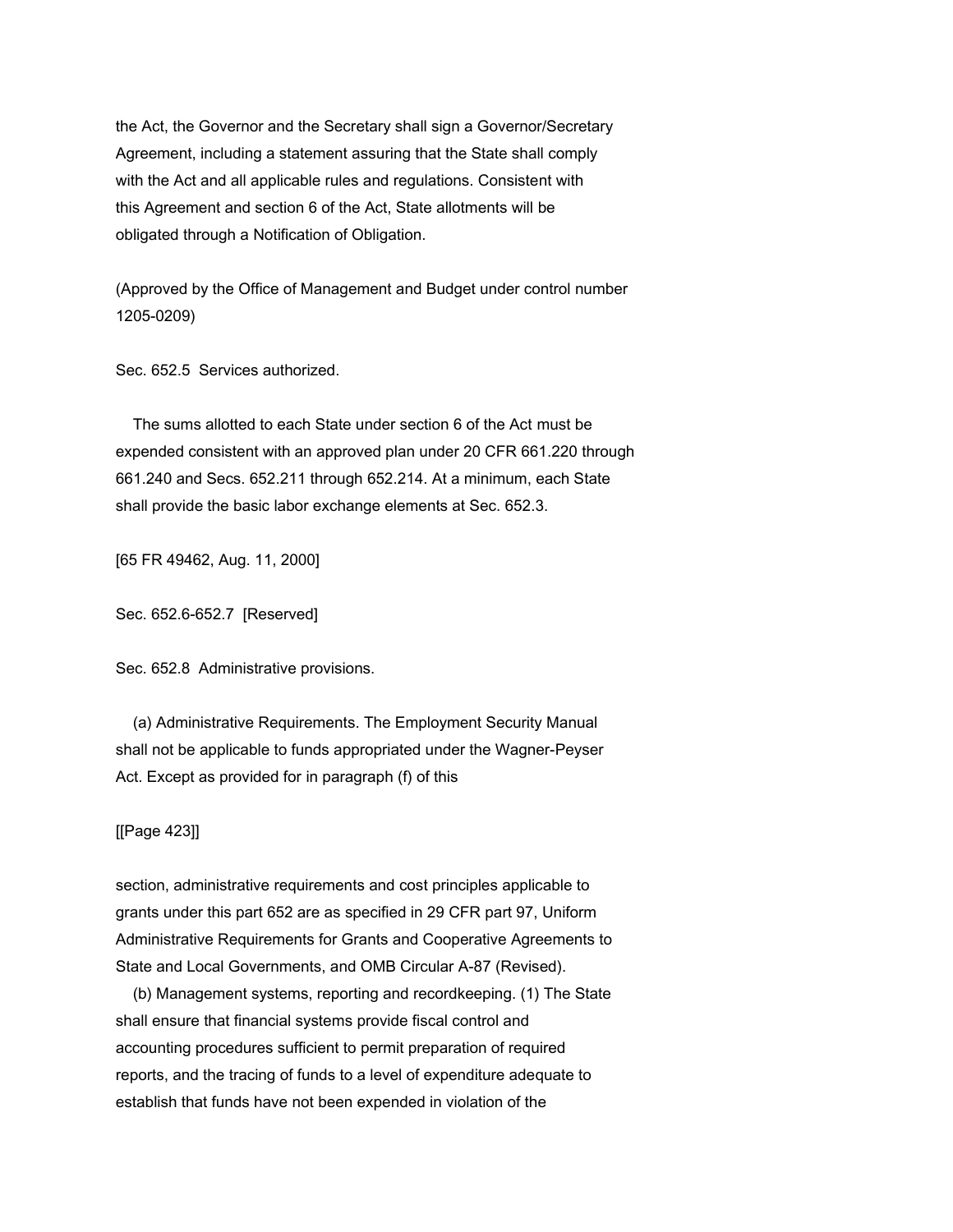restrictions on the use of such funds (section 10(a)).

 (2) The financial management system and the program information system shall provide federally required records and reports that are uniform in definition, accessible to authorized Federal and State staff, and verifiable for monitoring, reporting, audit and evaluation purposes  $(section 10(c))$ .

 (c) Reports Required. (1) Each State shall make reports pursuant to instructions issued by the Secretary and in such format as the Secretary shall prescribe.

 (2) The Secretary is authorized to monitor and investigate pursuant to section 10 of the Act.

 (d) Special Administrative and Cost Provisions. (1) Neither the Department nor the State is a guarantor of the accuracy or truthfulness of information obtained from employers or applicants in the process of operating a labor exchange activity.

 (2) Prior approval authority, as described in various sections of 29 CFR part 97, Uniform Administrative Requirements for Grants and Cooperative Agreements to State and Local Governments, and OMB Circular A-87 (Revised), is delegated to the State except that the Secretary reserves the right to require transfer of title on nonexpendable Automated Data Processing Equipment (ADPE), in accordance with provisions contained in 29 CFR 97.32(g). The Secretary reserves the right to exercise prior approval authority in other areas, after providing advance notice to the State.

 (3) Application for financial assistance and modification requirements shall be as specified under this part.

 (4) Cost of promotional and informational activities consistent with the provisions of the Act, describing services offered by employment security agencies, job openings, labor market information, and similar items are allowable.

 (5) Each State shall retain basic documents for the minimum period specified below:

(i) Work Application: One year.

(ii) Job Order: One Year.

 (6) Costs of employer contributions and expenses incurred for State agency fringe benefit plans that do not meet the requirements in OMB Circular A-87 (Revised) are allowable, provided that: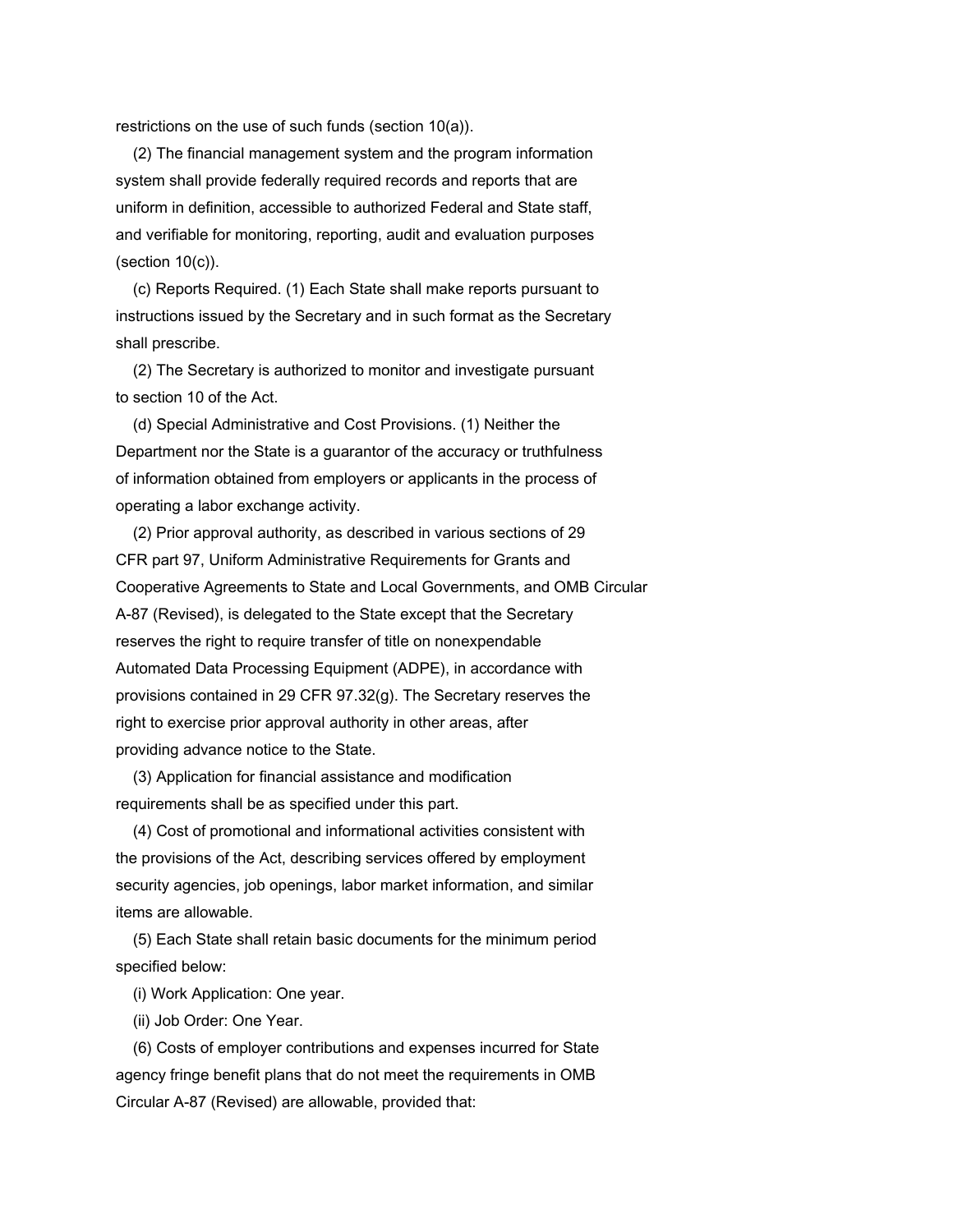(i) For retirement plans, on behalf of individuals employed before the effective date of this part, the plan is authorized by State law and previously approved by the Secretary; the plan is insured by a private insurance carrier which is licensed to operate this type of plan; and any dividends or similar credits due to participation in the plan are credited against the next premium falling due under the contract;

 (ii) For retirement plans on behalf of individuals employed after the effective date of this part, and for fringe benefit plans other than retirement, the Secretary grants a time extension to cover an interim period if State legislative action is required for such employees to be covered by plans which meet the requirements of OMB Circular A-87 (Revised). During this interim period, State agency employees may be enrolled in plans open to State agency employees only. No such extension may continue beyond the 60th day following the completion of the next full session of the State legislature which begins after the effective date of this part;

 (iii) For fringe benefit plans other than retirement, the Secretary grants a time extension which may continue until such time as they are comparable in cost to those fringe benefit plans available to other similarly employed employees of the State on the condition that there are no benefit improvements. The Secretary may grant this time extension if the State agency can

#### [[Page 424]]

demonstrate that the extension is necessary to prevent loss of benefits to current States agency employees, retireees and/or their fringe benefit plan beneficiaries, or that it is necessary to avoid unreasonable expenditures on behalf of the employee or employer to maintain such fringe benefits for current employees and retirees. At such time as the cost of these fringe benefit plans becomes equitable with those available to other similarly employed State employees, the time extension will cease and the requirements of OMB Circular A-87 (Revised) will apply;

 (iv) Requests for time extensions under this section will include an opinion of the State Attorney General, that either legislative action is required to accomplish compliance with OMB Circular A-87 (Revised) or,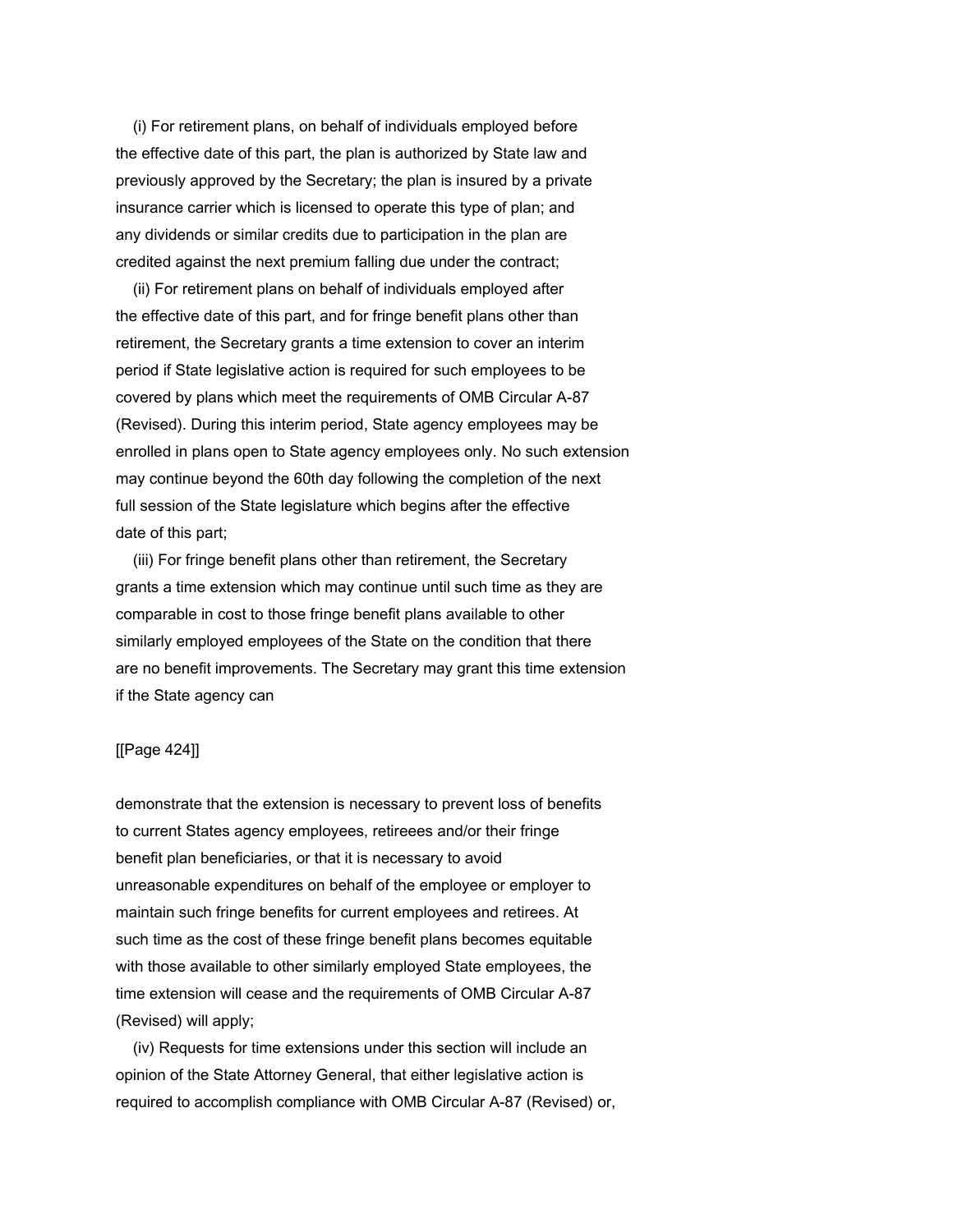for (d)(6)(iii) of this section that such compliance would result in either loss of current benefits to State agency employees and retirees or unreasonable expenditures to maintain these benefits. Such requests will be filed with the Secretary no later than 30 days after the effective date of this part; and

(v) Time extensions granted relative to  $(d)(6)(iii)$  of this section require a signed statement by the State agency Administrator, that no improvements have been made to fringe benefits under the extension and that the plan(s) is (are) not consistent with those available to other similarly employed State employees, for each year of the extension. Documentation supporting the affidavit shall be maintained for audit purposes.

 (7) Payments from the State's Wagner-Peyser allotment made into a State's account in the Unemployment Trust Fund for the purpose of reducing charges against Reed Act funds (section 903(c) of the Social Security Act, as amended (42 U.S.C. 1103(c)) are allowable costs, provided that:

 (i) The charges against Reed Act funds were for amounts appropriated, obligated, and expended for the acquisition of automatic data processing installations or for the acquisition or major renovation of State owned office building; and

 (ii) With respect to each acquisition of improvement of property pursuant to paragraph (d)(7)(i) of this section, the payments are accounted for in the State's records as credits against equivalent amounts of Reed Act Funds used for administrative expenditures.

 (e) Disclosure of Information. (1) The State shall assure the proper disclosure of information pursuant to section 3(b) of the Act.

 (2) The information specified in section 3(b) and other sections of the Act, shall also be provided to officers or any employee of the Federal Government of a State government lawfully charged with administration of unemployment compensation laws, employment service activities under the Act or other related legislation, but only for purposes reasonably necessary for the proper administration of such laws.

 (f) Audits, (1) At least once every 2 years, the State shall prepare or have prepared an independent financial and compliance audit covering each full program year not covered in the previous audit, except that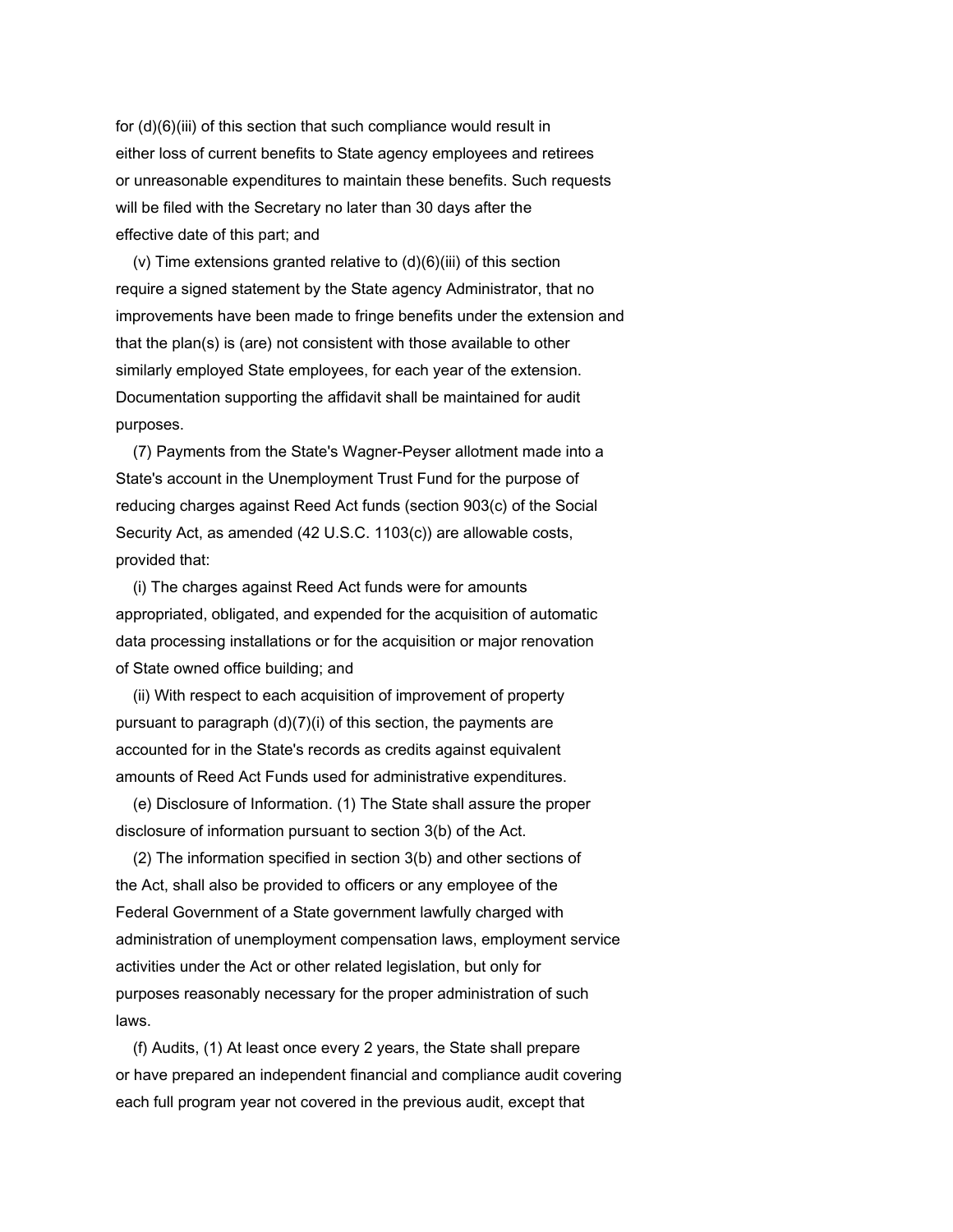funds expended pursuant to section 7(b) of the Act shall be audited annually.

 (2) The Comptroller General and the Inspector General of the Department shall have the authority to conduct audits, evaluations or investigations necessary to meet their responsibilities under sections 9(b)(1) and 9(b)(2), respectively, of the Act.

(3) The audit, conducted pursuant to paragraph  $(f)(1)$  or  $(f)(2)$  of this section, shall be submitted to the Secretary who shall make an initial determination. Such determinations shall be based on the requirements of the Act, regulations, and State plan.

 (i) The initial determination shall identify the audit findings, state the Secretary's proposed determination of the allowability of questioned costs and activities, and provide for informal resolution of those matters in controversy contained in the initial determination.

 (ii) The Secretary shall not impose sanctions and corrective actions without first providing the State with an opportunity to present documentation or arguments to resolve informally those matters in controversy contained in the Secretary's initial determination. The informal resolution period shall be at least 60 days from issuance

# [[Page 425]]

of the initial determination and no more that 170 days from the receipt by the Secretary of the final approved audit report. If the matters are resolved informally, the Secretary shall issue a final determination pursuant to paragraph (f)(3)(iii) of this section which notifies the parties in writing of the nature of the resolution and may close the file.

 (iii) If the matter is not resolved informally, the Secretary shall provide each party with a final written determination by certified mail, return receipt requested. In the case of audits, the final determination shall be issued not later than 180 days after the receipt by the Secretary of the final approved audit report. The final determination shall:

 (A) Indicate that efforts to resolve informally matters contained in the initial determination have been unsuccessful;

(B) List those matters upon which the parties continue to disagree;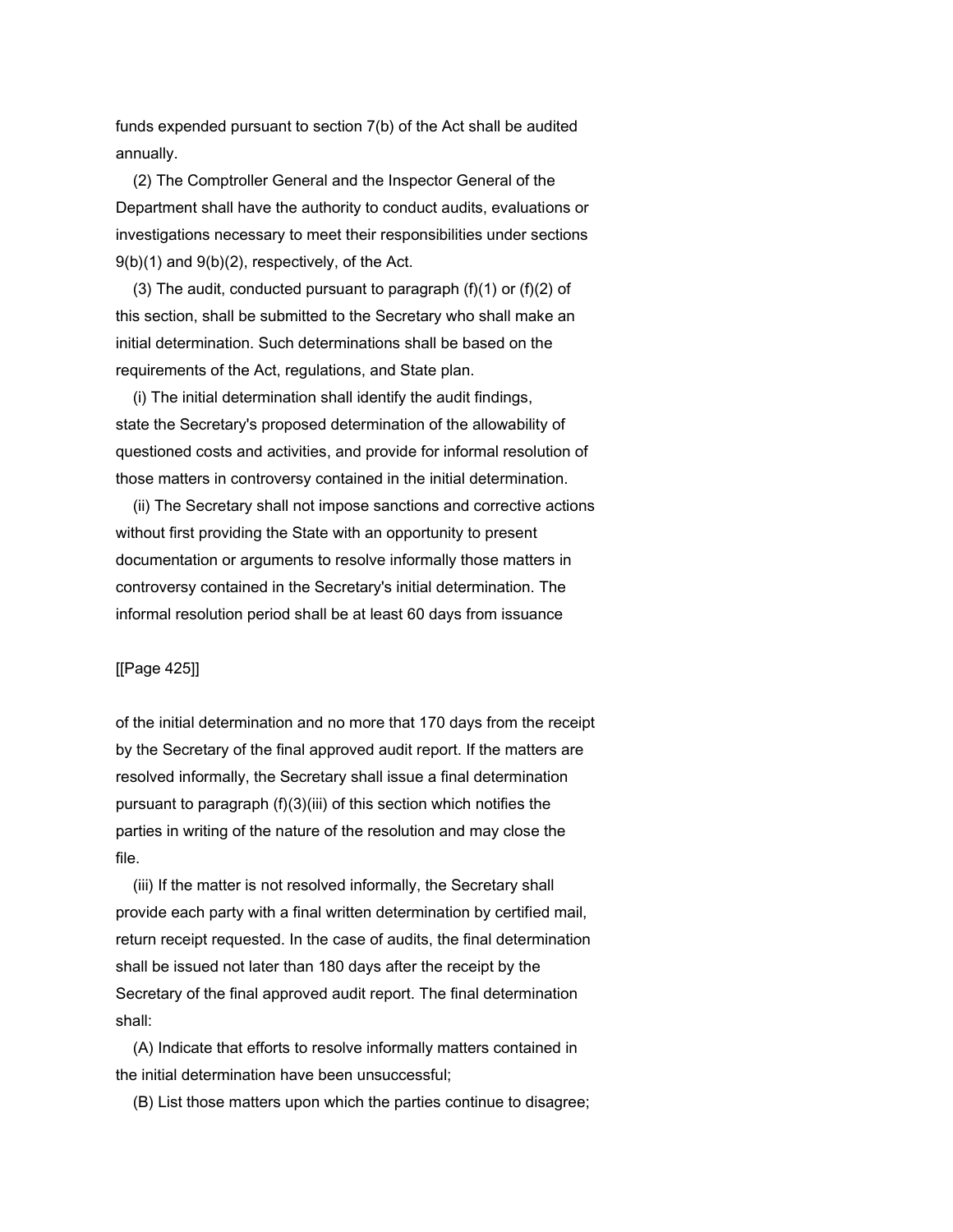(C) List any modifications to the factual findings and conclusions set forth in the initial determination;

(D) Establish a debt if appropriate;

 (E) Determine liability, method of restitution of funds and sanctions;

 (F) Offer an opportunity for a hearing in accordance with 20 CFR 658.707 through 658.711 in the case of a final determination imposing a sanction or corrective action; and

(G) Constitute final agency action unless a hearing is requested.

 (g) Sanctions for Violation of the Act. (1) The Secretary may impose appropriate sanctions and corrective actions for violation of the Act, regulations, or State plan, including the following:

 (i) Requiring repayment, for debts owed the Government under the grant, from non-Federal funds;

 (ii) Offsetting debts arising from the misexpenditure of grant funds, against amounts to which the State is or may be entitled under the Act, provided that debts arising from gross negligence or willful misuse of funds shall not be offset against future grants. When the Secretary reduces amounts allotted to the State by the amount of the misexpenditure, the debt shall be fully satisfied;

 (iii) Determining the amount of Federal cash maintained by the State or a subrecipient in excess of reasonable grant needs, establishing a debt for the amount of such excessive cash, and charging interest on that debt;

 (iv) Imposing other appropriate sanctions or corrective actions, except where specifically prohibited by the Act or regulations.

 (2) To impose a sanction or corrective action, the Secretary shall utilize the initial and final determination procedures outlined in (f)(3) of this section.

 (h) Other violations. Violations or alleged violations of the Act, regulations, or grant terms and conditions except those pertaining to audits or discrimination shall be determined and handled in accordance with 20 CFR part 658, subpart H.

 (i) Fraud and abuse. Any persons having knowledge of fraud, criminal activity or other abuse shall report such information directly and immediately to the Secretary. Similarly, all complaints involving such matters should also be reported to the Secretary directly and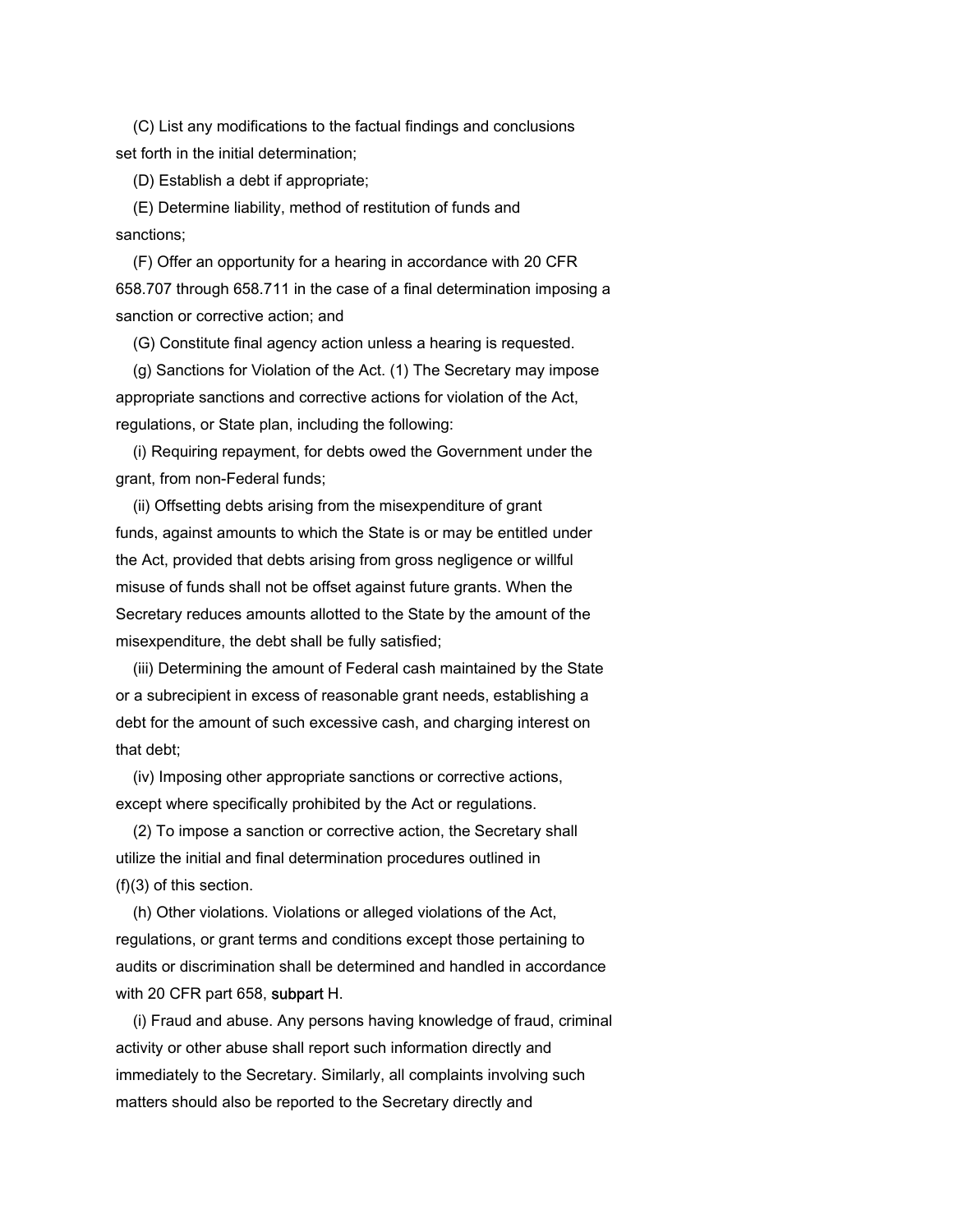immediately.

 (j) Nondiscrimination and Affirmative Action Requirements. States shall:

 (1) Assure that no individual be excluded from participation in, denied the benefits of, subjected to discrimination under, or denied employment in the administration or in connection with any services or activities authorized under the Act in violation of any applicable nondiscrimination law, including laws prohibiting discrimination on the basis of age, race, sex, color, religion, national origin, disability, political affiliation or belief. All complaints alleging discrimination shall be filed and processed according to the procedures in the applicable DOL nondiscrimination regulations.

 (2) Assure that discriminatory job orders will not be accepted, except where the stated requirement is a bona fide occupational qualification (BFOQ). See, generally, 42 U.S.C. 2000(e)-2(e), 29 CFR parts 1604, 1606, 1625.

 (3) Assure that employers' valid affirmative action requests will be accepted and a significant number of qualified applicants from the target group(s) will be included to enable the

[[Page 426]]

employer to meet its affirmative action obligations.

 (4) Assure that employment testing programs will comply with 41 CFR part 60-3 and 29 CFR part 32 and 29 CFR 1627.3(b)(iv).

 (5) Nondiscrimination and equal opportunity requirements and procedures, including complaint processing and compliance reviews, will be governed by the applicable DOL nondiscrimination regulations.

[48 FR 50665, Nov. 2, 1983, as amended at 64 FR 18762, Apr. 15, 1999; 65 FR 49462, Aug. 11, 2000]

Sec. 652.9 Labor disputes.

 (a) State agencies shall make no job referral on job orders which will aid directly or indirectly in the filling of a job opening which is vacant because the former occupant is on strike, or is being locked out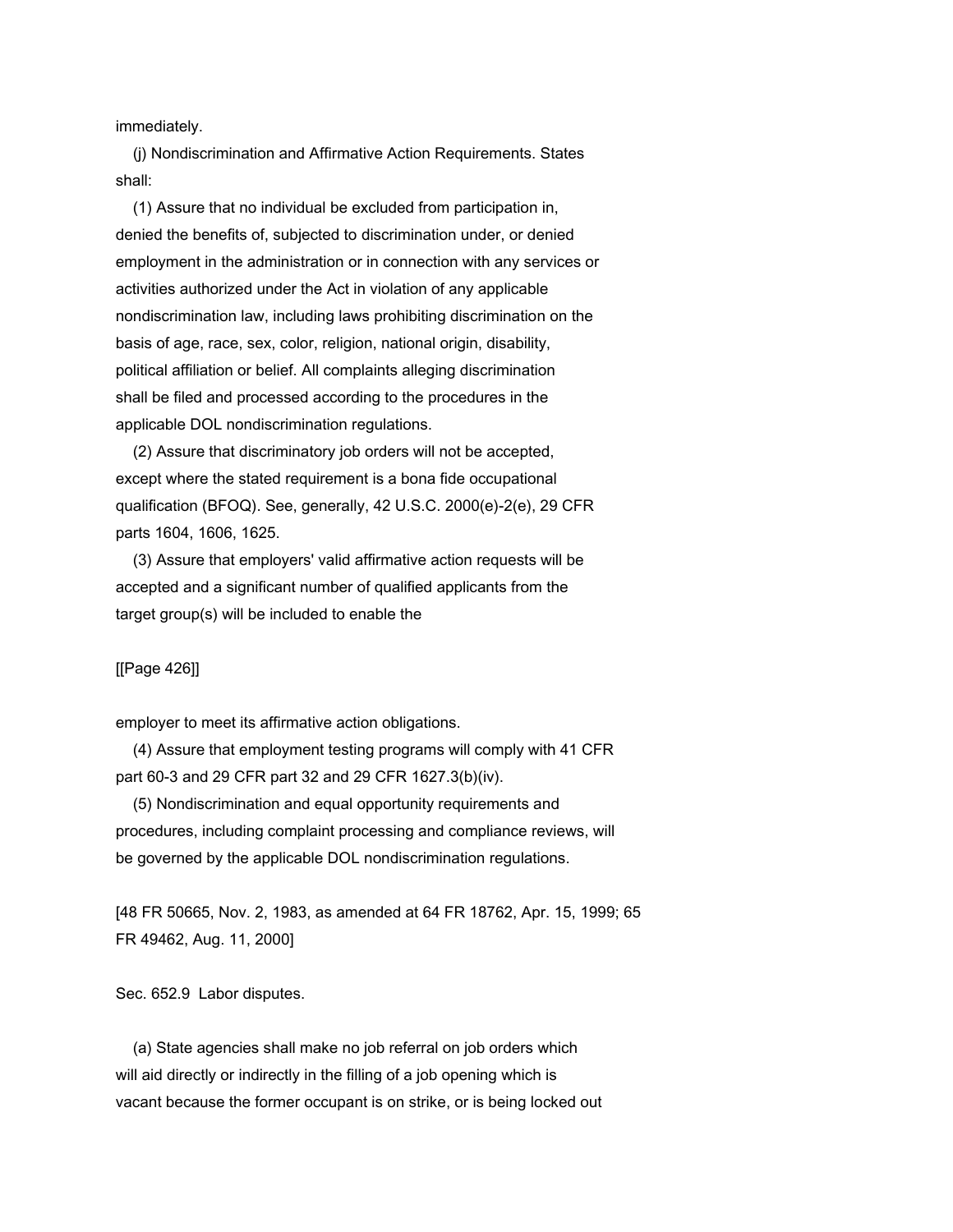in the course of a labor dispute, or the filling of which is otherwise an issue in a labor dispute involving a work stoppage.

 (b) Written notification shall be provided to all applicants referred to jobs not at issue in the labor dispute that a labor dispute exists in the employing establishment and that the job to which the applicant is being referred is not at issue in the dispute.

 (c) When a job order is received from an employer reportedly involved in a labor dispute involving a work stoppage, State agencies shall:

 (1) Verify the existence of the labor dispute and determine its significance with respect to each vacancy involved in the job order; and

 (2) Notify all potentially affected staff concerning the labor dispute.

 (d) State agencies shall resume full referral services when they have been notified of, and verified with the employer and workers' representative(s), that the labor dispute has been terminated.

 (e) State agencies shall notify the regional office in writing of the existence of labor disputes which:

 (1) Result in a work stoppage at an establishment involving a significant number of workers; or

 (2) Involve multi-establishment employers with other establishments outside the reporting State.

[Code of Federal Regulations] [Title 20, Volume 3] [Revised as of April 1, 2003] From the U.S. Government Printing Office via GPO Access [CITE: 20CFR653]

[Page 430-442]

# TITLE 20--EMPLOYEES' BENEFITS

CHAPTER V--EMPLOYMENT AND TRAINING ADMINISTRATION, DEPARTMENT OF LABOR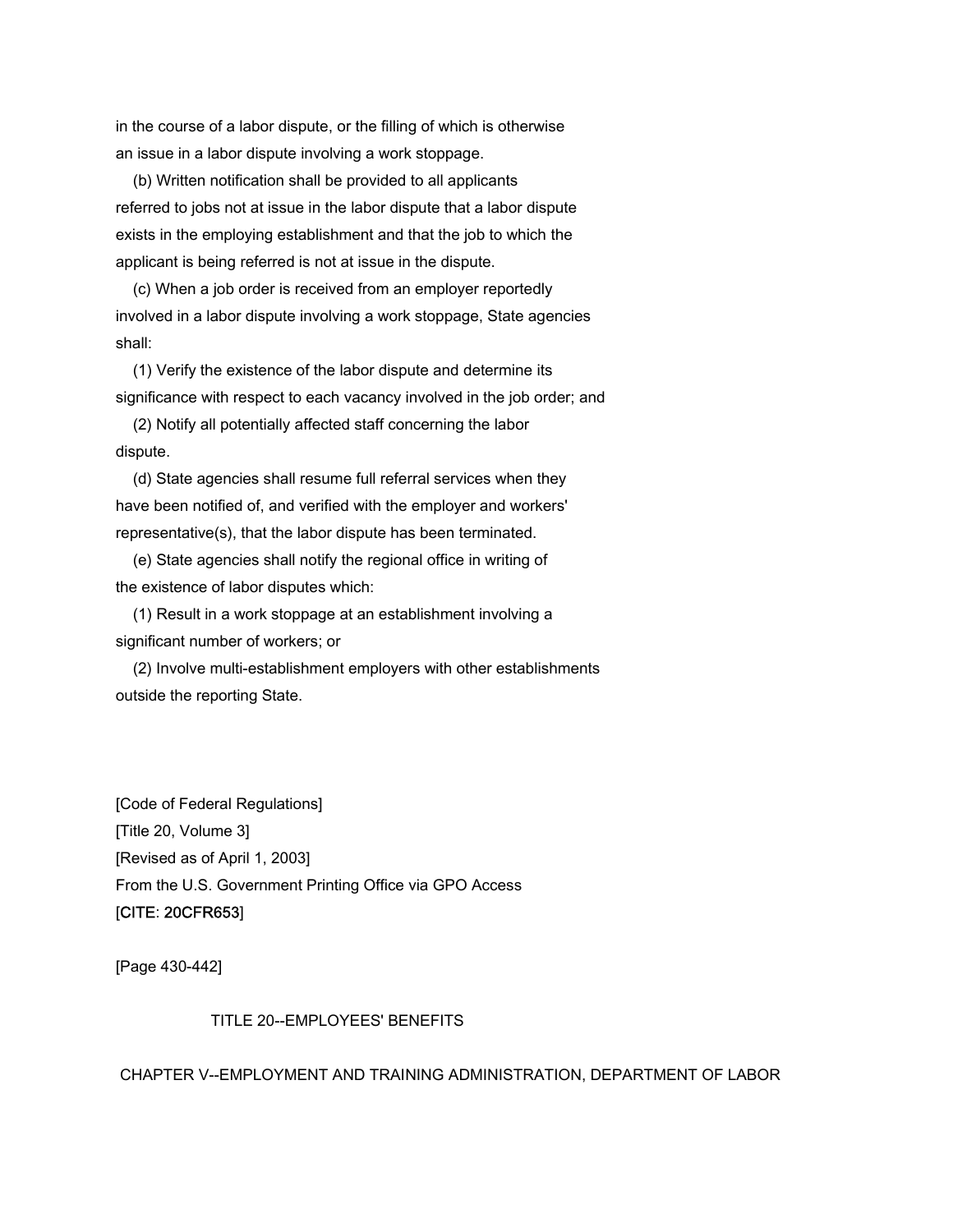#### PART 653--SERVICES OF THE EMPLOYMENT SERVICE SYSTEM--Table of Contents

Subpart B--Services for Migrant and Seasonal Farmworkers (MSFWs)

Source: 45 FR 39459, June 10, 1980, unless otherwise noted.

Sec. 653.100 Purpose and scope of subpart.

 This subpart sets forth the principal regulations of the United States Employment Service (USES) for counseling, testing, and job and training referral services for migrant and seasonal farmworkers (MSFWs) on a basis which is qualitatively equivalent and quantitatively proportionate to services provided to non-MSFWs. It also contains requirements that State agencies establish a system to monitor their own compliance with USES regulations governing services to MSFWs, including the regulations under this subpart. Special services to ensure that MSFWs receive the full range of employment related services are established under this subpart.

Sec. 653.101 Provision of services to migrant and seasonal farmworkers (MSFWs).

 (a) Each State agency and each local office shall offer to migrant and seasonal farmworkers (MSFWs) the full range of employment services, benefits and protections, including the full range of counseling, testing, and job and training referral services as are provided to non-MSFWs. In providing such services, the State agency shall consider and be sensitive to the preferences, needs, and skills of individual MSFWs and the availability of job and training opportunities.

 (b) Each State agency shall assure that, in a local area, the same local offices, including itinerant and satellite offices, but exclusive of day-haul operations, offer services to both non-MSFWs and MSFWs. Separate farm labor service local offices, which offer only farmwork to agricultural workers while another local office serving the same geographical area offers other JS services to other applicants, are prohibited so that all applicants receive employment services on the same basis.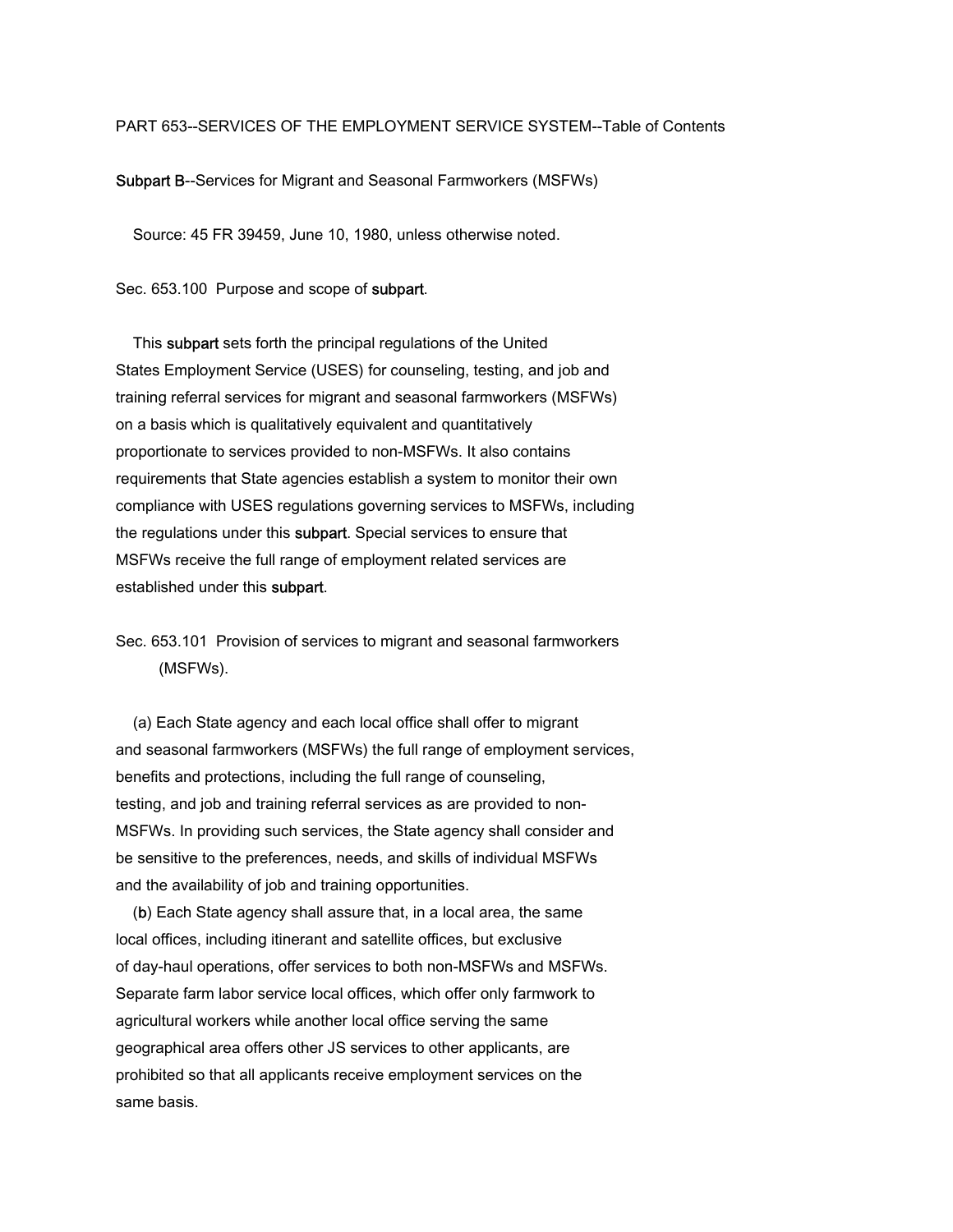Sec. 653.102 Job information.

 All State agencies shall make job order information conspicuous and available to MSFWs in all local offices. This information shall include Job Bank information in local offices where it is available. Such information shall be made available either by computer terminal, microfiche, hard copy, or other equally effective means. Each significant MSFW local office shall provide adequate staff assistance to each MSFW to use the job order information effectively. In those offices designated as significant MSFW bilingual offices, such assistance shall be provided to MSFWs in Spanish and English, wherever requested or necessary, during any period of substantial MSFW activity.

Sec. 653.103 MSFW job applications.

 (a) Every local office shall determine whether or not applicants are MSFWs as defined at Sec. 651.10 of this chapter.

 (b) Except as provided in Sec. 653.105, when an MSFW applies for JS services at a local office or is contacted by an Outreach worker, the services available through the JS shall be explained to the MSFW. In local offices which have been designated as significant MSFW bilingual offices by ETA, this explanation shall be made in Spanish, if necessary or requested during any period of substantial MSFW activity. Other local offices shall provide bilingual explanations wherever feasible.

 (c) The local office staff member shall provide the MSFW a list of those services. The list shall be written in English and Spanish and shall specify those services which are available after completion of a full application and those services which are available after completion of a partial application. The JS staff member shall explain to each MSFW the advantages of completing a full application.

Applications shall be reviewed periodically by the local office manager or a member of his/her staff to ensure their accuracy and quality. Applications and the application-taking process shall also be reviewed during State and Federal onsite reviews by the State and Regional MSFW Monitor Advocates and/or review staff, who shall check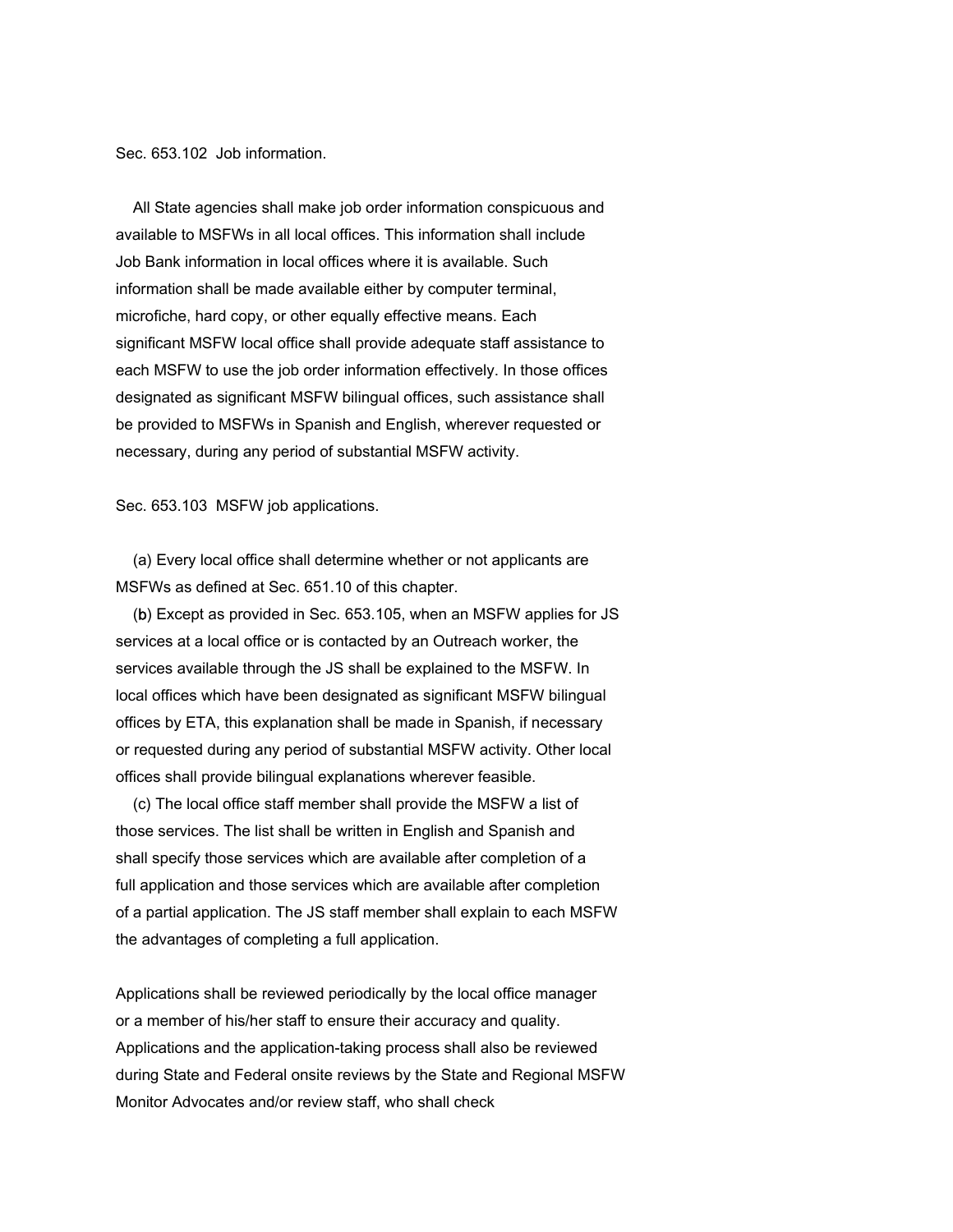# [[Page 431]]

overall accuracy and quality, and offer technical advice on corrections or improvements.

 (d) If the MSFW wishes to complete a full application, the staff shall provide all assistance necessary to complete the application and shall ensure that the form includes complete information. It shall include, to the extent possible, the significant history of the MSFW's prior employment, training and educational background and a statement of any desired employment and any training needs in order to permit a thorough assessment of the applicant's skills, abilities and preferences. All applicable items shall be completed according to the ETA instructions for preparation of the application card (ES-511). Additional Dictionary of Occupational Titles codes or keywords shall be assigned, where appropriate, based on the MSFW's work history, training, and skills, knowledges, and abilities. Secondary cards shall be completed and separately filed when keywords are not used. In extremely small local offices where the limited applicant load and file size does not require completion of secondary cards, additional D.O.T. codes shall be noted on the primary application card.

 (e) If an MSFW wishes any JS service, and does not wish or is unable to file a full application, the interviewer shall try to obtain as much information as possible for a partial application. The interviewer shall enter the information on the partial application. The interviewer shall offer to refer the applicant to any available jobs for which the MSFW may be qualified, and any JS services permitted by the limited information available. He/she shall advise the MSFW that he/she may file a full application at any time.

 (f) Partial applications shall be completed according to ETA instructions.

 (g) Partial applications for MSFWs shall be filed in accordance with local office procedures for filing other partial applications.

 (h) To minimize the need for additional applications in other offices, States shall issue JS cards to MSFWs at the initial visit under the following conditions:

(1) When automated data retrieval systems are available in the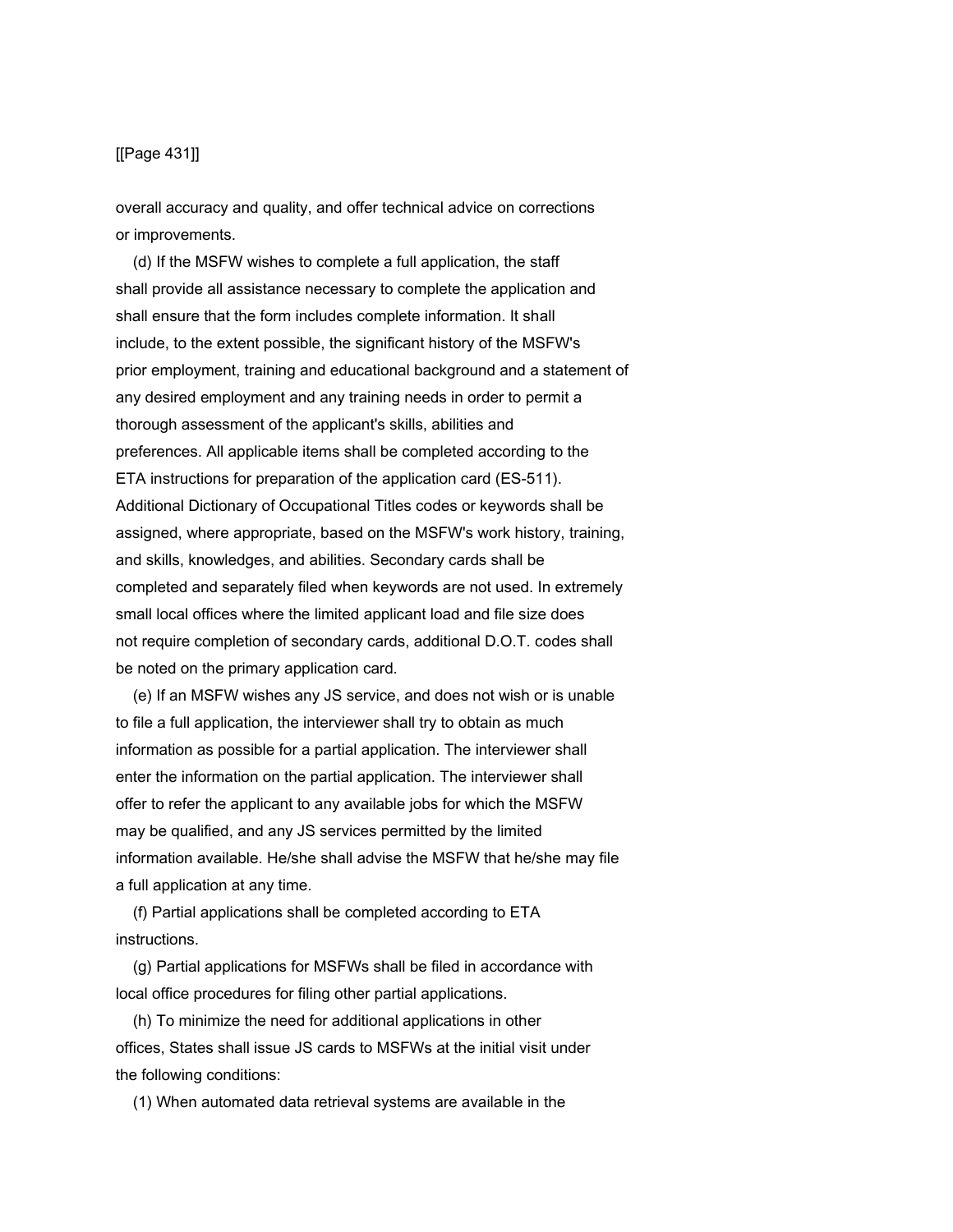State. In this instance, JS staff shall advise the MSFW that the JS card may be presented at any other JS office in the State and that services will be provided without completion of an additional application unless the services requested require additional information for adequate service delivery.

 (2) When an MSFW is referred on an interstate or intrastate order. In this instance, when it is known to the order-holding local office (through the presentation of an JS card or otherwise) that the MSFW has completed a full application or partial application in the applicant holding office or elsewhere, an additional application shall not be taken by the order-holding office unless the MSFW requests JS services in addition to referral on the clearance order

(Approved by the Office of Management and Budget under control number 1205-0039)

(Pub. L. No. 96-511, 94 Stat. 2812 (44 U.S.C. 3501 et seq.))

[45 FR 39459, June 10, 1980, as amended at 46 FR 7772, Jan. 23, 1981; 47 FR 145, Jan. 5, 1982]

Sec. 653.104 Services to MSFW family members, farm labor contractors, and crew members.

 (a) In addition to other requirements in this subpart, the following special requirements are established for services to MSFW family members, farm labor contractors and crew members. Except as provided at Secs. 653.103(e) and 653.105, no local office shall refer an MSFW family or crew unless each working member of the family or crew being referred, has filed either a full or partial application pursuant to Sec. 653.103(b) at a local office or has been issued a JS card in instances set forth in Sec. 653.103(h). Local offices may, upon request, provide general information, e.g., the types of crops in other areas, to farm labor contractors and family heads prior to the registration of all working members.

 (b) No local office shall accept an application from an individual for employment as a farm labor contractor or fill an agricultural job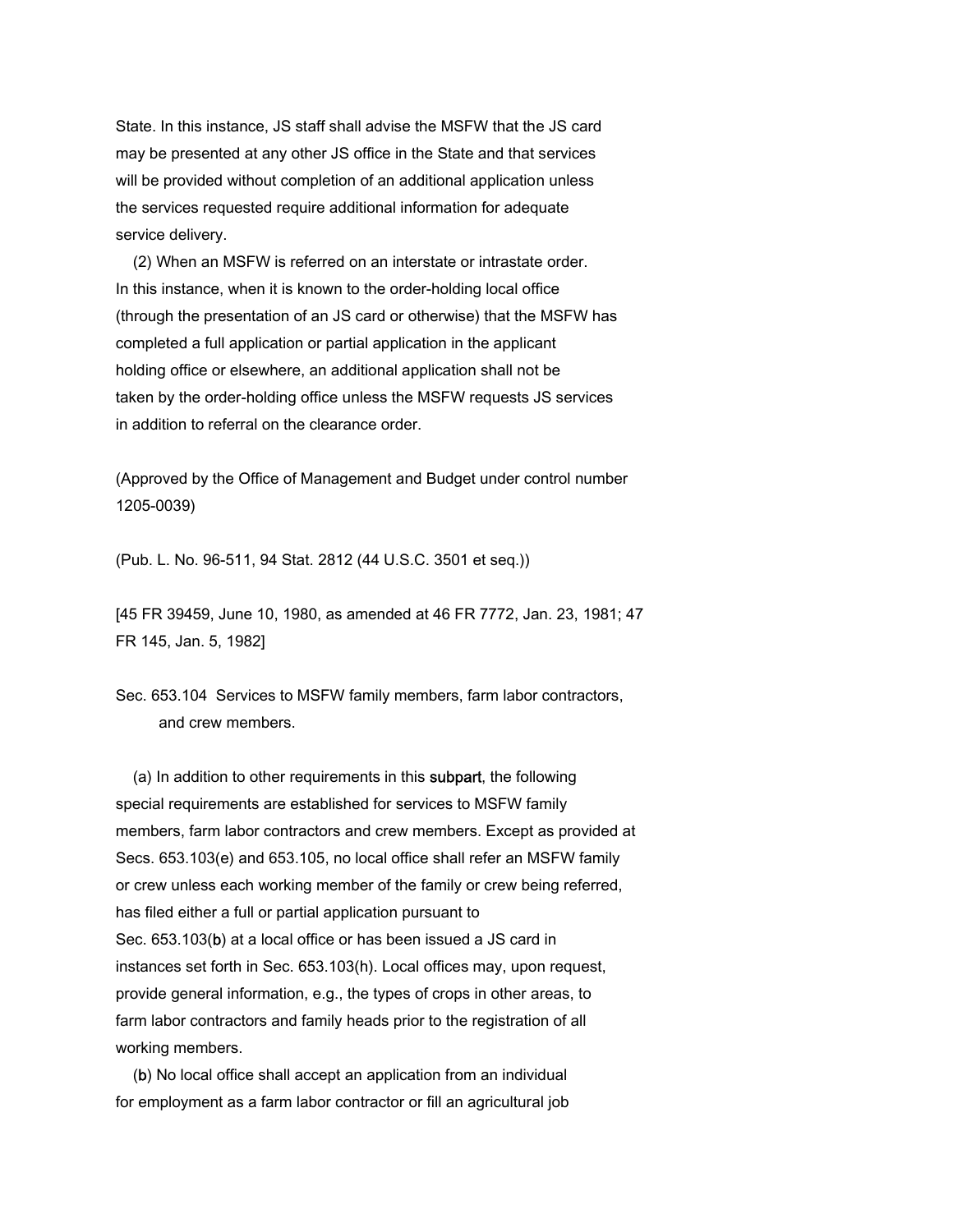order submitted by a farm labor contractor (``FLC'') or farm labor contractor employee (``FLCE'') unless the FLC or FLCE shows or obtains a valid FLC certificate, or FLCE identification card

# [[Page 432]]

where required by Federal law, and a valid State certification where required by State law. If a FLC or FLCE is temporarily without his or her valid FLC certificate or FLCE identification card the local office shall try to verify the existence of the valid certificate or identification card by telephoning the State central office and/or the Department of Labor's Employment Standards Administration regional office. The local office, however, shall not serve the FLC or FLCE until the existence of the valid certificate or identification card is verified.

 (c) Local offices may refer workers to registered farm labor contractors who are employers provided that a valid job order has been placed with the local office which clearly specifies all the terms and conditions of employment with the farm labor contractor shown as employer of record. Before a local office may refer workers to a farm labor contractor offering employment in another area of the State or in another State, one of two requirements must be met: Either a valid interstate clearance order from another State agency is on file in the office, or an intrastate order has been received from an office in another area of the State which is not within commuting distance of the office where the farm labor contractor is recruiting workers. Unless one of these conditions exists, the local office may only refer workers to a registered farm labor contractor who is an employer placing a local job order. Whenever the job order includes the provision of transportation, a FLC certificate authorizing transportation must be shown before workers are referred on the order.

Sec. 653.105 Job applications at day-haul facilities.

 If the State agency is operating a day-haul facility under the exceptional circumstances provisions described in Sec. 653.106(a), a list of JS services shall be distributed and a full application shall be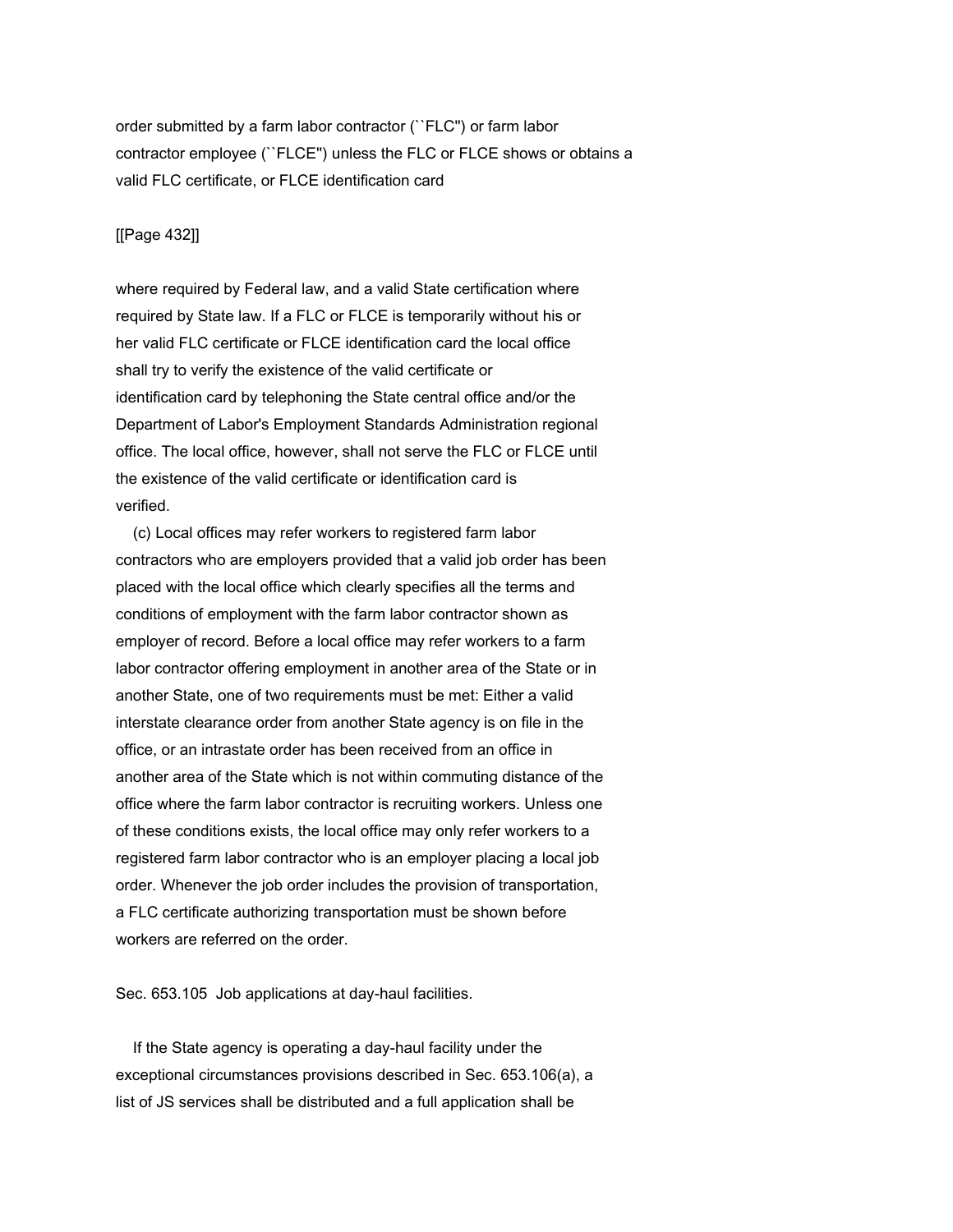completed whenever an MSFW requests the opportunity to file a full application unless this is impractical at that time. In such cases, a full application shall be taken at the earliest practical time. In all other cases, a list of JS services shall be distributed.

Sec. 653.106 JS day-haul responsibilities.

 (a) State agencies shall not establish, operate, or supervise any agricultural day-haul facilities unless exceptional circumstances warrant such action and prior approval of the Regional Administrator is obtained.

 (b) No JS applicants shall be referred to non-JS operated day-haul facilities, unless the applicant is referred on a specific job order and is provided with a checklist summarizing wages, working conditions, and other material specifications on the job order. Such checklists, where necessary, shall be in English and Spanish. State agencies shall use a standard checklist format provided by ETA unless a variance has been approved by the Regional Administrator. However, general labor market information on the availability of jobs, the level of activity of agricultural and nonagricultural employment, and crop conditions shall be provided, upon request, to applicants where specific referrals to employment cannot be made.

 (c) JS outreach workers shall visit all JS and non-JS operated dayhaul facilities with substantial activity during their operation for purposes of providing MSFWs with information and assistance pursuant to Sec. 653.107(j). Monitoring of such activity shall be conducted pursuant to Sec. 653.108(p).

(Approved by the Office of Management and Budget under control number 1205-0039)

(Pub. L. No. 96-511, 94 Stat. 2812 (44 U.S.C. 3501 et seq.))

[45 FR 39459, June 10, 1980, as amended at 47 FR 145, Jan. 5, 1982]

Sec. 653.107 Outreach.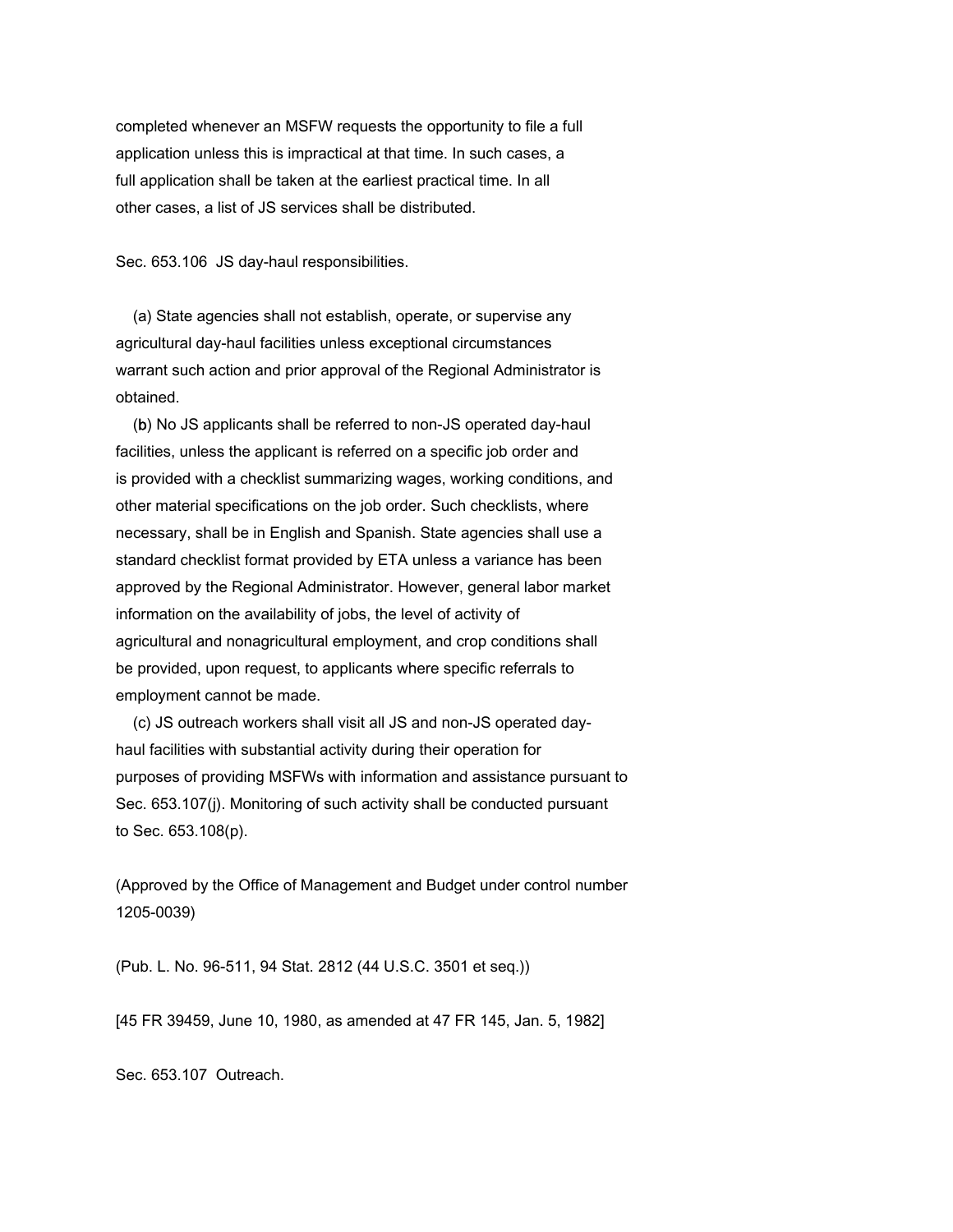(a) Each State agency shall operate an outreach program in order to locate and to contact MSFWs who are not being reached by the normal intake activities conducted by the local offices. Upon receipt of planning instructions and resource guidance from ETA, each State agency shall develop an annual outreach plan, setting forth numerical goals, policies and objectives. This plan shall be subject to the approval of the Regional Administrator as part of the program budget plan (PBP) process. Wherever feasible, State agencies shall coordinate their outreach efforts with

#### [[Page 433]]

those of public and private community service agencies and MSFW groups.

 (b) In determining the extent of their outreach program, States shall be guided by the following statement of ETA policy:

 (1) State agencies should make sufficient penetration in the farmworker community so that a large number of MSFWs are aware of the full range of JS services.

 (2) Signficant MSFW Local offices should conduct especially vigorous outreach in their service areas.

 (3) State agencies in supply States should conduct particularly thorough outreach efforts with extensive follow-up activities which capitalize on the relatively long duration of MSFW residence in the State.

 (c) The plan shall be based on the actual conditions which exist in the particular State, taking into account the State agency's history of providing outreach services, the estimated number of MSFWs in the State, and the need for outreach services in that State. The approval of the Regional Administrator shall be based upon his/her consideration of the following features of the outreach plan:

(1) Assessment of need. This assessment of need shall include:

 (i) A review of the previous year's agricultural activity in the State.

(ii) A review of the previous year's MSFW activity in the State.

 (iii) A projected level of agricultural activity in the State for the coming year.

(iv) A projected number of MSFWs in the State for the coming year,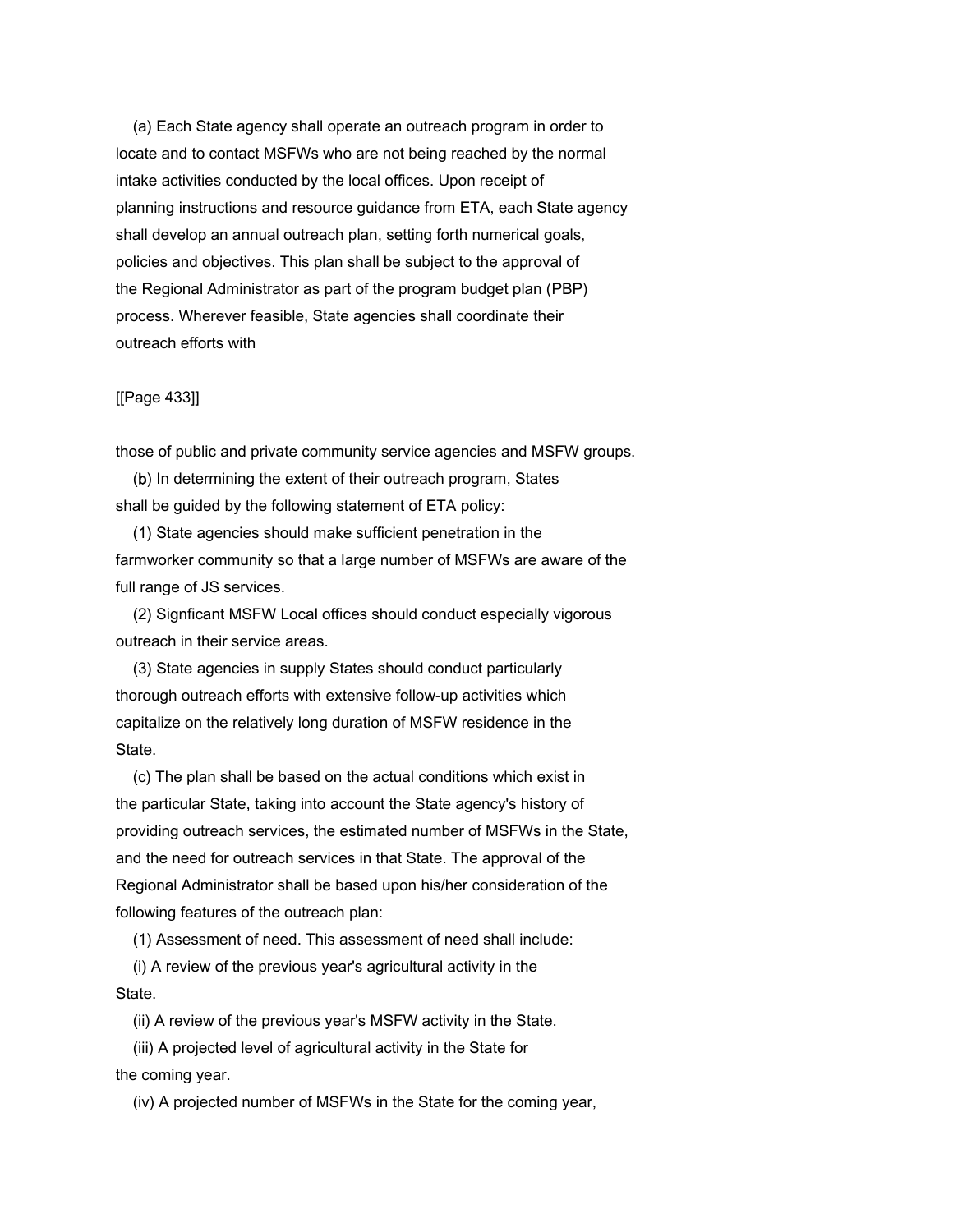which shall take into account data supplied by CETA 303 grantees, other MSFW organizations, employer organizations and federal and/or State agency data sources such as the Department of Agriculture and the United States Employment Service.

 (v) A statement of the consideration given to the State Monitor Advocate's recommendation as set forth in the annual summary developed under Sec. 653.108(t).

 (2) Assessment of available resources. This assessment of the resources available for outreach shall include:

 (i) The level of funds available from all sources, including the funds specifically made available to the State agency for outreach.

 (ii) Resources made available through existing cooperative agreements with public and private community service agencies and MSFW groups.

 (iii) Where fewer resources are available for outreach than in a prior year, a statement of why fewer resources are available.

 (3) Proposed outreach activities. The proposed outreach activities shall be designed to meet the needs determined under paragraph (c)(1) of this section with the available resources determined under paragraph (c)(2) of this section. The plan for the proposed outreach activities shall include:

 (i) Numerical goals for the number of MSFWs to contacted during the fiscal year by JS staff. The number of MSFWs planned to be contacted by other agencies under cooperative arrangements during the fiscal year also should be included in the plan. These numerical goals shall be based on the number of MSFWs estimated to be in the State in the coming year, taking into account the varying concentration of MSFWs during the seasons in each geographic area, the range of services needed in each area and the number of JS and/or cooperating agency staff who will conduct outreach.

 (ii) Numerical goals for the staff years to be utilized for outreach during the fiscal year.

 (iii) The level of funding to be utilized for outreach during the fiscal year.

 (iv) The tools which will be used to conduct outreach contacts, including personal contact, printed matter, videotapes, slides, and/or cassette recordings.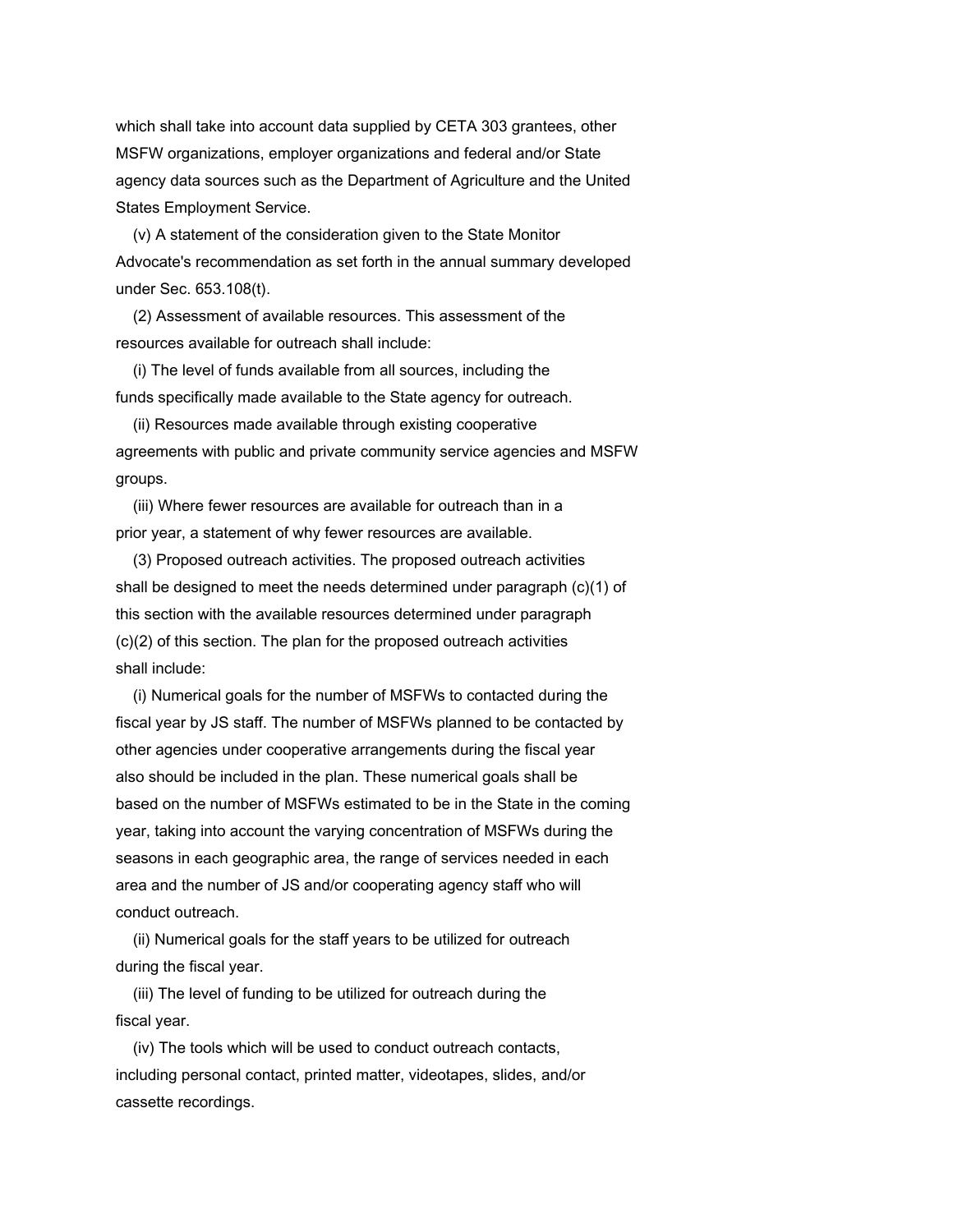(v) The records to be maintained by the JS outreach staff--logs of daily contacts to include the number of MSFWs contacted and assistance provided. The name of the individual contacted should be recorded when:

(A) An application for work is taken by an outreach worker,

- (B) A referral to a job is made by an outreach worker, and/or
- (C) A complaint is taken by an outreach worker.

# [[Page 434]]

 (d) In developing the outreach plan, the State agency shall solicit information and suggestions from CETA 303 grantees, other appropriate MSFW groups, public agencies, agricultural employer organizations, and other interested organizations. In addition, at least 45 days before submitting its final outreach plan to the Regional Administrator, the State agency shall provide a proposed plan to CETA 303 grantees, public agencies, agricultural employer organizations, and other organizations expressing an interest and allow at least 30 days for review and comment. The State agency shall:

 (1) Consider any comments received in formulating its final proposed plan.

 (2) Inform all commenting parties in writing whether their comments have been incorporated and, if not, the reasons therefore.

 (3) Transmit the comments and recommendations received and its responses to the Regional Administrator with the submission of the plan. (If the comments are received after the submission of the plan, they may be sent separately to the Regional Administrator.)

 (e) The outreach plan shall be submitted as an essential part of the State's annual PBP. The resource requirement of the plan shall be reflected in the PBP budget request. The plan, including the resource requirement, shall be reviewed by the Regional Administrator during the annual PBP approval process. The State agency shall be required to implement the approved outreach plan as part of its compliance with the PBP.

 (f) The Regional Administrator shall review and evaluate the outreach plan, including the assessments of needs and resources, in light of the history of the State's outreach efforts and the statements of policy set forth in Sec. 653.107(b). He/she shall approve the plan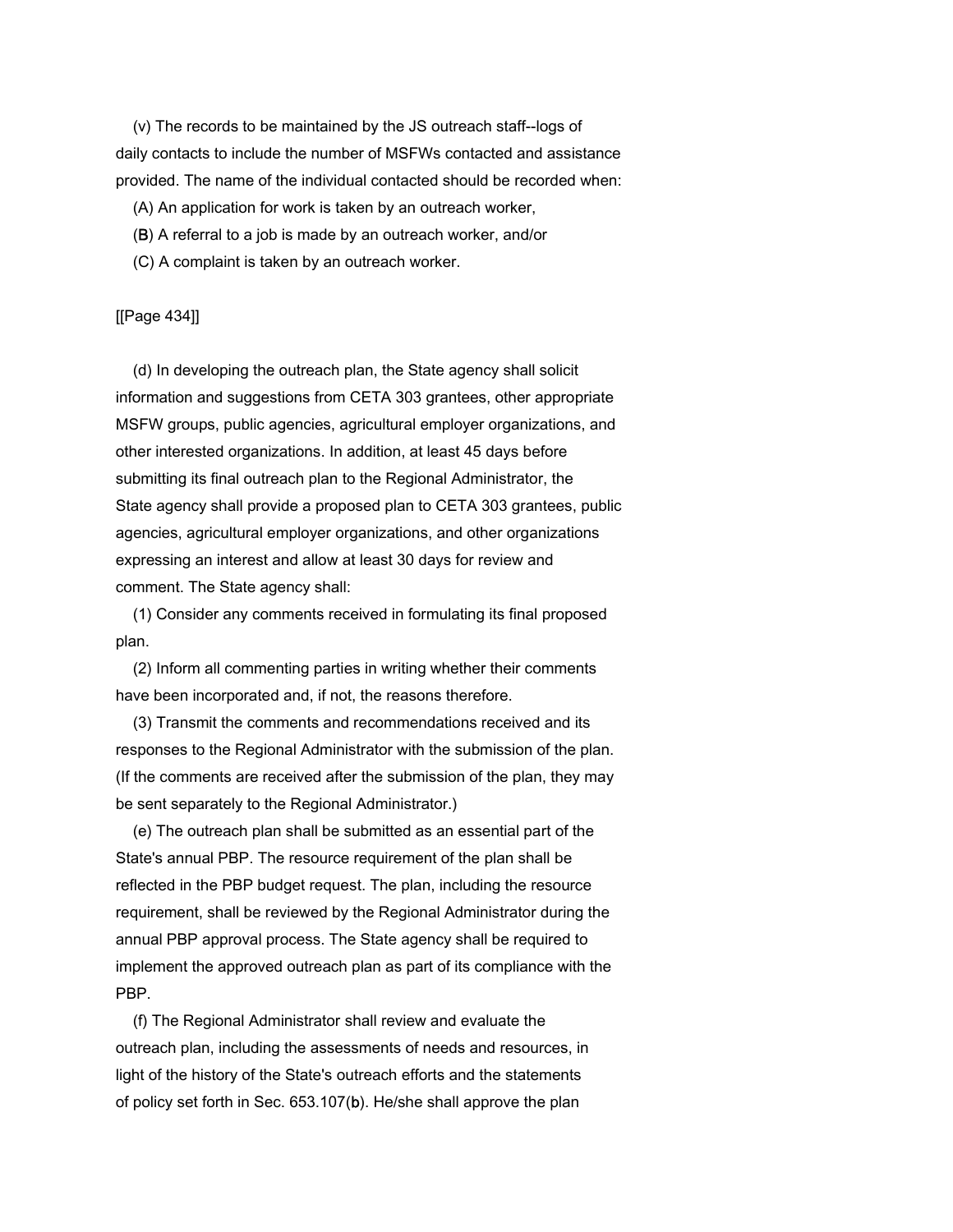only if it demonstrates that adequate outreach will be conducted. The approved outreach plan shall be available for review by interested parties.

 (g) As part of the annual PBP process, funding of State agencies shall be contingent upon the substantial and timely compliance of the State agency with its prior year outreach plan. However, if the Regional Administrator makes a finding of good faith efforts, he/she may fund a State agency even though it did not achieve substantial and timely compliance.

 (h) For purposes of hiring and assigning staff to outreach duties, State agencies shall seek, through merit system procedures, qualified candidates:

(1) Who are from MSFW backgrounds, and/or

(2) Who speak Spanish, and/or

 (3) Who are racially or ethnically representative of the MSFWs in the service area.

 (i) The five States with the highest estimated year round MSFW activity shall assign, in accordance with State merit staff requirements, full-time, year round staff to outreach duties. The remainder of the significant MSFW states shall make maximum efforts to hire outreach staff with MSFW experience for year round positions and shall assign outreach staff to work full-time during the period of the highest MSFW activity. Such outreach staff shall be bilingual if warranted by the characteristics of the MSFW population in the State, and shall spend a majority of their time in the field. The Regional Administrator may grant approval for a deviation from the requirements of this section if the State agency provides adequate evidence that outreach activities and service delivery to MSFWs would be improved through other staffing arrangements.

 (j) For purposes of this subpart, an outreach ``contact'' shall include either the presentation of information and offer of assistance specified in paragraphs (j)(1) and (j)(2) of this section, or the followup activity specified in paragraph (j)(3) of this section.

 (1) Outreach workers shall explain to MSFWs at their working, living or gathering areas, including day-haul sites, by means of written and oral presentations either spontaneous or recorded, in a language readily understood by them, the following;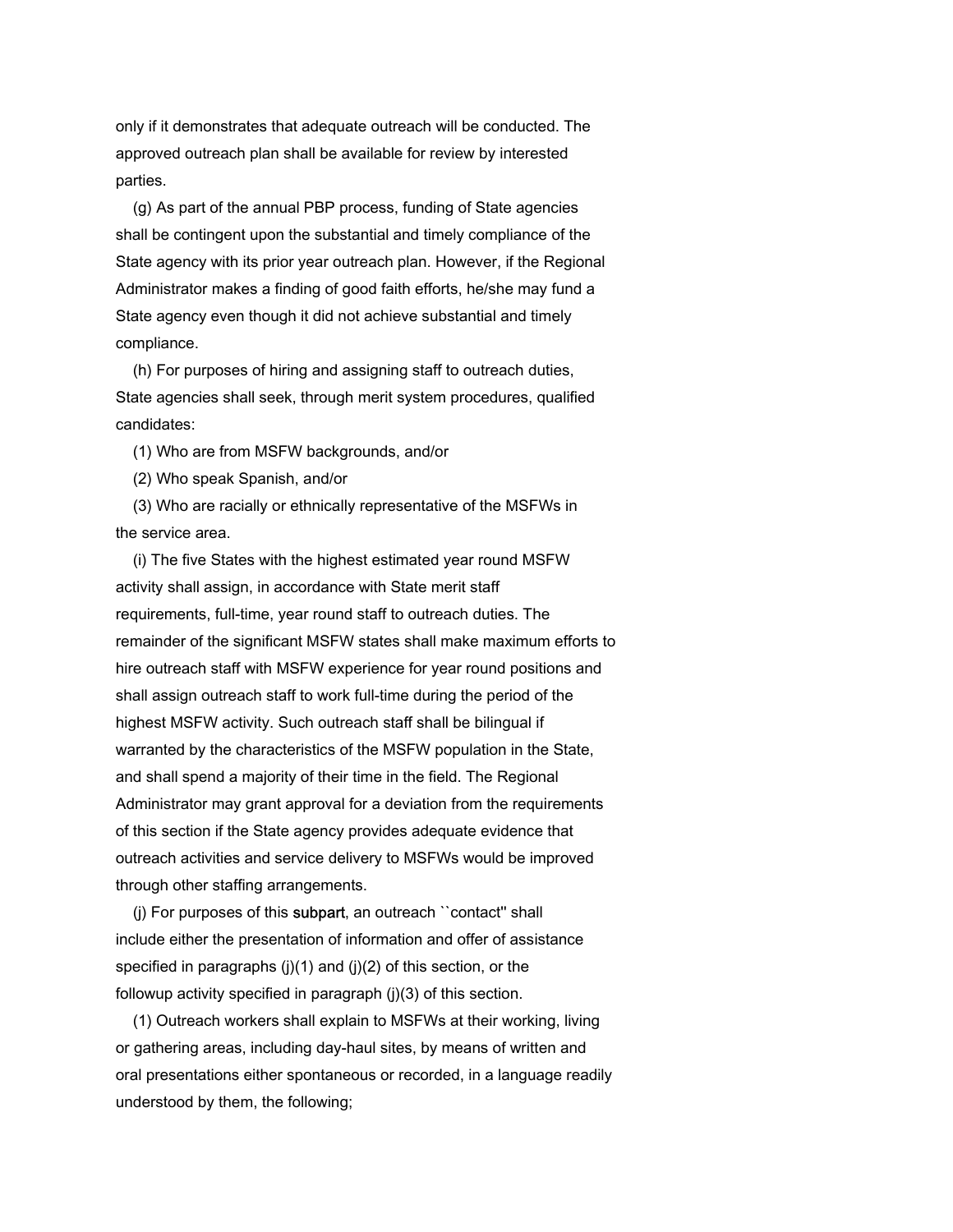(i) The services available from the local office, including the availability of referrals to agricultural and nonagricultural employment, to training, to supportive services, as well as the availability of testing, counseling and other job development services;

### [[Page 435]]

 (ii) Types of specific employment opportunities which are currently available in the JS system;

 (iii) Information on the JS complaint system and other organizations serving MSFWs;

 (iv) A basic summary of farmworker rights with respect to the terms and conditions of employment;

 (v) Provided, however, That outreach workers shall not enter work areas to perform outreach duties described in this section on an employer's property without permission of the employer, unless otherwise authorized to enter by law, shall not enter workers' living areas without the permission of the workers, and shall comply with appropriate State laws regarding access.

 (2) After making the presentation, outreach workers shall urge the MSFWs to go to the local office to obtain the full range of JS services. If an MSFW cannot or does not wish to visit the local JS office, the outreach workers shall offer to provide on-site the following:

(i) Assistance in the preparation of applications;

 (ii) If an unemployed MSFW, assistance in obtaining referral to specific employment opportunities currently available; if an employed MSFW, information regarding the types of employment opportunities which will become available upon the date on which the MSFW indicates that he/ she will be available following his/her current employment.

 (iii) Assistance in the preparation of either JS or non-JS related complaints;

 (iv) Receipt and subsequent referral of complaints to the local office complaint specialist or local officer manager;

 (v) Referral to supportive services for which the individual or a family member may be eligible;

 (vi) As needed, assistance in making appointments and arranging transportation for individual MSFWs or members of their family to and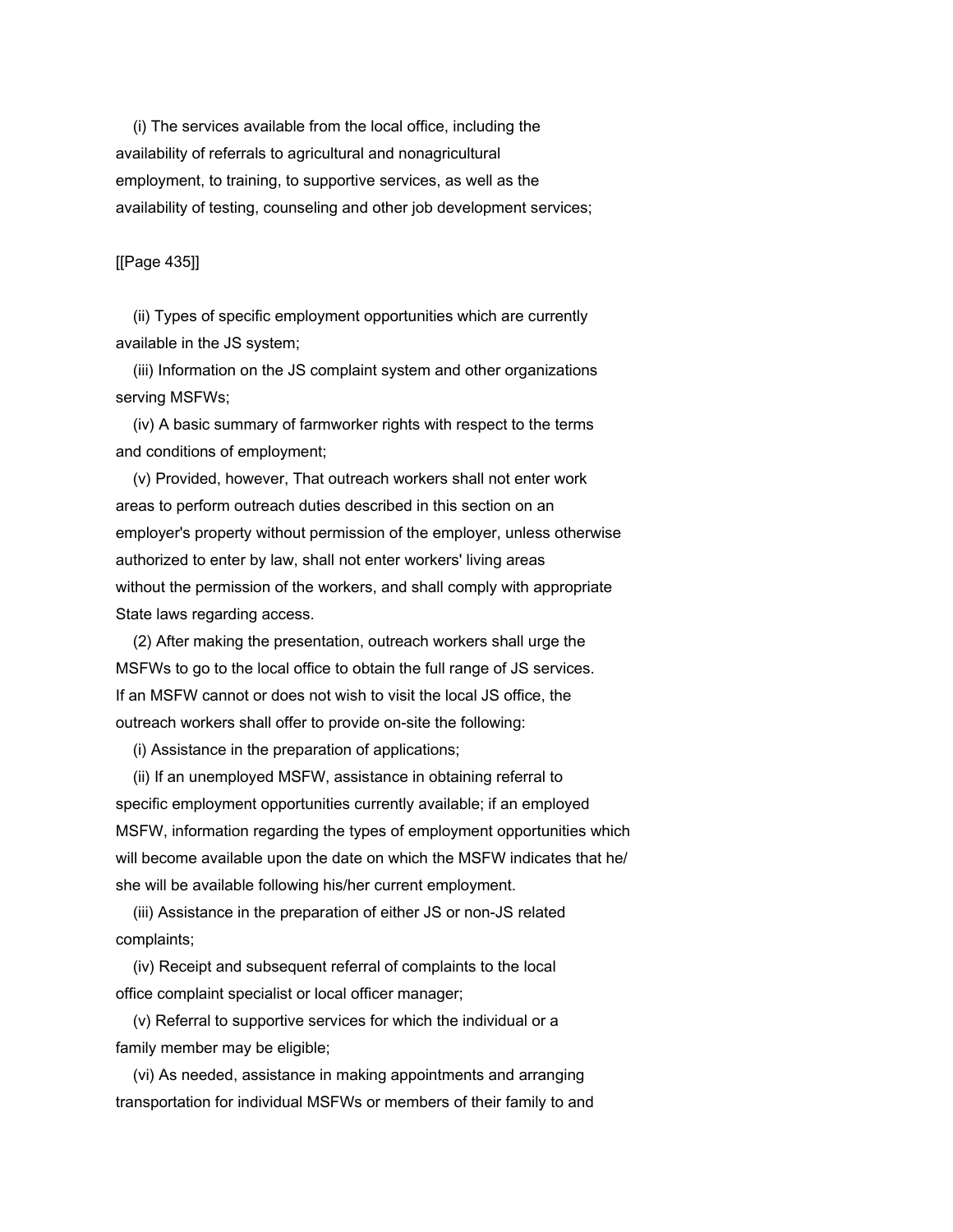from local offices or other appropriate agencies.

 (3) Outreach workers shall make follow-up contacts as are necessary and appropriate to provide to the maximum extent possible the assistance specified in paragraphs  $(i)(1)$  and  $(i)(2)$  of this section.

 (4) In addition to the foregoing outreach contacts, the State agency shall publicize the availability of JS services through such means as newspaper and electronic media publicity. Contacts with public and priviate community agencies, employers and/or employer organizations, and MSFW groups also shall be utilized to facilitate the widest possible distribution of information concerning JS services.

 (k) Outreach workers shall be alert to observe the working and living conditions of MSFWs and, upon observation, or upon receipt of information regarding a suspected violation of federal or State employment-related law, document and refer information to the local office manager for processing in accordance with Sec. 653.113.

 (l) Outreach workers shall be trained in local office procedures and in the services, benefits, and protections afforded MSFWs by the JS. They shall also be trained in the procedure for informal resolution of complaints. The program for such training shall be formulated by the State Administrator, pursuant to uniform guidelines developed by ETA, and each State's program shall be reviewed and commented upon in advance by the State MSFW Monitor Advocate.

 (m) During months when outreach activities are conducted, outreach workers shall maintain complete records of their contacts with MSFWs and the services they perform in accordance with a format developed by ETA. These records shall include a daily log, a copy of which shall be sent monthly to the local office manager and maintained on file for at least two years. These records shall include the number of contacts and names of contacts (where applicable), the services provided (e.g., whether a complaint was received, whether an application was taken, and whether a referral was made). Outreach workers also shall maintain records of each possible violation or complaint of which they have knowledge, and their actions in ascertaining the facts and referring the matters as provided herein. These records shall include a description of the circumstances and names of any

[[Page 436]]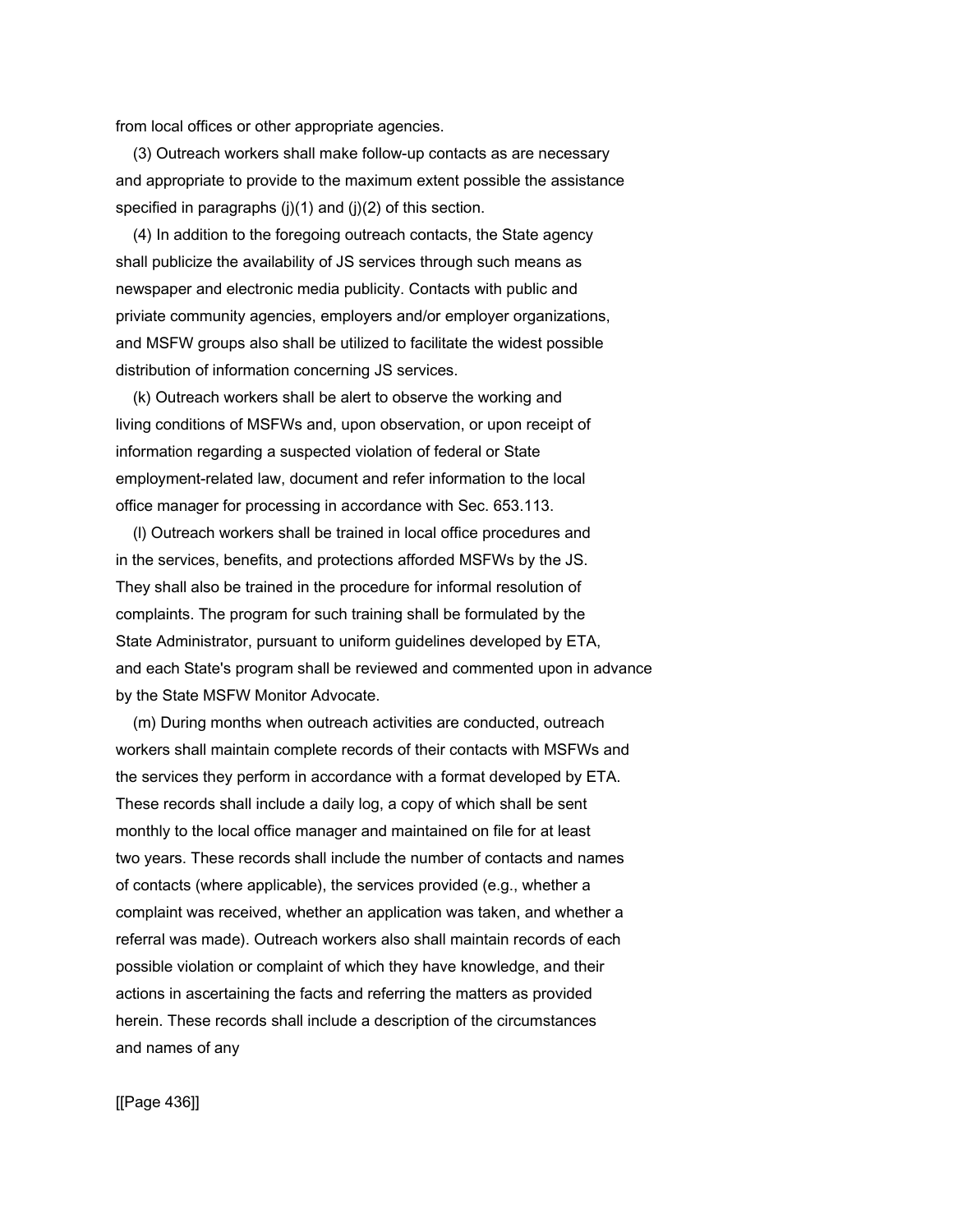employers who have refused outreach workers access to MSFWs pursuant to Sec. 653.107(l).

 (n) During months when outreach activities are conducted, each local office manager shall file with the State MSFW Monitor Advocate a monthly summary report of outreach efforts. These reports shall summarize information collected, pursuant to paragraph (m) of this section. The local office manager and/or other appropriate State office staff members shall assess the performance of outreach workers by examining the overall quality and productivity of their work, including the services provided and the methods and tools used to offer services. Performance shall not be judged solely by the number of contacts made by the worker. The monthly reports and daily outreach logs shall be made available to the State MSFW Monitor Advocate and federal On-Site Review Teams. In addition, the distribution of any special funds for outreach, should funds become available, shall be based on the effectiveness and need of the State's outreach program as monitored by ETA.

 (o) Outreach workers shall not engage in political, unionization or antiunionization activities during the performance of their duties.

 (p) Outreach workers shall be provided with, carry and display, upon request, identification cards or other material identifying them as employees of the State agency.

(Approved by the Office of Management and Budget under control number 1205-0039)

(Pub. L. No. 96-511, 94 Stat. 2812 (44 U.S.C. 3501 et seq.))

[45 FR 39459, June 10, 1980, as amended at 47 FR 145, Jan. 5, 1982]

Sec. 653.108 State agency self-monitoring.

 (a) State Administrators shall assure that their State agencies monitor their own compliance with JS regulations in serving MSFWs on an ongoing basis. The State Administrator shall have overall responsibility for State agency self-monitoring.

(b) The State Administrator shall appoint a State MSFW Monitor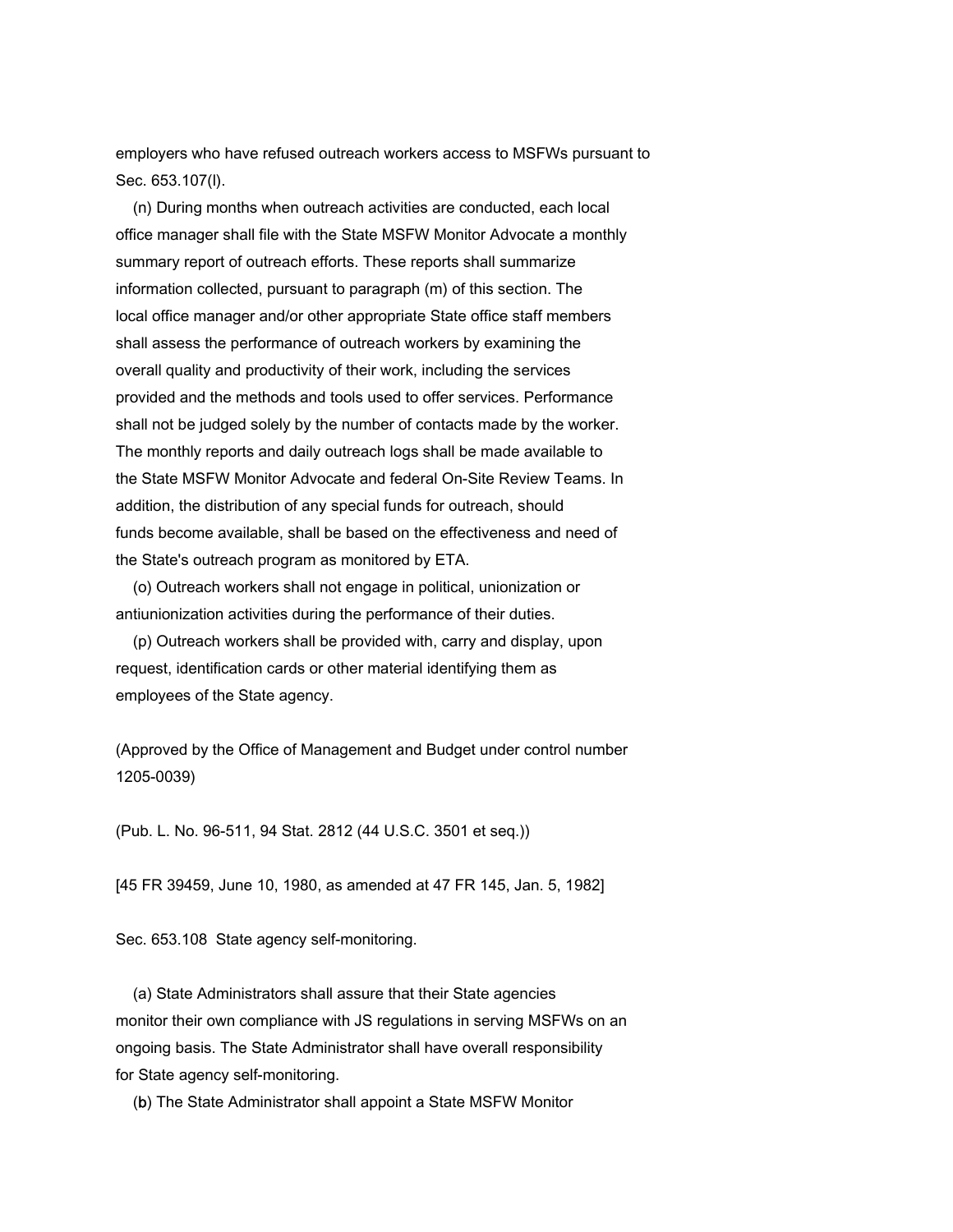Advocate. The State Administrator shall inform farmworker organizations and other organizations with expertise concerning MSFWs of the opening and encourage them to refer qualified applicants to apply through the State merit system prior to appointing a State MSFW Monitor Advocate. Among qualified candidates determined through State merit system procedures, the State agencies shall seek persons (1) who are from MSFW backgrounds, or (2) who speak Spanish or other languages of a significant proportion of the State MSFW population, or (3) who are racially or ethnically similar to the MSFWs in the State, or (4) who have substantial work experience in farmworker activities.

 (c) The State MSFW Monitor Advocate shall have direct, personal access, whenever he/she finds it necessary, to the State Administrator and shall work in the State central office. The State MSFW Monitor Advocate shall have status and compensation as approved by the civil service classification system and be comparable to other State positions assigned similar levels of tasks, complexity and responsibility.

 (d) The State MSFW Monitor Advocates shall be assigned staff necessary to fulfill effectively all of his/her duties as set forth in this subpart. The number of staff positions shall be determined by reference to:

 (1) The number of MSFWs in the State, as measured at the time of the peak MSFW population (MSFW activity), and (2) the need for monitoring activity in the State. The MSFW Monitor Advocates shall devote full time to Monitor Advocate functions, except that the USES Administrator may reallocate positions from States of low MSFW activity to States of higher MSFW activity and may approve a plan for less than full-time work in States of low MSFW activity. Any such plan must demonstrate that the State MSFW Monitor Advocate function can be effectively performed with part-time staffing.

 (e) All State MSFW Monitor Advocates and Assistant MSFW Monitor Advocates shall attend within the first three months of their tenure a training session conducted by the Regional MSFW Monitor Advocate. They shall

[[Page 437]]

also attend whatever additional training sessions are required by the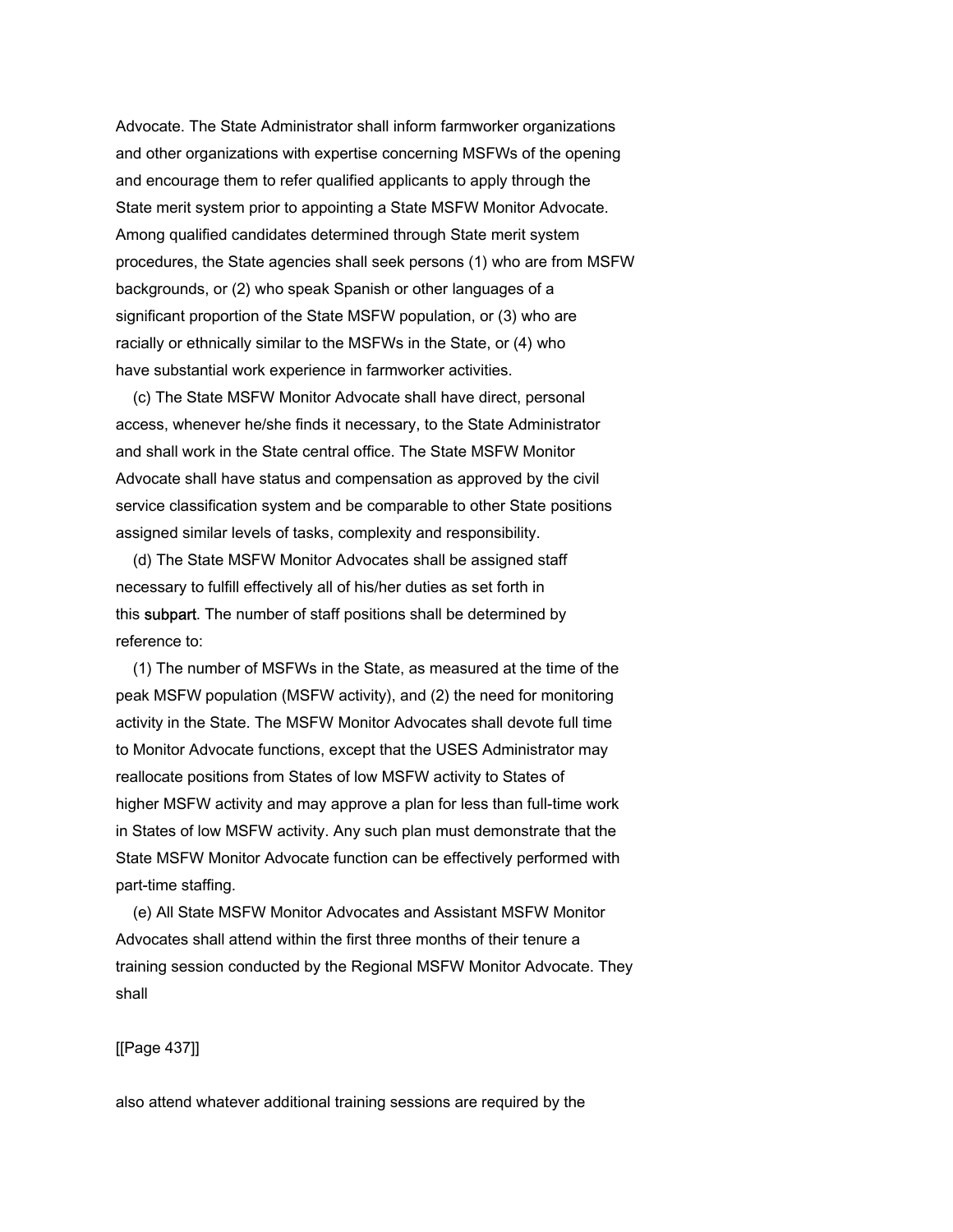Regional or National MSFW Monitor Advocate.

 (f) The State MSFW Monitor Advocate shall provide any relevant documentation requested from the State agency by the Regional MSFW Monitor Advocate.

(g) The State MSFW Monitor Advocate shall:

 (1) Conduct an ongoing review of the delivery of services and protections afforded by JS regulations to MSFWs by the State agency and local offices. The State MSFW Monitor Advocate, without delay, shall advise the State agency and local offices of (i) problems, deficiencies, or improper practices in the delivery of services and protections afforded by these regulations (including progress made in achieving affirmative action goals and timetables), and (ii) means to improve such delivery.

 (2) Participate in onsite local office MSFW formal monitoring reviews on a regular basis.

 (3) Assure that all significant MSFW local offices not reviewed onsite by Federal staff, are reviewed at least once a year by State staff, and that, if necessary, those local offices in which significant problems are revealed by required reports, management information, the JS complaint system or otherwise are reviewed as soon as possible.

 (4) Assure that the monitoring review format, developed by ETA, is used as a guideline in the conduct of local office MSFW onsite formal monitoring reviews. This format will ensure that applications and the application-taking process are reviewed during State onsite reviews by State MSFW Monitor Advocates and/or review staff, who shall check overall accuracy and quality, and offer technical advice on corrections or improvements.

 (5) Review the State agency's outreach plan, and on a random basis, the outreach workers' daily logs and other reports including those showing or reflecting the workers' activities, to ensure that they comply with the outreach plan.

 (h) Formal onsite MSFW monitoring reviews of local offices shall be conducted using the following procedures:

 (1) Before beginning such a review, the State MSFW Monitor Advocate and/or review staff shall study:

(i) Program performance data,

(ii) Reports of previous reviews,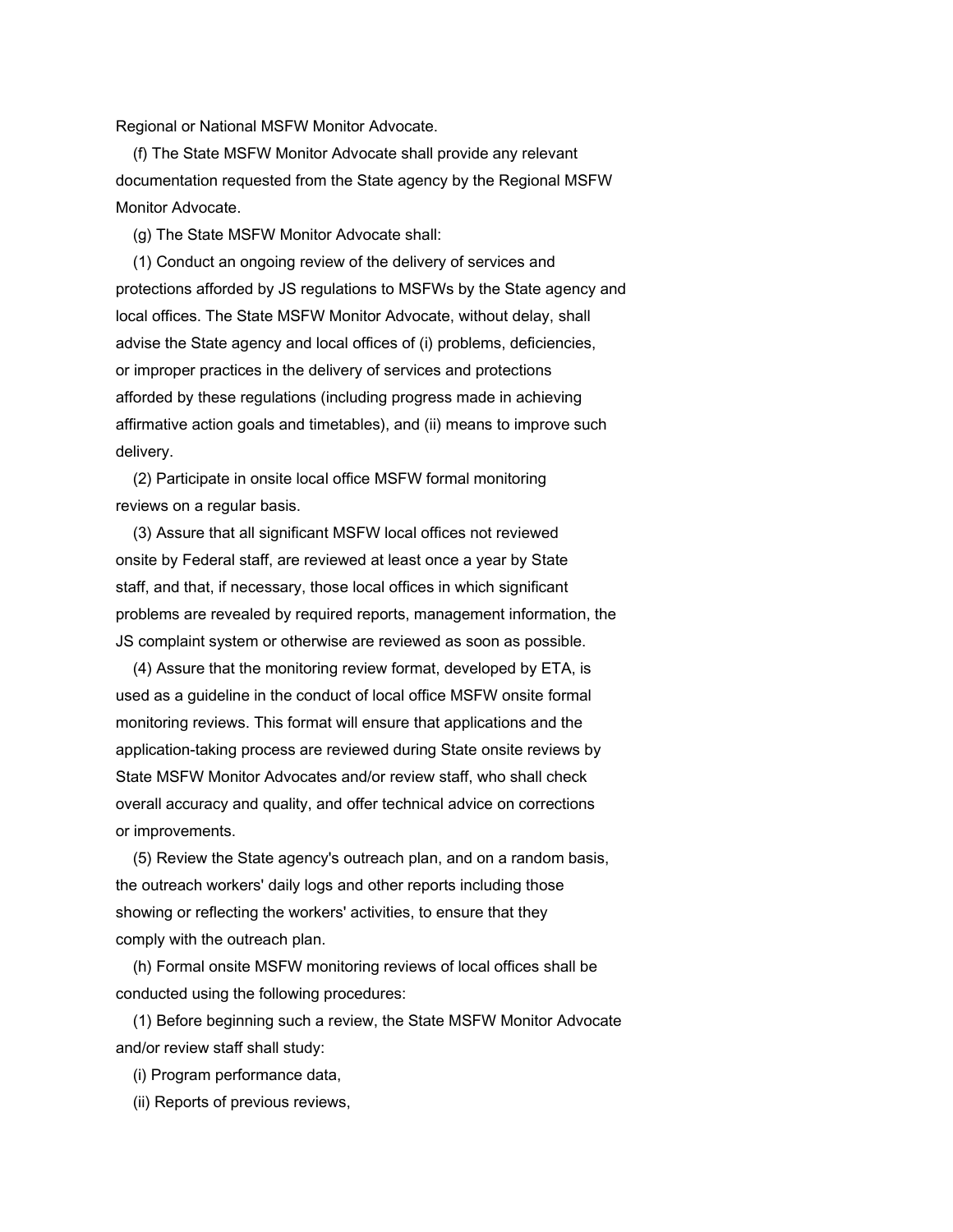(iii) Corrective action plans developed as a result of previous reviews,

(iv) Complaint logs, and

(v) Complaints elevated from the office or concerning the office.

 (2) Upon completion of a local office onsite formal monitoring review, the State MSFW Monitor Advocate shall hold one or more wrap-up sessions with the local office manager and staff to discuss any obvious findings and offer initial recommendations and appropriate technical assistance.

 (3) After each review the State MSFW Monitor Advocate shall conduct an indepth analysis of the review data. The conclusions and recommendations of the State MSFW Monitor Advocate shall be put in writing, shall be sent to the State Administrator, to the offical of the State agency with line authority over the local office, and other appropriate State agency officials.

 (4) The state MSFW Monitor Advocate may recommend that the review responsibility set forth in this subsection be delegated to a responsible professional member of the administrative staff of the State agency, if and when the State Administrator finds such delegation necessary. In such event, the State MSFW Monitor Advocate shall be responsible for and shall approve the written report of the review.

 (5) The local office manager shall develop and propose a written corrective action plan. The plan shall be approved, or appropriately revised, by appropriate superior officials and the State MSFW Monitor Advocate. The plan shall include actions required to correct or to take major steps to correct any problems within 30 days or if the plan allows for more than 30 days for full compliance, the length of, and the reasons for, the extended period shall be specifically stated.

 (6) State agencies, through line supervisory staff, shall be responsible for assuring and documenting that the local office is in compliance within the time period designated in the plan.

# [[Page 438]]

State agencies shall submit to the appropriate ETA regional offices copies of the onsite local office formal monitoring review reports and corrective action plans for significant local offices.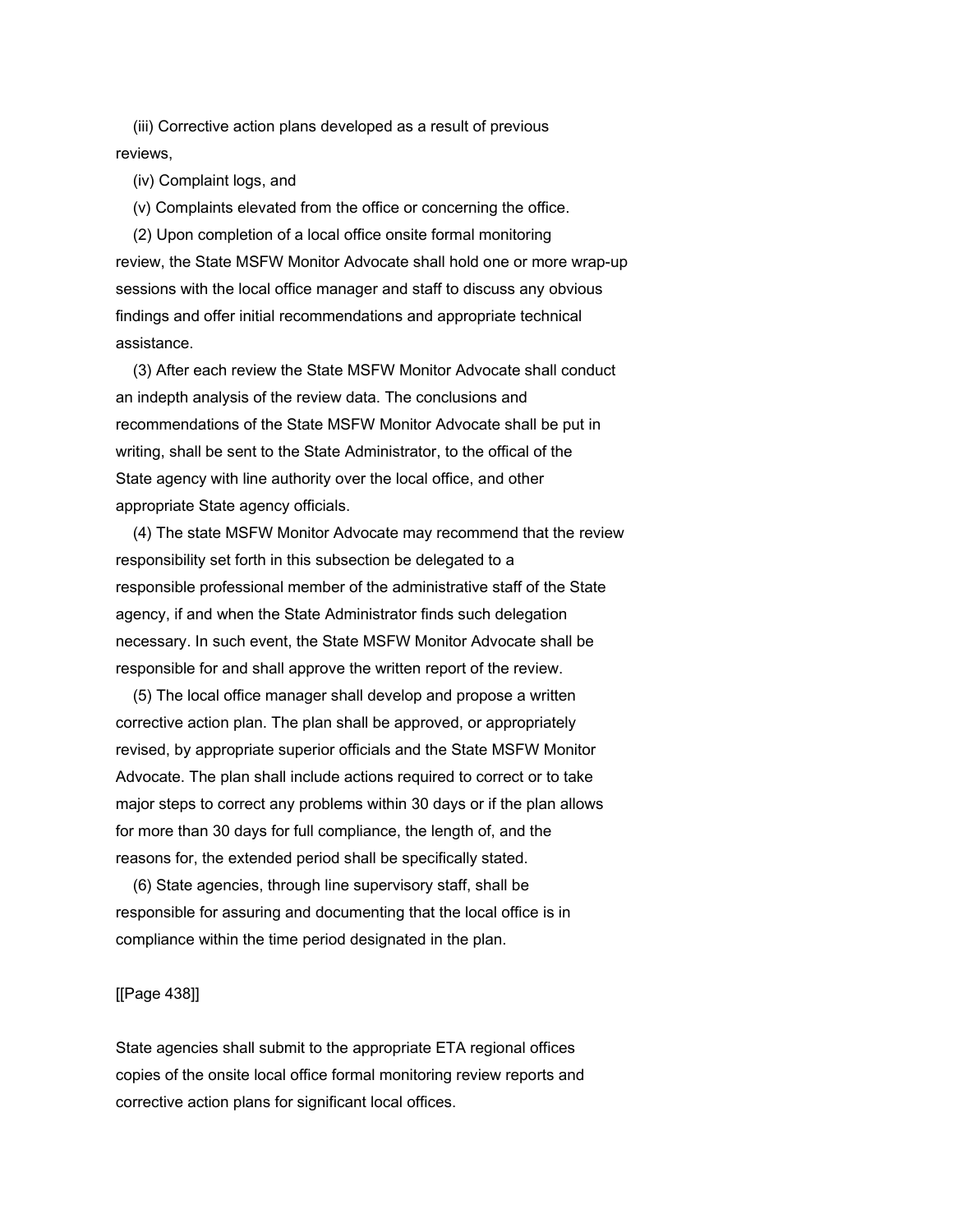(i) The State MSFW Monitor Advocate shall participate in federal reviews conducted pursuant to subpart G.

 (j) At the discretion of the State Administrator, the State MSFW Monitor Advocate may be assigned the responsibility as the complaint specialist. The State MSFW Monitor Advocate shall participate in and monitor the performance of the complaint system, as set forth at 20 CFR 658.400 et seq. The State MSFW Monitor Advocate shall review the local office managers' informal resolution of complaints relating to MSFWs and shall ensure that the State agency transmits copies of the logs of MSFW complaints to the regional office quarterly.

 (k) The State MSFW Monitor Advocate also shall serve as an advocate to improve services for MSFWs within JS. The State MSFW Monitor Advocate shall establish ongoing liaison with CETA 303 and other organizations serving farmworkers, and employers and/or employer organizations, in the State. The State MSFW Monitor Advocate shall meet frequently with representatives of these organizations to receive complaints, assist in referrals of alleged violations to enforcement agencies, receive input on improving coordination with JS or improving JS services to MSFWs.

 (l) The State MSFW Monitor Advocate shall conduct frequent field visits to the working and living areas of MSFWs, and shall discuss JS services and other employment-related programs with MSFWs, crew leaders, and employers. Records shall be kept of each such visit.

 (m) The State MSFW Monitor Advocate shall participate in the appropriate regional public meeting(s) held by the Department of Labor Regional Farm Labor Coordinated Enforcement Committee.

 (n) The State MSFW Monitor Advocate shall ensure that outreach efforts in all significant MSFW local offices are reviewed at least yearly to ensure that there is continuing compliance with 20 CFR 653.107. This review will include accompanying at least one outreach worker from each significant MSFW local office on his/her visits to MSFWs' working and living areas. The State MSFW Monitor Advocate shall review findings from these reviews.

 (o) The State MSFW Monitor Advocate shall review and assess the adequacy of the annual State affirmative action plan for MSFWs, and shall report such findings to the State Administrator.

 (p) The State MSFW Monitor Advocate shall ensure that JS outreach activities are reviewed periodically at day-haul sites at which these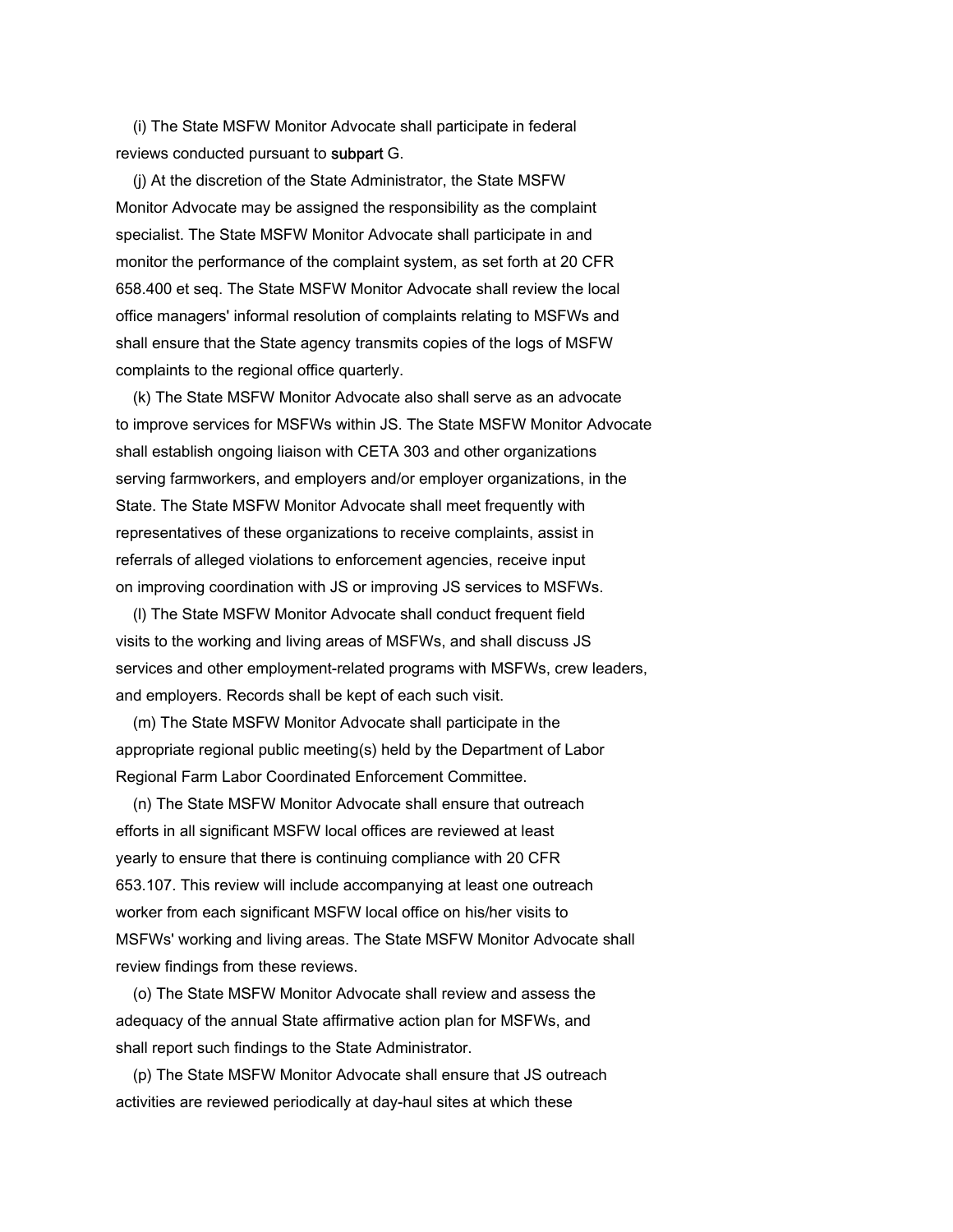activities are conducted. Complete records of such visits shall be kept. The State MSFW Monitor Advocate shall ensure that local offices and the State Administrator are advised of any deficiencies.

 (q) The State MSFW Monitor Advocate shall review on at least a quarterly basis all statistical and other MSFW-related data reported by significant MSFW local offices in order (1) to determine the extent to which the State agency has complied with regulations at Sec. 653.100 et seq., and (2) to identify the areas of inadequate compliance.

 (r) The State MSFW Monitor Advocate shall have full access to all statistical and other MSFW-related information gathered by State agencies and local offices and may interview State and local office staffs with respect to reporting methods. Subsequent to each review, the State MSFW Monitor Advocate shall consult, as necessary, with State and local offices and provide technical assistance to ensure accurate reporting.

 (s) The State MSFW Monitor Advocate shall review and comment on proposed State JS directives, manuals, and operating instructions relating to MSFWs and shall ensure (1) that they accurately reflect the requirements of the regulations, and (2) that they are clear and workable. The State MSFW Monitor Advocate also shall explain and make available at the requestor's cost, pertinent directives and procedures to employers, employer organizations, farmworkers, farmworker organizations and other parties expressing

#### [[Page 439]]

an interest in a readily identifiable directive or procedure issued and receive suggestions on how these documents can be improved.

 (t) The State MSFW Monitor Advocate shall prepare for the State Administrator an annual summary of JS services to MSFWs within his/her State based on statistical data and his/her reviews and activities set forth in these regulations. The summary shall include an assessment of the State agency's activities related to MSFWs such as those covered in the State agency's PBP, outreach plan, and affirmative action plan, and the other matters with respect to which the State MSFW Monitor Advocate has responsibilities under these regulations. A copy of this summary shall be forwarded to the Regional Administrator by the State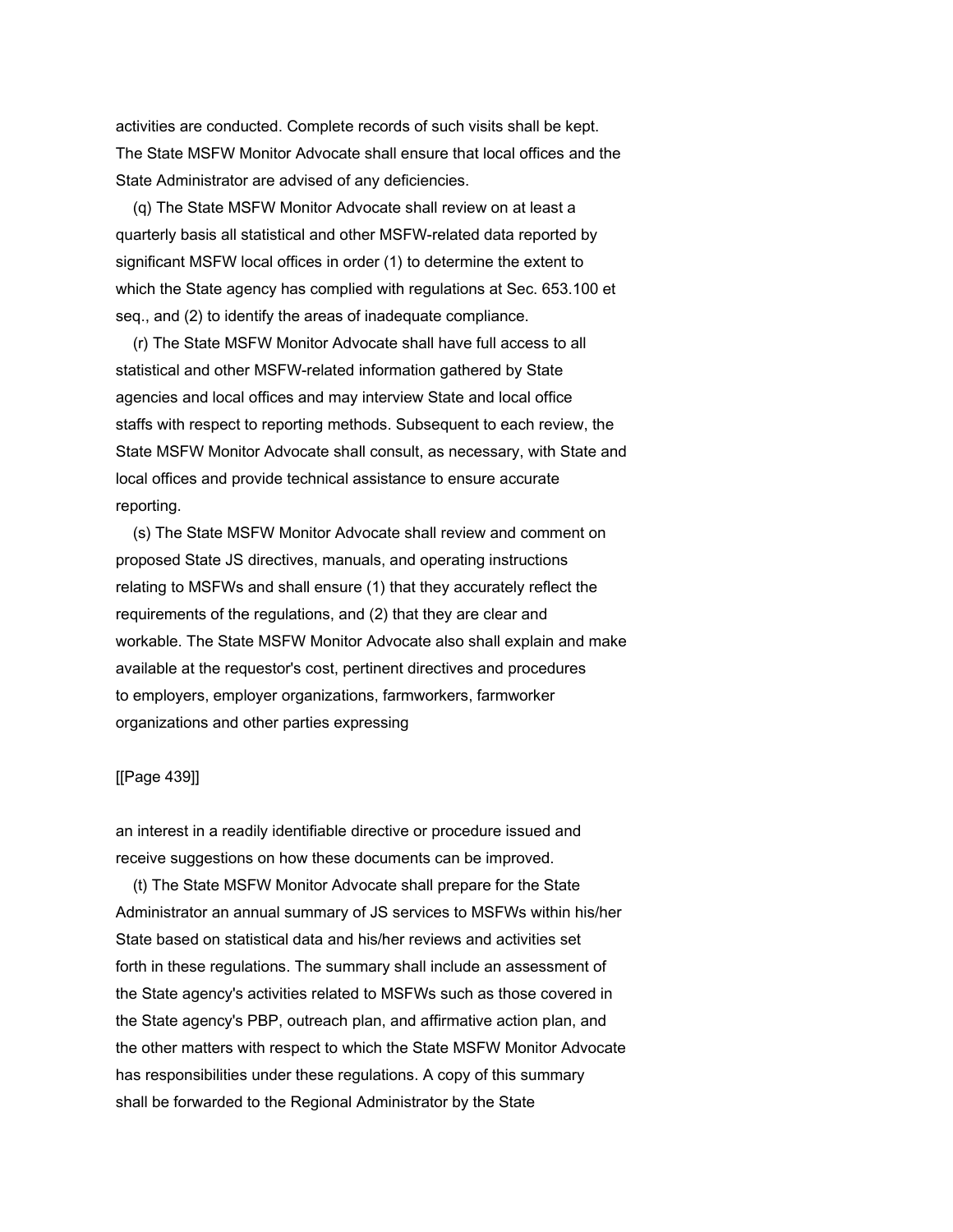Administrator.

(Approved by the Office of Management and Budget under control number 1205-0039)

(Pub. L. No. 96-511, 94 Stat. 2812 (44 U.S.C. 3501 et seq.))

[45 FR 39459, June 10, 1980, as amended at 47 FR 145, Jan. 5, 1982]

Sec. 653.109 Data collection.

 State agencies shall: (a) Collect data on MSFWs, including data on the number (1) contacted through outreach activities, (2) registering for service, (3) referred to agricultural jobs, (4) referred to nonagricultural jobs, (5) placed in agricultural jobs, (6) placed in nonagricultural jobs, (7) referred to training, (8) receiving counseling, (9) receiving job development, (10) receiving testing, (11) referred to supportive service, (12) receiving some service, (13) placed according to wage rates, and (14) placed according to duration. The State agencies also shall collect data on agricultural clearance orders (including field checks), MSFW complaints, and monitoring activities, as directed by ETA. These data shall be collected in accordance with the ESARS Handbook and applicable ETA Reports and Anlaysis Letters.

 (b) Collect data on the number of MSFWs who were served as to whether they were male, female, black, Hispanic, American Indian, Asian, or Pacific Islander.

 (c) Provide necessary training to State agency, including local office personnel, to assure accurate reporting of data;

 (d) Collect and submit to ETA as directed by ETA, data on MSFWs required by the PBP, and

 (e) Periodically collect and verify data required under this subsection, take necessary steps to ensure its validity, and collect and submit data for verification to ETA, as directed by ETA; and

 (f) Submit additional reports to the ETA at such times and containing such items as ETA directs.

(Approved by the Office of Management and Budget under control number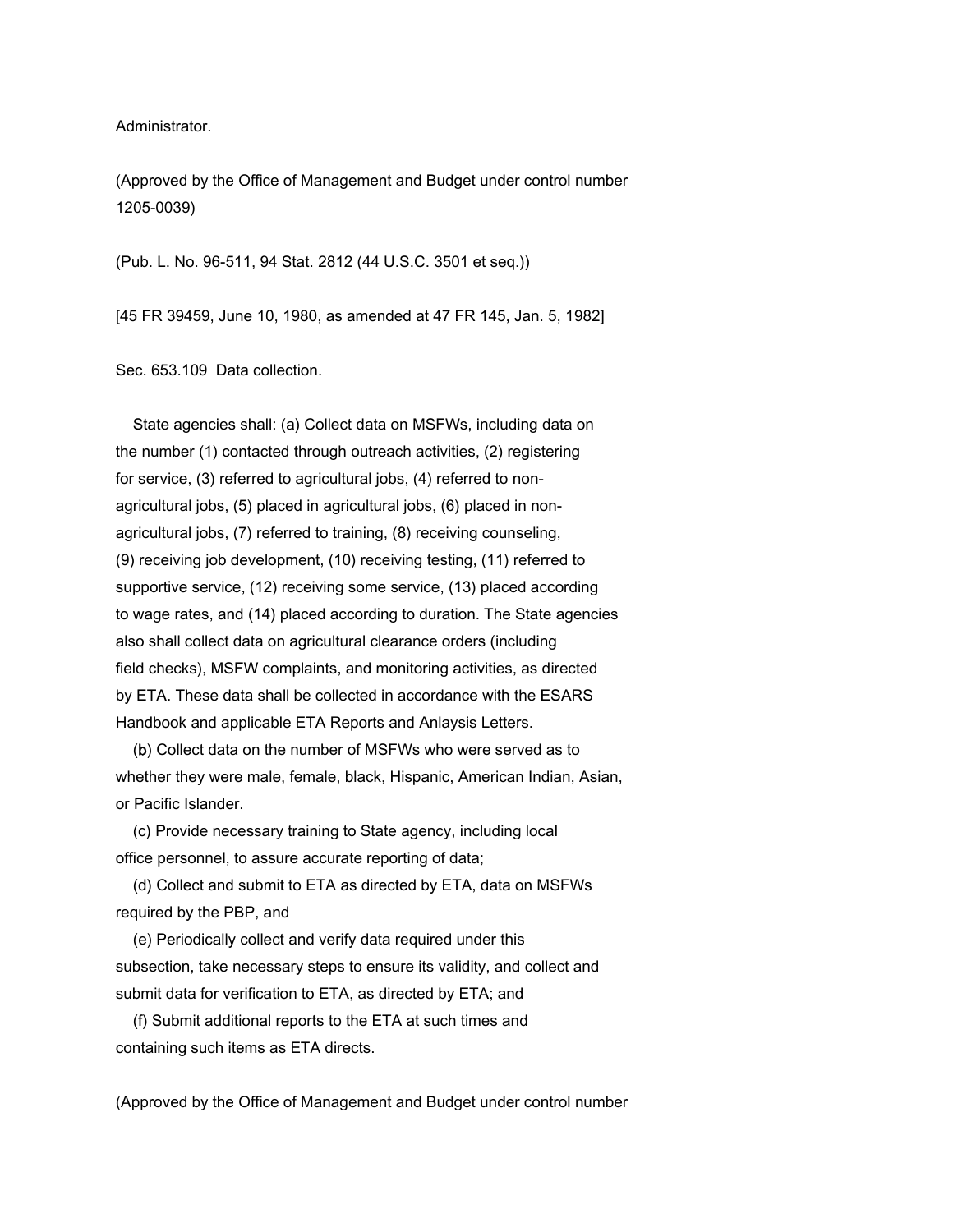1205-0039)

(Pub. L. No. 96-511, 94 Stat. 2812 (44 U.S.C. 3501 et seq.))

[45 FR 39459, June 10, 1980, as amended at 47 FR 145, Jan. 5, 1982]

Sec. 653.110 Disclosure of data.

 (a) State agencies shall disclose to the public, on written request, in conformance with applicable State and Federal law, the data collected by State and local offices pursuant to Sec. 653.109, if possible within 10 working days after receipt of the request.

 (b) If a request for data held by a State agency is made to the ETA national or regional office, the ETA shall forward the request to the State agency for response.

 (c) If the requested data cannot be supplied within 10 working days of receipt by the State agency of the request, the State agency shall respond to the requestor in writing, giving the reason for the delay and specifying the date by which it expects to be able to comply.

 (d) State agency intra-agency memoranda and reports (or parts thereof) and memoranda and reports (or parts thereof) between the State agency and the ETA, however, to the extent that they contain statements of opinion rather than facts, may be withheld from public disclosure provided this reason for withholding is given to the requestor in writing. Similarly, documents or parts thereof, which, if disclosed, would constitute an unwarranted invasion of personal or employer privacy, may also be withheld

[[Page 440]]

provided the reason is given to the requestor in writing.

Sec. 653.111 State agency staffing requirements.

 (a) On a statewide basis, staff representative of the racial and ethnic characteristics in the work force shall be distributed in substantially the same proportion among (1) all ``job groups'' (as that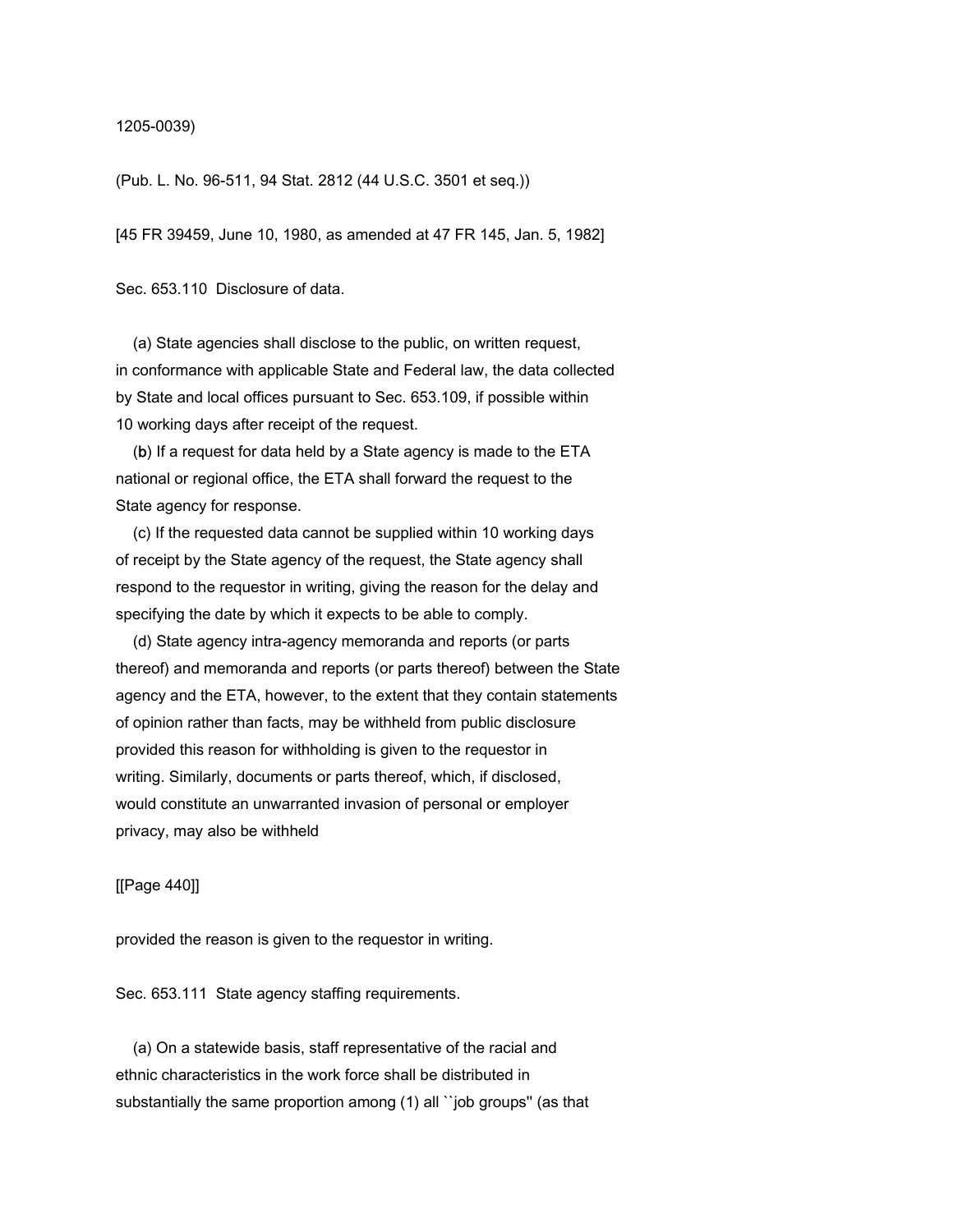term is defined by the Office of Federal Contract Compliance Programs), and (2) all offices in the plan(s).

 (b)(1) As part of the PBP, each State agency shall develop and submit to the Regional Administrator affirmative action plans for all significant local offices within its jurisdiction (which, for the purposes of this provision, means those local offices representing the top 20 per cent of MSFW activity nationally). These affirmative action plans shall include goals and timetables and shall ensure that sufficient numbers of qualified, permanent minority staff are hired. Where qualified minority applicants are not available to be hired as permanent staff, qualified minority part-time, provisional, or temporary staff shall be hired in accordance with State merit system procedures, where applicable. These affirmative action plans shall be prepared on an individual office basis.

 (2) The affirmative action plans shall include an analysis of the racial and ethnic characteristics of the work force in the local office service area. To determine the "work force" for the purpose of this paragraph, the State agency shall include the racial and ethnic characteristics of any MSFW population which is not a part of the permanent work force by computing an estimate of the total work years MSFWs collectively spend in the area and including a number of workers equivalent to this estimate as part of the permanent work force. This computation shall be made by calculating the average length of time, as a fractional part of a year, MSFWs stay in the area and then multiplying this figure by the total estimated MSFW population in the area during the previous year.

 (3) The affirmative action plan also shall include an analysis of the local office staffing characteristics. The plan shall provide a comparison between the characteristics of the staff and the work force and determine if the composition of the local office staff(s) is representative of the racial and ethnic characteristics of the work force in the local office service area(s).

 (4) If the staff under-represents any of these characteristics, the State agency shall establish a staffing goal at a level equivalent to the percentage of the characteristics in the work force in the local office service areas. The State agency also shall establish a reasonable timetable for achieving the staffing goal by hiring or promoting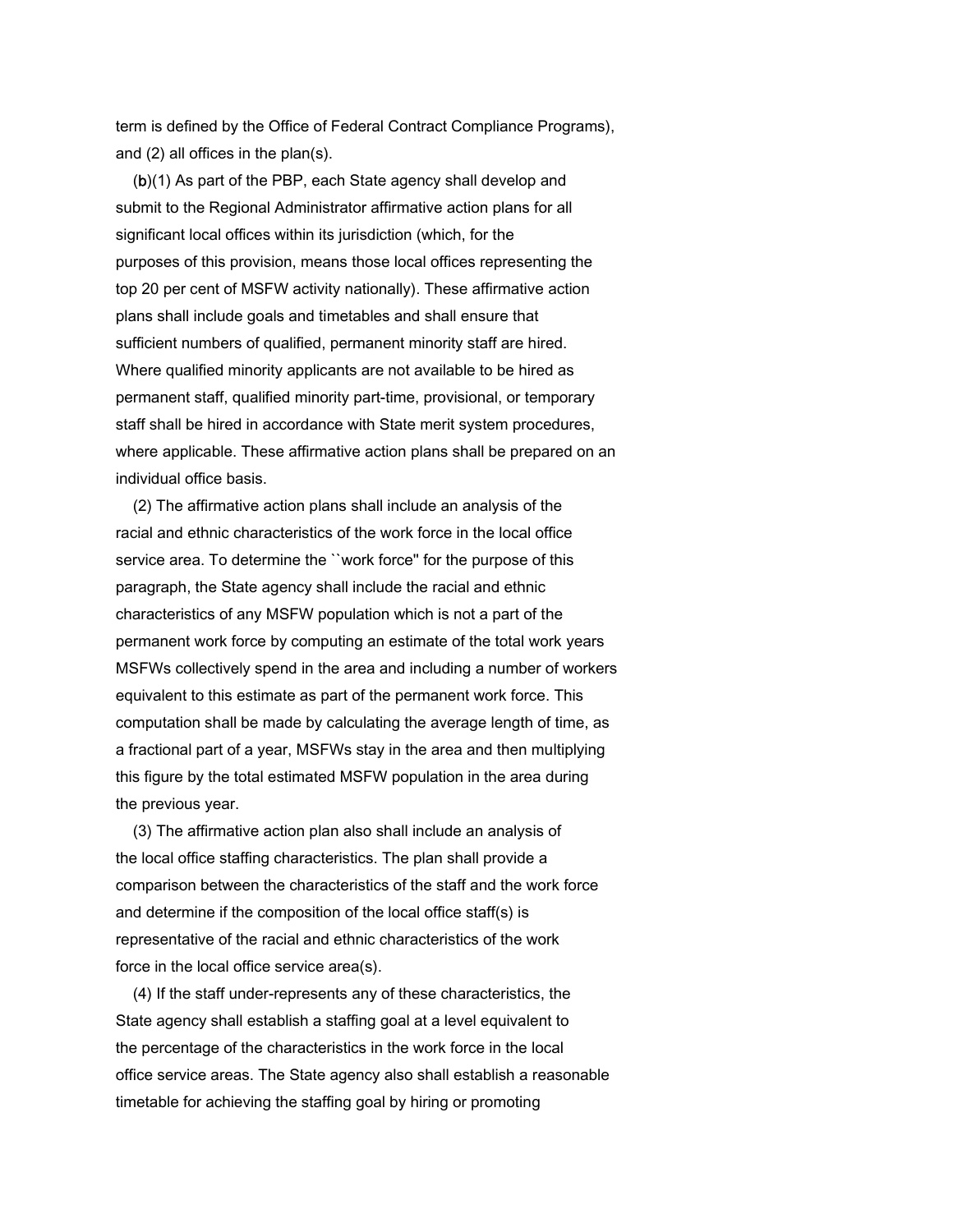available, qualified staff in the under-represented categories. In establishing timetables, the State agency shall consider the vacancies anticipated through expansion, contraction, and turnover in the office(s) and available funds, and all affirmative action plans shall establish timetables that are designed to achieve the staffing goal no later than December 31, 1983.

 (c) In addition, each State agency which has significant local offices, shall undertake special efforts to recruit MSFWs and persons from MSFW back-grounds for its staff, shall document achievements, and shall include in the affirmative action plan(s) a complete description of specific actions which the agency will take and time frames within which these actions will be taken.

 (d) In developing the affirmative action plan for significant local offices, the State agency shall solicit from CETA 303 and other appropriate MSFW groups, employer organizations and other interested organizations, estimates of the total MSFW population in each local office service area, and the average length of time the MSFWs stay in the area. In addition, State agencies shall solicit, consider, incorporate as appropriate, respond to and include copies of comments from CETA 303, other appropriate MSFW groups, employer organizations, and other interested organizations, following procedures set forth for the annual outreach plan at Sec. 653.107(d).

(e) As part of the annual Program and Budget Plan (PBP) process, the

#### [[Page 441]]

funding of State agencies which are required to develop and implement affirmative action plans for significant local offices shall be contingent upon the timely submittal of adequate affirmative action plans and the substantial and timely attainment of the goals and timetables contained in those plans. However, if the Regional Administrator makes a finding of good faith efforts, he/she may fund a State agency even though it did not achieve substantial and timely compliance.

 (f) All State Employment Security Agencies (SESAs) required to develop affirmative action plans for significant local offices shall keep accurate records of their employment practices for those offices,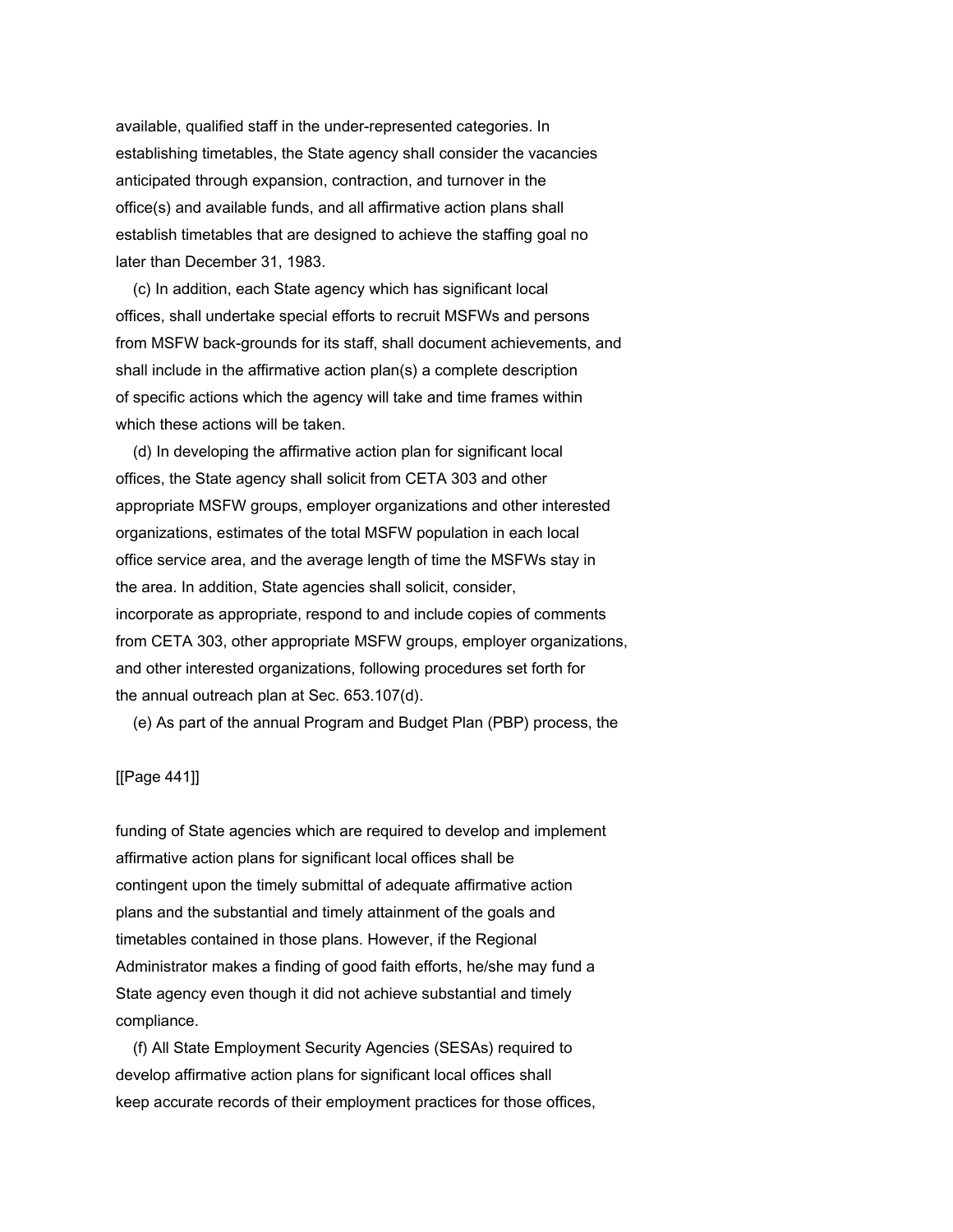including information on all applications. These records shall be maintained in accordance with the recordkeeping requirements concerning affirmative action which are established by ETA and distributed to the SESAs. All records shall be made available to the State MSFW Monitor Advocate, EEO staff and Federal On-Site Review Teams.

 (g) Affirmative action plans shall contain a description of specific steps to be taken for the adequate recruitment of MSFWs for all vacant positions in significant local offices and the central office. These steps shall include advertisements in newspapers, radio or other media, in a manner calculated to best reach the MSFW population, and contacts by outreach workers and the State MSFW Monitor Advocate with groups serving the MSFW population.

 (h) State EEO staff shall have the responsibility for developing affirmative action plans. The State MSFW Monitor Advocate(s) shall comment on the plan to the State Administrator. Upon submission of the affirmative action plan as part of the State agency's PBP submittal, the Regional MSFW Monitor Advocate shall review the affirmative action plan(s) as it pertains to MSFWs and comment to the Regional Administrator. As part of his/her regular reviews of State agency compliance, the Regional MSFW Monitor Advocate shall monitor the extent to which the State has complied with its affirmative action plan(s) as it pertains to MSFWs. The Regional MSFW Monitor Advocate's finding as to the adequacy of the plan(s) and as to the State's compliance with the plan(s) shall be considered in PBP decisions involving future funding of the State agency.

(Approved by the Office of Management and Budget under control number 1205-0039)

(Pub. L. No. 96-511, 94 Stat. 2812 (44 U.S.C. 3501 et seq.))

[45 FR 39459, June 10, 1980, as amended at 47 FR 145, Jan. 5, 1982]

Sec. 653.112 State agency program budget plans.

 (a) Each State agency, in its annual program budget plan, shall describe its plan to carry out the requirements of this subpart in the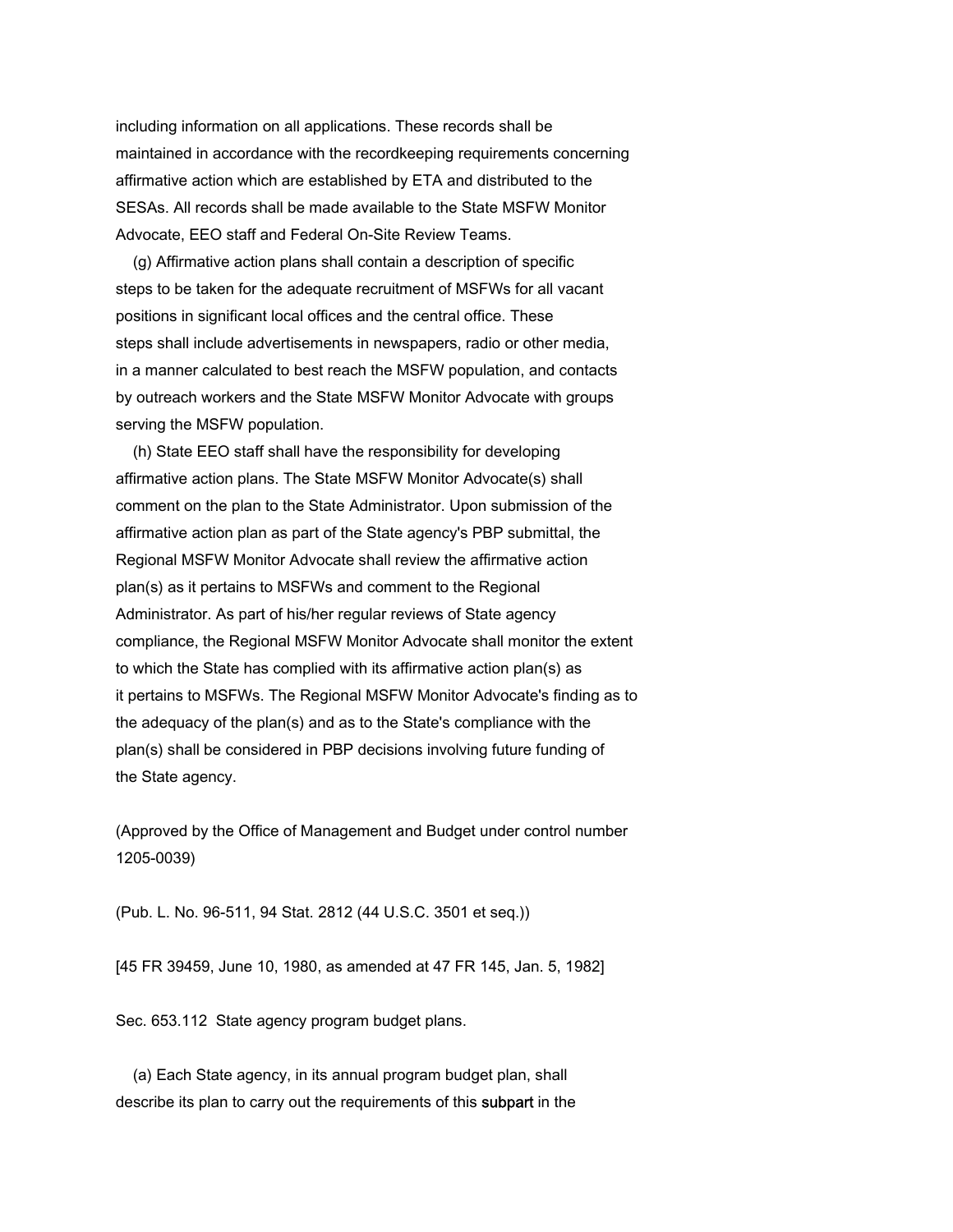following year. The plan shall include, where applicable, the outreach and affirmative action plans required by Secs. 653.107 and 653.111, respectively. For significant MSFW States, ETA shall establish program performance indicators reflecting equity indicators and indicators measuring minimum levels of service to MSFWs which the significant MSFW State agencies will be required to meet. These program performance indicator requirements shall be contained in the PBP Guidelines which ETA promulgates on an annual basis.

 (b) Equity indicators shall address JS controllable services and shall include, at a minimum, individuals referred to a job; receiving counselling; receiving job development; receiving some service; and referred to supportive service.

 (c) Minimum level of service indicators shall address other services to MSFWs and shall include, at a minimum, individuals placed in a job; placed in a job with a wage exceeding the Federal minimum wage by at least 50 cents/hour; placed long-term (150 days or more) in a nonagricultural job; review of significant MSFW local offices; field checks on agricultural clearance orders; outreach contacts per staff day; and processing of complaints. The determination of the minimum service levels required of significant MSFW States for each year shall be based on the following:

 (1) Past State agency performance in serving MSFWs, as reflected in on-site reviews and data collected under Sec. 653.109;

## [[Page 442]]

 (2) The need for services to MSFWs in the following year, comparing prior and projected levels of MSFW activity;

(3) The ETA program priorities for the following year; and

 (4) Special circumstances and external factors existing in the particular State.

 (d) The Regional Administrator shall review this portion of the PBP, and approve it upon making a written determination that it is acceptable in light of the requirements of this **subpart**. The Regional Administrator's written determination shall be available to the public upon request.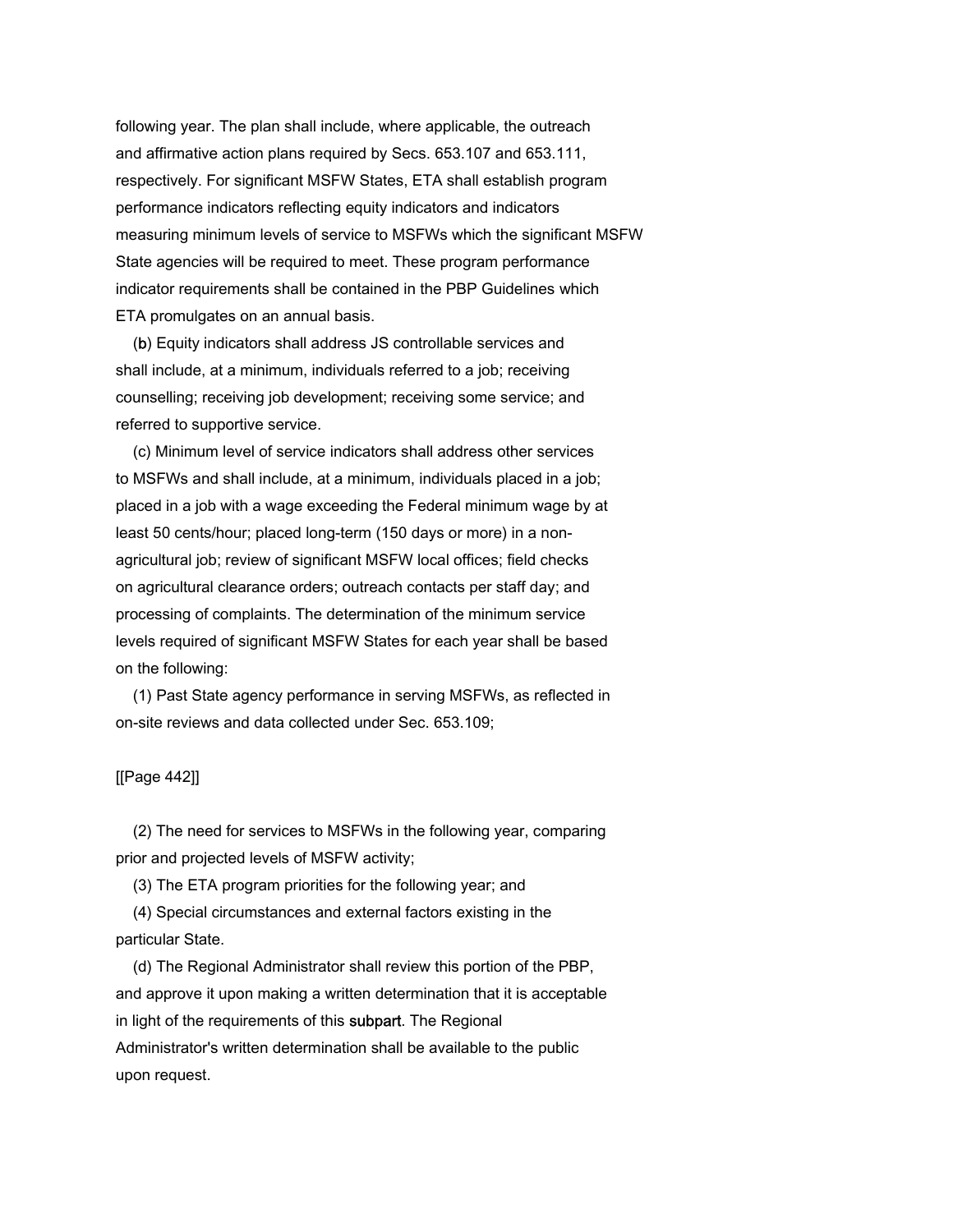(Approved by the Office of Management and Budget under control number 1205-0039)

(Pub. L. No. 96-511, 94 Stat. 2812 (44 U.S.C. 3501 et seq.))

[45 FR 39459, June 10, 1980, as amended at 47 FR 145, Jan. 5, 1982]

Sec. 653.113 Processing apparent violations.

 (a) If a State agency employee observes, has reason to believe, or is in receipt of information regarding a suspected violation of employment related laws or JS regulations by an employer, except as provided at Sec. 653.503 (field checks) or Sec. 658.400 of this chapter (complaints), the employee shall document the suspected violation and refer this information to the local office manager.

 (b) If the employer has filed a job order with the JS office within the past 12 months, the local office shall attempt informal resolution. If the employer does not remedy the suspected violation within 5 working days, procedures at part 658, subpart F of this chapter shall be initiated and, if a violation of an employment related law is involved, the violation shall be referred to the appropriate enforcement agency in writing.

 (c) If the employer has not filed a job order with the local office during the past 12 months, the suspected violation of an employment related law shall be referred to the appropriate enforcement agency in writing.

Subpart C--Services for Veterans [Reserved]

Subpart D--Services to the Handicapped [Reserved]

Subpart E--Support Services [Reserved]

[Code of Federal Regulations] [Title 20, Volume 3]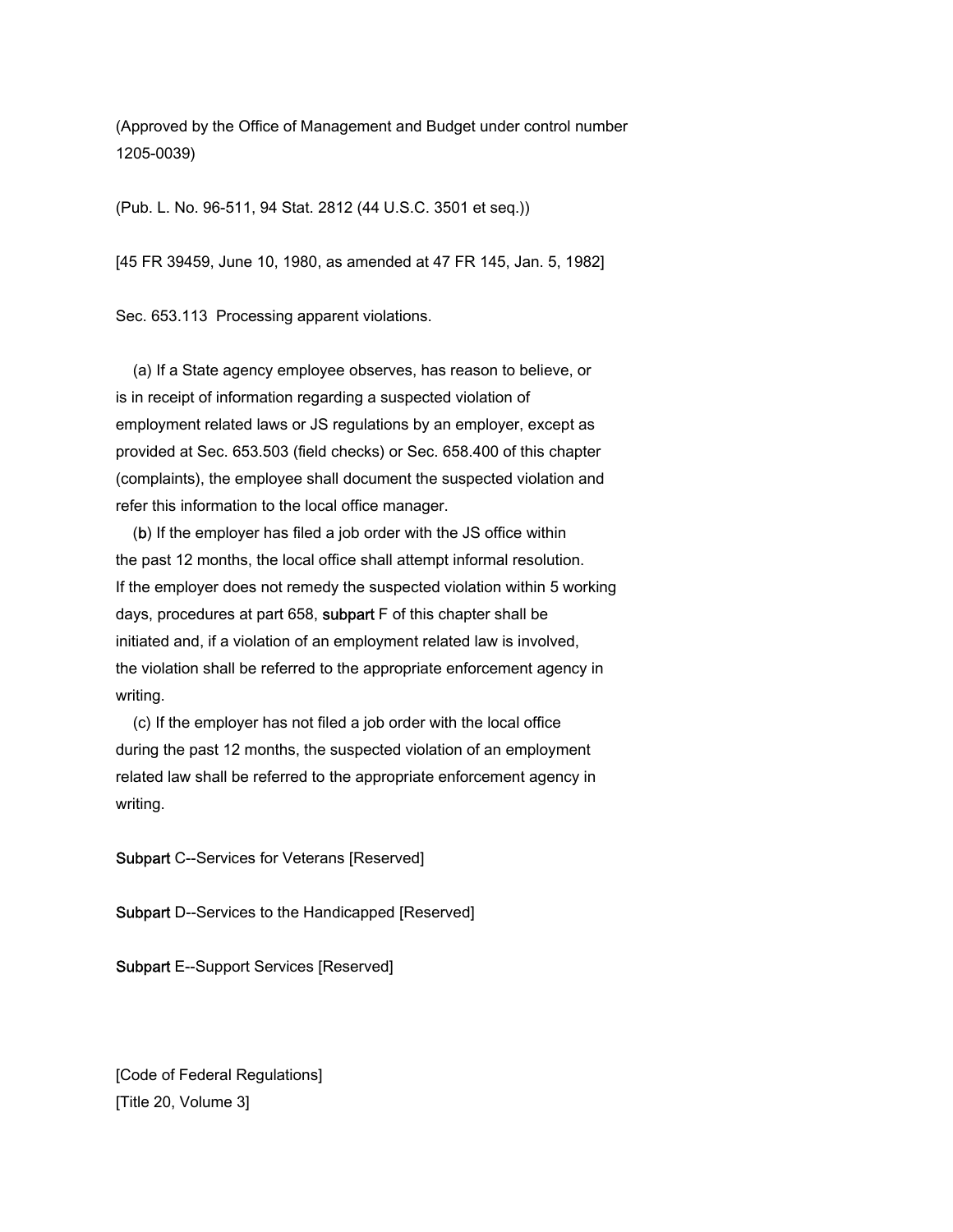[Revised as of April 1, 2003] From the U.S. Government Printing Office via GPO Access [CITE: 20CFR653]

[Page 442-447]

#### TITLE 20--EMPLOYEES' BENEFITS

# CHAPTER V--EMPLOYMENT AND TRAINING ADMINISTRATION, DEPARTMENT OF LABOR

PART 653--SERVICES OF THE EMPLOYMENT SERVICE SYSTEM--Table of Contents

Subpart F--Agricultural Clearance Order Activity

Source: 45 FR 39466, June 10, 1980, unless otherwise noted.

#### Sec. 653.500 Purpose and scope of subpart.

 This section contains the requirements for acceptance and handling of intrastate and interstate job clearance orders seeking workers to perform agricultural or food processing work on a less than year round basis. Orders seeking workers to perform agricultural or food processing work on a year round basis which involves permanent relocation are not subject to the requirements of this subpart. This section, therefore, contains requirements which affect not only applicants who are categorized as MSFWs based on their past employment, but all workers who are recruited through the JS intrastate and interstate clearance systems for less than year round agricultural or food processing work.

Sec. 653.501 Requirements for accepting and processing clearance orders.

 (a) In view of the statutorily established basic function of the job service as a no-fee labor exchange, that is, as a forum for bringing together employers and job seekers, neither the ETA nor the State agencies are guarantors of the accuracy or truthfulness of information contained on job orders submitted by employers. Nor does any job order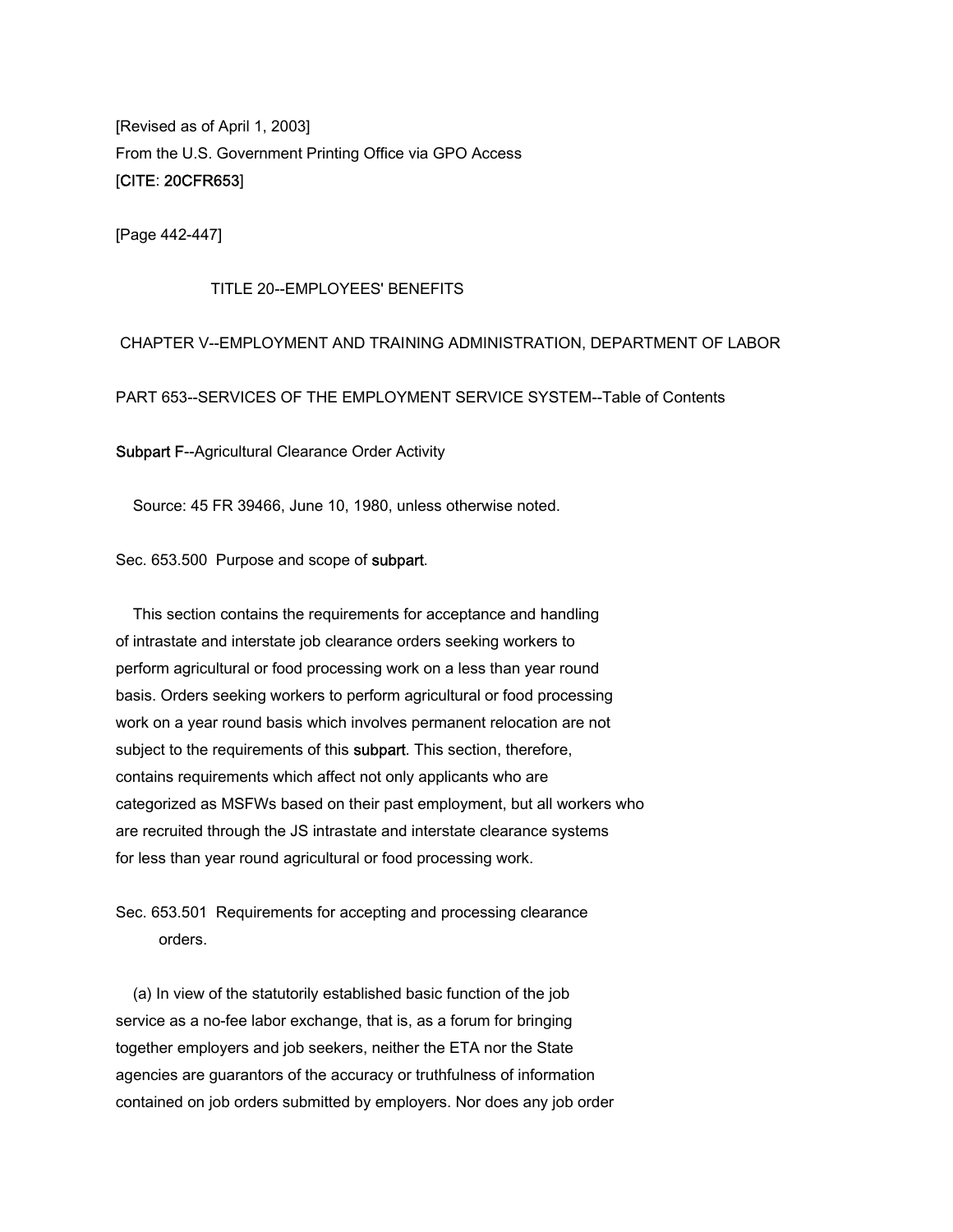accepted or recruited upon by the JS constitute a contractual job offer to which the ETA or a State agency is in any way a party. Nevertheless, if the ETA or a State agency discovers that an employer's job order contains a material misrepresentation, the procedures of subpart F of part 658 of this chapter shall be followed.

 (b) Intrastate and interstate job orders shall include the language of the first two sentences of paragraph (a) of this section.

## [[Page 443]]

 (c) No local office or State agency shall place into intrastate or interstate clearance any job order seeking workers to perform agricultural or food processing work before reviewing it pursuant to paragraphs (d) or (e) of this section, as applicable.

 (d) No local office shall place a job order seeking workers to perform agricultural or food processing work into intrastate clearance unless:

 (1) The job order does not contain an unlawful discriminatory specification by race, color, religion, national origin, age, sex, or mental or physical status unrelated to job performance (handicap);

 (2) The employer has signed the job order and the job order states all the material terms and conditions of the employment, including:

(i) The crop;

(ii) The nature of the work;

(iii) The anticipated period and hours of employment;

 (iv) The anticipated starting and ending date of employment and the anticipated number of days and hours per week for which work will be available;

(v) An assurance that:

 (A) The employer will provide to workers referred through the clearance system the number of hours of work cited in paragraph (d)(2)(iv) of this section for the week beginning with the anticipated date of need, unless the employer has amended the date of need at least 10 working days prior to the original date of need (pursuant to paragraph (d)(2)(xiii) of this section) by so notifying the orderholding office. The State agency shall make a record of this notification and shall attempt to inform referred migrant workers of the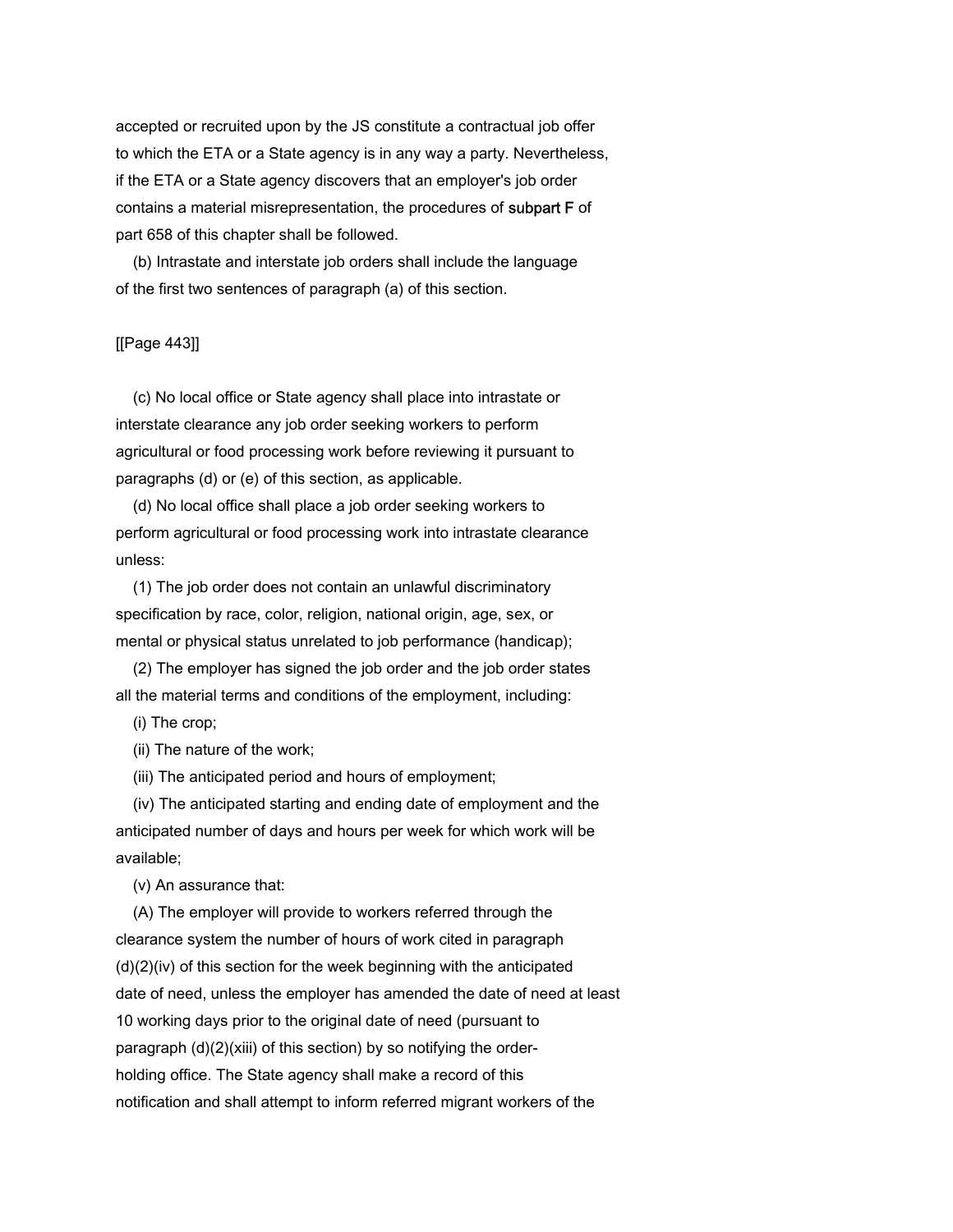change in accordance with the following procedure:

 (B) All workers referred through the clearance system, farm labor contractors on behalf of migrant workers or family heads on behalf of migrant family members referred through the clearance system shall be notified to contact a local job service office, preferably the orderholding office, to verify the date of need cited no sooner than 9 working days and no later than 5 working days prior to the original date of need cited on the job order; and that failure to do so will disqualify the referred migrant worker from the assurance provided in paragraphs (a) and (d) of this section.

 (C) If the worker referred through the clearance system contacts a local office (in any State) other than the order holding office, that local office shall assist the referred worker in contacting the order holding office on a timely basis. Such assistance shall include, if necessary, contacting the order holding office by telephone or other timely means on behalf of the worker referred through the clearance system.

 (D) If the employer fails to notify the order-holding office at least 10 working days prior to the original date of need the employer shall pay eligible (pursuant to paragraph (b) of this section) workers referred through the clearance system the specified hourly rate of pay, or in the absence of a specified hourly rate of pay, the higher of the Federal or State minimum wage for the first week starting with the originally anticipated date of need.

 (E) Employers may require workers to perform alternative work if the guarantee in this section is invoked and if such alternative work is stated on the job order.

 (F) For the purposes of this assurance, ``working days'' shall mean those days that the order-holding local office is open for public business.

 (vi) The hourly wage rate or the piece rate estimated in hourly wage rate equivalents for each activity and unit size;

(vii) Any deductions to be made from wages;

 (viii) A specification of any non-monetary benefits to be provided by the employer;

 (ix) Any hours, days or weeks for which work is guaranteed, and, for each guaranteed week of work except as provided in paragraph (d)(2)(v)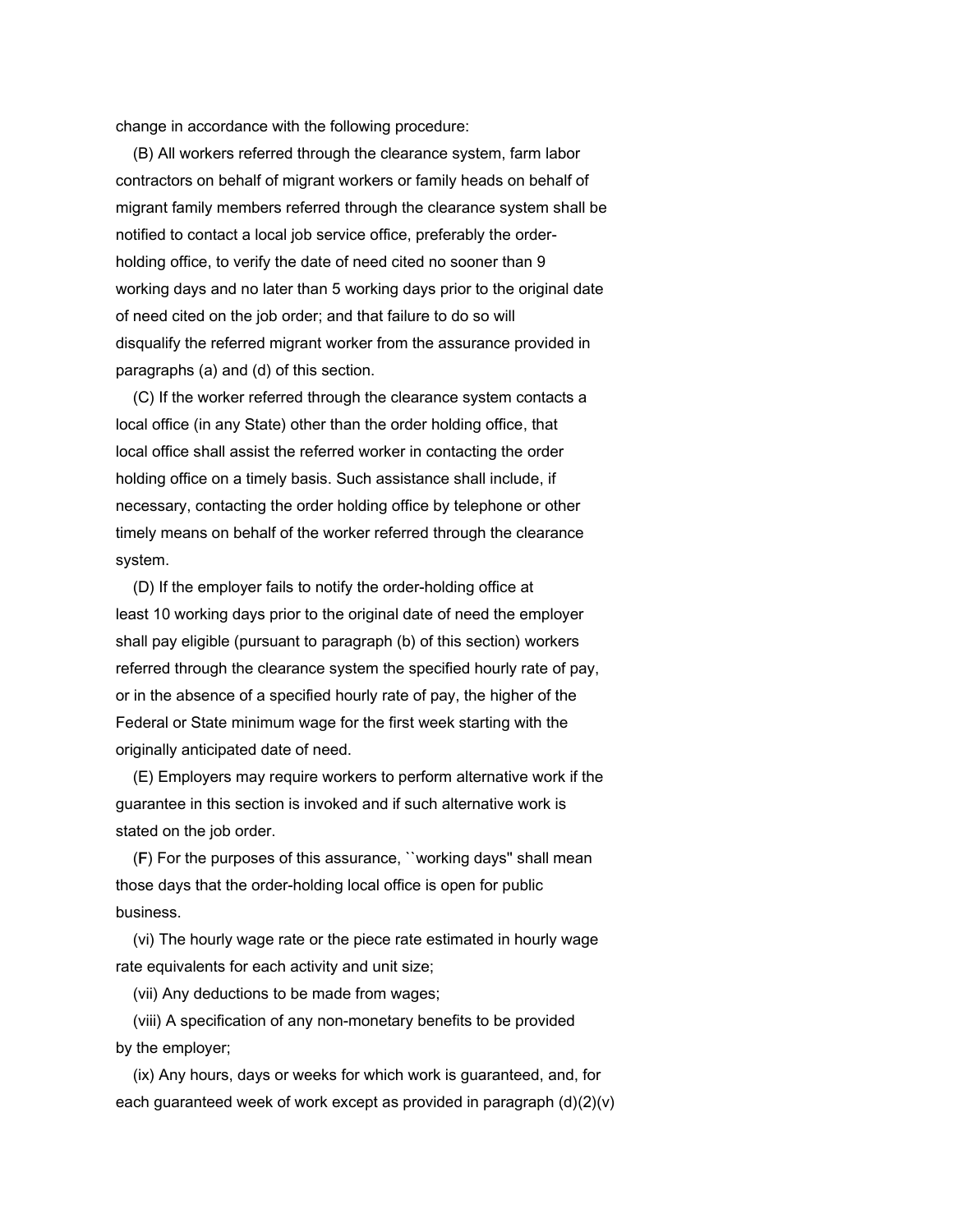of this section, the exclusive manner in which the grarantee may be abated due to weather conditions or other acts of God beyond the employer's control;

 (x) Any bonus or work incentive payments or other expenses which will be paid by the employer in addition to the basic wage rate, including the anticipated time period(s) within which such

## [[Page 444]]

payments will be made. No such payments, however, shall be made contingent upon the worker continuing employment beyond the period of employment specified in the job order or, in the case of any worker with children, beyond the time needed to return home for the beginning of the school year;

 (xi) An assurance that no extension of employment beyond the period of employment specified in the job order shall relieve the employer from paying the wages already earned, or if specified in the job order as a term of employment, providing transportation or paying transportation expenses to the worker's home;

 (xii) Assurances that the working conditions comply with applicable Federal and State minimum wage, child labor, social security, health and safety, farm labor contractor registration and other employment-related laws;

 (xiii) An assurance that the employer will expeditiously notify the order-holding local office or State agency by telephone immediately upon learning that a crop is maturing earlier or later, or that weather conditions, over-recruitment or other factors have changed the terms and conditions of employment. For orders submitted in conjunction with requests for foreign workers, an assurance that the employer will follow-up the telephone notification in writing.

 (xiv) An assurance that the employer, if acting as a farm labor contractor (``FLC'') or farm labor contractor employee (``FLCE'') on the order, has a valid FLC certificate or FLCE identification card; and

 (xv) An assurance of the availability of no cost or public housing which meets the Federal standards and which is sufficient to house the specified number of workers requested through the clearance system. This assurance shall cover the availability of housing for only those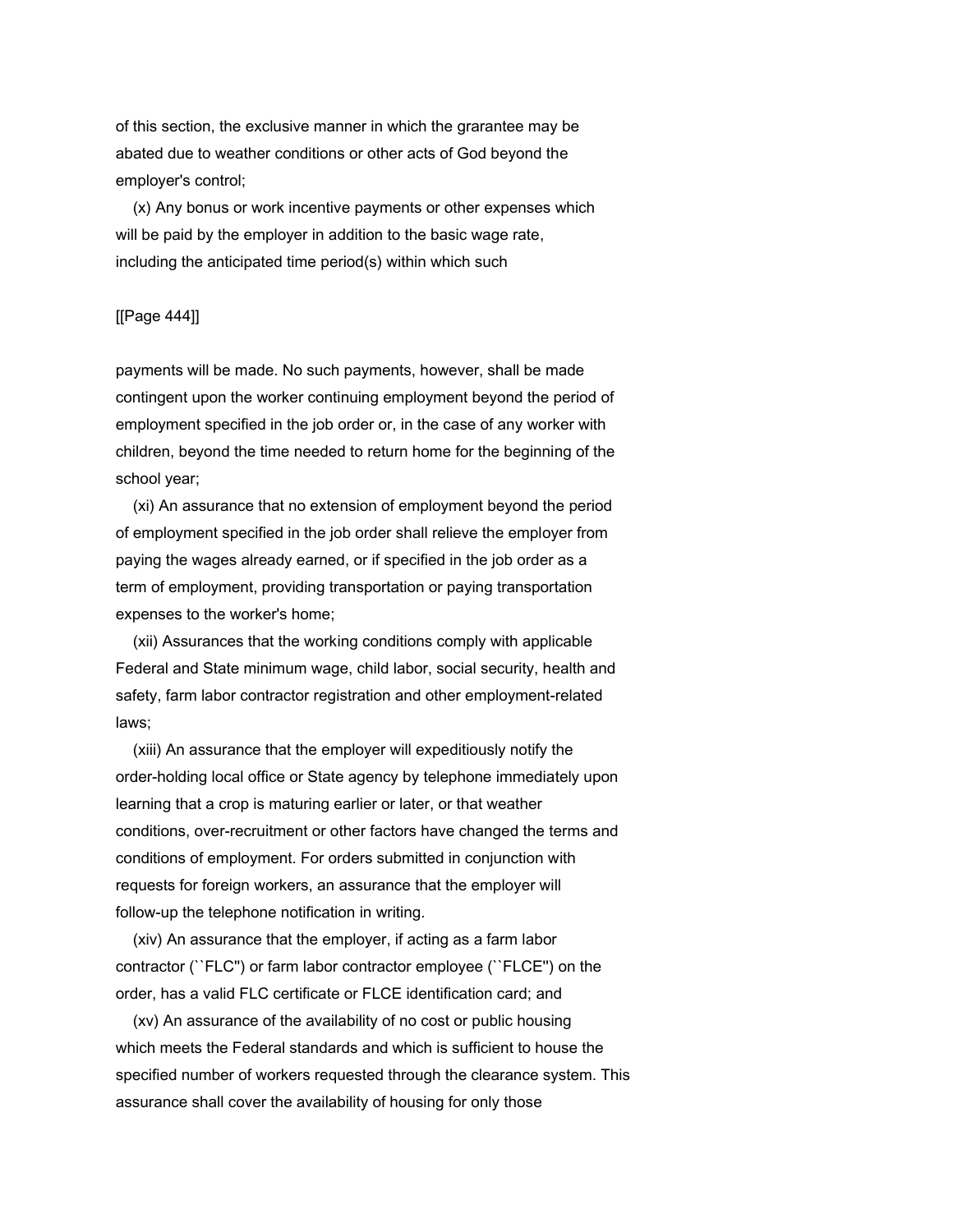workers, and, when applicable, family members who are unable to return to their residence in the same day.

 (xvi) An assurance that outreach workers shall have reasonable access to the workers in the conduct of outreach activities pursuant to Sec. 653.107.

 (3) The job order contains all the material terms and conditions of the job, and the employer assures that all items therein are actual conditions of the job by signing the following statement: ``This job order describes the actual terms and conditions of the employment being offered by me and contains all the material terms and conditions of the job'';

 (4) The wages and working conditions offered are not less than the prevailing wages and working conditions among similarly employed agricultural workers in the area of intended employment or the applicable Federal or State minimum wage, whichever is higher. If the wages offered are expressed as piece rates or as base rates and bonuses, the employer shall make the method of calculating the wage and supporting materials available to JS staff who shall check if the employer's calculation of the estimated hourly wage rate is reasonably accurate and is not less than the prevailing wage rate or applicable Federal or State minimum wage, whichever is higher;

 (5) The employer has agreed to provide or pay for the transportation of the workers and their families on at least the same terms as transportation is commonly provided by employers in the area of intended employment to agricultural workers and their families recruited from the same area of supply;

 (6) JS staff have determined, through a preoccupancy housing inspection performed by JS staff or other appropriate public agencies, that the housing assured by the employer is in fact available, and meets the full set of standards set forth at 20 CFR part 654, subpart E which details applicable housing standards and contains provisions for conditional access to the clearance system; except that mobile range housing for sheepherders shall meet existing Departmental guidelines; and

 (7) The local office and employer have attempted and have not been able to obtain sufficient workers within the local labor market area, or the local office anticipates a shortage of local workers.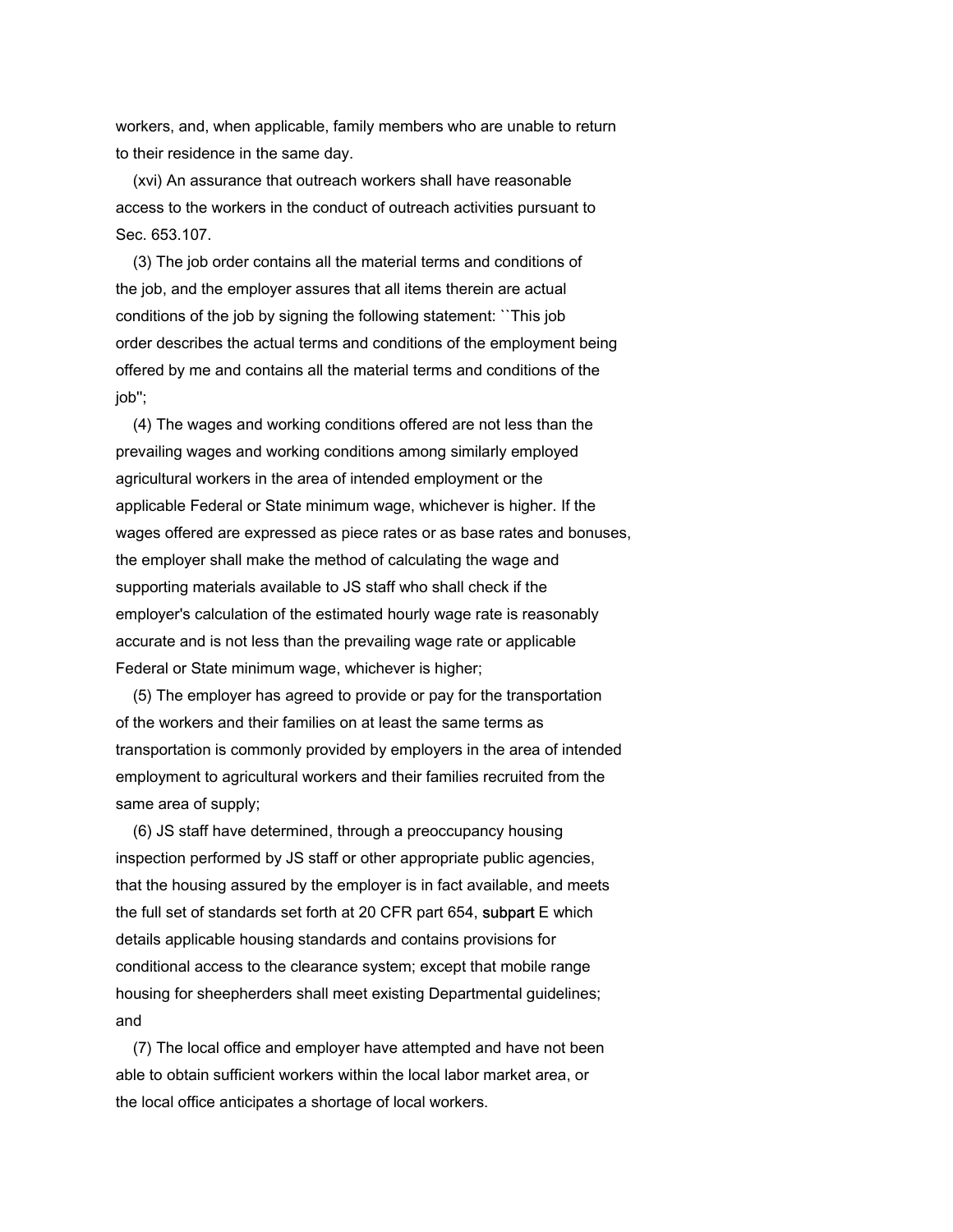(e) No state agency shall place a job order seeking workers to perform agricultural or food processing work with interstate clearance unless:

## [[Page 445]]

 (1) The job order meets the requirements set forth at paragraphs (d)(1) through (d)(6) of this section;

 (2) The State agency and the employer have attempted and have not been able to locate sufficient workers within the state, or the State agency anticipates a shortage of workers within the State; and

 (3) The order has been reviewed and approved by the ETA regional office within 10 working days after receipt from the State agency, and the Regional Administrator has approved the areas of supply to which the order shall be extended. Any denial by the Regional Administrator shall be in writing and set forth the reasons for the denial.

 (f) (1) The local office shall use the agricultural clearance form prescribed by ETA, and shall see that all necessary items on the form are completed, including items on attachments to the form prescribed by ETA.

 (2) (i) The original of an interstate agricultural clearance form shall be retained for the order-holding local office files. If the clearance order is submitted in conjunction with a request for certification of temporary alien agricultural workers, the procedures at 20 CFR 655.204(a) shall be followed. For other clearance orders, the order-holding local office shall transmit a complete copy to the State office. The State office shall distribute additional copies of the form with all attachments except that the State agency may, at its discretion, delegate this distribution to the local office, as follows:

 (A) At least one clear copy to each of the State agencies selected for recruitment (areas of supply);

(B) One copy to each applicant-holding ETA regional office;

(C) One copy to the order-holding ETA regional office; and

 (D) One copy to the Regional Farm Labor Coordinated Enforcement Committee in the area of employment, Attn: ESA Regional Administrator.

 (ii) Applicant-holding offices shall provide workers referred on clearance orders with a checklist summarizing wages, working conditions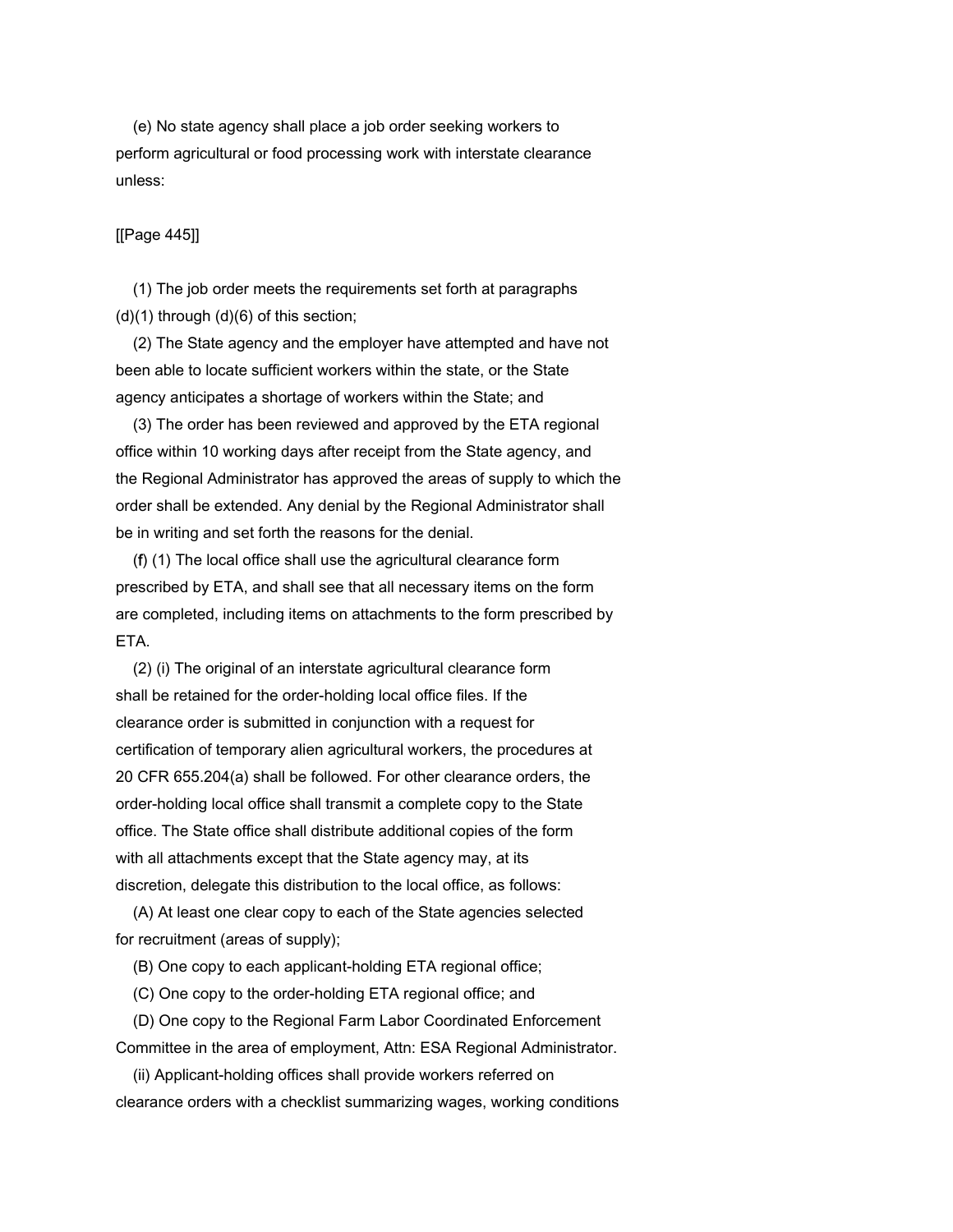and other material specifications on the job order. Such checklists, where necessary, shall be in English and Spanish. The checklist shall include language notifying the worker that a copy of the complete order is available for inspection. One copy of the form with all attachments shall be available for inspection in the applicant-holding office and the order-holding office. State agencies shall use a standard checklist format provided by ETA unless a variance has been approved by the Regional Administrator.

 (iii) The applicant-holding office shall give each referred worker a copy of a description of worker's rights developed by the National Farm Labor Coordinated Enforcement Committee.

 (g) The local office may place an intrastate or interstate order seeking workers to perform agricultural or food processing work for a specific farm labor contractor or worker preferred by the employer provided the order meets JS nondiscrimination criteria. The order would not meet such criteria, for example, if it requested a ``white male crew leader'' or ``any white male crew leader.''

 (h) In local offices which have been designated significant MSFW bilingual offices by ETA, and in any other local office with bilingual staff, bilingual (English-Spanish) staff shall assist all agricultural workers, upon request, to understand the terms and conditions of employment set forth in intrastate and interstate job orders and shall provide such workers with checklists in Spanish showing wage payment schedules, working conditions and other material specifications of the job order.

 (i) No agricultural or food processing order shall be included in job bank listings available outside the local office commuting area unless the order has been processed according to requirements for intrastate or interstate clearance contained in this subpart. If the job bank for the local office area incorporates offices beyond the local office commuting area, the order may be included in the listing but must be clearly designated as prohibiting referral from outside the community area, unless the requirements of this subpart are met.

 (j) If the labor supply State agency accepts a clearance order, the State agency shall actively recruit workers for referral. In the event a potential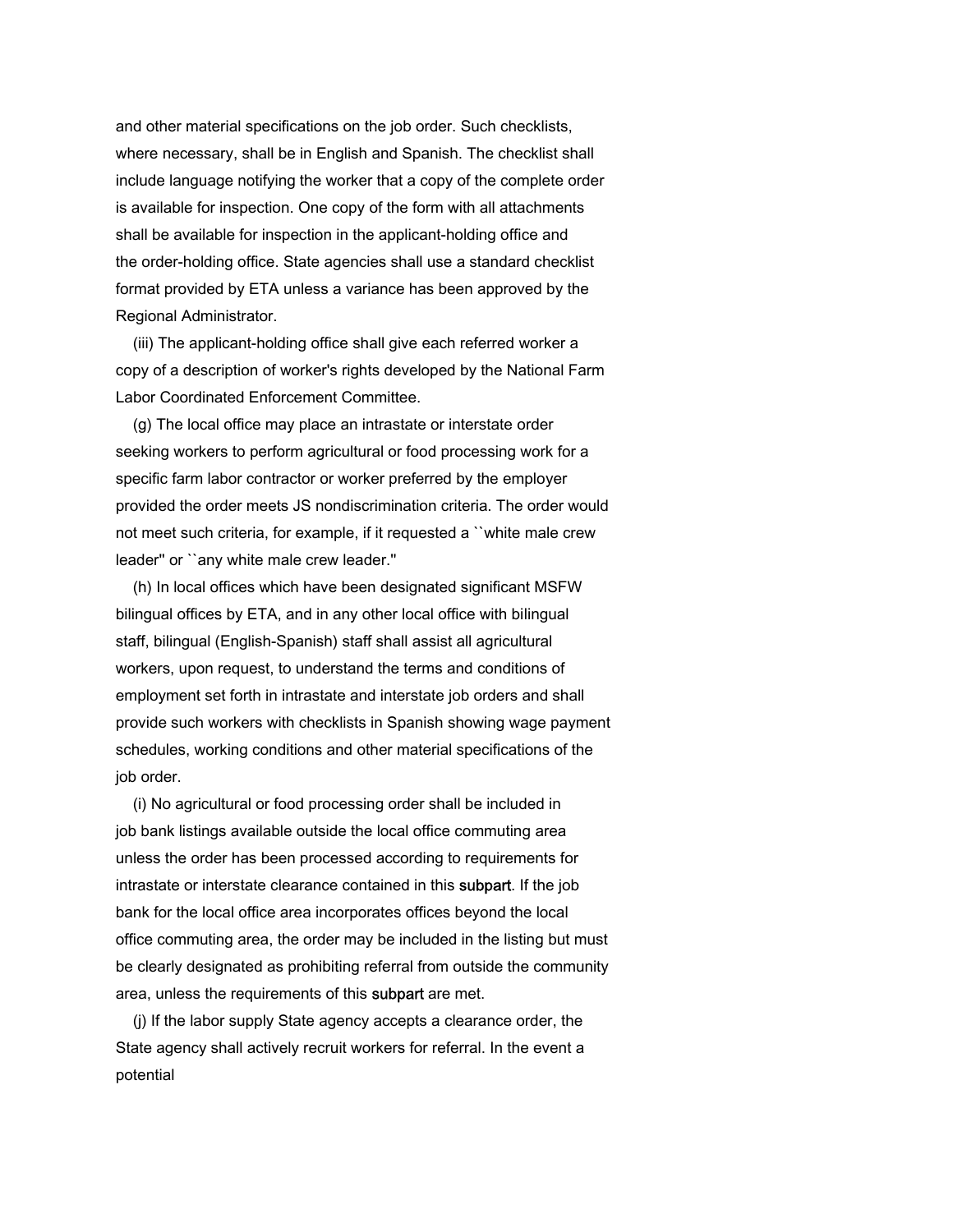## [[Page 446]]

labor supply State agency rejects a clearance order, the reasons for rejection shall be documented and submitted to the Regional Administrator having jurisdiction over the State agency. The Regional Administrator will examine the reasons for rejection, and, if the Regional Administrator agrees, will inform the Regional Administrator with jurisdiction over the order-holding State agency of the rejection and the justifiable reasons. If the Regional Administrator who receives the notification of rejection does not concur with the reasons for rejection, that Regional Administrator will so inform the USES Administrator, who will make a final determination on the acceptance or rejection of the order.

(Approved by the Office of Management and Budget under control number 1205-0039)

(Pub. L. No. 96-511, 94 Stat. 2812 (44 U.S.C. 3501 et seq.))

[45 FR 39466, June 10, 1980, as amended at 47 FR 145, Jan. 5, 1982]

Sec. 653.502 Changes in crop and recruitment situations.

 (a) If a labor demand State agency learns that a crop is maturing earlier than expected or that other material factors, including weather conditions and recruitment levels, have changed, the agency shall immediately contact the labor supply State agency, who shall in turn immediately inform crews and families scheduled through the JS clearance system of the changed circumstances and adjust arrangements on behalf of such crews of families.

 (b) When there is a delay in the date of need, procedures required of employers and workers at Sec. 653.501(d)(2)(v) shall be followed. State agencies shall document notifications by employers and contacts by individual migrant workers or crew leaders on behalf of migrant workers or family heads on behalf of migrant family members to verify the date of need.

(c) In addition, if weather conditions, overrecruitment or other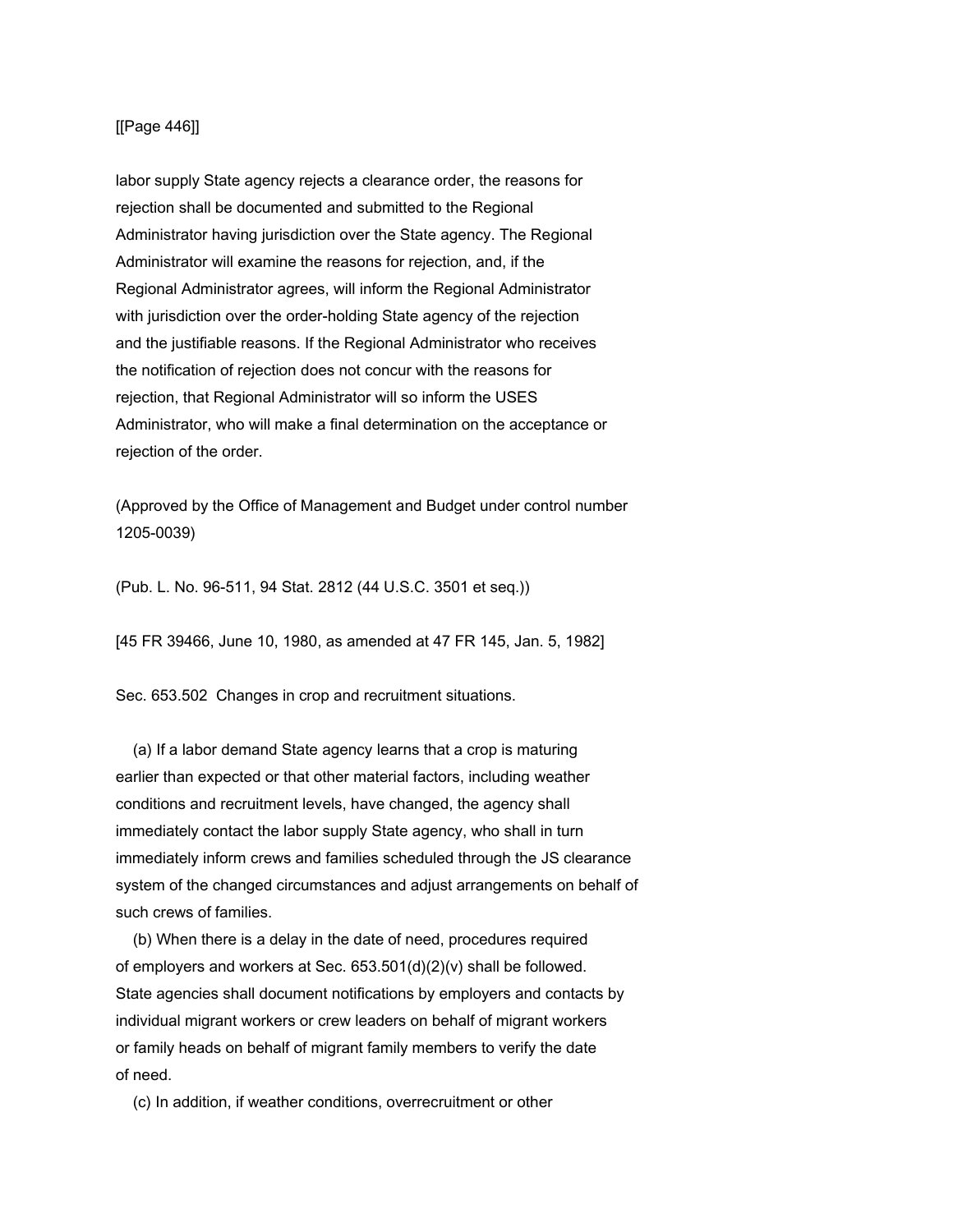conditions have eliminated the scheduled job opportunities, the State agencies involved shall make every effort to place the workers in alternate job opportunities as soon as possible, especially if the worker(s) is already enroute or at the job site. JS staff shall keep records of actions under this section.

Sec. 653.503 Field checks.

 (a) The State agency, through its local offices or otherwise, shall conduct random, unannounced field checks at a significant number of agricultural worksites to which JS placements have been made through the intrastate or interstate clearance system. These field checks shall include visit(s) to the worksite at a time when workers are there. Both the employees and the employer shall be consulted, and JS shall determine and document whether wages, hours, working and housing conditions are as specified in job orders. JS staff shall keep records of all field checks. If State agency personnel observe or receive information, or otherwise have reason to believe that conditions are not as stated on the job order or that an employer is violating an employment related law, the State agency shall document the finding and attempt informal resolution. If the matter has not been resolved within 5 working days, the State agency shall follow the procedures set forth at subpart F of part 658 of this chapter. Violations of employment related laws shall be referred to appropriate enforcement agencies in writing.

 (b) State agencies, to the maximum extent possible, shall make formal or informal arrangements with appropriate State and Federal enforcement agencies pursuant to which such agencies will agree to conduct compliance reviews in their areas of enforcement responsibility at agricultural worksites where the State agency has placed workers through the agricultural clearance system and to inform the State agency if violations are found. An enforcement agency compliance review shall satisfy the requirement for State agency field checks where all aspects of wages, hours, working and housing conditions have been reviewed by the enforcement agency reviews. The State agency shall supplement enforcement agency efforts with field checks focusing on areas not addressed by enforcement agencies. State agencies shall report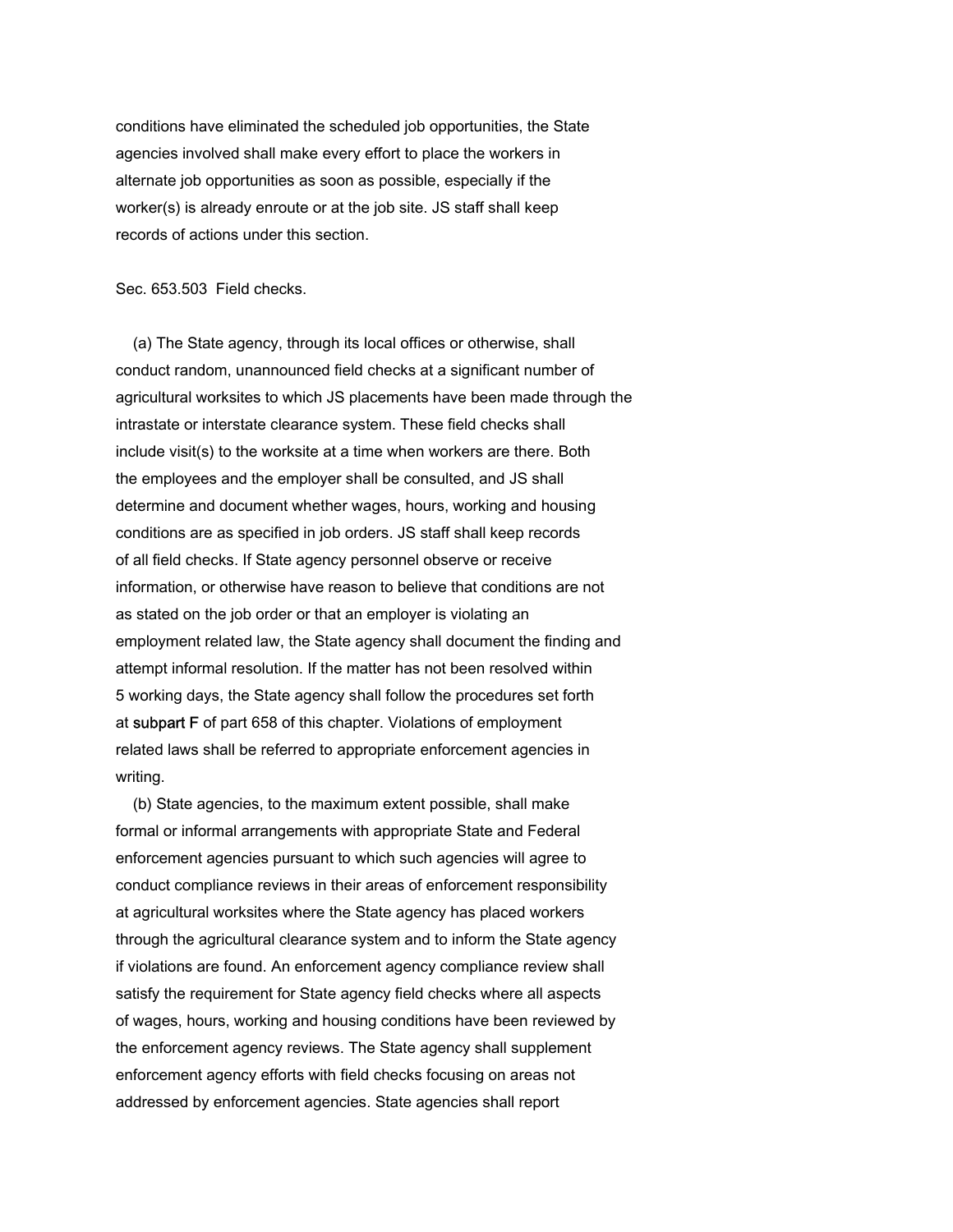difficulties in making such formal or informal arrangements with State

[[Page 447]]

enforcement agencies as well as deficiencies in State enforcement agency activities to the Regional Farm Labor Coordinated Enforcement Committee.

(Approved by the Office of Management and Budget under control number 1205-0039)

(Pub. L. No. 96-511, 94 Stat. 2812 (44 U.S.C. 3501 et seq.))

[46 FR 39466, June 10, 1980, as amended at 47 FR 145, Jan. 5, 1982]

[Code of Federal Regulations] [Title 20, Volume 3] [Revised as of April 1, 2003] From the U.S. Government Printing Office via GPO Access [CITE: 20CFR654]

[Page 450-456]

## TITLE 20--EMPLOYEES' BENEFITS

# CHAPTER V--EMPLOYMENT AND TRAINING ADMINISTRATION, DEPARTMENT OF LABOR

PART 654--SPECIAL RESPONSIBILITIES OF THE EMPLOYMENT SERVICE SYSTEM--Table of **Contents** 

Subpart E--Housing for Agricultural Workers

 Authority: 29 U.S.C. 49k; 8 U.S.C. 1188(c)(4); 41 Op.A.G. 406 (1959).

Source: 45 FR 14182, Mar. 4, 1980, unless otherwise noted.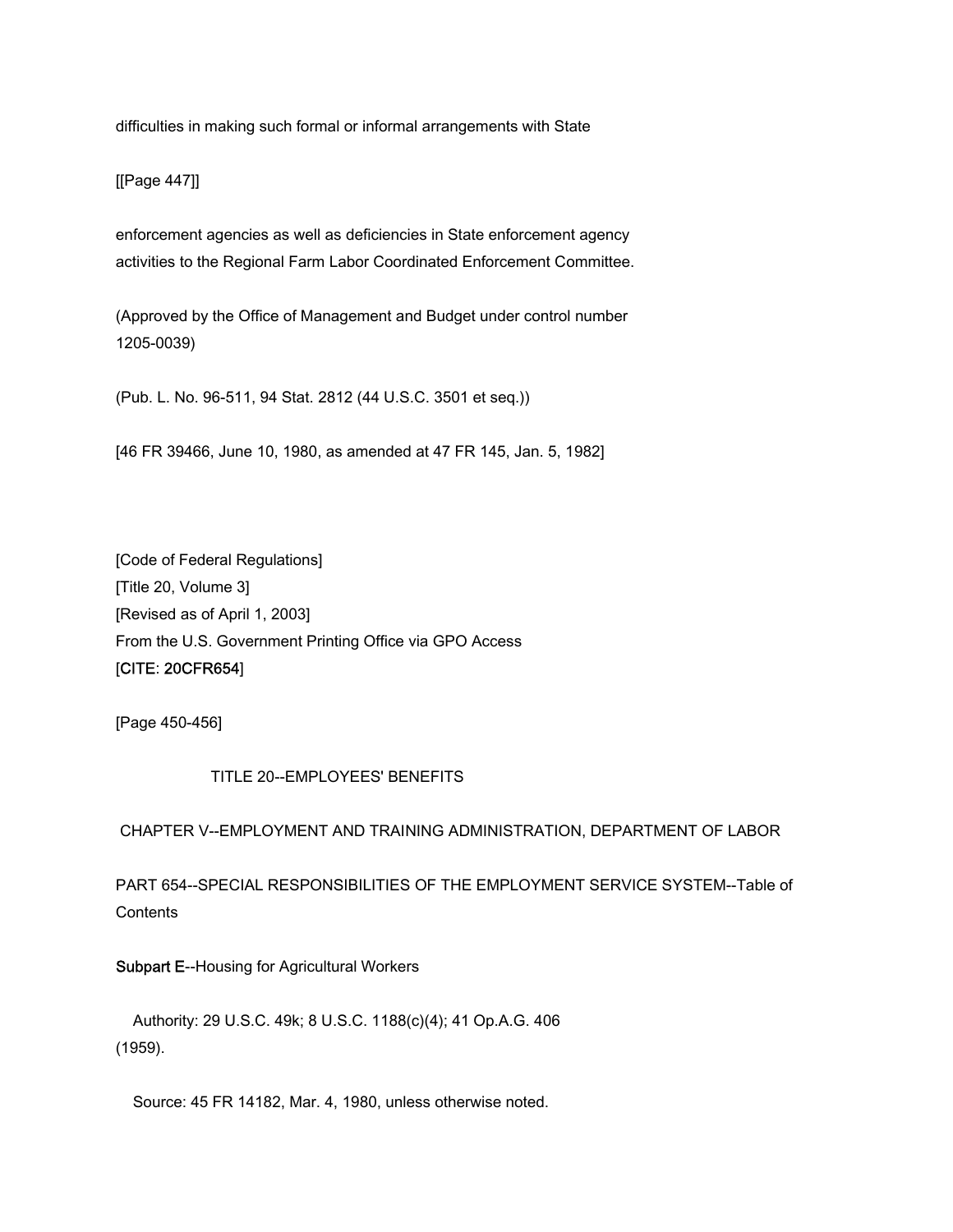#### Purpose and Applicability

Sec. 654.400 Scope and purpose.

 (a) This subpart sets forth the Employment and Training Administration standards for agricultural housing. Local Job Service offices, as part of the State employment service agencies and in cooperation with the United States Employment Service, assist employers in recruiting agricultural workers from places outside the area of intended employment. The experiences of the employment service indicate that employees so referred have on many occasions been provided with inadequate, unsafe, and unsanitary housing conditions. To discourage this practice, it is the policy of the Federal-State employment service system, as set forth in Sec. 653.108 of this chapter, to deny its intrastate and interstate recruitment services to employers until the State employment service agency has ascertained that the employer's housing meets certain standards.

 (b) To implement this policy, Sec. 653.108 of this chapter provides that recruitment services shall be denied unless the employer has signed an assurance, a preoccupancy inspection has been conducted and the ES staff has ascertained that, with respect to intrastate clearance, if the workers are to be housed, the employer's housing meets or, with respect to interstate clearance, that the employer will provide housing for the workers which meets either the full set of standards set forth at 29 CFR 1910.142 or the full set of standards set forth in this subpart. Whichever is applicable under the criteria set forth in Sec. 654.401; except that for mobile range housing for sheepherders, the housing shall meet existing Departmental guidelines.

[45 FR 14182, Mar. 4, 1980; 45 FR 22901, Apr. 4, 1980]

Sec. 654.401 Applicability; transitional provisions.

 (a) Employers whose housing was constructed in accordance with the ETA housing standards may continue to follow the full set of ETA standards set forth in this subpart only where prior to April 3, 1980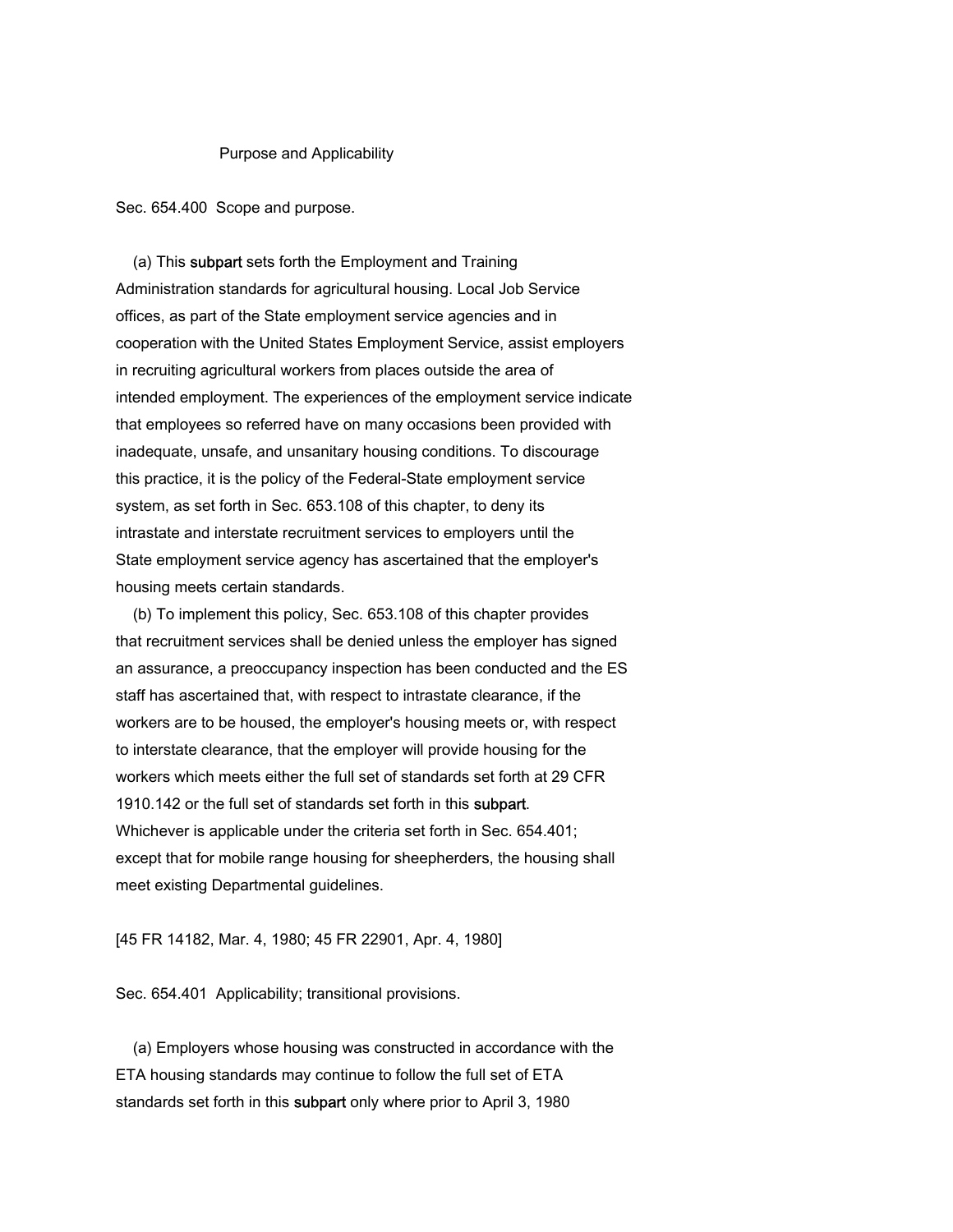the housing was completed or under construction, or where prior to March 4, 1980 a contract for the construction of the specific housing was signed.

 (b) To effectuate these transitional provisions, agricultural housing to which this subpart applies and which complies with the full set of standards set forth in this subpart shall be considered to be in compliance with the Occupational Safety and Health Administration temporary labor camp standards at 29 CFR 1910.142.

Sec. 654.402 Variances.

 (a) An employer may apply for a permanent, structural variance from a specific standard(s) in this subpart by filing a written application for such a variance with the local Job Service office serving the area in which the housing is located. This application must be filed by June 2, 1980 and must:

 (1) Clearly specify the standard(s) from which the variance is desired;

 (2) Provide adequate justification that the variance is necessary to obtain a beneficial use of an existing facility, and to prevent a practical difficulty or unnecessary hardship; and

 (3) Clearly set forth the specific alternative measures which the employer has taken to protect the health and safety of workers and adequately show that such alternative measures have achieved the same result as the standard(s) from which the employer desires the variance.

 (b) Upon receipt of a written request for a variance under paragraph (a) of

[[Page 451]]

this section, the local Job Service office shall send the request to the State office which, in turn, shall forward it to the Regional Administrator, Employment and Training Administration (RA). The RA shall review the matter and, after consultation with OSHA, shall either grant or deny the request for a variance.

 (c) The variance granted by the RA shall be in writing, shall state the particular standard(s) involved, and shall state as conditions of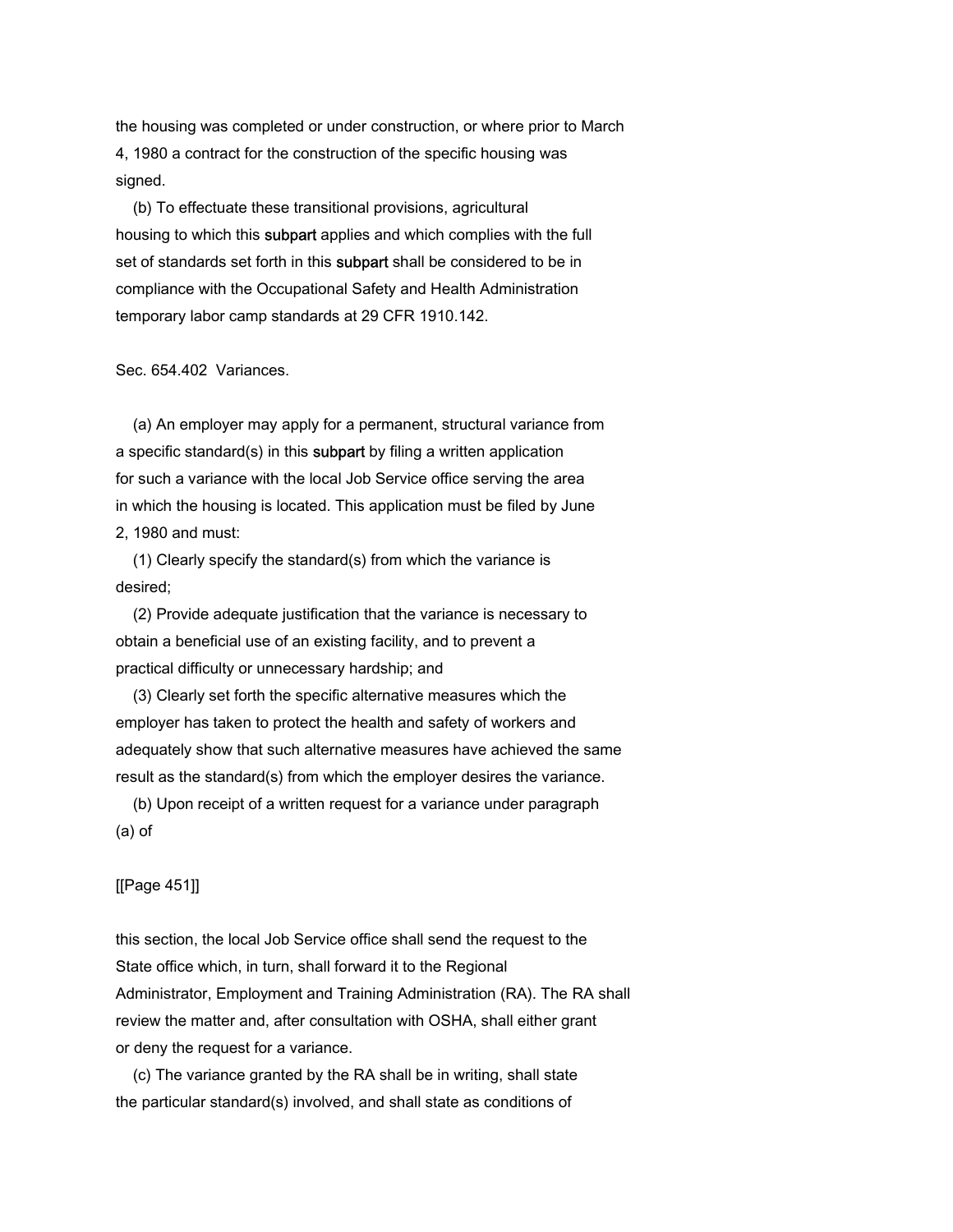the variance the specific alternative measures which have been taken to protect the health and safety of the workers. The RA shall send the approved variance to the employer and shall send copies to the Regional Administrator of the Occupational Safety and Health Administration, the Regional Administrator of the Employment Standards Administration, and the appropriate State agency and the local Job Service office. The employer shall submit and the local Job Service office shall attach copies of the approved variance to each of the employer's job orders which is placed into intrastate or interstate clearance.

 (d) If the RA denies the request for a variance, the RA shall provide written notice stating the reasons for the denial to the employer, the appropriate State agency and the local Job Service office. The notice shall also offer the employer an opportunity to request a hearing before a DOL Hearing Officer, provided the employer requests such a hearing from the RA within 30 calendar days of the date of the notice. The request for a hearing shall be handled in accordance with the employment service complaint procedures set forth at Secs. 658.421 (i) and (j), 658.422 and 658.423 of this chapter.

 (e) The procedures of paragraphs (a) through (d) of this section shall only apply to an employer who has chosen, as evidenced by its written request for a variance, to comply with the ETA housing standards at Secs. 654.404--654.417 of this subpart.

Sec. 654.403 Conditional access to the intrastate or interstate clearance system.

 (a) Filing requests for conditional access--(1) ``Noncriteria'' employers. Except as provided in paragraph (a)(2) of this section, an employer whose housing does not meet applicable standards may file with the local Job Service office serving the area in which its housing is located, a written request that its job orders be conditionally allowed into the intrastate or interstate clearance system, provided that the employer's request assures that its housing will be in full compliance with the requirements of the applicable housing standards at least 20 calendar days (giving the specific date) before the housing is to be occupied.

(2) ``Criteria'' employers. If the request for conditional access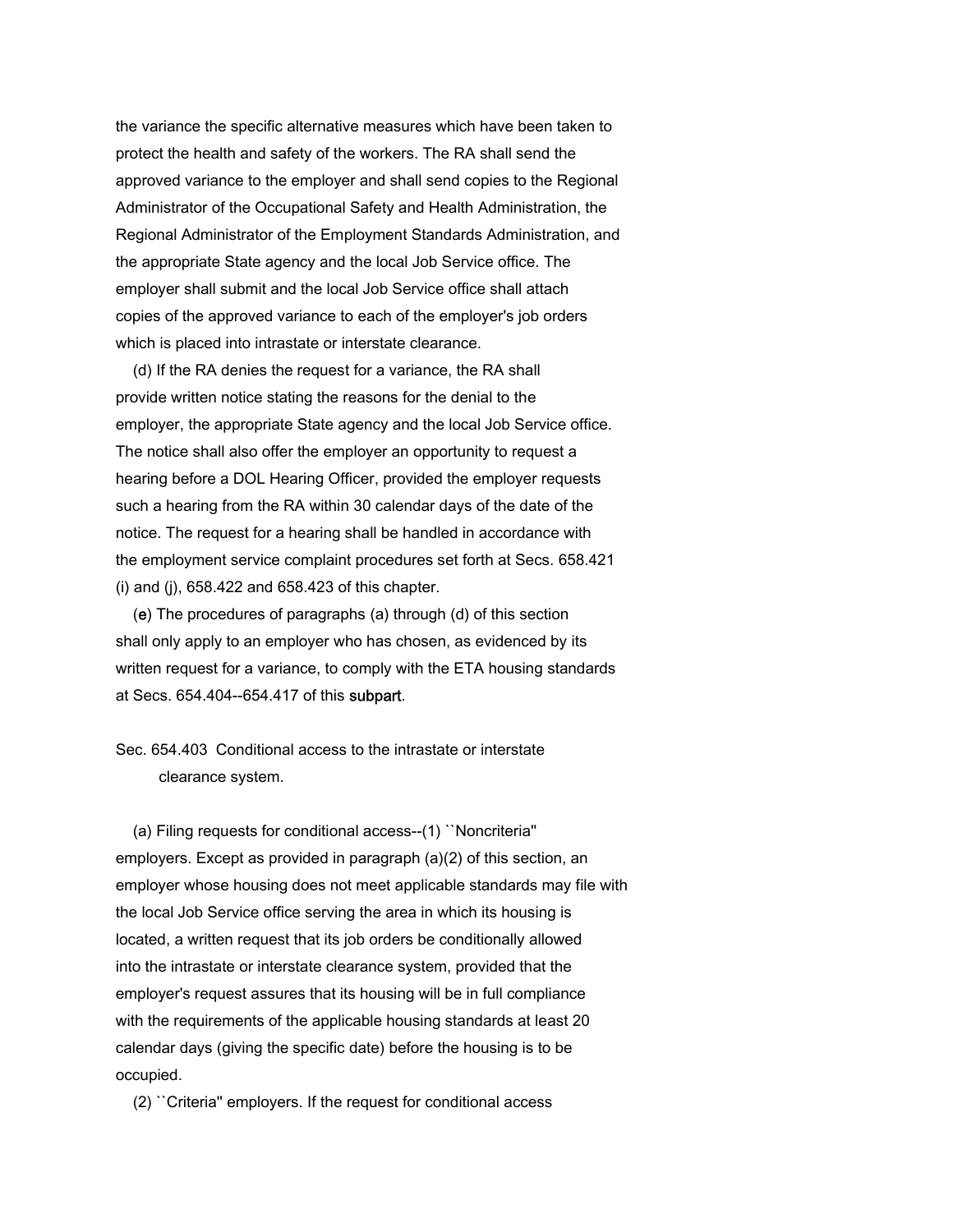described in paragraph (a)(1) of this section is from an employer filing a job order pursuant to an application for temporary alien agricultural labor certification for H-2A alien agricultural workers or H-2 alien workers under subpart B or subpart C, respectively, of part 655 of this chapter, the request shall be filed with the RA as an attachment to the application for temporary alien agricultural labor certification.

 (3) Assurance. The employer's request pursuant to paragraphs (a)(1) or (a)(2) of this section shall contain an assurance that the housing will be in full compliance with the applicable housing standards at least 20 calendar days (stating the specific date) before the housing is to be occupied.

 (b) Processing requests--(1) State agency processing. Upon receipt of a written request for conditional access to the intrastate or interstate clearance system under paragraph (a)(1) of this section, the local Job Service office shall send the request to the State office, which, in turn, shall forward it to the Regional Administrator, Employment and Training Administration, (RA).

 (2) Reqional office processing and determination. Upon receipt of a request for conditional access pursuant to paragraph (a)(2) or paragraph (b)(1) of this section, the RA shall review the matter and, as appropriate, shall either grant or deny the request.

 (c) Authorization. The authorization for conditional access to the intrastate or interstate clearance system shall be in writing, and shall state that although the housing does not comply with the applicable standards, the employer's job order may be placed into

## [[Page 452]]

intrastate or interstate clearance until a specified date. The RA shall send the authorization to the employer and shall send copies to the appropriate State agency and local Job Service office. The employer shall submit and the local Job Service shall attach copies of the authorization to each of the employer's job orders which is placed into intrastate or interstate clearance.

 (d) Notice of denial. If the RA denies the request for conditional access to the intrastate or interstate clearance system, the RA shall provide written notice to the employer, the appropriate State agency,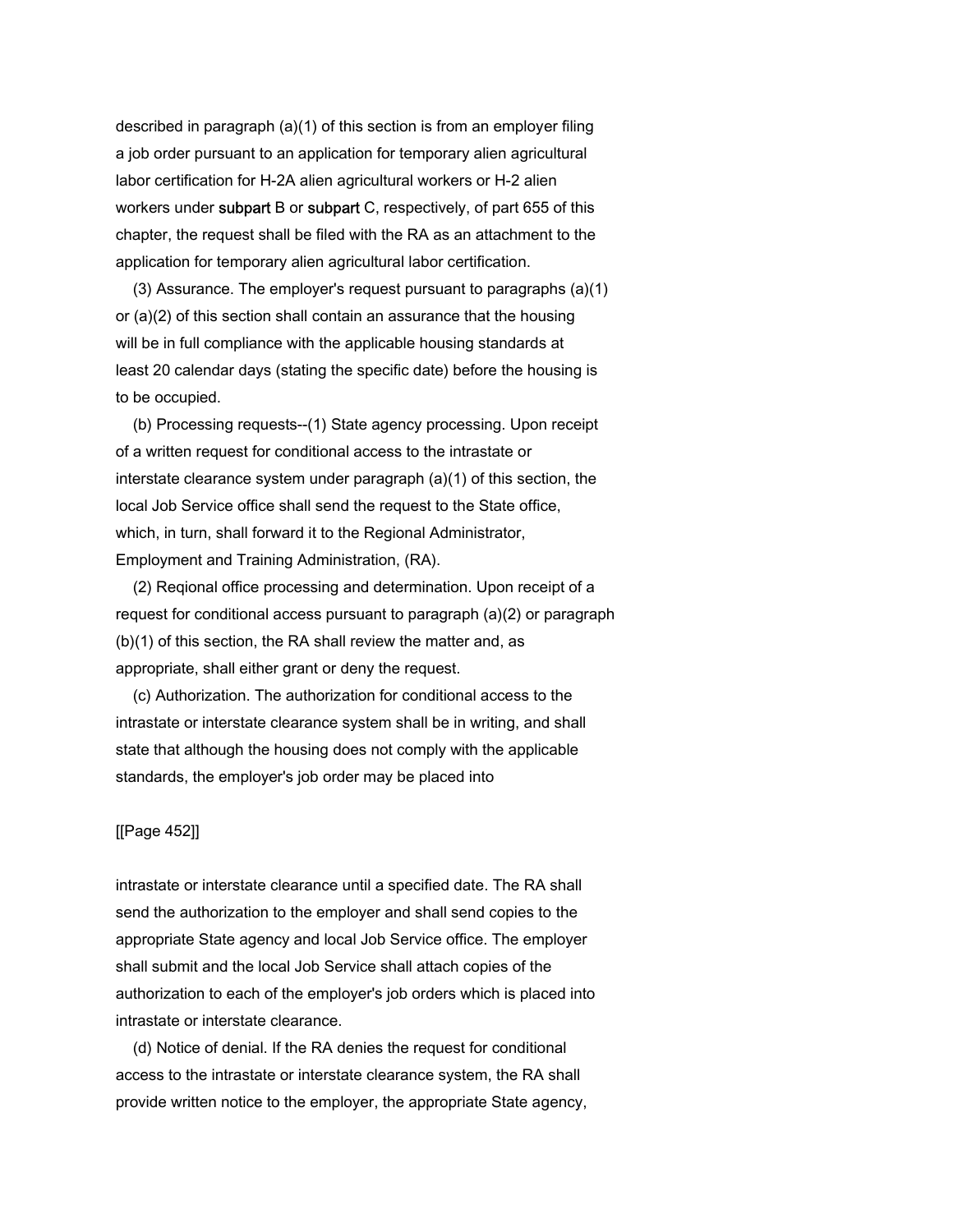and the local Job Service office, stating the reasons for the denial.

 (e) Inspection. (1) The local Job Service office serving the area containing the housing of any employer granted conditional access to the intrastate or interstate clearance system shall assure that the housing is inspected no later than the date by which the employer has promised to have its housing in compliance with the requirements of this subpart. An employer, however, may request an earlier preliminary inspection. If, on the date set forth in the authorization, the housing is not in full compliance with the applicable housing standards as assured in the request for conditional access, the local Job Service office shall afford the employer five calendar days to bring the housing into full compliance. After the five-calendar-day period, if the housing is not in full compliance with the applicable housing standards as assured in the request for conditional access, the local Job Service office immediately:

(i) Shall notify the RA;

 (ii) Shall remove the employer's job orders from intrastate and interstate clearance; and

 (iii) Shall, if workers have been recruited against these orders, in cooperation with the employment service agencies in other States, make every reasonable attempt to locate and notify the appropriate crew leaders or workers, and to find alternative and comparable employment for the workers.

[52 FR 20506, June 1, 1987, as amended at 64 FR 34965, June 29, 1999]

### Housing Standards

Sec. 654.404 Housing site.

 (a) Housing sites shall be well drained and free from depressions in which water may stagnate. They shall be located where the disposal of sewage is provided in a manner which neither creates nor is likely to create a nuisance, or a hazard to health.

 (b) Housing shall not be subject to, or in proximity to conditions that create or are likely to create offensive odors, flies, noise, traffic, or any similar hazards.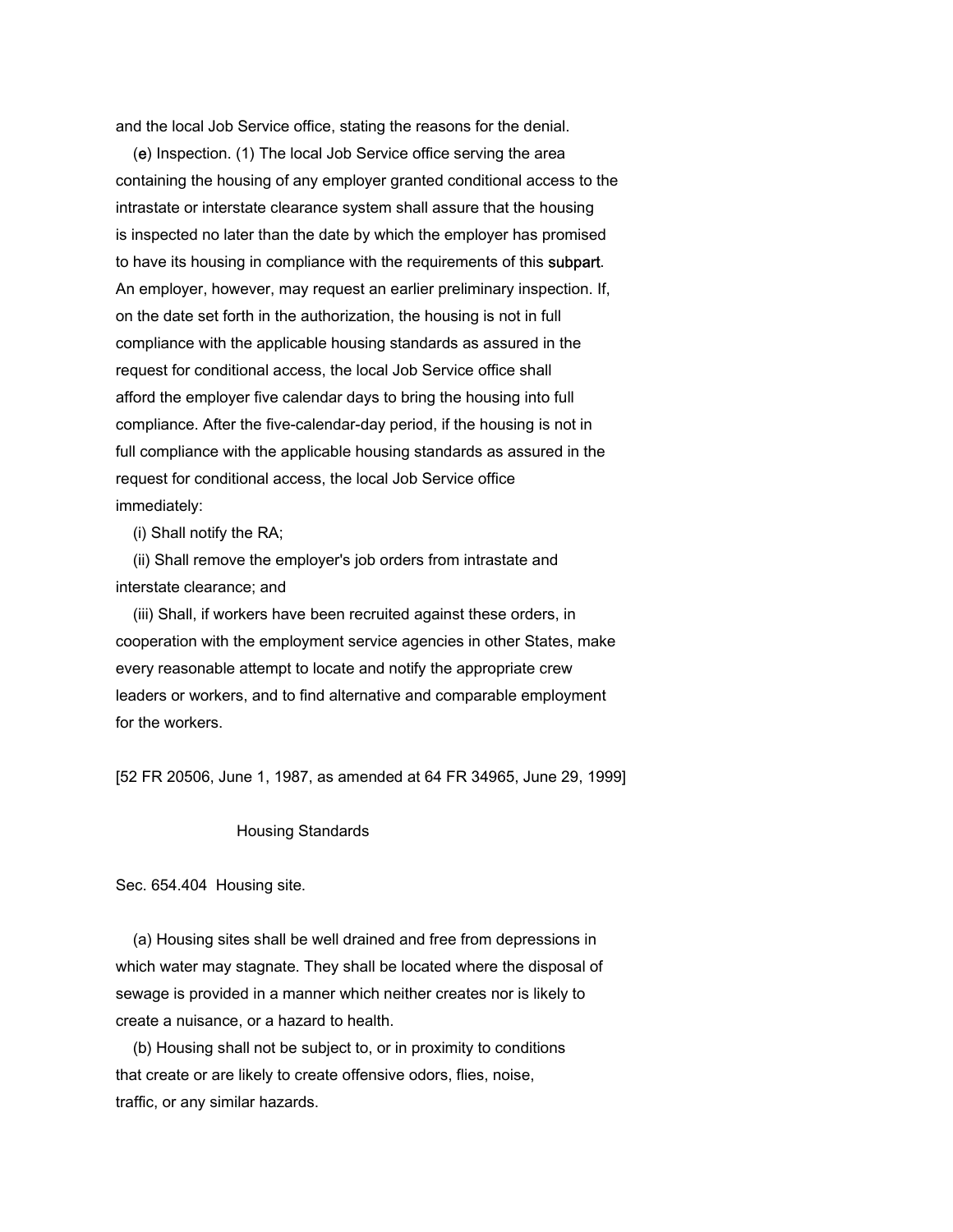(c) Grounds within the housing site shall be free from debris, noxious plants (poison ivy, etc.) and uncontrolled weeds or brush.

 (d) The housing site shall provide a space for recreation reasonably related to the size of the facility and the type of occupancy.

Sec. 654.405 Water supply.

 (a) An adequate and convenient supply of water that meets the standards of the State health authority shall be provided.

 (b) A cold water tap shall be available within 100 feet of each individual living unit when water is not provided in the unit. Adequate drainage facilities shall be provided for overflow and spillage.

(c) Common drinking cups shall not be permitted.

Sec. 654.406 Excreta and liquid waste disposal.

 (a) Facilities shall be provided and maintained for effective disposal of excreta and liquid waste. Raw or treated liquid waste shall not be discharged or allowed to accumulate on the ground surface.

 (b) Where public sewer systems are available, all facilities for disposal of excreta and liquid wastes shall be connected thereto.

 (c) Where public sewers are not available, a subsurface septic tankseepage system or other type of liquid waste treatment and disposal system, privies or portable toilets shall be provided. Any requirements of the State health authority shall be complied with.

[[Page 453]]

Sec. 654.407 Housing.

 (a) Housing shall be structurally sound, in good repair, in a sanitary condition and shall provide protection to the occupants against the elements.

 (b) Housing shall have flooring constructed of rigid materials, smooth finished, readily cleanable, and so located as to prevent the entrance of ground and surface water.

(c) The following space requirements shall be provided: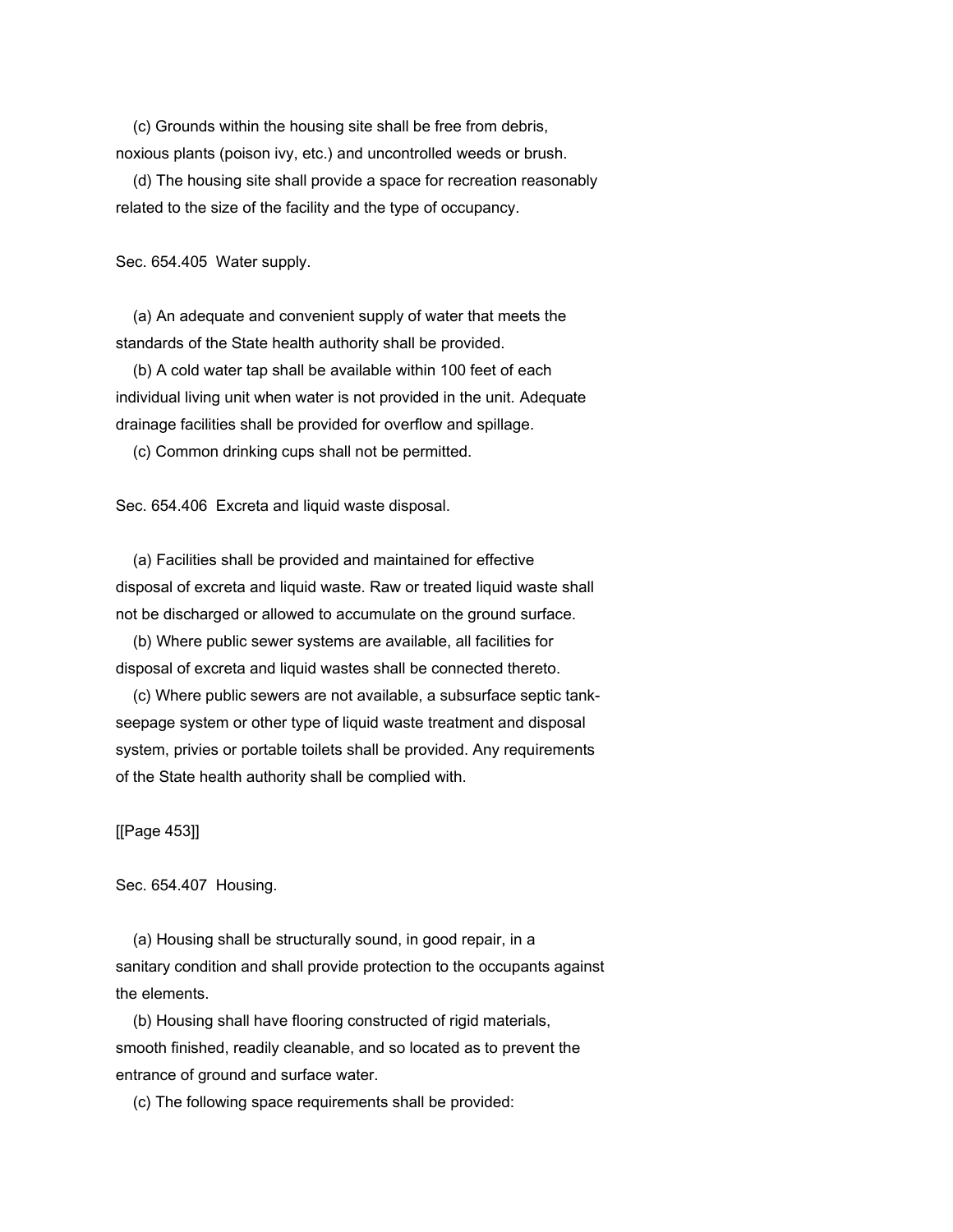(1) For sleeping purposes only in family units and in dormitory accommodations using single beds, not less than 50 square feet of floor space per occupant;

 (2) For sleeping purposes in dormitory accommodations using double bunk beds only, not less than 40 square feet per occupant;

 (3) For combined cooking, eating, and sleeping purposes not less than 60 square feet of floor space per occupant.

 (d) Housing used for families with one or more children over 6 years of age shall have a room or partitioned sleeping area for the husband and wife. The partition shall be of rigid materials and installed so as to provide reasonable privacy.

 (e) Separate sleeping accommodations shall be provided for each sex or each family.

 (f) Adequate and separate arrangements for hanging clothing and storing personal effects for each person or family shall be provided.

 (g) At least one-half of the floor area in each living unit shall have a minimum ceiling height of 7 feet. No floor space shall be counted toward minimum requirements where the ceiling height is less than 5 feet.

 (h) Each habitable room (not including partitioned areas) shall have at least one windown or skylight opening directly to the out-of-doors. The minimum total window or skylight area, including windows in doors, shall equal at least 10 percent of the usable floor area. The total openable area shall equal at least 45 percent of the minimum window or skylight area required, except where comparably adequate ventilation is supplied by mechanical or some other method.

Sec. 654.408 Screening.

 (a) All outside openings shall be protected with screening of not less than 16 mesh.

 (b) All screen doors shall be tight fitting, in good repair, and equipped with self-closing devices.

Sec. 654.409 Heating.

(a) All living quarters and service rooms shall be provided with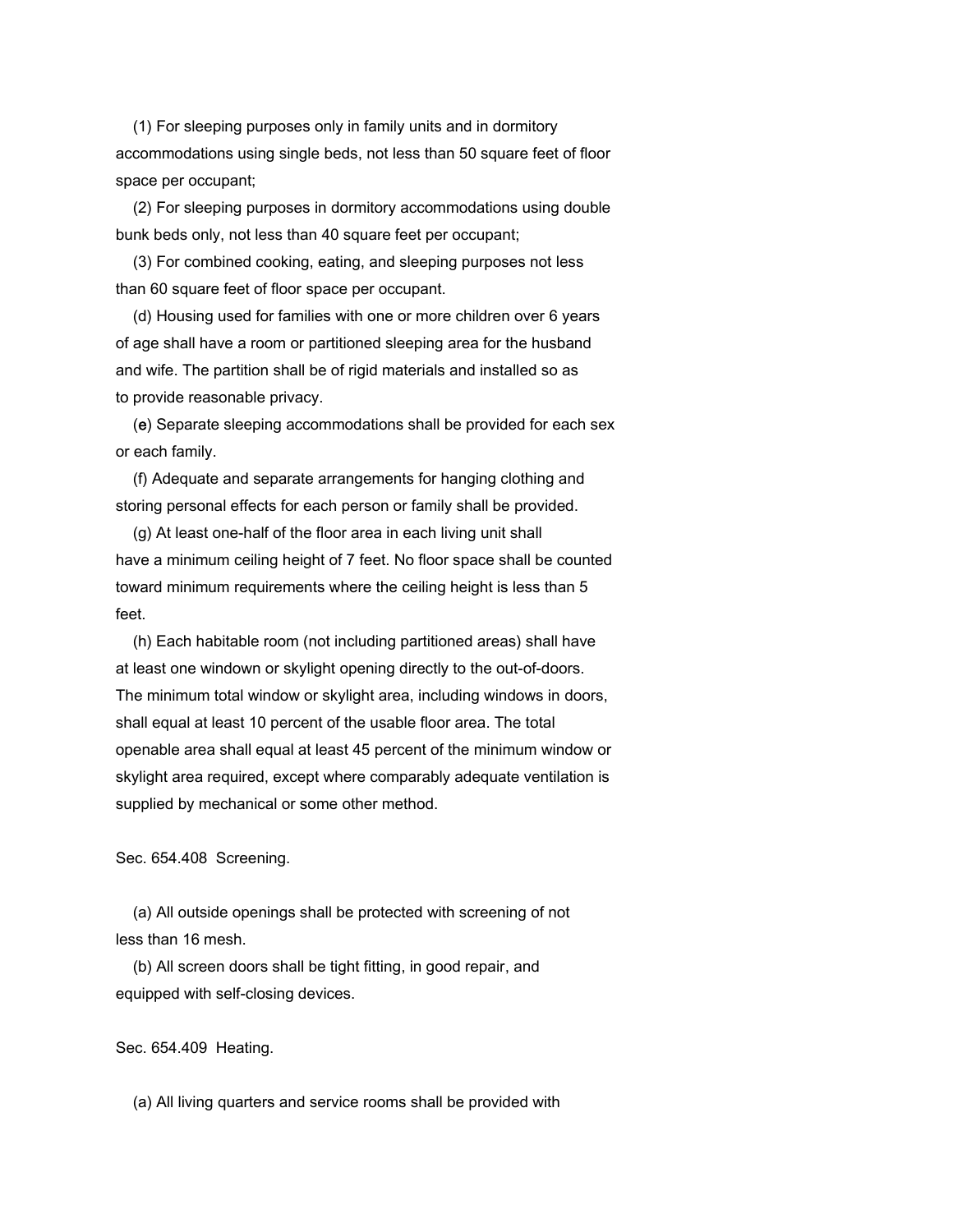properly installed, operable heating equipment capable of maintaining a temperature of at least 68[deg] F. if during the period of normal occupancy the temperature in such quarters falls below 68[deg].

 (b) Any stoves or other sources of heat utilizing combustible fuel shall be installed and vented in such a manner as to prevent fire hazards and a dangerous concentration of gases. No portable heaters other than those operated by electricity shall be provided. If a solid or liquid fuel stove is used in a room with wooden or other combustible flooring, there shall be a concrete slab, insulated metal sheet, or other fireproof material on the floor under each stove, extending at least 18 inches beyond the perimeter of the base of the stove.

 (c) Any wall or ceiling within 18 inches of a solid or liquid fuel stove or a stovepipe shall be of fireproof material. A vented metal collar shall be installed around a stovepipe, or vent passing through a wall, ceiling, floor or roof.

 (d) When a heating system has automatic controls, the controls shall be of the type which cut off the fuel supply upon the failure or interruption of the flame or ignition, or whenever a predetermined safe temperature or pressure is exceeded.

[45 FR 14182, Mar. 4, 1980; 45 FR 22901, Apr. 4, 1980]

Sec. 654.410 Electricity and lighting.

(a) All housing sites shall be provided with electric service.

 (b) Each habitable room and all common use rooms, and areas such as: Laundry rooms, toilets, privies, hallways, stairways, etc., shall contain adequate ceiling or wall-type light fixtures. At least one walltype electrical

[[Page 454]]

convenience outlet shall be provided in each individual living room.

 (c) Adequate lighting shall be provided for the yard area, and pathways to common use facilities.

 (d) All wiring and lighting fixtures shall be installed and maintained in a safe condition.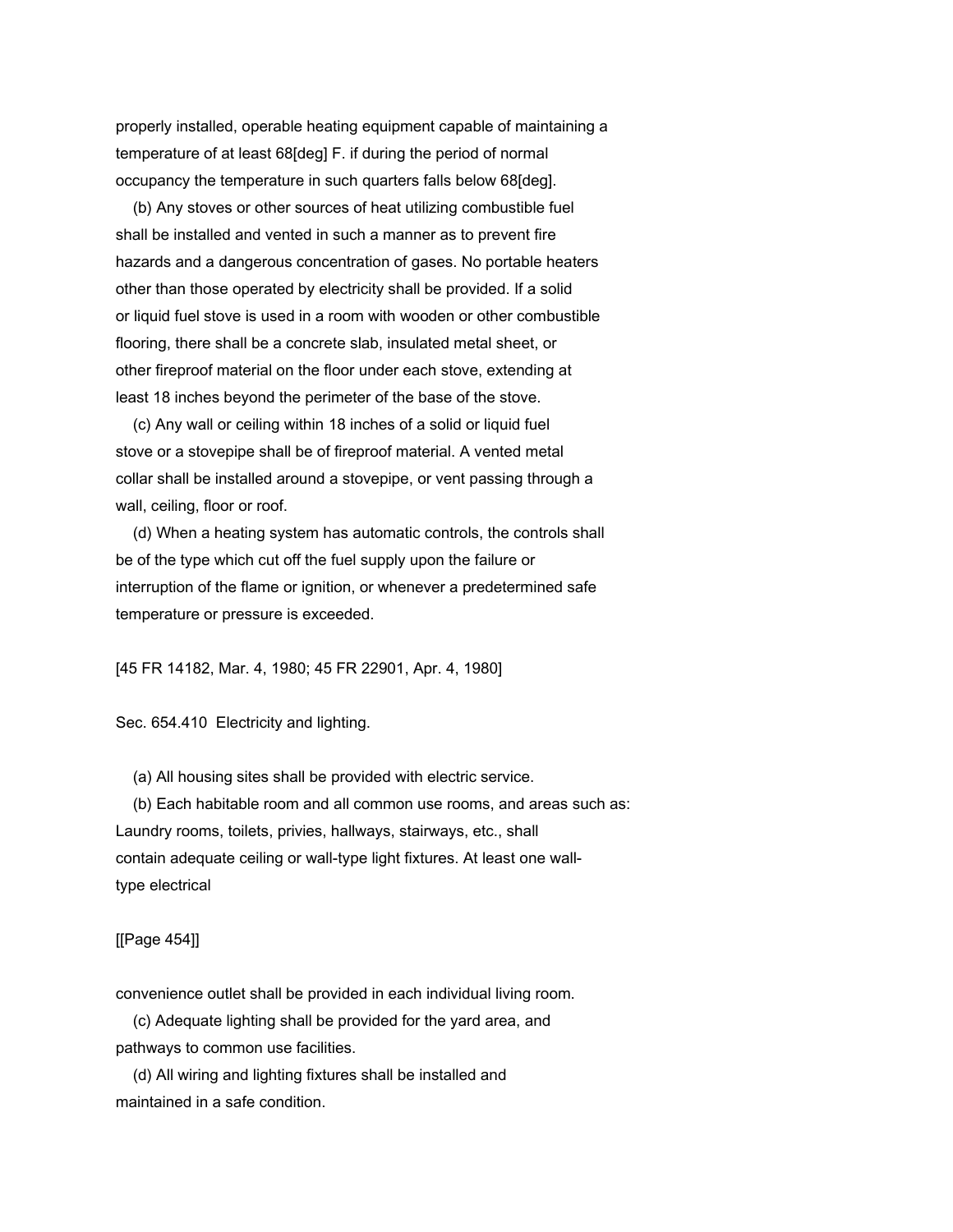Sec. 654.411 Toilets.

 (a) Toilets shall be constructed, located and maintained so as to prevent any nuisance or public health hazard.

 (b) Water closets or privy seats for each sex shall be in the ratio of not less than one such unit for each 15 occupants, with a minimum of one unit for each sex in common use facilities.

 (c) Urinals, constructed of nonabsorbent materials, may be substituted for men's toilet seats on the basis of one urinal or 24 inches of trough-type urinal for one toilet seat up to a maximum of onethird of the required toilet seats.

 (d) Except in individual family units, separate toilet accommodations for men and women shall be provided. If toilet facilities for men and women are in the same building, they shall be separated by a solid wall from floor to roof or ceiling. Toilets shall be distinctly marked ``men'' and ``women'' in English and in the native language of the persons expected to occupy the housing.

 (e) Where common use toilet facilities are provided, an adequate and accessible supply of toilet tissue, with holders, shall be furnished.

 (f) Common use toilets and privies shall be well lighted and ventilated and shall be clean and sanitary.

 (g) Toilet facilities shall be located within 200 feet of each living unit.

 (h) Privies shall not be located closer than 50 feet from any living unit or any facility where food is prepared or served.

 (i) Privy structures and pits shall be fly tight. Privy pits shall have adequate capacity for the required seats.

Sec. 654.412 Bathing, laundry, and handwashing.

 (a) Bathing and handwashing facilities, supplied with hot and cold water under pressure, shall be provided for the use of all occupants. These facilities shall be clean and sanitary and located within 200 feet of each living unit.

 (b) There shall be a minimum of 1 showerhead per 15 persons. Showerheads shall be spaced at least 3 feet apart, with a minimum of 9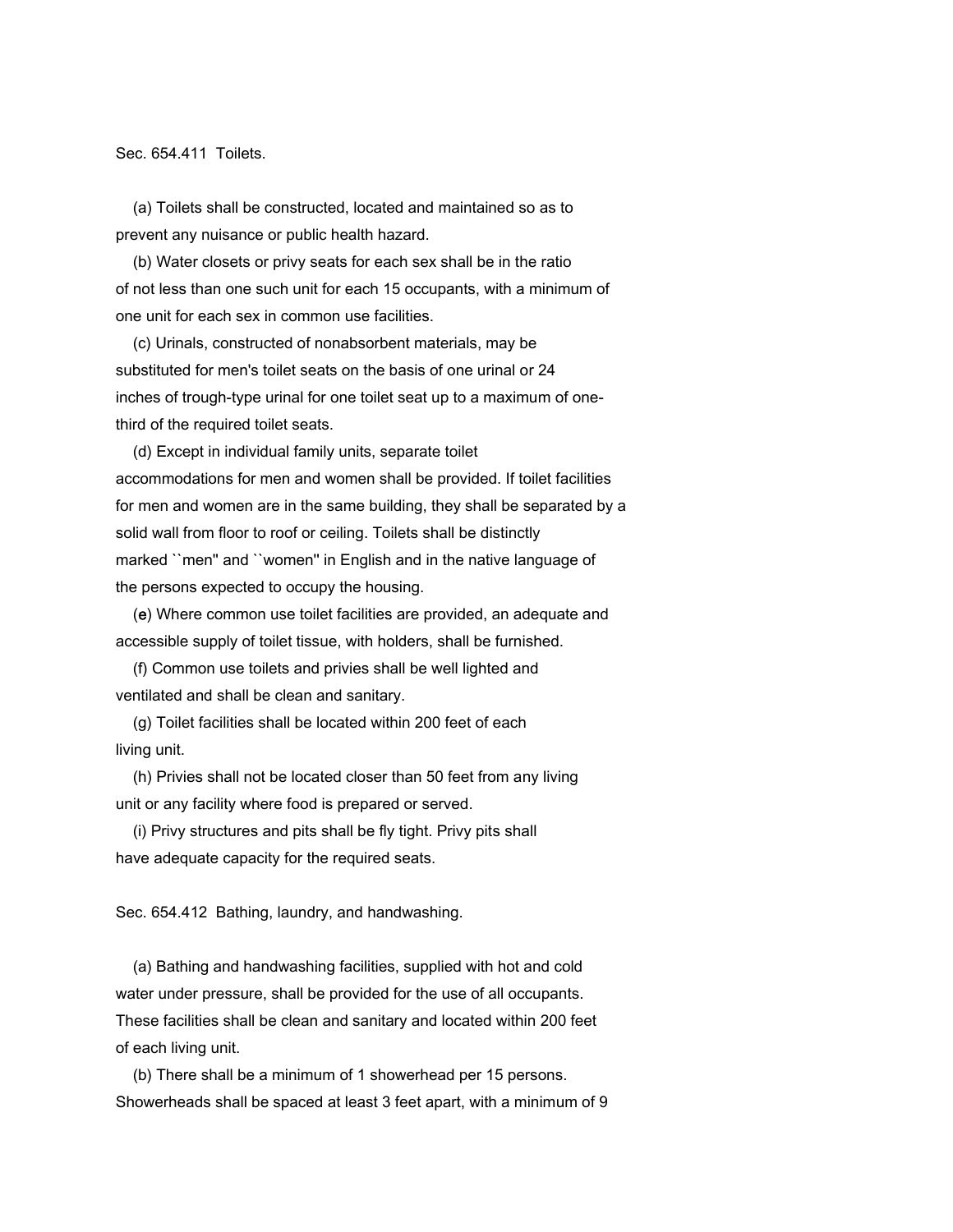square feet of floor space per unit. Adequate, dry dressing space shall be provided in common use facilities. Shower floors shall be constructed of nonabsorbent nonskid materials and sloped to properly constructed floor drains. Except in individual family units, separate shower facilities shall be provided each sex. When common use shower facilities for both sexes are in the same building they shall be separated by a solid nonabsorbent wall extending from the floor to ceiling, or roof, and shall be plainly designated ``men'' or ``women'' in English and in the native language of the persons expected to occupy the housing.

 (c) Lavatories or equivalent units shall be provided in a ratio of 1 per 15 persons.

 (d) Laundry facilities, supplied with hot and cold water under pressure, shall be provided for the use of all occupants. Laundry trays or tubs shall be provided in the ratio of 1 per 25 persons. Mechanical washers may be provided in the ratio of 1 per 50 persons in lieu of laundry trays, although a minimum of 1 laundry tray per 100 persons shall be provided in addition to the mechanical washers.

Sec. 654.413 Cooking and eating facilities.

 (a) When workers or their families are permitted or required to cook in their individual unit, a space shall be provided and equipped for cooking and eating. Such space shall be provided with:

 (1) A cookstove or hot plate with a minimum of two burners; and (2) adequate food storage shelves and a counter for food preparation; and (3) provisions for mechanical refrigeration of food at a temperature of not more than 45[deg] F.; and (4) a table and chairs or equivalent seating and eating arrangements, all commensurate with the capacity of the unit; and (5) adequate lighting and ventilation.

 (b) When workers or their families are permitted or required to cook and

# [[Page 455]]

eat in a common facility, a room or building separate from the sleeping facilities shall be provided for cooking and eating. Such room or building shall be provided with: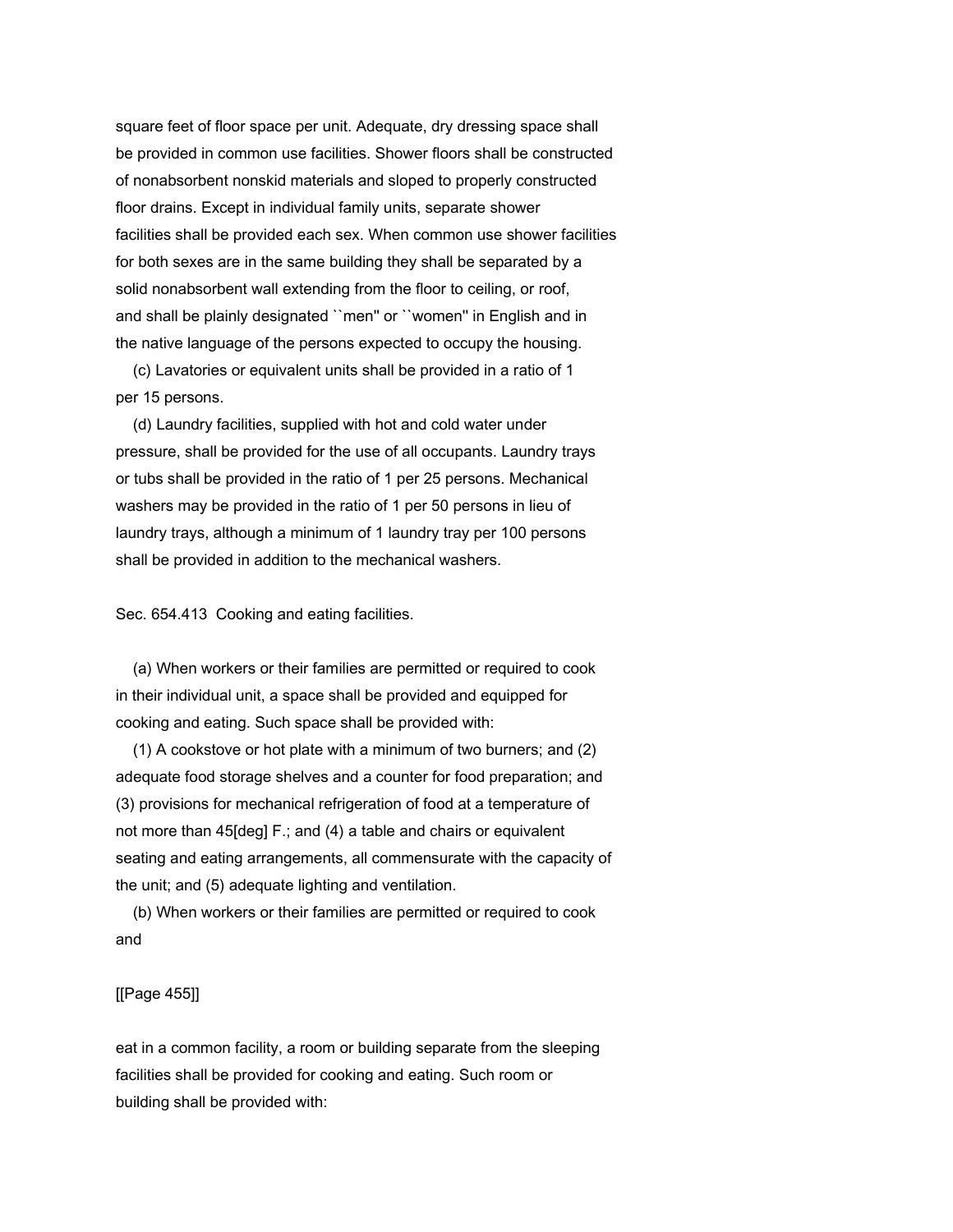(1) Stoves or hot plates, with a minimum equivalent of two burners, in a ratio of 1 stove or hot plate to 10 persons, or 1 stove or hot plate to 2 families; and (2) adequate food storage shelves and a counter for food preparation; and (3) mechanical refrigeration for food at a temperature of not more than 45[deg] F.; and (4) tables and chairs or equivalent seating adequate for the intended use of the facility; and (5) adequate sinks with hot and cold water under pressure; and (6) adequate lighting and ventilation; and (7) floors shall be of nonabsorbent, easily cleaned materials.

 (c) When central mess facilities are provided, the kitchen and mess hall shall be in proper proportion to the capacity of the housing and shall be separate from the sleeping quarters. The physical facilities, equipment and operation shall be in accordance with provisions of applicable State codes.

 (d) Wall surface adjacent to all food preparation and cooking areas shall be of nonabsorbent, easily cleaned material. In addition, the wall surface adjacent to cooking areas shall be of fire-resistant material.

Sec. 654.414 Garbage and other refuse.

 (a) Durable, fly-tight, clean containers in good condition of a minimum capacity of 20 gallons, shall be provided adjacent to each housing unit for the storage of garbage and other refuse. Such containers shall be provided in a minimum ratio of 1 per 15 persons.

 (b) Provisions shall be made for collection of refuse at least twice a week, or more often if necessary. The disposal of refuse, which includes garbage, shall be in accordance with State and local law.

Sec. 654.415 Insect and rodent control.

 Housing and facilities shall be free of insects, rodents, and other vermin.

Sec. 654.416 Sleeping facilities.

 (a) Sleeping facilities shall be provided for each person. Such facilities shall consist of comfortable beds, cots, or bunks, provided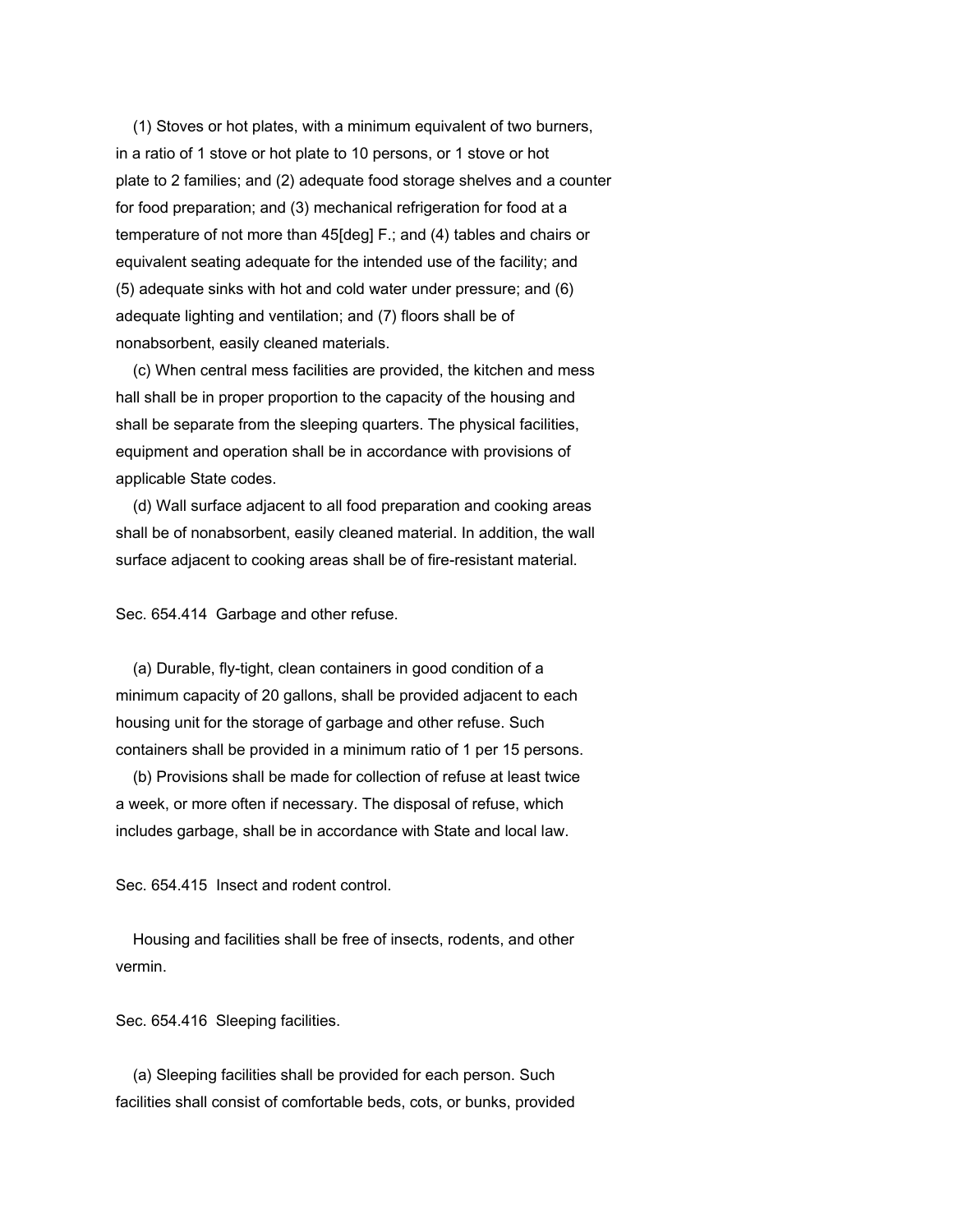with clean mattresses.

 (b) Any bedding provided by the housing operator shall be clean and sanitary.

(c) Triple deck bunks shall not be provided.

 (d) The clear space above the top of the lower mattress of a double deck bunk and the bottom of the upper bunk shall be a minimum of 27 inches. The distance from the top of the upper mattress to the ceiling shall be a minimum of 36 inches.

 (e) Beds used for double occupancy may be provided only in family accommodations.

Sec. 654.417 Fire, safety, and first aid.

 (a) All buildings in which people sleep or eat shall be constructed and maintained in accordance with applicable State or local fire and safety laws.

 (b) In family housing and housing units for less than 10 persons, of one story construction, two means of escape shall be provided. One of the two required means of escape may be a readily accessible window with an openable space of not less than 24x24 inches.

 (c) All sleeping quarters intended for use by 10 or more persons, central dining facilities, and common assembly rooms shall have at least two doors remotely separated so as to provide alternate means of escape to the outside or to an interior hall.

 (d) Sleeping quarters and common assembly rooms on the second story shall have a stairway, and a permanent, affixed exterior ladder or a second stairway.

 (e) Sleeping and common assembly rooms located above the second story shall comply with the State and local fire and building codes relative to multiple story dwellings.

 (f) Fire extinguishing equipment shall be provided in a readily accessible place located not more than 100 feet from each housing unit. Such equipment shall provide protection equal to a  $2\frac{1}{2}\$  gallon stored pressure or 5-gallon pump-type water extinguisher.

 (g) First aid facilities shall be provided and readily accessible for use at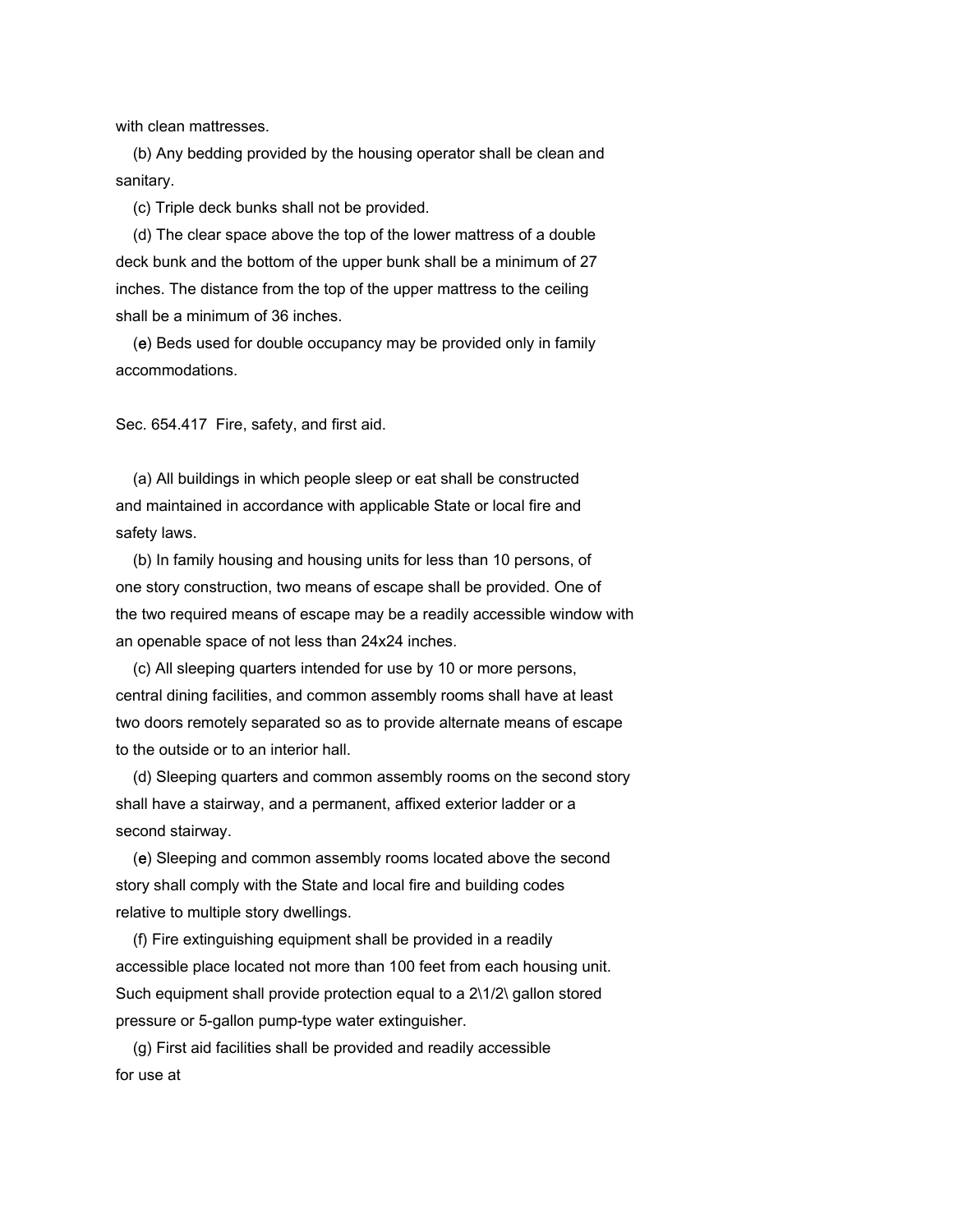## [[Page 456]]

all time. Such facilities shall be equivalent to the 16 unit first aid kit recommended by the American Red Cross, and provided in a ratio of 1 per 50 persons.

 (h) No flammable or volatile liquids or materials shall be stored in or adjacent to rooms used for living purposes, except for those needed for current household use.

 (i) Agricultural pesticides and toxic chemicals shall not be stored in the housing area.

[Code of Federal Regulations] [Title 20, Volume 3] [Revised as of April 1, 2003] From the U.S. Government Printing Office via GPO Access [CITE: 20CFR655]

[Page 461-491]

## TITLE 20--EMPLOYEES' BENEFITS

CHAPTER V--EMPLOYMENT AND TRAINING ADMINISTRATION, DEPARTMENT OF LABOR

PART 655--TEMPORARY EMPLOYMENT OF ALIENS IN THE UNITED STATES--Table of Contents

Subpart B--Labor Certification Process for Temporary Agricultural Employment in the United States (H-2A Workers)

Source: 52 FR 20507, June 1, 1987, unless otherwise noted.

[[Page 462]]

Sec. 655.90 Scope and purpose of subpart B.

(a) General. This subpart sets out the procedures established by the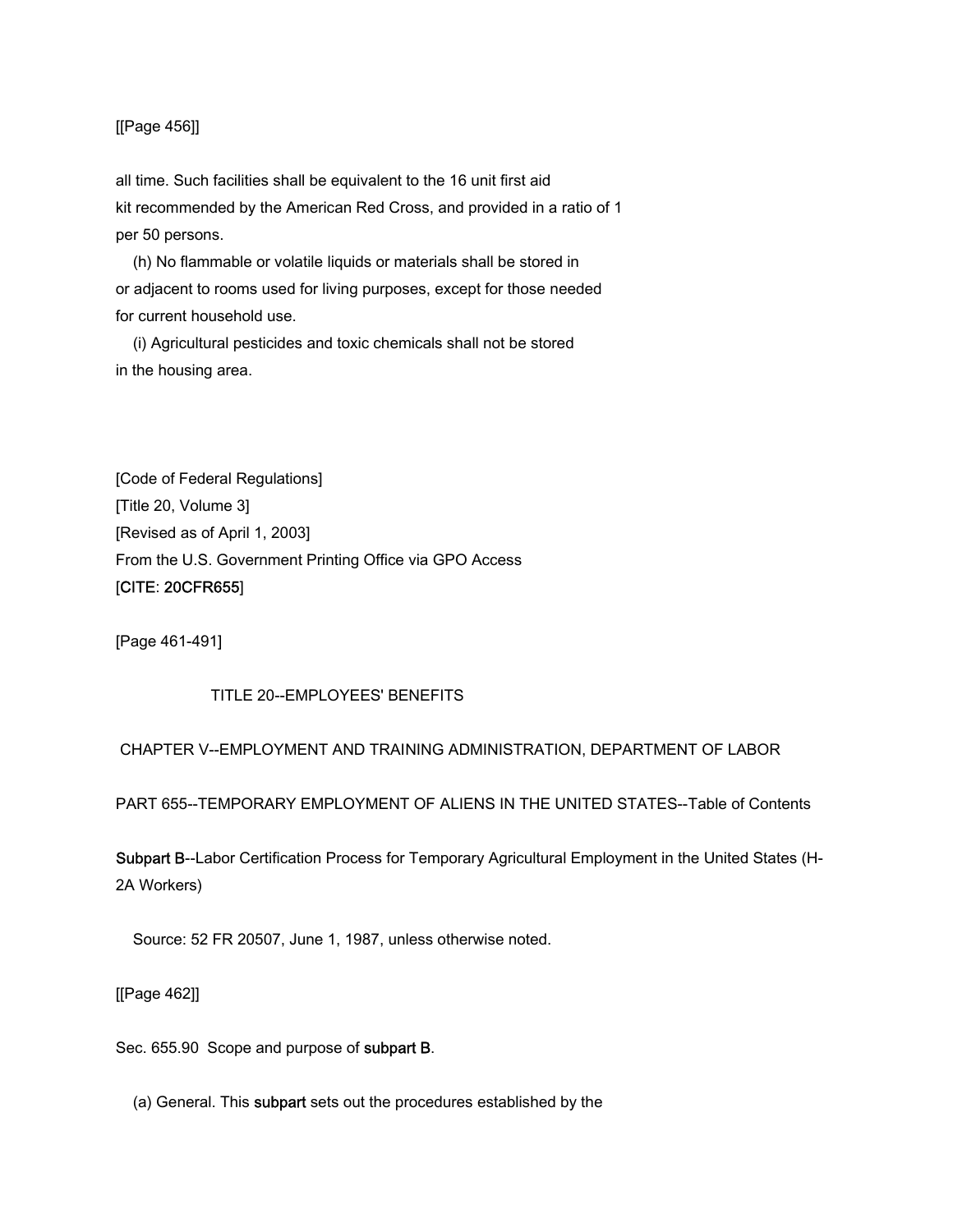Secretary of Labor to acquire information sufficient to make factual determinations of: (1) Whether there are sufficient able, willing, and qualified U.S. workers available to perform the temporary and seasonal agricultural employment for which an employer desires to import nonimmigrant foreign workers (H-2A workers); and (2) whether the employment of H-2A workers will adversely effect the wages and working conditions of workers in the U.S. similarly employed. Under the authority of the INA, the Secretary of Labor has promulgated the regulations in this subpart. This subpart sets forth the requirements and procedures applicable to requests for certification by employers seeking the services of temporary foreign workers in agriculture. This subpart provides the Secretary's methodology for the two-fold determination of availability of domestic workers and of any adverse effect which would be occasioned by the use of foreign workers, for particular temporary and seasonal agricultural jobs in the United States.

 (b) The statutory standard. (1) A petitioner for H-2A workers must apply to the Secretary of Labor for a certification that, as stated in the INA:

 (A) There are not sufficient workers who are able, willing, and qualified, and who will be available at the time and place needed, to perform the labor or services involved in the petition, and

 (B) The employment of the alien in such labor or services will not adversely affect the wages and working conditions of workers in the United States similarly employed.

 (2) Section 216(b) of the INA further requires that the Secretary may not issue a certification if the conditions regarding U.S. worker availability and adverse effect are not met, and may not issue a certification if, as stated in the INA:

 (1) There is a strike or lockout in the course of a labor dispute which, under the regulations, precludes such certification.

 (2)(A) The employer during the previous two-year period employed H-2A workers and the Secretary has determined, after notice and opportunity for a hearing, that the employer at any time during that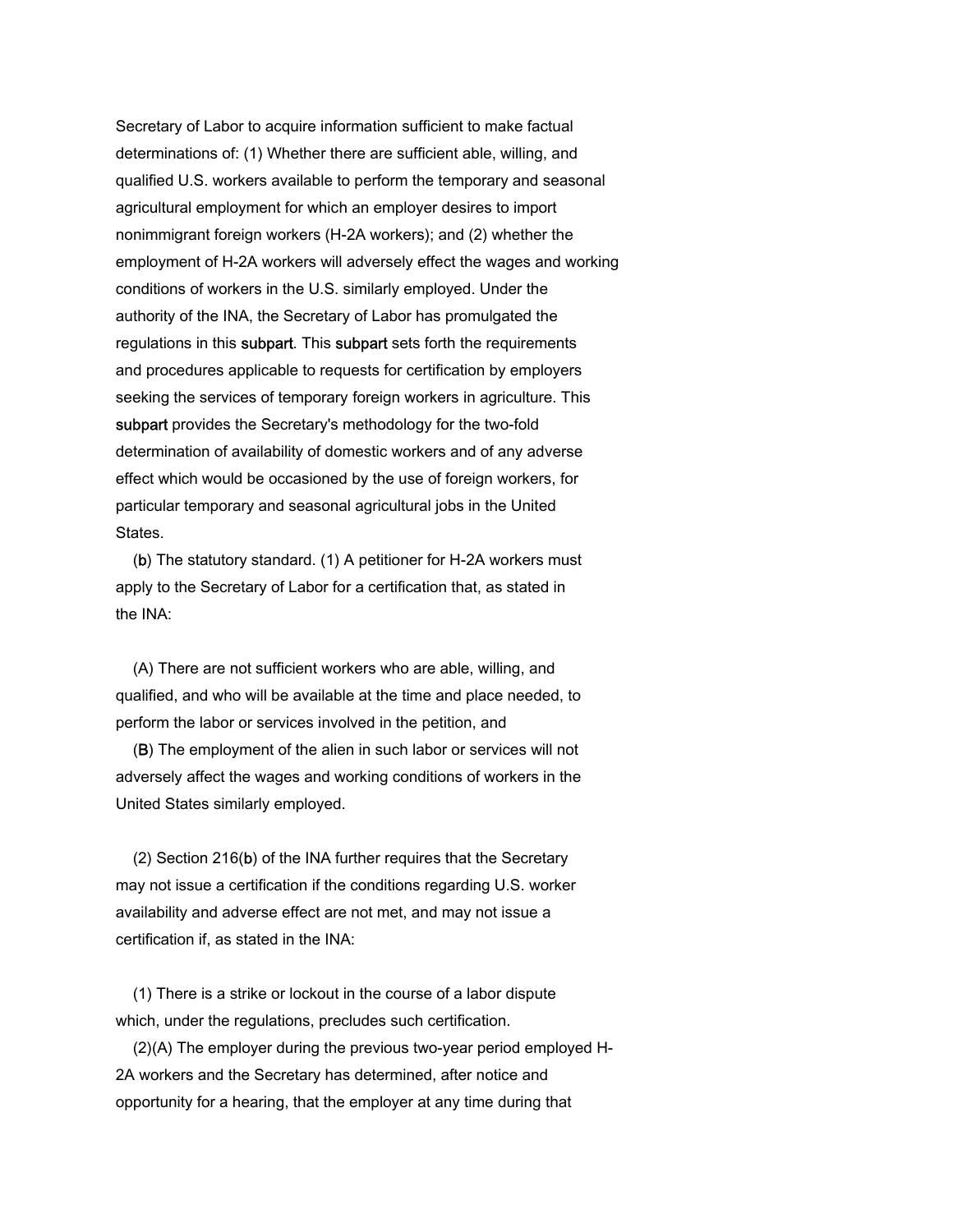period substantially violated a material term or condition of the labor certification with respect to the employment of domestic or nonimmigrant workers.

 (B) No employer may be denied certification under subparagraph (A) for more than three years for any violation described in such subparagraph.

 (3) The employer has not provided the Secretary with satisfactory assurances that if the employment for which the certification is sought is not covered by State workers' compensation law, the employer will provide, at no cost to the worker, insurance covering injury and disease arising out of and in the course of the worker's employment which will provide benefits at least equal to those provided under the State workers' compensation law for comparable employment.

 (4) The Secretary determines that the employer has not made positive recruitment efforts within a multistate region of traditional or expected labor supply where the Secretary finds that there are a significant number of qualified United States workers who, if recruited, would be willing to make themselves available for work at the time and place needed. Positive recruitment under this paragraph is in addition to, and shall be conducted within the same time period as, the circulation through the interstate employment service system of the employer's job offer. The obligation to engage in positive recruitment . . . shall terminate on the date the H-2A workers depart for the employer's place of employment.

 (3) Regarding the labor certification determination itself, section 216(c)(3) of the INA, as quoted in the following, specifically directs the Secretary to make the certification if:

 (i) The employer has complied with the criteria for certification (including criteria for the recruitment of eligible individuals as prescribed by the Secretary), and

 (ii) The employer does not actually have, or has not been provided with referrals of, qualified individuals who have indicated their availability to perform such labor or services on the terms and conditions of a job offer which meets the requirements of the Secretary.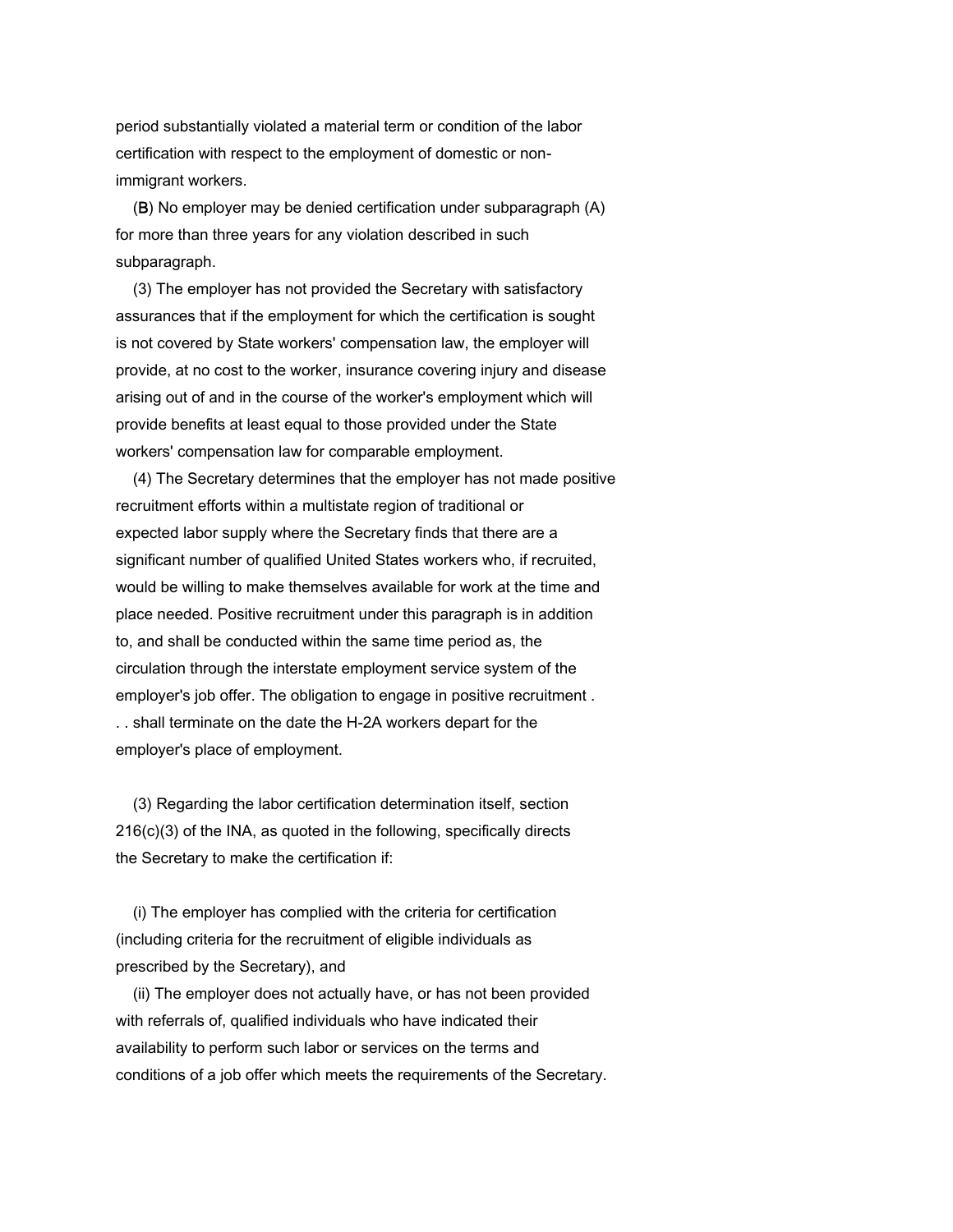(c) The Secretary's determinations. Before any factual determination can be made concerning the availability of U.S. workers to perform particular job opportunities, two steps must be taken. First, the minimum level of wages, terms, benefits, and conditions for the particular job opportunities below which similarly employed U.S.

## [[Page 463]]

workers would be adversely affected must be established. (The regulations in this subpart establish such minimum levels for wages, terms, benefits, and conditions of employment). Second, the wages, terms, benefits, and conditions offered and afforded to the aliens must be compared to the established minimum levels. If it is concluded that adverse effect would result, the ultimate determination of availability within the meaning of the INA cannot be made since U.S. workers cannot be expected to accept employment under conditions below the established minimum levels. Florida Sugar Cane League, Inc. v. Usery, 531 F. 2d 299 (5th Cir. 1976). Once a determination of no adverse effect has been made, the availability of U.S. workers can be tested only if U.S. workers are actively recruited through the offer of wages, terms, benefits, and conditions at least at the minimum level or the level offered to the aliens, whichever is higher. The regulations in this subpart set forth requirements for recruiting U.S. workers in accordance with this principle.

 (d) Construction. This subpart shall be construed to effectuate the purpose of the INA that U.S. workers rather than aliens be employed wherever possible. Elton Orchards, Inc. v. Brennan, 508 F. 2d 493, 500 (1st Cir. 1974); Flecha v. Quiros, 567 F.2d 1154, 1156 (1st Cir. 1977). Where temporary alien workers are admitted, the terms and conditions of their employment must not result in a lowering of the wages, terms, and conditions of domestic workers similarly employed. Williams v. Usery, 531 F. 2d 305, 306 (5th Cir. 1976), cert. denied, 429 U.S. 1000, and the job benefits extended to any U.S. workers shall be at least those extended to the alien workers.

Sec. 655.92 Authority of the Regional Administrator.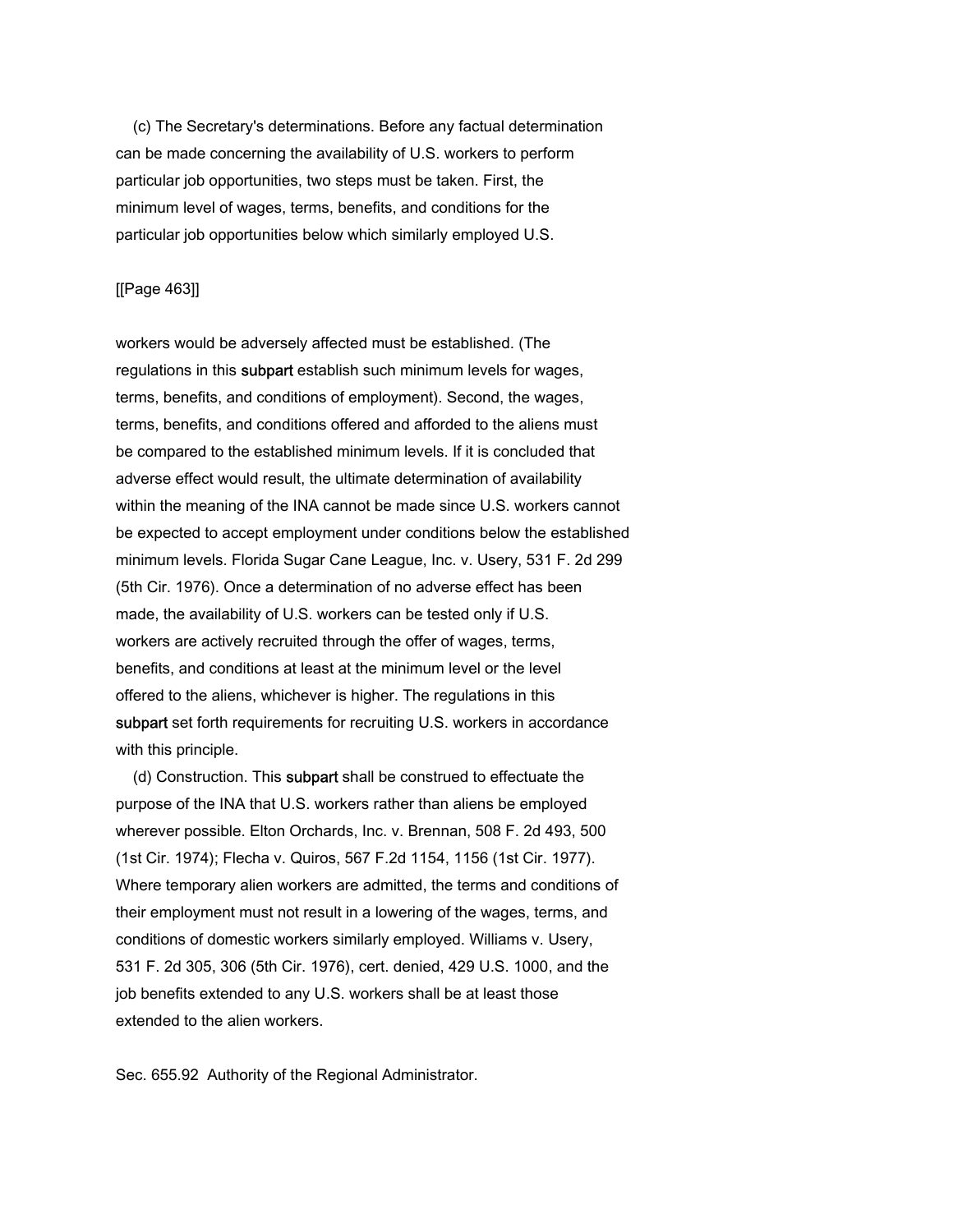Under this subpart, the accepting for consideration and the making of temporary alien agricultural labor certification determinations are ordinarily performed by the Regional Administrator (RA) of an Employment and Training Administration region, who, in turn, may delegate this responsibility to a designated staff member. The Director of the United States Employment Service, however, may direct that certain types of applications or certain applications shall be handled by, and the determinations made by USES in Washington, DC. In those cases, the RA will informally advise the employer or agent of the name of the official who will make determinations with respect to the application.

Sec. 655.93 Special circumstances.

 (a) Systematic process. The regulations under this subpart are designed to provide a systematic process for handling applications from the kinds of employers who have historically utilized nonimmigrant alien workers in agriculture, usually in relation to the production or harvesting of a particular agricultural crop for market, and which normally share such characteristics as:

(1) A fixed-site farm, ranch, or similar establishment;

 (2) A need for workers to come to their establishment from other areas to perform services or labor in and around their establishment;

 (3) Labor needs which will normally be controlled by environmental conditions, particularly weather and sunshine; and

(4) A reasonably regular workday or workweek.

 (b) Establishment of special procedures. In order to provide for a limited degree of flexibility in carrying out the Secretary's responsibilities under the INA, while not deviating from the statutory requirements to determine U.S. worker availability and make a determination as to adverse effect, the Director has the authority to establish special procedures for processing H-2A applications when employers can demonstrate upon written application to and consultation with the Director that special procedures are necessary. In a like manner, for work in occupations characterized by other than a reasonably regular workday or workweek, such as the range production of sheep or other livestock, the Director has the authority to establish monthly, weekly, or bi-weekly adverse effect wage rates for those occupations,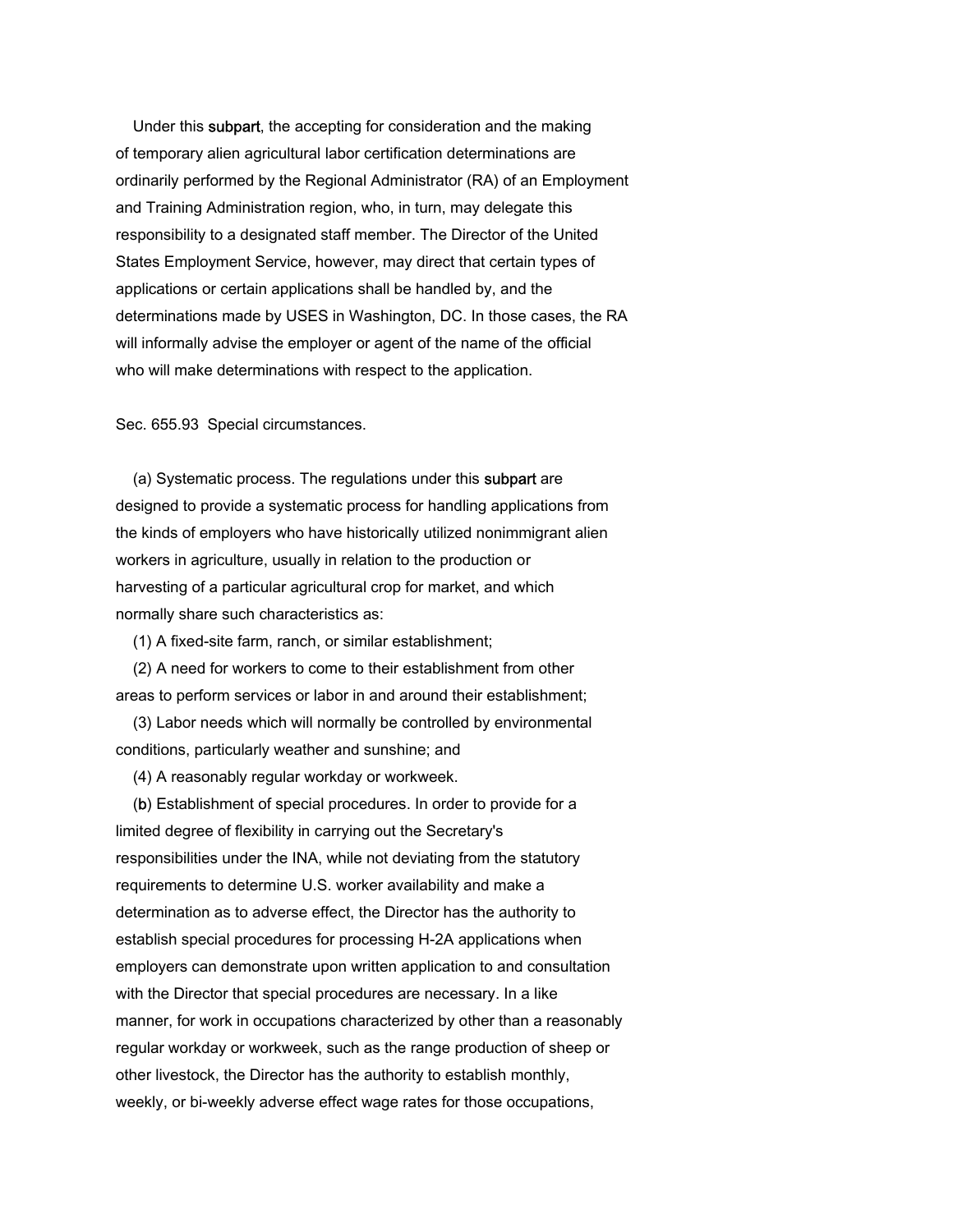for a Statewide or other geographical area, other than the rates established pursuant to Sec. 655.107 of this part, provided that the **Director** 

#### [[Page 464]]

uses a methodology to establish such adverse effect wage rates which is consistent with the methodology in Sec. 655.107(a). Prior to making determinations under this paragraph (b), the Director may consult with employer representatives, appropriate RAs, and worker representatives.

 (c) Construction. This subpart shall be construed to permit the Director to continue and, where the Director deems appropriate, to revise the special procedures previously in effect for the handling of applications for sheepherders in the Western States (and to adapt such procedures to occupations in the range production of other livestock) and for custom combine crews.

Sec. 655.100 Overview of this subpart and definition of terms.

 (a) Overview--(1) Filing applications. This subpart provides guidance to an employer who desires to apply for temporary alien agricultural labor certification for the employment of H-2A workers to perform agricultural employment of a temporary or seasonal nature. The regulations in this subpart provide that such employer shall file an H-2A application, including a job offer, on forms prescribed by the Employment and Training Administration (ETA), which describes the material terms and conditions of employment to be offered and afforded to U.S. workers and H-2A workers, with the Regional Administrator (RA) having jurisdiction over the geographical area in which the work will be performed. The entire application shall be filed with the RA no less than 45 calendar days before the first date of need for workers, and a copy of the job offer shall be submitted at the same time to the local office of the State employment service agency which serves the area of intended employment. Under the regulations, the RA will promptly review the application and notify the applicant in writing if there are deficiencies which render the application not acceptable for consideration, and afford the applicant a five-calendar-day period for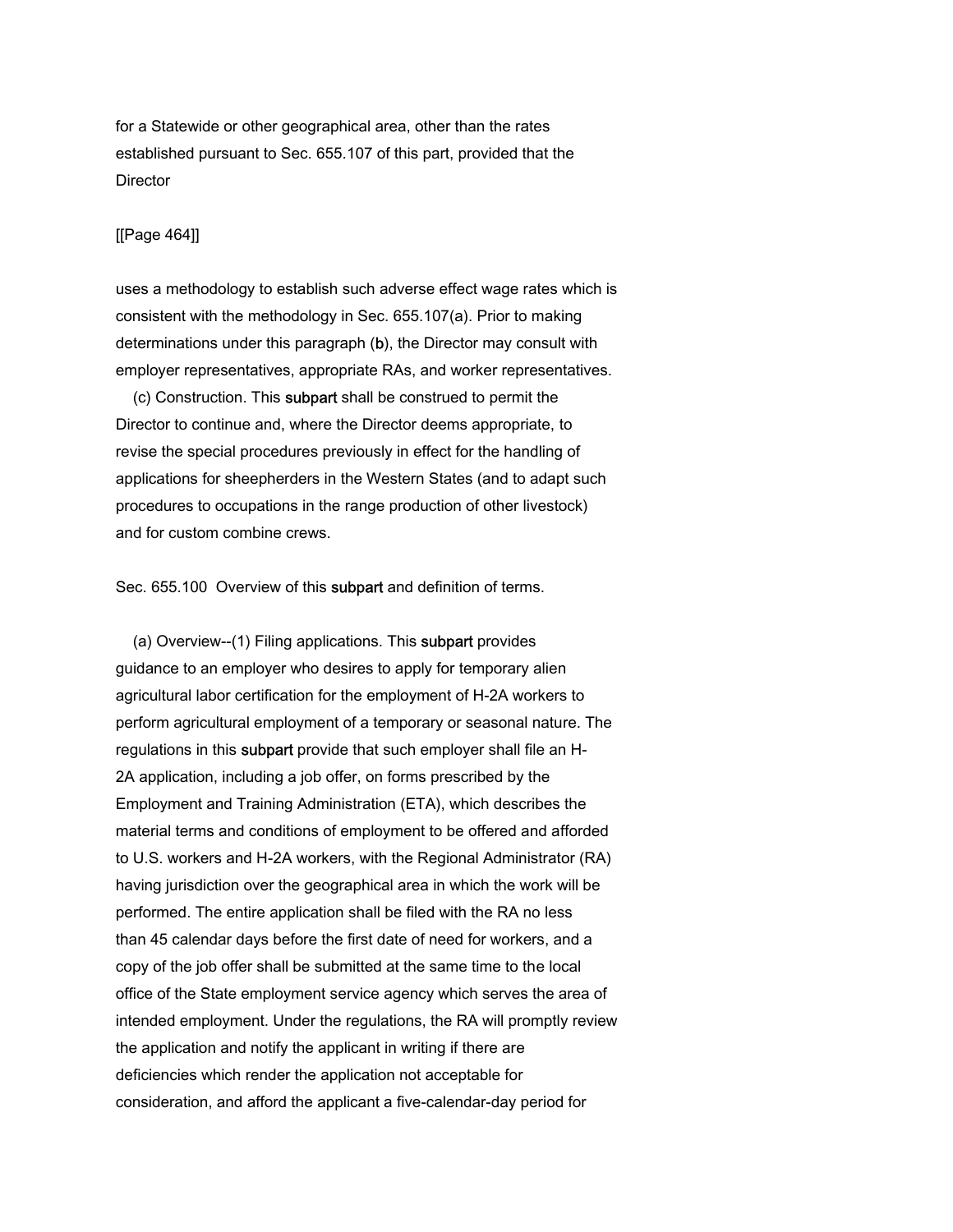resubmittal of an amended application or an appeal of the RA's refusal to approve the application as acceptable for consideration. Employers are encouraged to file their applications in advance of the 45-calendarday period mentioned above in this paragraph (a)(1). Sufficient time should be allowed for delays that might arise due to the need for amendments in order to make the application acceptable for consideration.

 (2) Amendment of applications. This subpart provides for the amendment of applications, at any time prior to the RA's certification determination, to increase the number of workers requested in the initial application; without requiring, under certain circumstances, an additional recruitment period for U.S. workers.

 (3) Untimely applications. If an H-2A application does not satisfy the specified time requirements, this subpart provides for the RA's advice to the employer in writing that the certification cannot be granted because there is not sufficient time to test the availability of U.S. workers; and provides for the employer's right to an administrative review or a de novo hearing before an administrative law judge. Emergency situations are provided for, wherein the RA may waive the specified time periods.

 (4) Recruitment of U.S. workers; determinations--(i) Recruitment. This subpart provides that, where the application is accepted for consideration and meets the regulatory standards, the State agency and the employer begin to recruit U.S. workers. If the employer has complied with the criteria for certification, including recruitment of U.S. workers, by 20 calendar days before the date of need specified in the application (except as provided in certain cases), the RA makes a determination to grant or deny, in whole or in part, the application for certification.

 (ii) Granted applications. This subpart provides that the application for temporary alien agricultural labor certification is granted if the RA finds that the employer has not offered foreign workers higher wages or better working conditions (or has imposed less restrictions on foreign workers) than those offered and afforded to U.S. workers; that sufficient U.S. workers who are able, willing, and qualified will not be available at the time and place needed to perform the work for which H-2A workers are being requested; and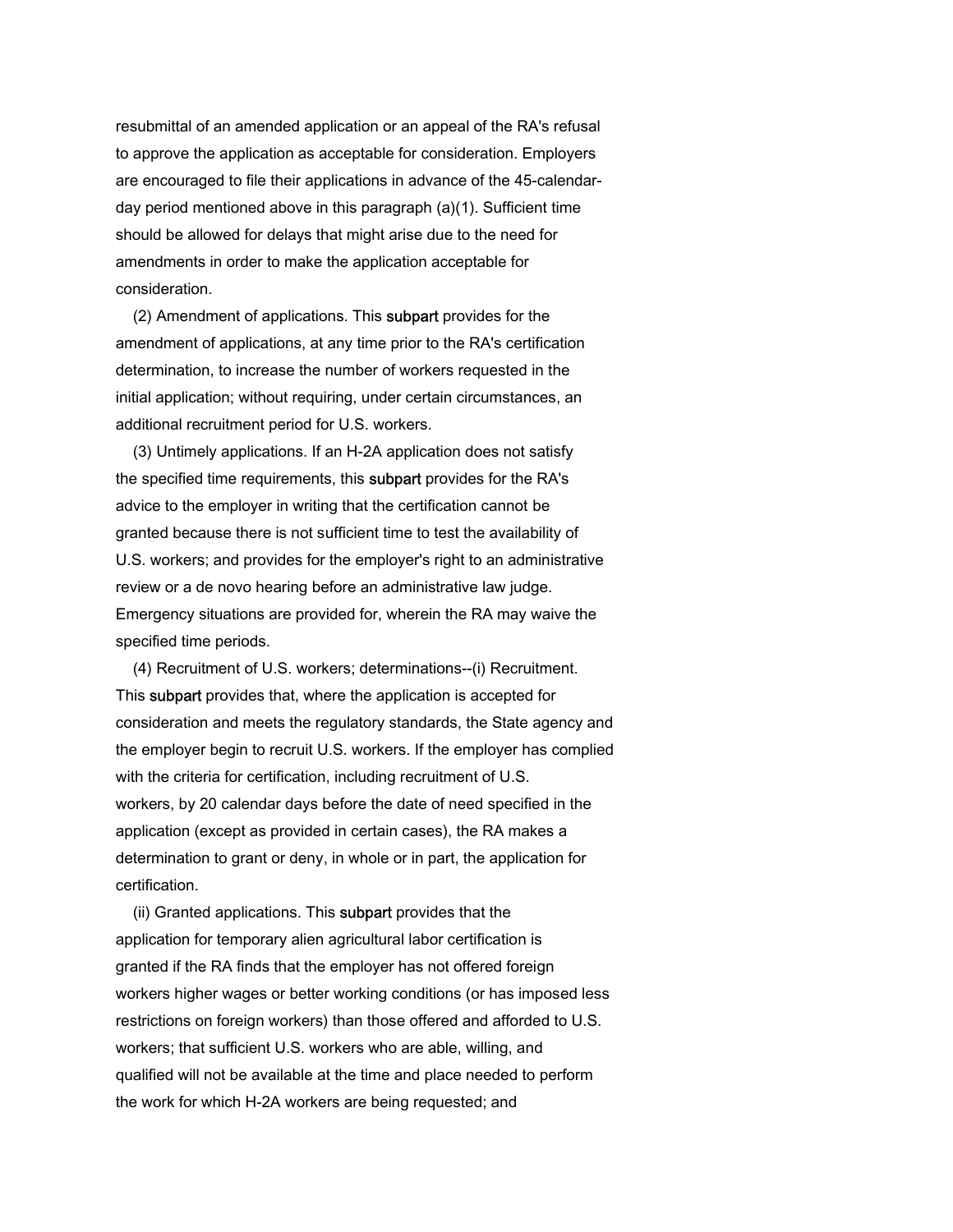### [[Page 465]]

that the employment of such aliens will not adversely affect the wages and working conditions of similarly employed U.S. workers.

(iii) Fees--(A) Amount. This subpart provides that each employer (except joint employer associations) of H-2A workers shall pay to the RA fees for each temporary alien agricultural labor certification received. The fee for each employer receiving a temporary alien agricultural labor certification is \$100 plus \$10 for each job opportunity for H-2A workers certified, provided that the fee to an employer for each temporary alien agricultural labor certification received shall be no greater than \$1,000. In the case of a joint employer association receiving a temporary alien agricultural labor certification, each employer-member receiving a temporary alien agricultural labor certification shall pay a fee of \$100 plus \$10 for each job opportunity for H-2A workers certified, provided that the fee to an employer for each temporary alien agricultural labor certification received shall be no greater than \$1,000. The joint employer association will not be charged a separate fee.

 (B) Timeliness of payment. The fee must be received by the RA no later than 30 calendar days after the granting a each temporary alien agricultural labor certification. Fees received any later are untimely. Failure to pay fees in a timely manner is a substantial violation which may result in the denial of future temporary alien agricultural labor certifications.

 (iv) Denied applications. This subpart provides that if the application for temporary alien agricultural labor certification is denied, in whole or in part, the employer may seek review of the denial, or a de novo hearing, by an administrative law judge as provided in this subpart.

 (b) Definitions of terms used in this subpart. For the purposes of this subpart:

 Accept for consideration means, with respect to an application for temporary alien agricultural labor certification, the action by the RA to notify the employer that a filed temporary alien agricultural labor certification application meets the adverse effect criteria necessary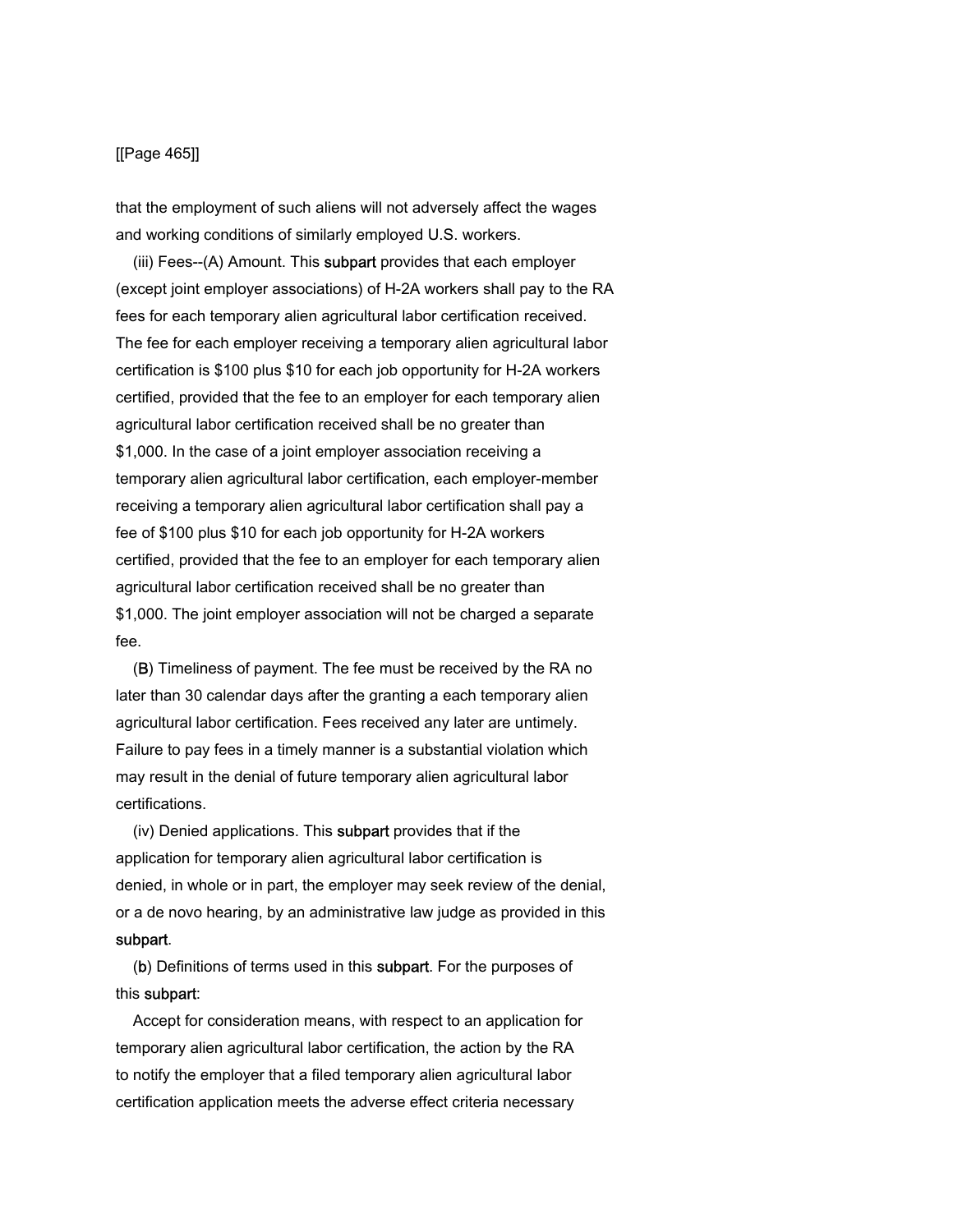for processing. An application accepted for consideration ultimately will be approved or denied in a temporary alien agricultural labor certification determination.

 Administrative law judge means a person within the Department of Labor Office of Administrative Law Judges appointed pursuant to 5 U.S.C. 3105; or a panel of such persons designated by the Chief Administrative Law Judge from the Board of Alien Labor Certification Appeals established by part 656 of this chapter, but which shall hear and decide appeals as set forth in Sec. 655.112 of this part. ``Chief Administrative Law Judge'' means the chief official of the Department of Labor Office of Administrative Law Judges or the Chief Administrative Law Judge's designee.

 Adverse effect wage rate (AEWR) means the wage rate which the Director has determined must be offered and paid, as a minimum, to every H-2A worker and every U.S. worker for a particular occupation and/or area in which an employer employs or seeks to employ an H-2A worker so that the wages of similarly employed U.S. workers will not be adversely affected.

 Agent means a legal entity or person, such as an association of agricultural employers, or an attorney for an association, which (1) is authorized to act on behalf of the employer for temporary alien agricultural labor certification purposes, and (2) is not itself an employer, or a joint employer, as defined in this paragraph (b).

 Director means the chief official of the United States Employment Service (USES) or the Director's designee.

DOL means the United States Department of Labor.

Eligible worker means a U.S. worker, as defined in this section.

 Employer means a person, firm, corporation or other association or organization which suffers or permits a person to work and (1) which has a location within the United States to which U.S. workers may be referred for employment, and which proposes to employ workers at a place within the United States and (2) which has an employer relationship with respect to employees under this subpart as indicated by the fact that it may hire, pay, fire, supervise or otherwise control the

[[Page 466]]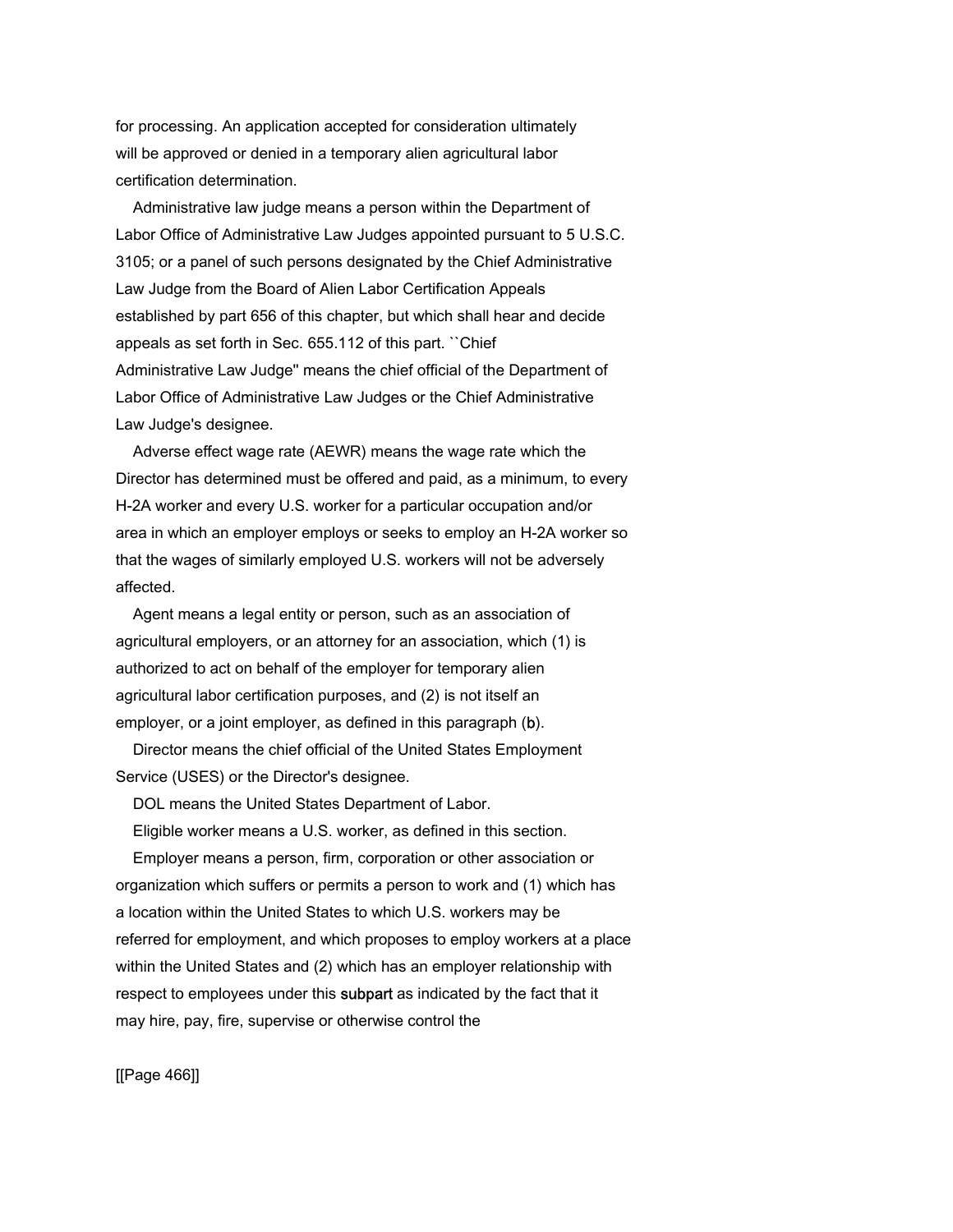work of any such employee. An association of employers shall be considered the sole employer if it has the indicia of an employer set forth in this definition. Such an association, however, shall be considered as a joint employer with an employer member if it shares with the employer member one or more of the definitional indicia.

 Employment Service (ES) and Employment Service (ES) System mean, collectively, the USES, the State agencies, the local offices, and the ETA regional offices.

 Employment Standards Administration means the agency within the Department of Labor (DOL), which includes the Wage and Hour Division, and which is charged with the carrying out of certain functions of the Secretary under the INA.

 Employment and Training Administration (ETA) means the agency within the Department of Labor (DOL) which includes the United States Employment Service (USES).

 Federal holiday means a legal public holiday as defined at 5 U.S.C. 6103.

 H-2A worker means any nonimmigrant alien admitted to the United States for agricultural labor or services of a temporary or seasonal nature under section 101(a)(15)(H)(ii)(a) of the INA (8 U.S.C. 1101(a)(15)(H)(ii)(a)).

 Immigration and Naturalization Service (INS) means the component of the U.S. Department of Justice which makes the determination under the INA on whether or not to grant visa petitions to employers seeking H-2A workers to perform temporary agricultural work in the United States.

 INA means the Immigration and Nationality Act, as amended (8 U.S.C. 1101 et seq.).

 Job offer means the offer made by an employer or potential employer of H-2A workers to both U.S. and H-2A workers describing all the material terms and conditions of employment, including those relating to wages, working conditions, and other benefits.

 Job opportunity means a job opening for temporary, full-time employment at a place in the United States to which U.S. workers can be referred.

 Local office means the State agency's office which serves a particular geographic area within a State.

Positive recruitment means the active participation of an employer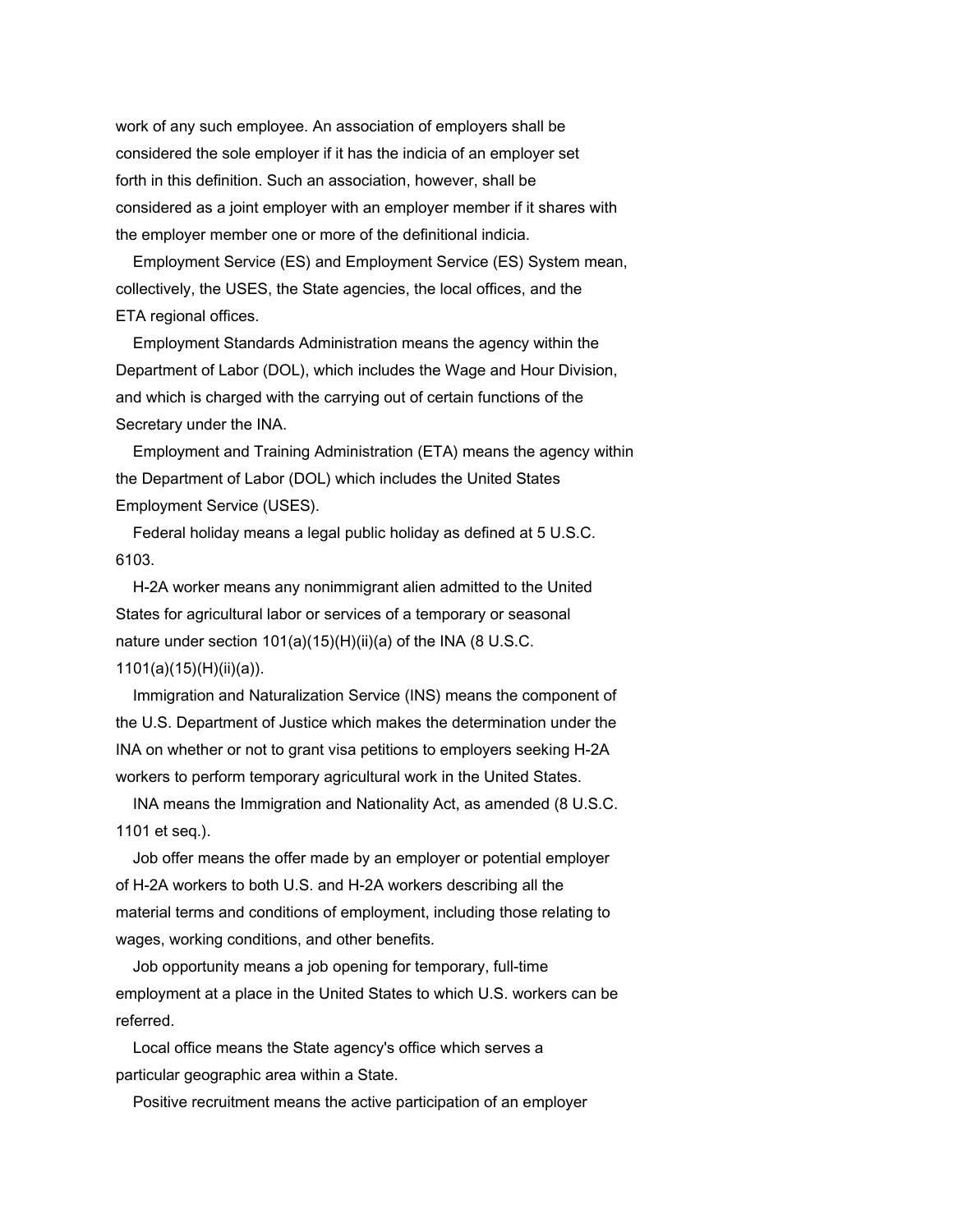or its authorized hiring agent in locating and interviewing applicants in other potential labor supply areas and in the area where the employer's establishment is located in an effort to fill specific job openings with U.S. workers.

 Prevailing means, with respect to certain benefits other than wages provided by employers and certain practices engaged in by employers, that:

 (i) Fifty percent or more of employers in an area and for an occupation engage in the practice or offer the benefit; and

 (ii) This 50 percent or more of employers also employs 50 percent or more of U.S. workers in the occupation and area (including H-2A and non-H-2A employers for purposes of determinations concerning the provision of family housing, frequency of wage payments, and workers supplying their own bedding, but non-H-2A employers only for determinations concerning the provision of advance transportation and the utilization of farm labor contractors).

 Regional Administrator, Employment and Training Administration (RA) means the chief ETA official of a DOL regional offfice or the RA's designee.

 Secretary means the Secretary of Labor or the Secretary's designee. Solicitor of Labor means the Solicitor, United States Department of Labor, and includes employees of the Office of the Solicitor of Labor designated by the Solicitor to perform functions of the Solicitor under this subpart.

 State agency means the State employment service agency designated under Sec. 4 of the Wagner-Peyser Act to cooperate with the USES in the operation of the ES System.

 Temporary alien agricultural labor certification means the certification made by the Secretary of Labor with respect to an employer seeking to file with INS a visa petition to import an alien as an H-2A worker, pursuant to sections 101(a)(15)(H)(ii)(a), 214(a) and (c), and 216 of the INA that (1) there are not sufficient workers who are able, willing, and qualified, and who will be available at the time and place needed, to perform the agricultural labor or services involved in the petition, and

[[Page 467]]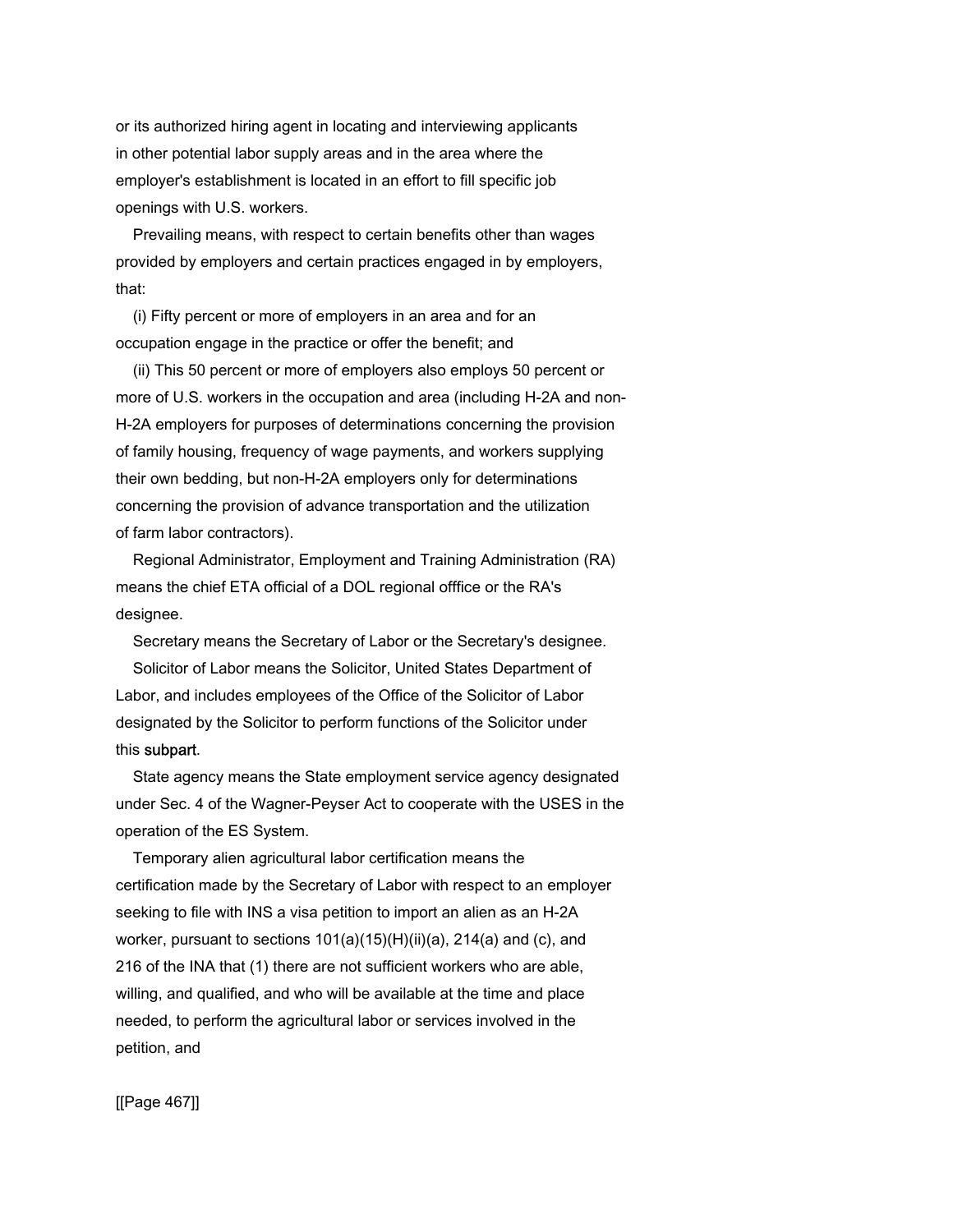(2) the employment of the alien in such agricultural labor or services will not adversely affect the wages and working conditions of workers in the United States similarly employed (8 U.S.C. 1101(a)(15)(H)(ii)(a), 1184 (a) and (c), and 1186).

 Temporary alien agricultural labor certification determination means the written determination made by the RA to approve or deny, in whole or in part, an application for temporary alien agricultural labor certification.

 United States Employment Service (USES) means the agency of the U.S. Department of Labor, established under the Wagner-Peyser Act, which is charged with administering the national system of public employment offices and carrying out certain functions of the Secretary under the INA.

 United States (U.S.) worker means any worker who, whether a U.S. national, a U.S. citizen, or an alien, is legally permitted to work in the job opportunity within the United States (as defined at Sec. 101(a)(38) of the INA (8 U.S.C. 1101(a)(38)).

 Wages means all forms of cash remuneration to a worker by an employer in payment for personal services.

 (c) Definition of agricultural labor or services of a temporary or seasonal nature. For the purposes of this subpart, "agricultural labor or services of a temporary or seasonal nature'' means the following:

 (1) ``Agricultural labor or services''. Pursuant to section 101(a)(15)(H)(ii)(a) of the INA (8 U.S.C. 1101(a)(15)(H)(ii)(a)),

``agricultural labor or services'' is defined for the purposes of this subpart as either "agricultural labor" as defined and applied in section 3121(g) of the Internal Revenue Code of 1954 (26 U.S.C. 3121(g)) or ``agriculture'' as defined and applied in section 3(f) of the Fair Labor Standards Act of 1938 (29 U.S.C. 203(f)). An occupation included in either statutory definition shall be ``agricultural labor or services'', notwithstanding the exclusion of that occupation from the other statutory definition. For informational purposes, the statutory provisions are quoted below:

 (i) ``Agricultural labor''. Section 3121(g) of the Internal Revenue Code of 1954 (26 U.S.C. 3121(g)), quoted as follows, defines the term ``agricultural labor'' to include all service performed: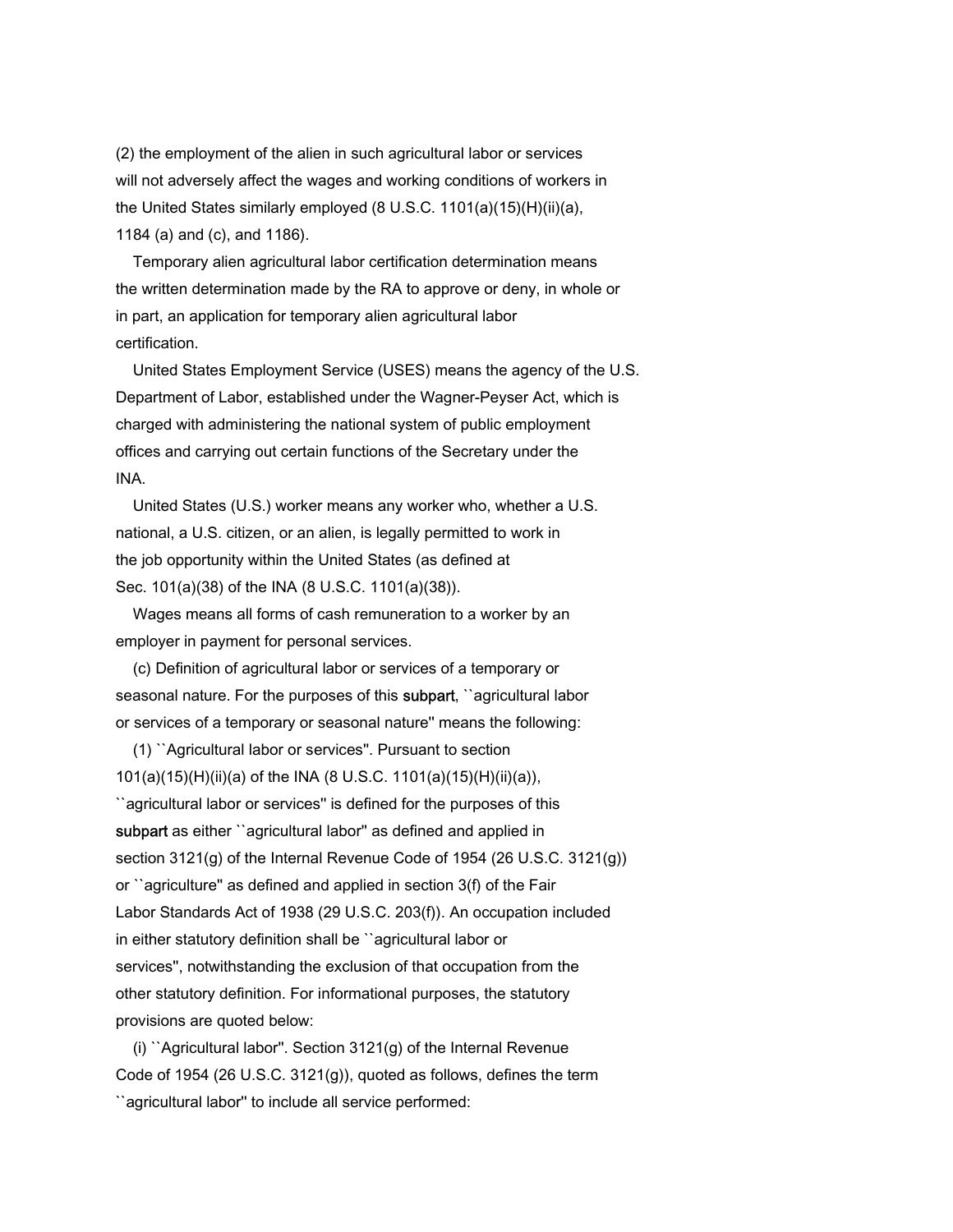(1) On a farm, in the employ of any person, in connection with cultivating the soil, or in connection with raising or harvesting any agricultural or horticultural commodity, including the raising, shearing, feeding, caring for, training, and management of livestock, bees, poultry, and furbearing animals and wildlife;

 (2) Services performed in the employ of the owner or tenant or other operator of a farm, in connection with the operation, or maintenance of such farm and its tools and equipment, or in salvaging timber or clearing land of brush and other debris left by a hurricane, if the major part of such service is performed on a farm;

 (3) In connection with the production or harvesting of any commodity defined as an agricultural commodity in section 15(g) of the Agricultural Marketing Act, as amended (12 U.S.C. 1141j), or in connection with the ginning of cotton, or in connection with the operation or maintenance of ditches, canals, reservoirs, or waterways, not owned or operated for profit, used exclusively for supplying and storing water for farming purposes;

 (4)(A) In the employ of the operator of a farm in handling, planting, drying, packing, packaging, processing, freezing, grading, storing, or delivering to storage or to market or to a carrier for transportation to market, in its unmanufactured state, any agricultural or horticultural commodity; but only if such operator produced more than one-half of the commodity with respect to which such service is performed;

 (B) In the employ of a group of operators of farms (other than a cooperative organization) in the performance of service described in subparagraph (A), but only if such operators produced all of the commodity with respect to which such service is performed. For purposes of this subparagraph, any unincorporated group of operators shall be deemed a cooperative organization if the number of operators comprising such group is more than 20 at any time during the calendar quarter in which such service is performed;

 (C) The provisions of subparagraphs (A) and (B) shall not be deemed to be applicable with respect to service performed in connection with commercial canning or commercial freezing or in connection with any agricultural or horticultural commodity after its delivery to a terminal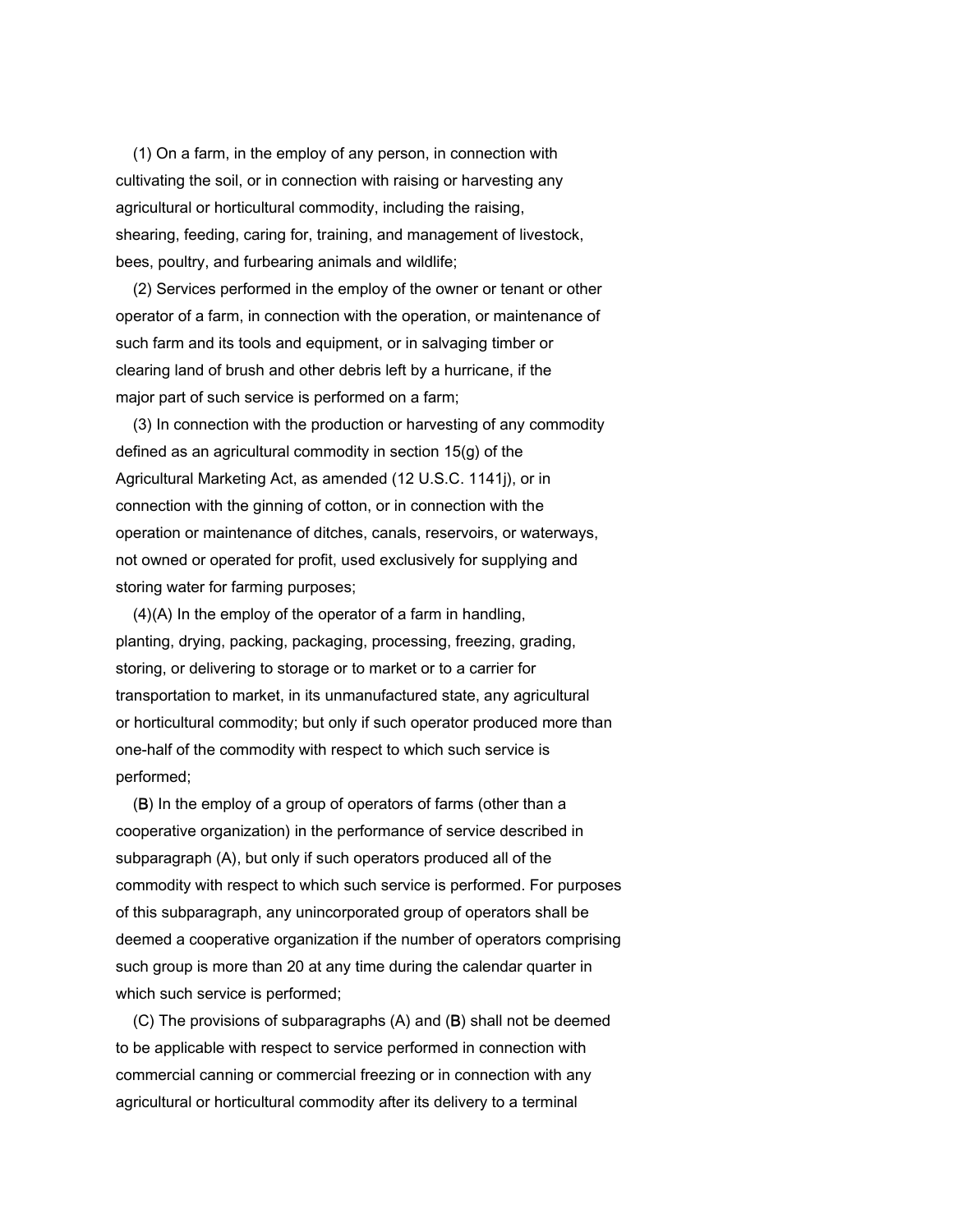market for distribution for consumption; or

 (5) On a farm operated for profit if such service is not in the course of the employer's trade or business or is domestic service in a private home of the employer.

 As used in this subsection, the term ``farm'' includes stock, dairy, poultry, fruit,

## [[Page 468]]

fur-bearing animal, and truck farms, plantations, ranches, nurseries, ranges, greenhouses or other similar structures used primarily for the raising of agricultural or horticultural commodities, and orchards.

 (ii) ``Agriculture'' Section 203(f) of title 29, United States Code, (section 3(f) of the Fair Labor Standards Act of 1938, as codified), quoted as follows, defines ``agriculture'' to include:

 (f) \* \* \* farming in all its branches and among other things includes the cultivation and tillage of the soil, dairying, the production, cultivation, growing, and harvesting of any agricultural or horticultural commodities (including commodities as defined as agricultural commodities in section 1141j(g) of Title 12), the raising of livestock, bees, fur-bearing animals, or poultry, and any practices (including any forestry or lumbering operations) performed by a farmer or on a farm as an incident to or in conjunction with such farming operations, including preparation for market, delivery to storage or to market or to carriers for transportation to market.

 (iii) ``Agricultural commodity''. Section 1141j(g) of title 12, United States Code, (section 15(g) of the Agricultural Marketing Act, as amended), quoted as follows, defines ``agricultural commodity'' to include:

 (g) \* \* \* in addition to other agricultural commodities, crude gum (oleoresin) from a living tree, and the following products as processed by the original producer of the crude gum (oleoresin) from which derived: Gum spirits of turpentine, and gum rosin, as defined in section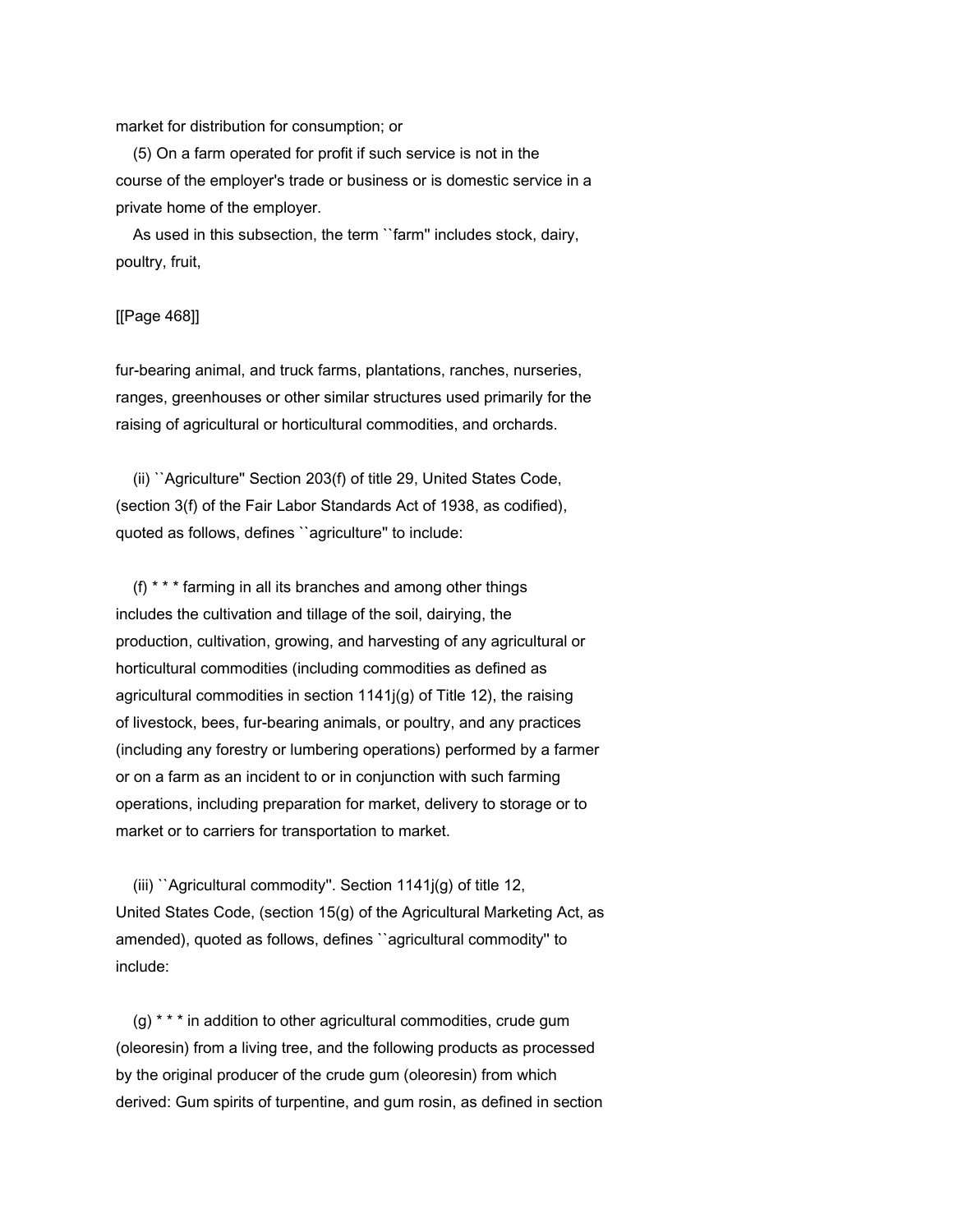92 of Title 7.

 (iv) ``Gum rosin''. Section 92 of title 7, United States Code, quoted as follows, defines ``gum spirits of turpentine'' and ``gum rosin'' as--

 (c) ``Gum spirits of turpentine'' means spirits of turpentine made from gum (oleoresin) from a living tree.

\* \* \* \* \*

 (h) ``Gum rosin'' means rosin remaining after the distillation of gum spirits of turpentine.

 (2) ``Of a temporary or seasonal nature''--(i) ``On a seasonal or other temporary basis''. For the purposes of this subpart, ``of a temporary or seasonal nature'' means ``on a seasonal or other temporary basis'', as defined in the Employment Standards Administration's Wage and Hour Division's regulation at 29 CFR 500.20 under the Migrant and Seasonal Agricultural Worker Protection Act (MSPA).

 (ii) MSPA definition. For informational purposes, the definition of ``on a seasonal or other temporary basis'', as set forth at 29 CFR 500.20, is provided below:

``On a seasonal or other temporary basis'' means:

\* \* \* \* \*

 Labor is performed on a seasonal basis, where, ordinarily, the employment pertains to or is of the kind exclusively performed at certain seasons or periods of the year and which, from its nature, may not be continuous or carried on throughout the year. A worker who moves from one seasonal activity to another, while employed in agriculture or performing agricultural labor, is employed on a seasonal basis even though he may continue to be employed during a major portion of the year.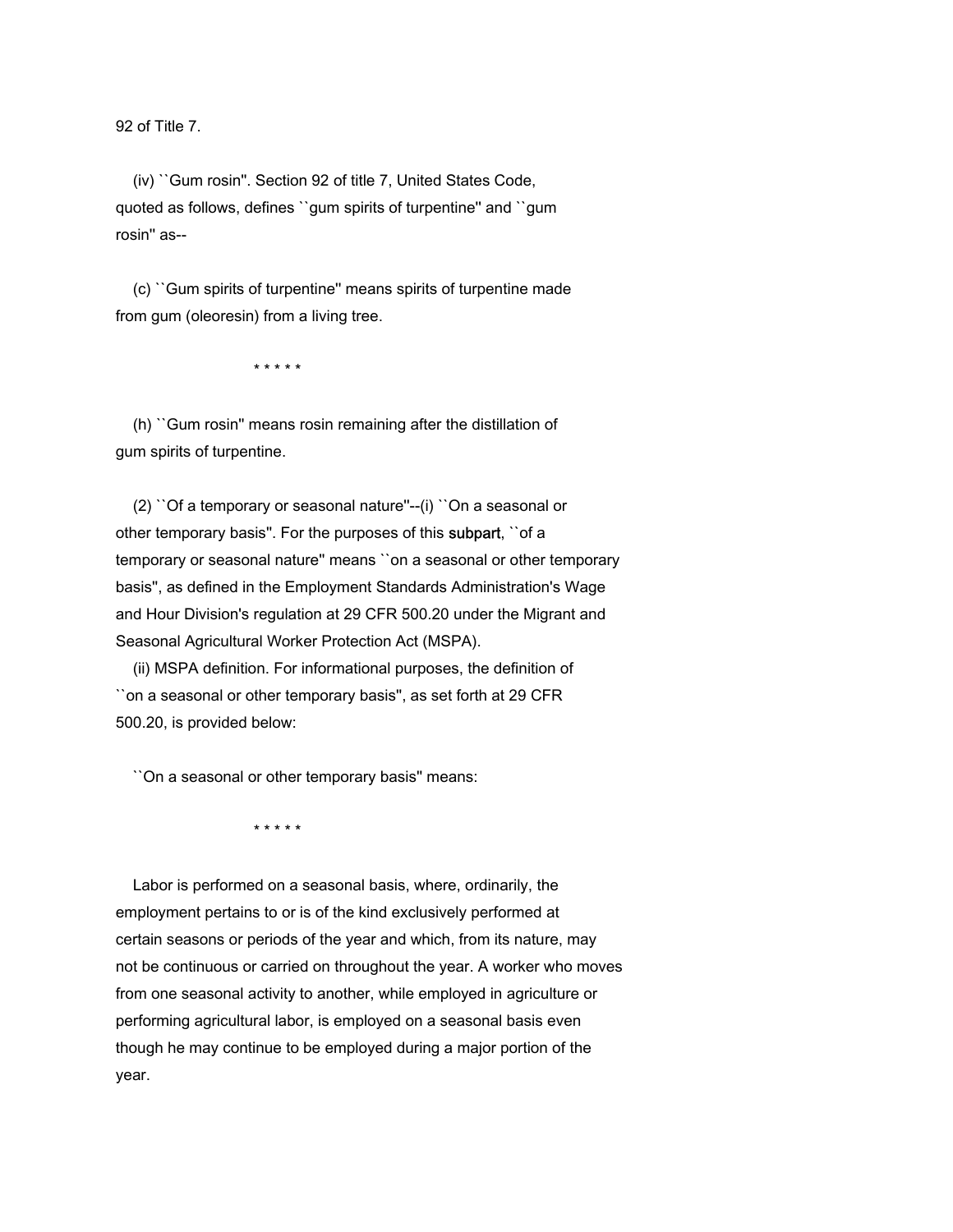\* \* \* \* \*

 A worker is employed on ``other temporary basis'' where he is employed for a limited time only or his performance is contemplated for a particular piece of work, usually of short duration. Generally, employment, which is contemplated to continue indefinitely, is not temporary.

\* \* \* \* \*

 ``On a seasonal or other temporary basis'' does not include the employment of any foreman or other supervisory employee who is employed by a specific agricultural employer or agricultural association essentially on a year round basis.

\* \* \* \* \*

 ``On a seasonal or other temporary basis'' does not include the employment of any worker who is living at his permanent place of residence, when that worker is employed by a specific agricultural employer or agricultural association on essentially a year round basis to perform a variety of tasks for his employer and is not primarily employed to do field work.

 (iii) ``Temporary''. For the purposes of this subpart, the definition of ``temporary'' in paragraph (c)(2)(ii) of this

# [[Page 469]]

section refers to any job opportunity covered by this subpart where the employer needs a worker for a position, either temporary or permanent, for a limited period of time, which shall be for less than one year, unless the original temporary alien agricultural labor certification is extended based on unforeseen circumstances, pursuant to Sec. 655.106(c)(3) of this part.

[52 FR 20507, June 1, 1987, as amended at 57 FR 43123, Sept. 17, 1992;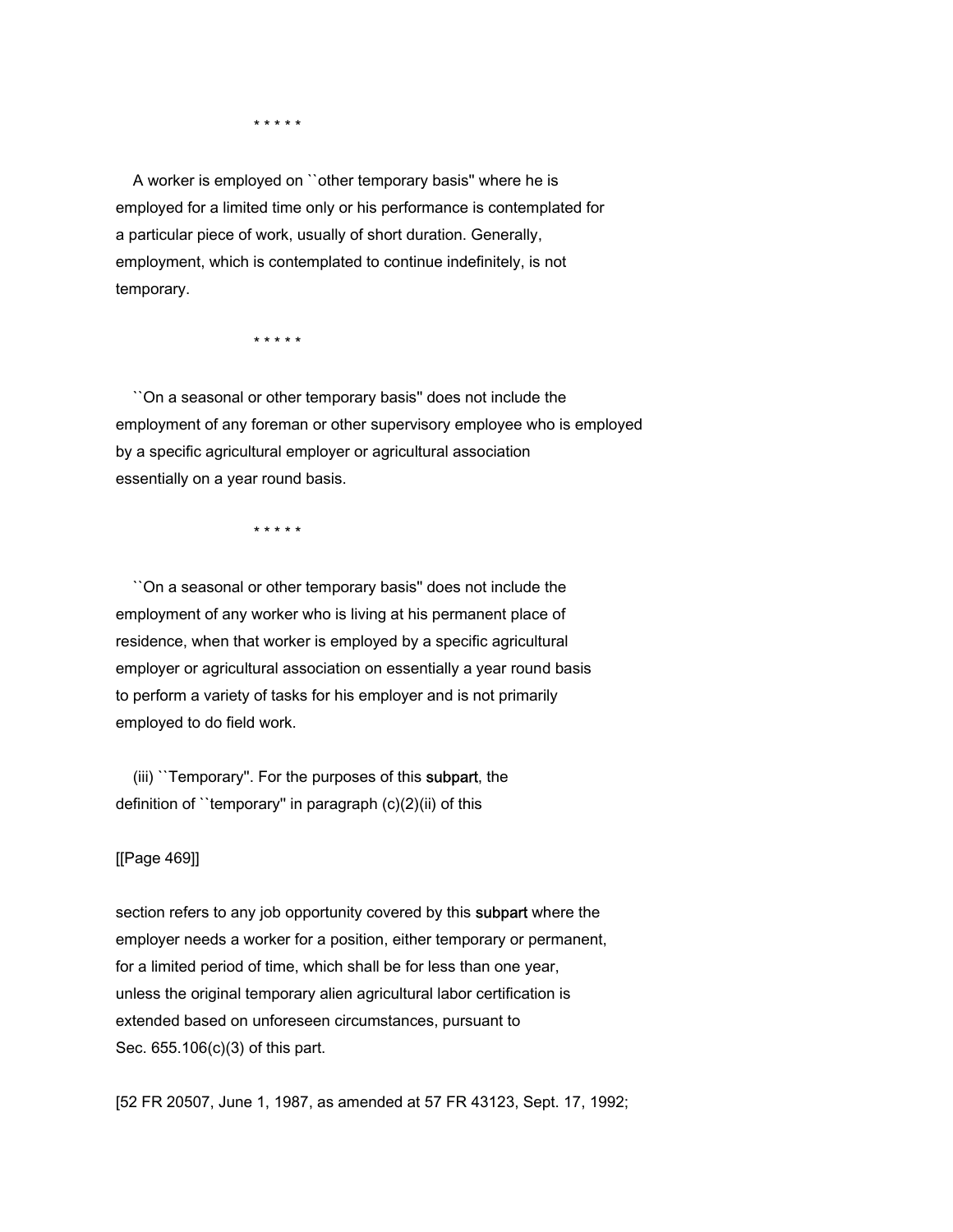Sec. 655.101 Temporary alien agricultural labor certification applications.

 (a) General--(1) Filing of application. An employer who anticipates a shortage of U.S. workers needed to perform agricultural labor or services of a temporary or seasonal nature may apply to the RA in whose region the area of intended employment is located, for a temporary alien agricultural labor certification for temporary foreign workers (H-2A workers). A signed application for temporary alien agricultural worker certification shall be filed by the employer, or by an agent of the employer, with the RA. At the same time, a duplicate application shall be submitted to the local office serving the area of intended employment.

 (2) Applications filed by agents. If the temporary alien agricultural labor certification application is filed by an agent on behalf of an employer, the agent may sign the application if the application is accompanied by a signed statement from the employer which authorizes the agent to act on the employer's behalf. The employer may authorize the agent to accept for interview workers being referred to the job and to make hiring commitments on behalf of the employer. The statement shall specify that the employer assumes full responsibility for the accuracy of the application, for all representations made by the agent on the employer's behalf, and for compliance with all regulatory and other legal requirements.

 (3) Applications filed by associations. If an association of agricultural producers which uses agricultural labor or services files the application, the association shall identify whether it is: (i) The sole employer; (ii) a joint employer with its employer-member employers; or (iii) the agent of its employer-members. The association shall submit documentation sufficient to enable the RA to verify the employer or agency status of the association; and shall identify by name and address each member which will be an employer of H-2A workers.

 (b) Application form. Each H-2A application shall be on a form or forms prescribed by ETA. The application shall state the total number of workers the employer anticipates employing in the agricultural labor or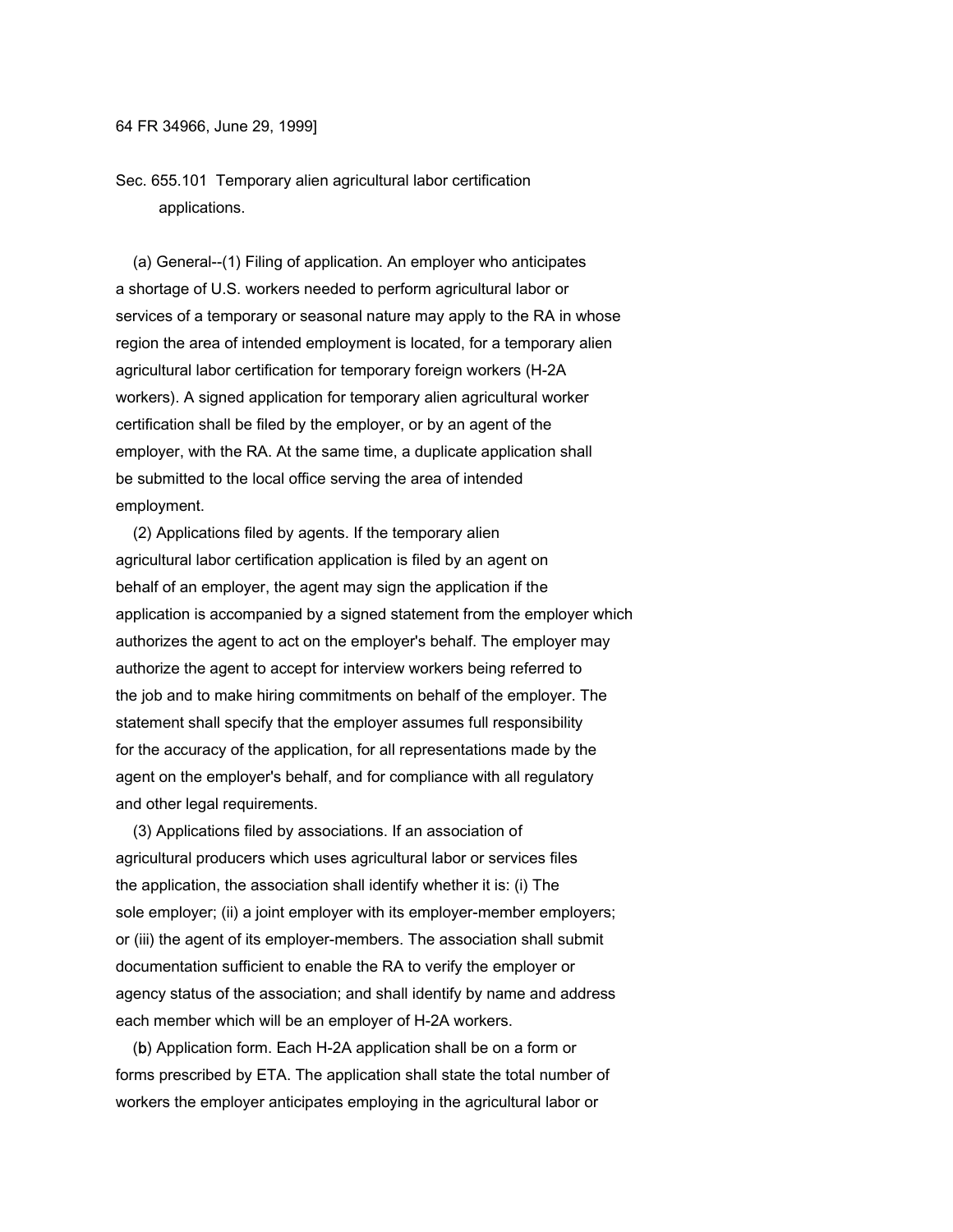service activity during the covered period of employment. The application shall include:

 (1) A copy of the job offer which will be used by each employer for the recruitment of U.S. and H-2A workers. The job offer shall state the number of workers needed by the employer, based upon the employer's anticipation of a shortage of U.S. workers needed to perform the agricultural labor or services, and the specific estimated date on which the workers are needed. The job offer shall comply with the requirements of Secs. 655.102 and 653.501 of this chapter, and shall be signed by the employer or the employer's agent on behalf of the employer; and

 (2) An agreement to abide by the assurances required by Sec. 655.103 of this part.

 (c) Timeliness. Applications for temporary alien agricultural labor certification are not required to be filed more than 45 calendar days before the first day of need. The employer shall be notified by the RA in writing within seven calendar days of filing the application if the application is not approved as acceptable for consideration. The RA's temporary alien agricultural labor certification determination on the approved application shall be made no later than 20 calendar days before the date of need if the employer has complied with the criteria for certification. To allow for the availability of U.S. workers to be tested, the following process applies:

 (1) Application filing date. The entire H-2A application, including the job offer, shall be filed with the RA, in duplicate, no less than 45 calendar days before the first date on which the employer estimates that the workers are

# [[Page 470]]

needed. Applications may be filed in person; may be mailed to the RA (Attention: H-2A Certifying Officer) by certified mail, return receipt requested; or delivered by guaranteed commercial delivery which will ensure delivery to the RA and provide the employer with a documented acknowledgment of receipt of the application by the RA. Any application received 45 calendar days before the date of need will have met the minimum timeliness of filing requirement as long as the application is eventually approved by the RA as being acceptable for processing.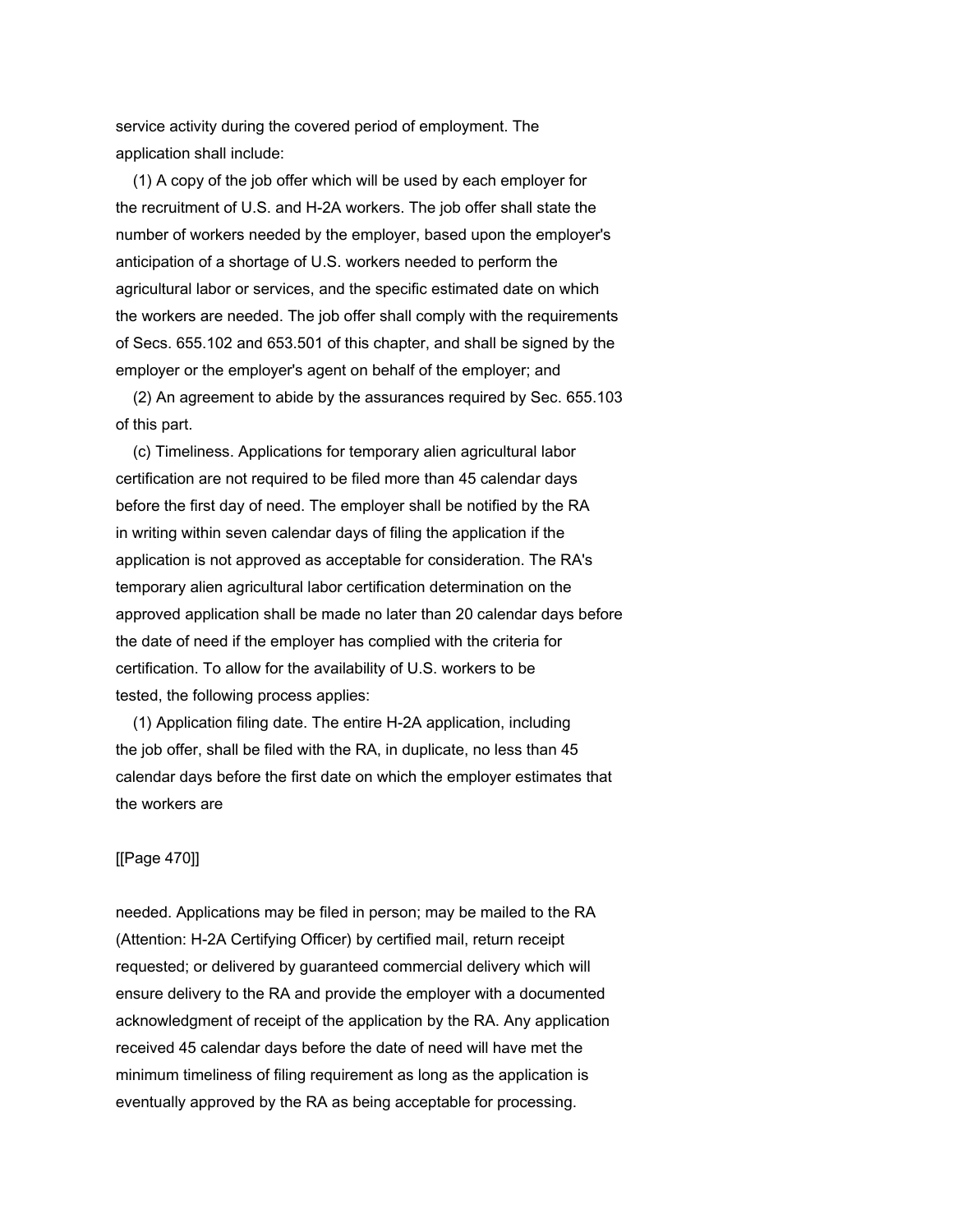(2) Review of application; recruitment; certification determination period. Section 655.104 of this part requires the RA to promptly review the application, and to notify the applicant in writing within seven calendar days of any deficiencies which render the application not acceptable for consideration and to afford an opportunity for resubmittal of an amended application. The employer shall have five calendar days in which to file an amended application. Section 655.106 of this part requires the RA to grant or deny the temporary alien agricultural labor certification application no later than 20 calendar days before the date on which the workers are needed, provided that the employer has complied with the criteria for certification, including recruitment of eligible individuals. Such recruitment, for the employer, the State agencies, and DOL to attempt to locate U.S. workers locally and through the circulation of intrastate and interstate agricultural clearance job orders acceptable under Sec. 653.501 of this chapter and under this subpart, shall begin on the date that an acceptable application is filed, except that the local office shall begin to recruit workers locally beginning on the date it first receives the application. The time needed to obtain an application acceptable for consideration (including the job offer) after the five-calendar-day period allowed for an amended application will postpone day-for-day the certification determination beyond the 20 calendar days before the date of need, provided that the RA notifies the applicant of any deficiencies within seven calendar days after receipt of the application. Delays in obtaining an application acceptable for consideration which are directly attributable to the RA will not postpone the certification determination beyond the 20 calendar days before the date of need. When an employer resubmits to the RA (with a copy to the local office) an application with modifications required by the RA, and the RA approves the modified application as meeting necessary adverse effect standards, the modified application will not be rejected solely because it now does not meet the 45-calendar-day filing requirement. If an application is approved as being acceptable for processing without need for any amendment within the seven-calendar-day review period after initial filing, recruitment of U.S. workers will be considered to have begun on the date the application was received by the RA; and the RA shall make the temporary alien agricultural labor certification determination required by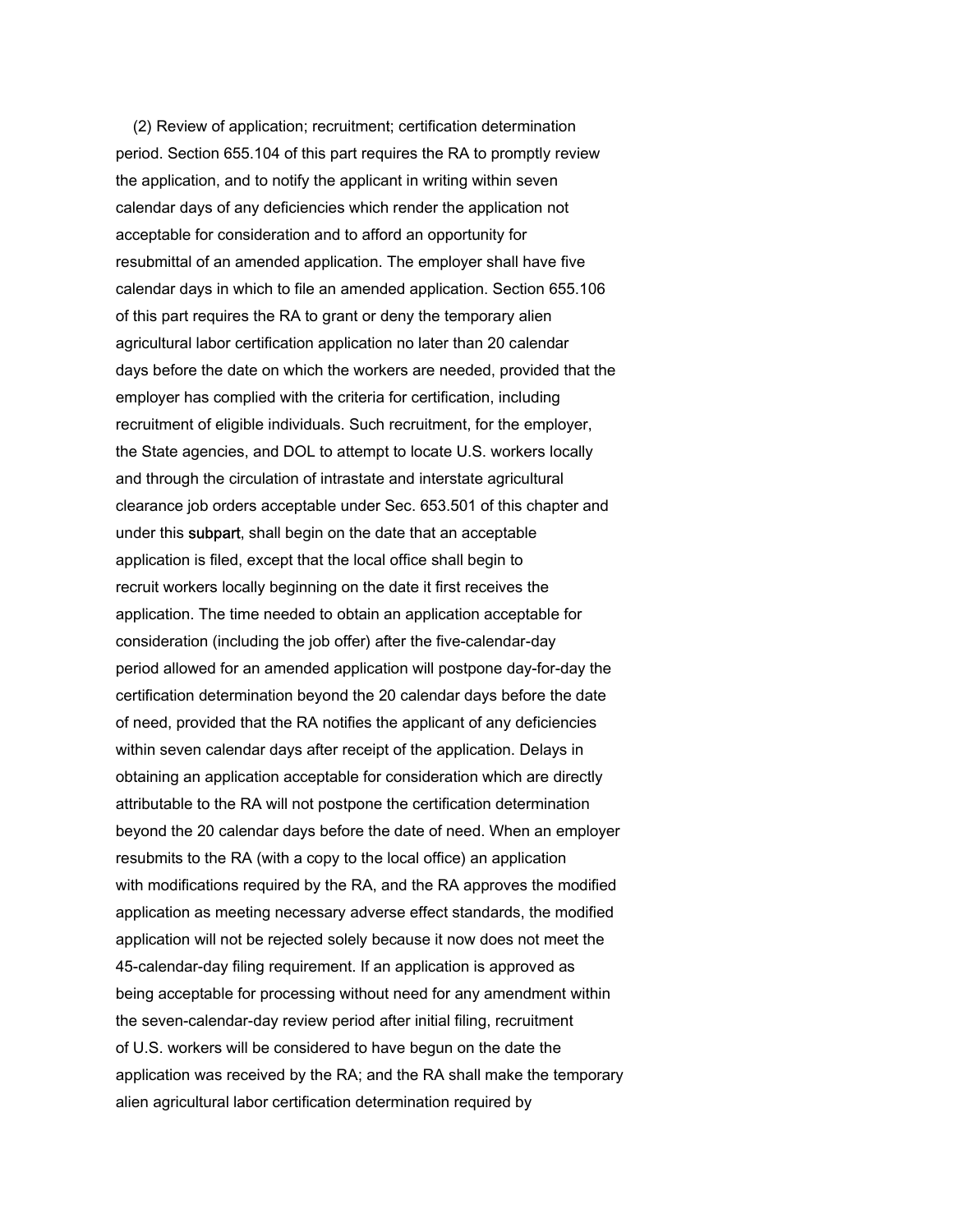Sec. 655.106 of this part no later than 20 calendar days before the date of need provided that other regulatory conditions are met.

 (3) Early filing. Employers are encouraged, but not required, to file their applications in advance of the 45-calendar-day minimum period specified in paragraph (c)(1) of this section, to afford more time for review and discussion of the applications and to consider amendments, should they be necessary. This is particularly true for employers submitting H-2A applications for the first time who may not be familiar with the Secretary's requirements for an acceptable application or U.S. worker recruitment. Such employers particularly are encouraged to consult with DOL and local office staff for guidance and assistance well in advance of the minimum 45-calendar-day filing period.

 (4) Local recruitment; preparation of clearance orders. At the same time the employer files the H-2A application with the RA, a copy of the application shall be submitted to the local office which will use the job offer portion--of the application to prepare a local job order and begin to recruit U.S. workers in the area of intended employment. The local office also shall begin preparing an agricultural clearance order,

### [[Page 471]]

but such order will not be used to recruit workers in other geographical areas until the employer's H-2A application is accepted for consideration and the clearance order is approved by the RA and the local office is so notified by the RA.

 (5) First-time employers of H-2A workers. With respect only to those applications filed on or before May 31, 1989, and notwithstanding the time requirements in paragraphs (c)(1) through (c)(4) of this section, under the following circumstances the RA shall make the certification determination required by Sec. 655.106 of this part no later than 10 calendar days before the date of need:

 (i) The employer would be a first-time employer of H-2A workers (and, prior to June 1, 1987, did not use or apply for certification to use H-2 agricultural workers under the INA as then in effect) and has not previously applied for a temporary alien agricultural labor certification to use H-2A workers;

(ii) The RA, the employer, and the ES System have had a reasonable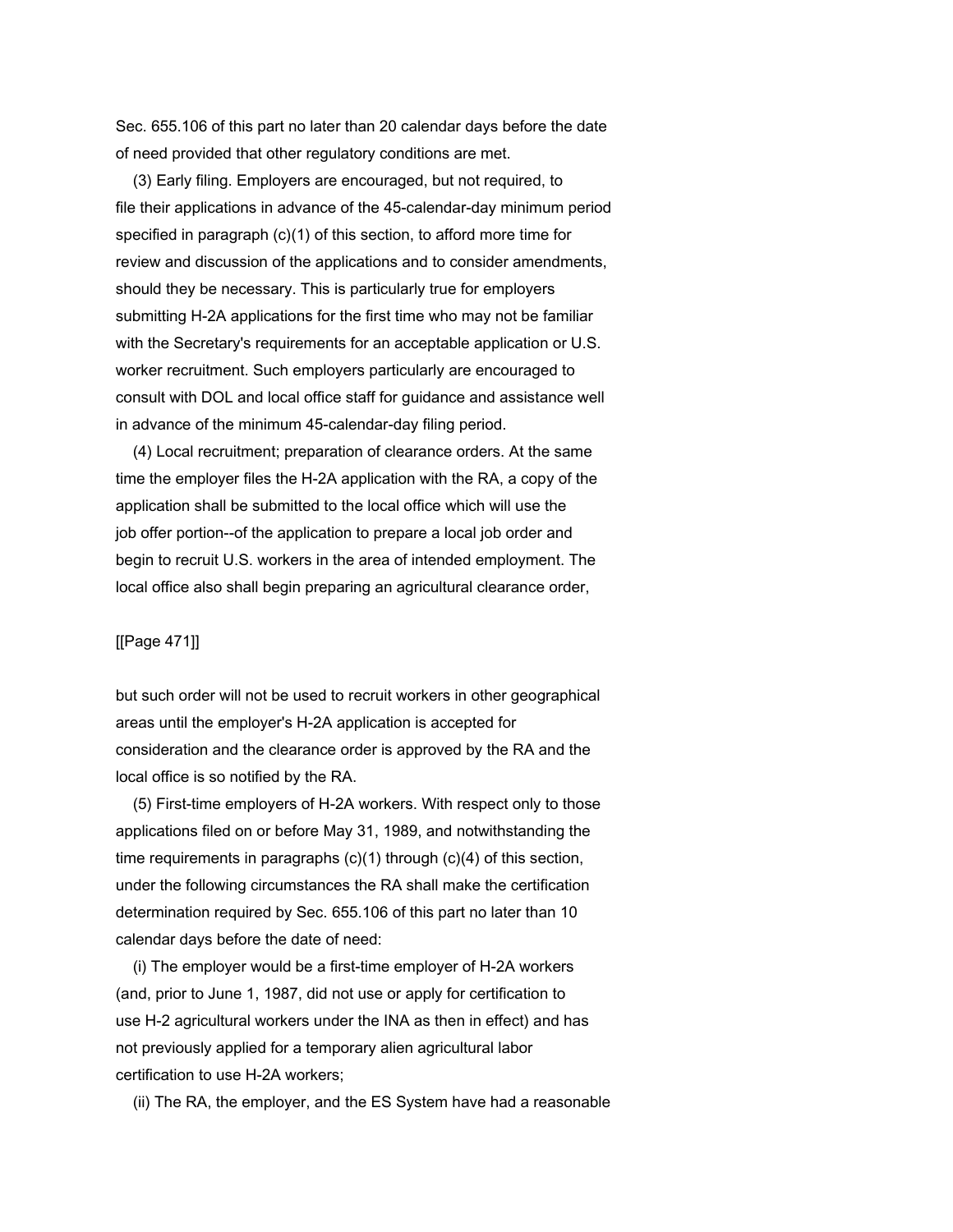opportunity to test the availability of U.S. workers under the conditions of a job offer which has been determined to be acceptable by the RA in accordance with the provisions of Secs. 655.102 and 655.103 of this part at least 30 calendar days before the date of need; and

 (iii) The RA has determined that the employer has otherwise made good faith efforts to comply with the requirements of this subpart.

 (d) Amendments to application to increase number of workers. Applications may be amended at any time, prior to an RA certification determination, to increase the number of workers requested in the initial application by not more than 20 percent (50 percent for employers of less than ten workers) without requiring an additional recruitment period for U.S. workers. Requests for increases above the percent prescribed, without additional recruitment, may be approved only when the need for additional workers could not have been foreseen, and that crops or commodities will be in jeopardy prior to the expiration of an additional recruitment period.

 (e) Minor amendments to applications. Minor technical amendments may be requested by the employer and made to the application and job offer prior to the certification determination if the RA determines they are justified and will have no significant effect upon the RA's ability to make the labor certification determination required by Sec. 655.106 of this part. Amendments described at paragraph (d) of this section are not ``minor technical amendments''.

 (f) Untimely applications--(1) Notices of denial. If an H-2A application, or any part thereof, does not satisfy the time requirements specified in paragraph (c) of this section, and if the exception in paragraph (d) of this section does not apply, the RA may then advise the employer in writing that the certification cannot be granted because, pursuant to paragraph (c) of this section, there is not sufficient time to test the availability of U.S. workers. The notice of denial shall inform the employer of its right to an administrative review or de novo hearing before an administrative law judge.

 (2) Emergency situations. Notwithstanding paragraph (f)(1) of this section, in emergency situations the RA may waive the time period specified in this section on behalf of employers who have not made use of temporary alien agricultural workers (H-2 or H-2A) for the prior year's agricultural season or for any employer which has other good and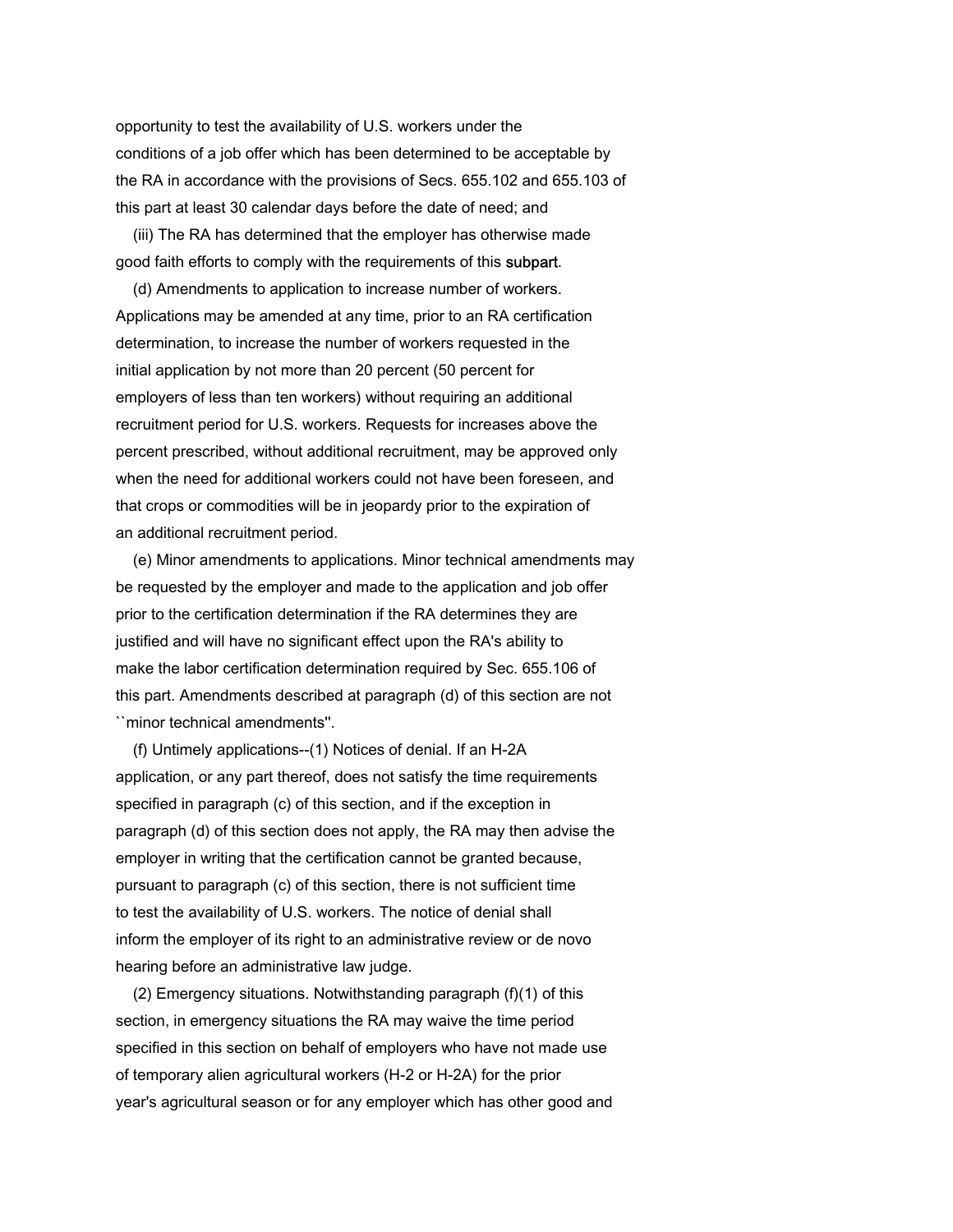substantial cause (which may include unforeseen changes in market conditions), provided that the RA has an opportunity to obtain sufficient labor market information on an expedited basis to make the labor certification determination required by Sec. 216 of the INA (8 U.S.C. 1186). In making this determination, the RA will accept information offered by and may consult with representatives of the U.S. Department of Agriculture.

 (g) Length of job opportunity. The employer shall set forth on the application sufficient information concerning the job opportunity to demonstrate to the RA that the need for the worker is ``of a temporary or seasonal nature'', as defined at Sec. 655.100(c)(2) of this part. Job opportunities of 12 months or more

# [[Page 472]]

are presumed to be permanent in nature. Therefore, the RA shall not grant a temporary alien agricultural labor certification where the job opportunity has been or would be filled by an H-2A worker for a cumulative period, including temporary alien agricultural labor certifications and extensions, of 12 months or more, except in extraordinary circumstances.

[52 FR 20507, June 1, 1987, as amended at 64 FR 34966, June 29, 1999]

Sec. 655.102 Contents of job offers.

 (a) Preferential treatment of aliens prohibited. The employer's job offer to U.S. workers shall offer the U.S. workers no less than the same benefits, wages, and working conditions which the employer is offering, intends to offer, or will provide to H-2A workers. Conversely, no job offer may impose on U.S. workers any restrictions or obligations which will not be imposed on the employer's H-2A workers. This does not relieve the employer from providing to H-2A workers at least the same level of minimum benefits, wages, and working conditions which must be offered to U.S. workers consistent with this section.

 (b) Minimum benefits, wages, and working conditions. Except when higher benefits, wages or working conditions are required by the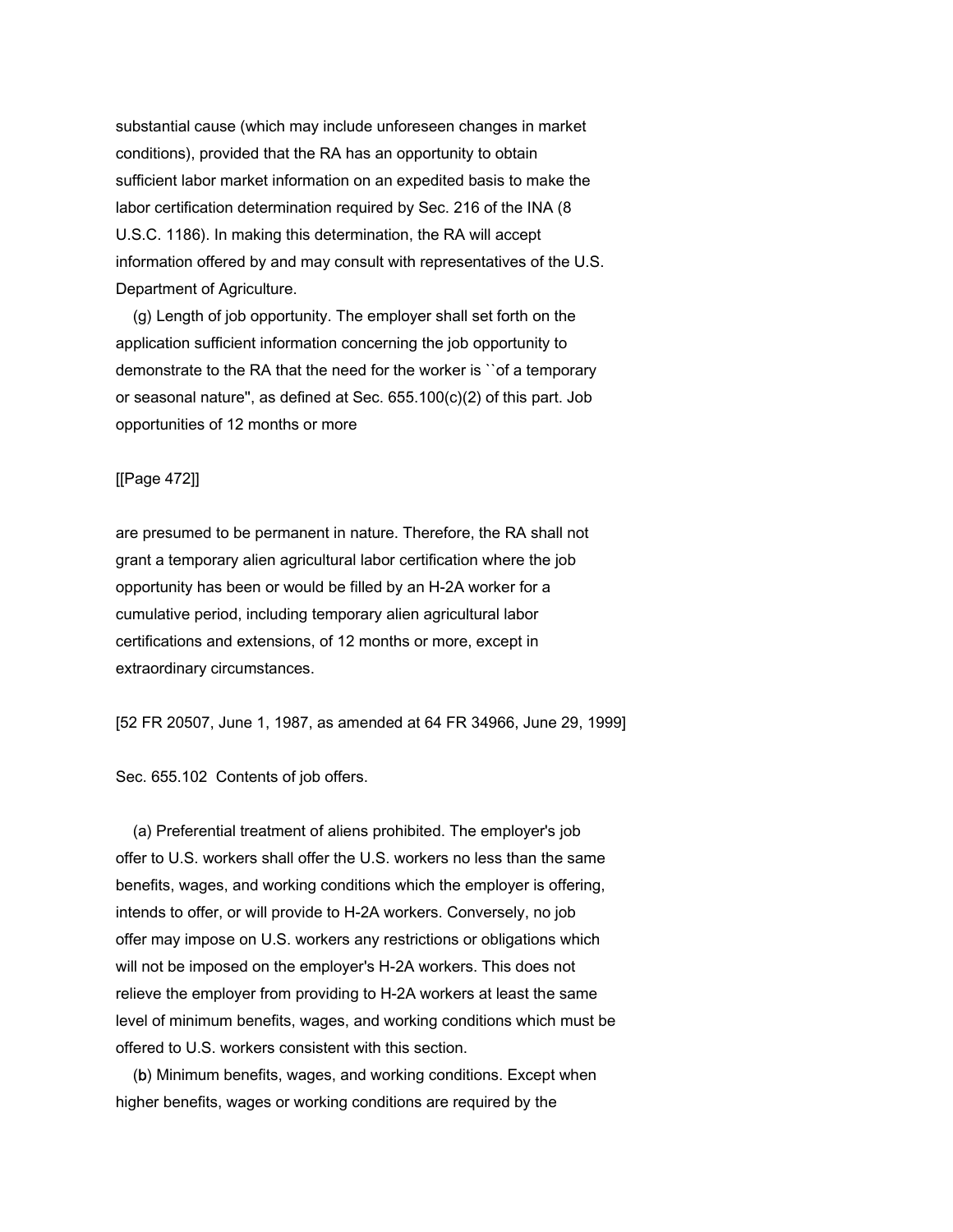provisions of paragraph (a) of this section, DOL has determined that in order to protect similarly employed U.S. workers from adverse effect with respect to benefits, wages, and working conditions, every job offer which must accompany an H-2A application always shall include each of the following minimum benefit, wage, and working condition provisions:

 (1) Housing. The employer shall provide to those workers who are not reasonably able to return to their residence within the same day housing, without charge to the worker, which may be, at the employer's option, rental or public accommodation type housing.

 (i) Standards for employer-provided housing. Housing provided by the employer shall meet the full set of DOL Occupational Safety and Health Administration standards set forth at 29 CFR 1910.142, or the full set of standards at Secs. 654.404-654.417 of this chapter, whichever are applicable, except as provided for under paragraph (b)(1)(iii) of this section. Requests by employers, whose housing does not meet the applicable standards, for conditional access to the intrastate or interstate clearance system, shall be processed under the procedures set forth at Sec. 654.403 of this chapter.

 (ii) Standards for range housing. Housing for workers principally engaged in the range production of livestock shall meet standards of the DOL Occupational Safety and Health Administration for such housing. In the absence of such standards, range housing for sheepherders and other workers engaged in the range production of livestock shall meet guidelines issued by ETA.

 (iii) Standards for other habitation. Rental, public accomodation, or other substantially similar class of habitation must meet local standards for such housing. In the absence of applicable local standards, State standards shall apply. In the absence of applicable local or State standards, Occupational Safety and Health Administration standards at 29 CFR 1910.142 shall apply. Any charges for rental housing shall be paid directly by the employer to the owner or operator of the housing. When such housing is to be supplied by an employer, the employer shall document to the satisfaction of the RA that the housing complies with the local, State, or federal housing standards applicable under this paragraph  $(b)(1)(iii)$ .

 (iv) Charges for public housing. If public housing provided for migrant agricultural workers under the auspices of a local, county, or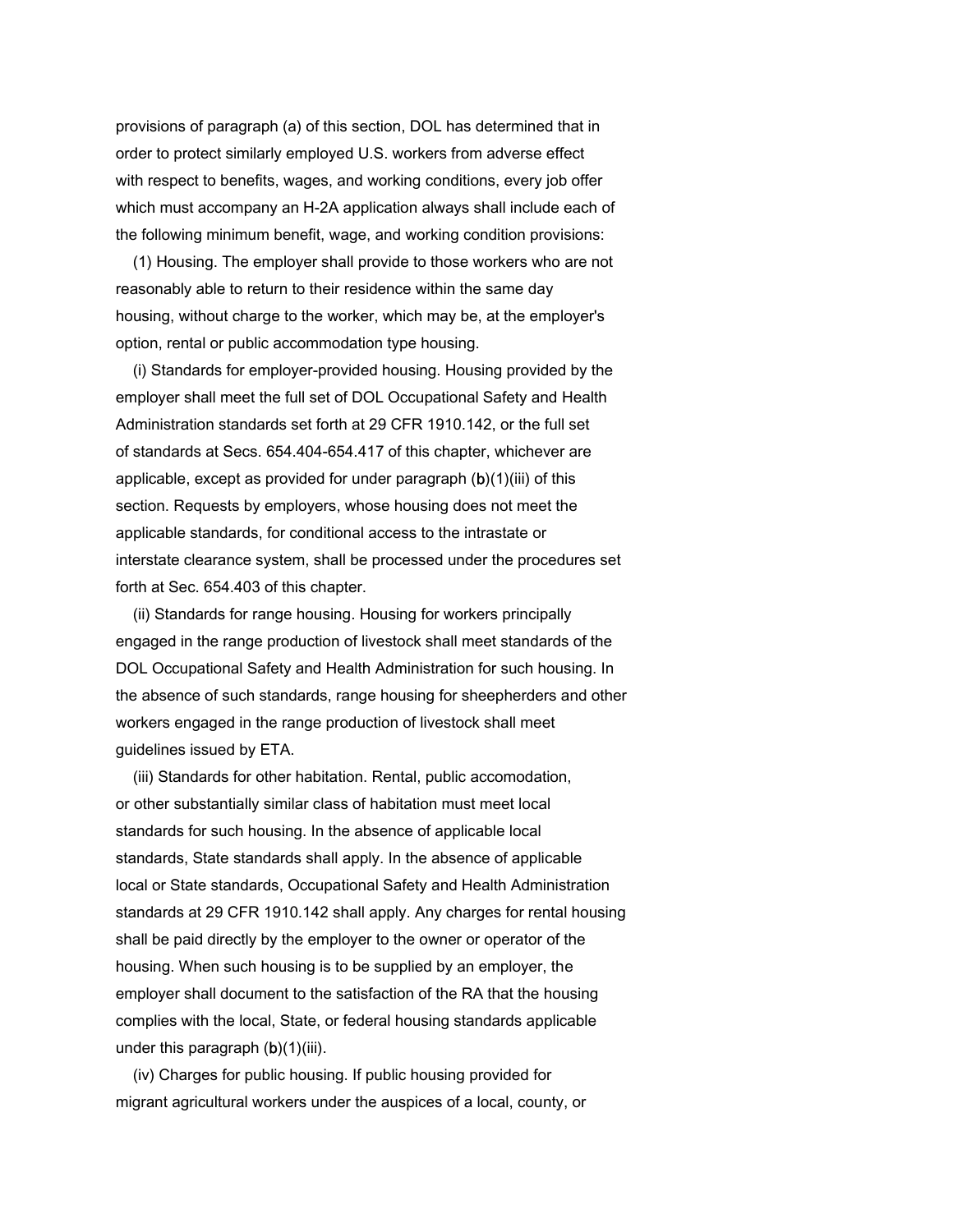State government is secured by an employer, and use of the public housing unit normally requires charges from migrant workers, such charges shall be paid by the employer directly to the appropriate individual or entity affiliated with the housing's management.

 (v) Deposit charges. Charges in the form of deposits for bedding or other similar incidentals related to housing shall not be levied upon workers by employers who provide housing for their workers. However, employers may require workers to reimburse them for damage caused to housing by the individual workers found to have

# [[Page 473]]

been responsible for damage which is not the result of normal wear and tear related to habitation.

 (vi) Family housing. When it is the prevailing practice in the area of intended employment and the occupation to provide family housing, family housing shall be provided to workers with families who request it.

 (2) Workers' compensation. The employer shall provide, at no cost to the worker, insurance, under a State workers' compensation law or otherwise, covering injury and disease arising out of and in the course of the worker's employment which will provide benefits at least equal to those provided under the State workers' compensation law, if any, for comparable employment. The employer shall furnish the name of the insurance carrier and the insurance policy number, or, if appropriate, proof of State law coverage, to the RA prior to the issuance of a labor certification.

 (3) Employer-provided items. Except as provided below, the employer shall provide, without charge including deposit charge, to the worker all tools, supplies, and equipment required to perform the duties assigned; the employer may charge the worker for reasonable costs related to the worker's refusal or negligent failure to return any property furnished by the employer or due to such worker's willful damage or destruction of such property. Where it is a common practice in the particular area, crop activity and occupation for workers to provide tools and equipment, with or without the employer reimbursing the workers for the cost of providing them, such an arrangement is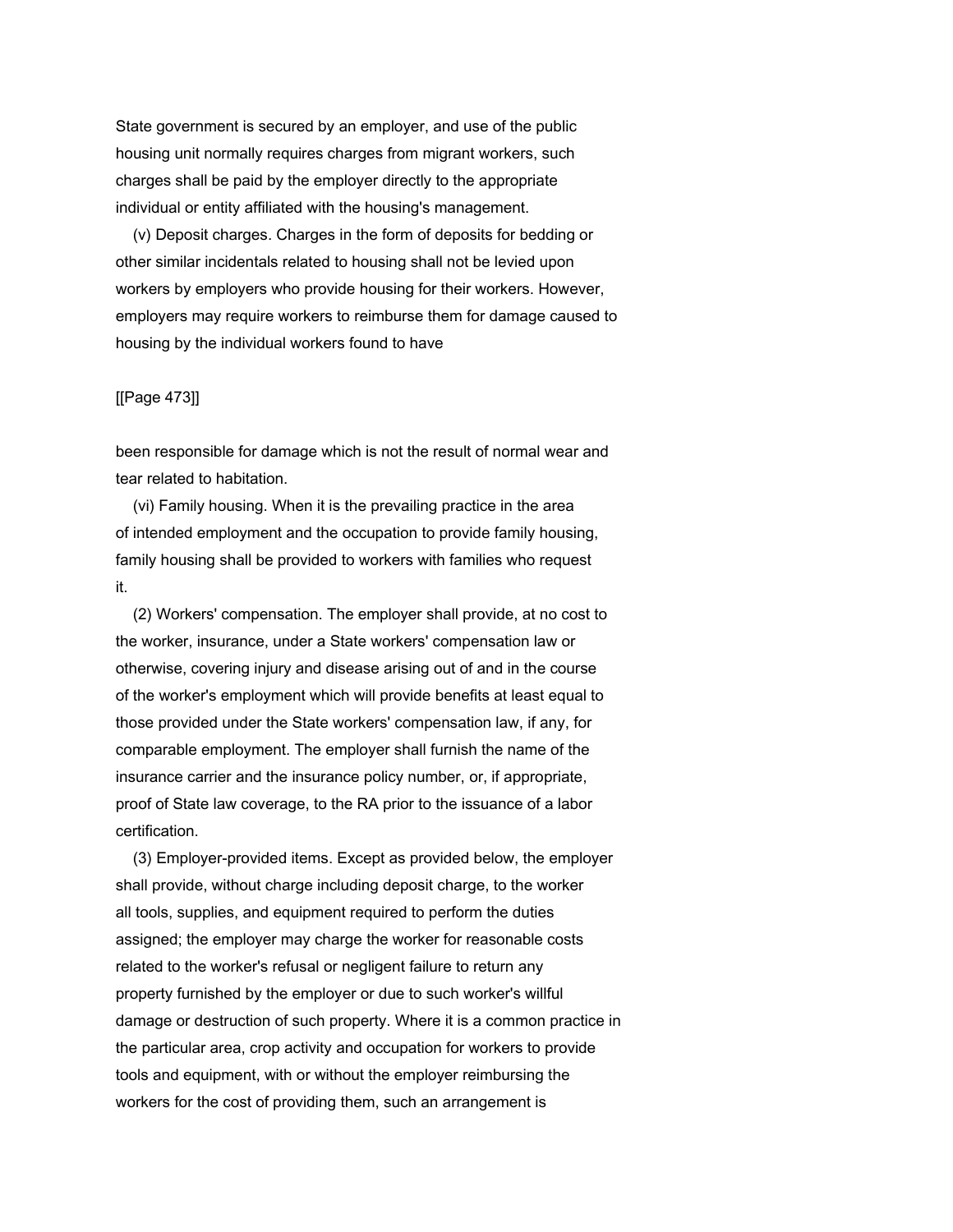permissible if approved in advance by the RA.

 (4) Meals. Where the employer has centralized cooking and eating facilities designed to feed workers, the employer shall provide each worker with three meals a day. When such facilities are not available, the employer either shall provide each worker with three meals a day or shall furnish free and convenient cooking and kitchen facilities to the workers which will enable the workers to prepare their own meals. Where the employer provides the meals, the job offer shall state the charge, if any, to the worker for such meals. Until a new amount is set pursuant to this paragraph (b)(4), the charge shall not be more than \$5.26 per day unless the RA has approved a higher charge pursuant to Sec. 655.111 of this part. Each year the charge allowed by this paragraph (b)(4) will be changed by the same percentage as the 12-month percent change in the Consumer Price Index for All Urban Consumers for Food between December of the year just concluded and December of the year prior to that. The annual adjustments shall be effective on the date of their publication by the Director as a notice in the Federal Register.

 (5) Transportation; daily subsistence--(i) Transportation to place of employment. The employer shall advance transportation and subsistence costs (or otherwise provide them) to workers when it is the prevailing practice of non-H-2A agricultural employers in the occupation in the area to do so, or when such benefits are extended to H-2A workers. The amount of the transportation payment shall be no less (and shall not be required to be more) than the most economical and reasonable similar common carrier transportation charges for the distances involved. If the employer has not previously advanced such transportation and subsistence costs to the worker or otherwise provided such transportation or subsistence directly to the worker by other means and if the worker completes 50 percent of the work contract period, the employer shall pay the worker for costs incurred by the worker for transportation and daily subsistence from the place from which the worker has come to work for the employer to the place of employment. The amount of the daily subsistence payment shall be at least as much as the employer will charge the worker for providing the worker with three meals a day during employment. If no charges will be made for meals and free and convenient cooking and kitchen facilities will be provided, the amount of the subsistence payment shall be no less than the amount permitted under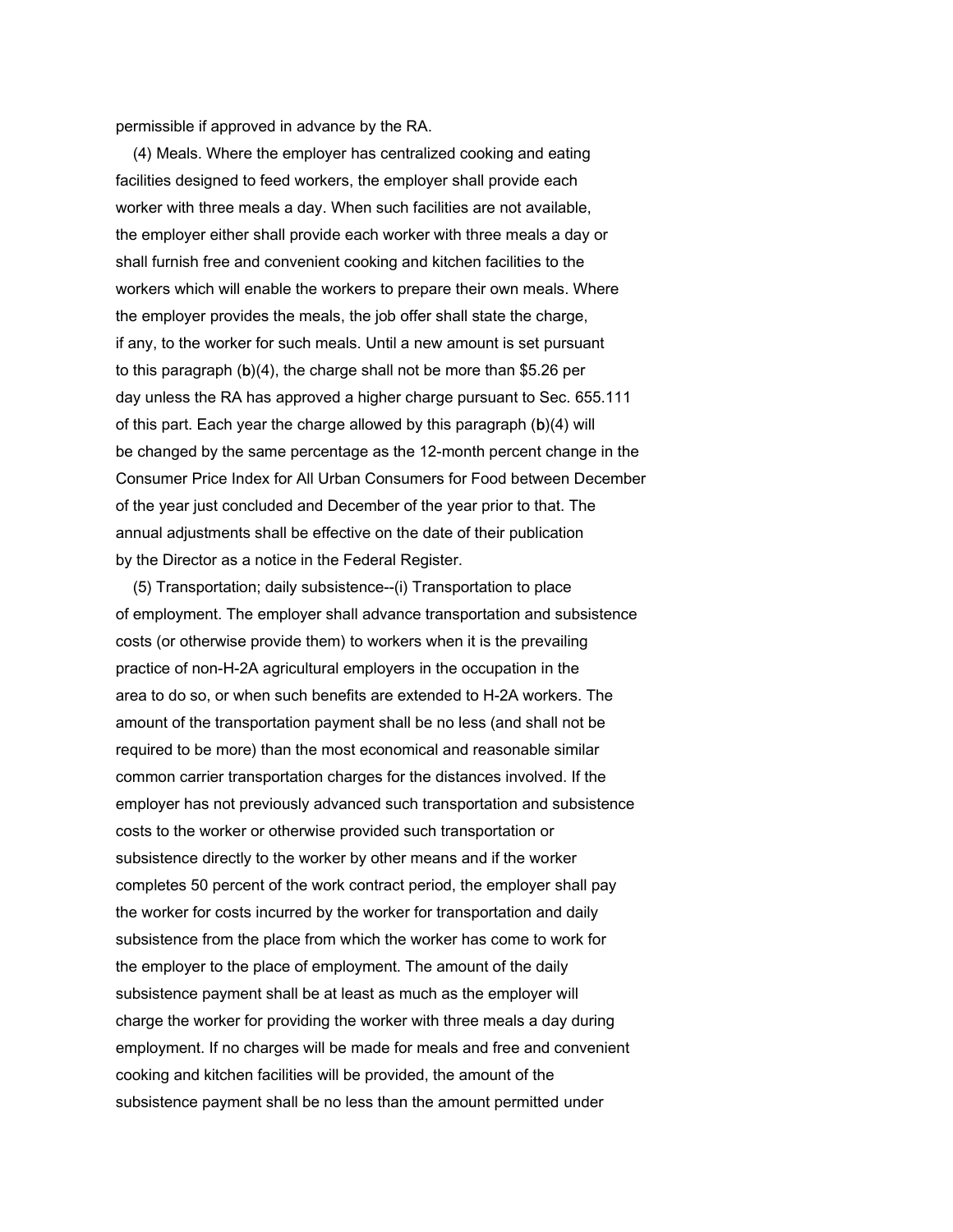paragraph (b)(4) of this section.

 (ii) Transportation from place of employment. If the worker completes the work contract period, the employer shall provide or pay for the worker's

#### [[Page 474]]

transportation and daily subsistence from the place of employment to the place from which the worker, disregarding intervening employment, came to work for the employer, or, if the worker has contracted with a subsequent employer who has not agreed in that contract to provide or pay for the worker's transportation and daily subsistence expenses from the employer's worksite to such subsequent employer's worksite, the employer shall provide or pay for such expenses; except that, if the worker has contracted for employment with a subsequent employer who, in that contract, has agreed to pay for the worker's transportation and daily subsistence expenses from the employer's worksite to such subsequent employer's worksite, the employer is not required to provide or pay for such expenses.

 (iii) Transportation between living quarters and worksite. The employer shall provide transportation between the worker's living quarters (i.e., housing provided by the employer pursuant to paragraph (b)(1) of this section) and the employer's worksite without cost to the worker, and such transportation will be in accordance with applicable laws and regulations. This paragraph  $(b)(5)(iii)$  is applicable to the transportation of workers eligible for housing, pursuant to paragraph (b)(1) of this section.

 (6) Three-fourths guarantee--(i) Offer to worker. The employer shall guarantee to offer the worker employment for at least three-fourths of the workdays of the total periods during which the work contract and all extensions thereof are in effect, beginning with the first workday after the arrival of the worker at the place of employment and ending on the expiration date specified in the work contract or in its extensions, if any. If the employer affords the U.S. or H-2A worker during the total work contract period less employment than that required under this paragraph (b)(6), the employer shall pay such worker the amount which the worker would have earned had the worker, in fact, worked for the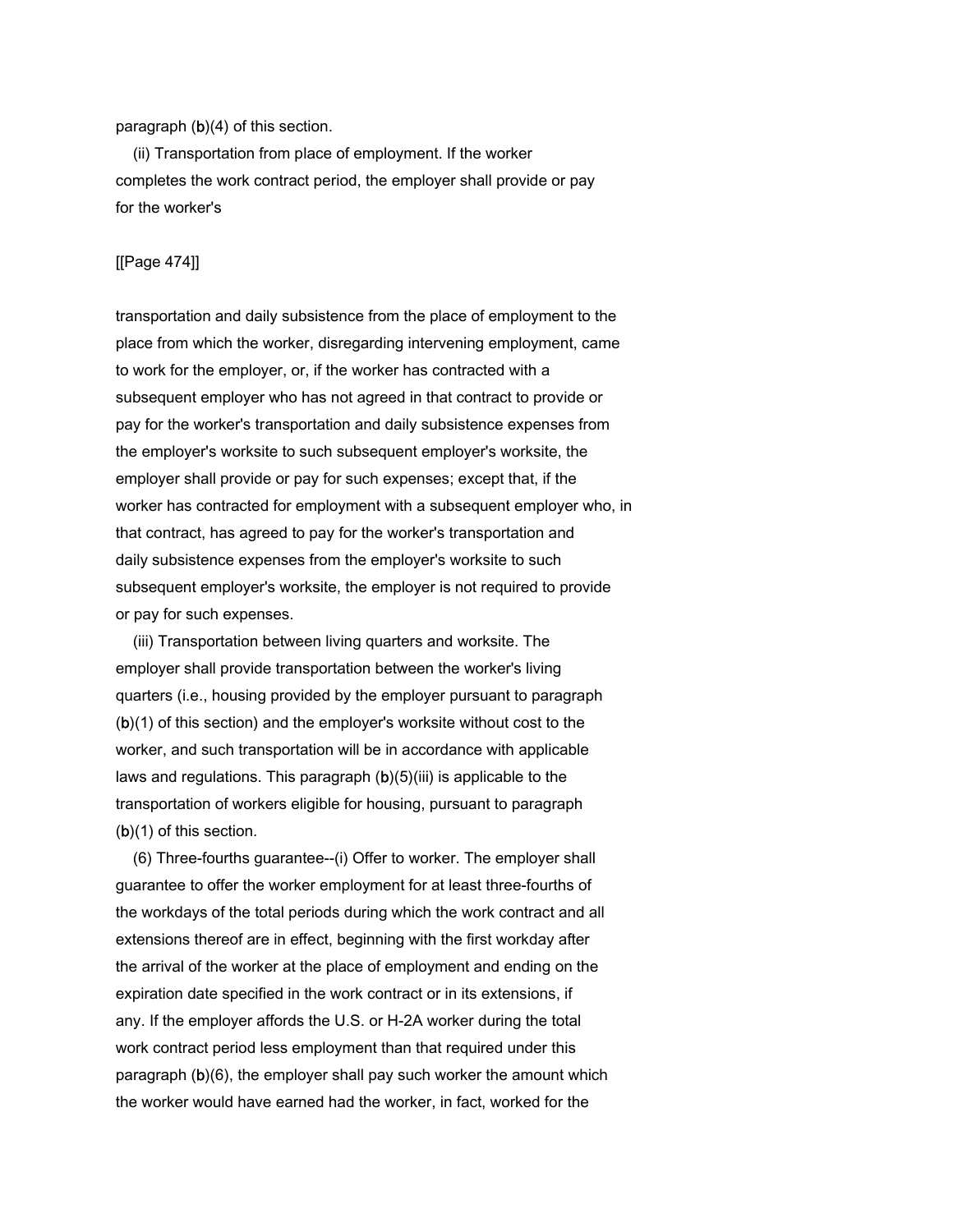guaranteed number of days. For purposes of this paragraph (b)(6), a workday shall mean the number of hours in a workday as stated in the job order and shall exclude the worker's Sabbath and federal holidays. An employer shall not be considered to have met the work guarantee if the employer has merely offered work on three-fourths of the workdays if each workday did not consist of a full number of hours of work time specified in the job order. The work shall be offered for at least three-fourths of the workdays (that is, 3/4 x (number of days) x (specified hours)). Therefore, if, for example, the contract contains 20 eight-hour workdays, the worker shall be offered employment for 120 hours during the 20 workdays. A worker may be offered more than the specified hours of work on a single workday. For purposes of meeting the guarantee, however, the worker shall not be required to work for more than the number hours specified in the job order for a workday, or on the worker's Sabbath or Federal holidays.

 (ii) Guarantee for piece-rate-paid worker. If the worker will be paid on a piece rate basis, the employer shall use the worker's average hourly piece rate earnings or the AEWR, whichever is higher, to calculate the amount due under the guarantee.

 (iii) Failure to work. Any hours which the worker fails to work, up to a maximum of the number of hours specified in the job order for a workday, when the worker has been offered an opportunity to do so pursuant to paragraph (b)(6)(i) of this section and all hours of work actually performed (including voluntary work over 8 hours in a workday or on the worker's Sabbath or federal holidays) may be counted by the employer in calculating whether the period of guaranteed employment has been met.

 (iv) Displaced H-2A worker. The employer shall not be liable for payment under this paragraph (b)(6) with respect to an H-2A worker whom the RA certifies is displaced because of the employer's compliance with Sec. 655.103(e) of this part.

 (7) Records. (i) The employer shall keep accurate and adequate records with respect to the workers' earnings including field tally records, supporting summary payroll records and records showing the nature and amount of the work performed; the number of hours of work offered each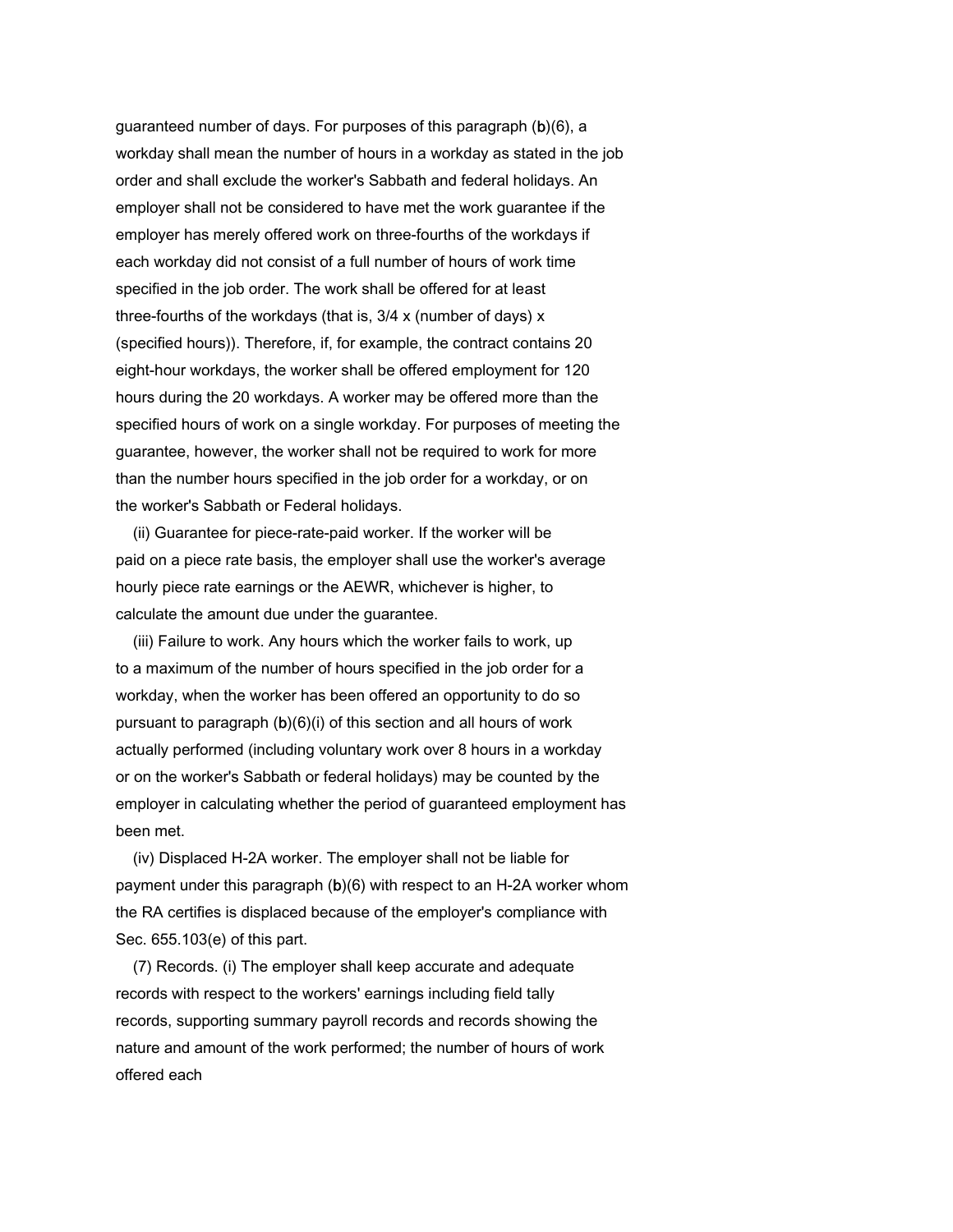## [[Page 475]]

day by the employer (broken out by hours offered both in accordance with and over and above the three-fourths guarantee at paragraph (b)(6) of this section); the hours actually worked each day by the worker; the time the worker began and ended each workday; the rate of pay (both piece rate and hourly, if applicable); the worker's earnings per pay period; the worker's home address; and the amount of and reasons for any and all deductions made from the worker's wages;

 (ii) If the number of hours worked by the worker is less than the number offered in accordance with the three-fourths guarantee at paragraph (b)(6) of this section, the records shall state the reason or reasons therefore.

 (iii) Upon reasonable notice, the employer shall make available the records, including field tally records and supporting summary payroll records for inspection and copying by representatives of the Secretary of Labor, and by the worker and representatives designated by the worker; and

 (iv) The employer shall retain the records for not less than three years after the completion of the work contract.

 (8) Hours and earnings statements. The employer shall furnish to the worker on or before each payday in one or more written statements the following information:

(i) The worker's total earnings for the pay period;

(ii) The worker's hourly rate and/or piece rate of pay;

 (iii) The hours of employment which have been offered to the worker (broken out by offers in accordance with and over and above the guarantee);

(iv) The hours actually worked by the worker;

 (v) An itemization of all deductions made from the worker's wages; and

(vi) If piece rates are used, the units produced daily.

 (9) Rates of pay. (i) If the worker will be paid by the hour, the employer shall pay the worker at least the adverse effect wage rate in effect at the time the work is performed, the prevailing hourly wage rate, or the legal federal or State minimum wage rate, whichever is highest, for every hour or portion thereof worked during a pay period;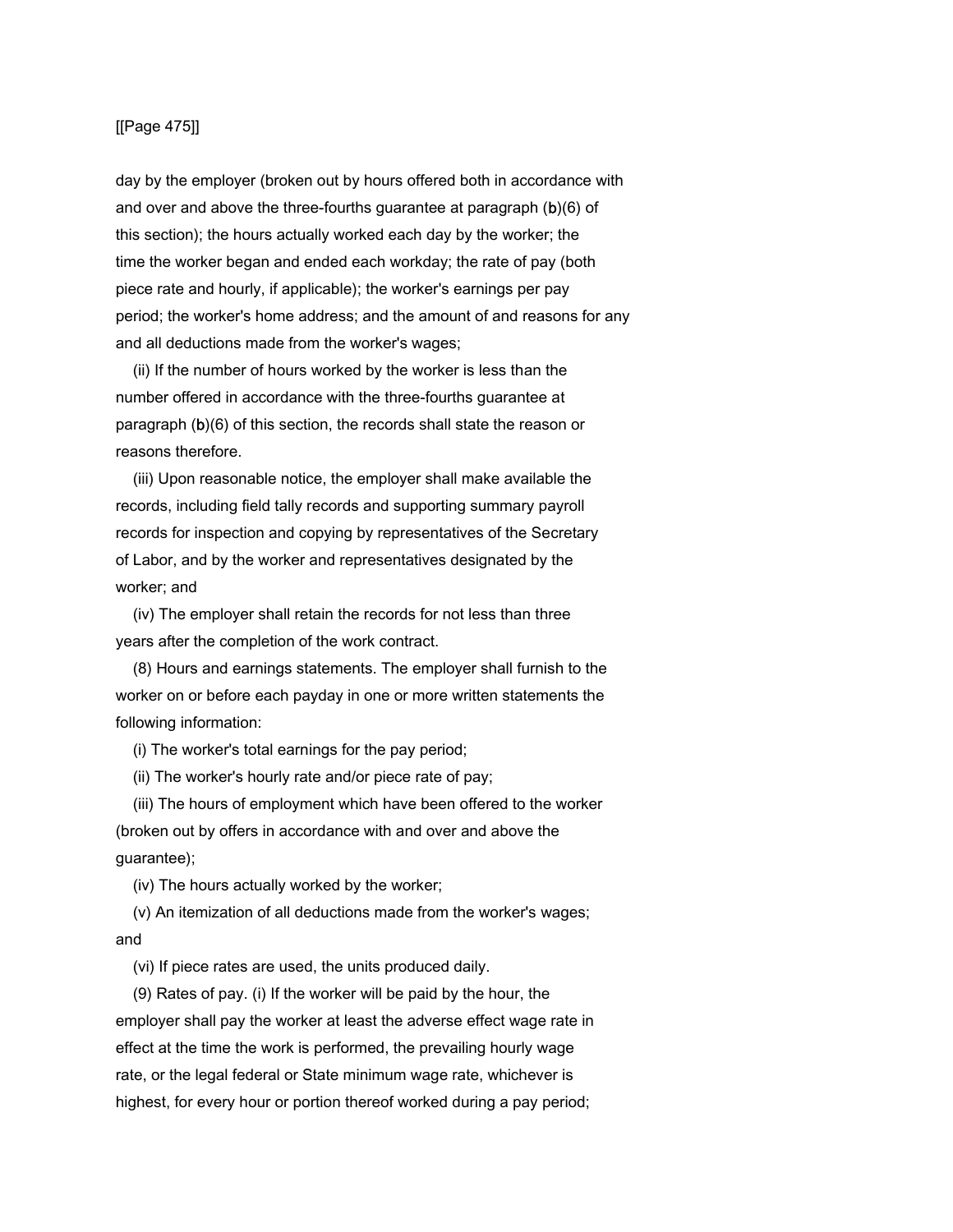(ii)(A) If the worker will be paid on a piece rate basis and the piece rate does not result at the end of the pay period in average hourly piece rate earnings during the pay period at least equal to the amount the worker would have earned had the worker been paid at the appropriate hourly rate, the worker's pay shall be supplemented at that time so that the worker's earnings are at least as much as the worker would have earned during the pay period if the worker had been paid at the appropriate hourly wage rate for each hour worked; and the piece rate shall be no less than the piece rate prevailing for the activity in the area of intended employment; and

 (B) If the employer who pays by the piece rate requires one or more minimum productivity standards of workers as a condition of job retention,

 (1) Such standards shall be specified in the job offer and be no more than those required by the employer in 1977, unless the RA approves a higher minimum; or

 (2) If the employer first applied for H-2 agricultural or H-2A temporary alien agricultural labor certification after 1977, such standards shall be no more than those normally required (at the time of the first application) by other employers for the activity in the area of intended employment, unless the RA approves a higher minimum.

 (10) Frequency of pay. The employer shall state the frequency with which the worker will be paid (in accordance with the prevailing practice in the area of intended employment, or at least twice monthly whichever is more frequent).

 (11) Abandonment of employment; or termination for cause. If the worker voluntarily abandons employment before the end of the contract period, or is terminated for cause, and the employer notifies the local office of such abandonment or termination, the employer will not be responsible for providing or paying for the subsequent transportation and subsistence expenses of any worker for whom the employer would have otherwise been required to pay such expenses under paragraph (b)(5)(ii) of this section, and that worker is not

[[Page 476]]

or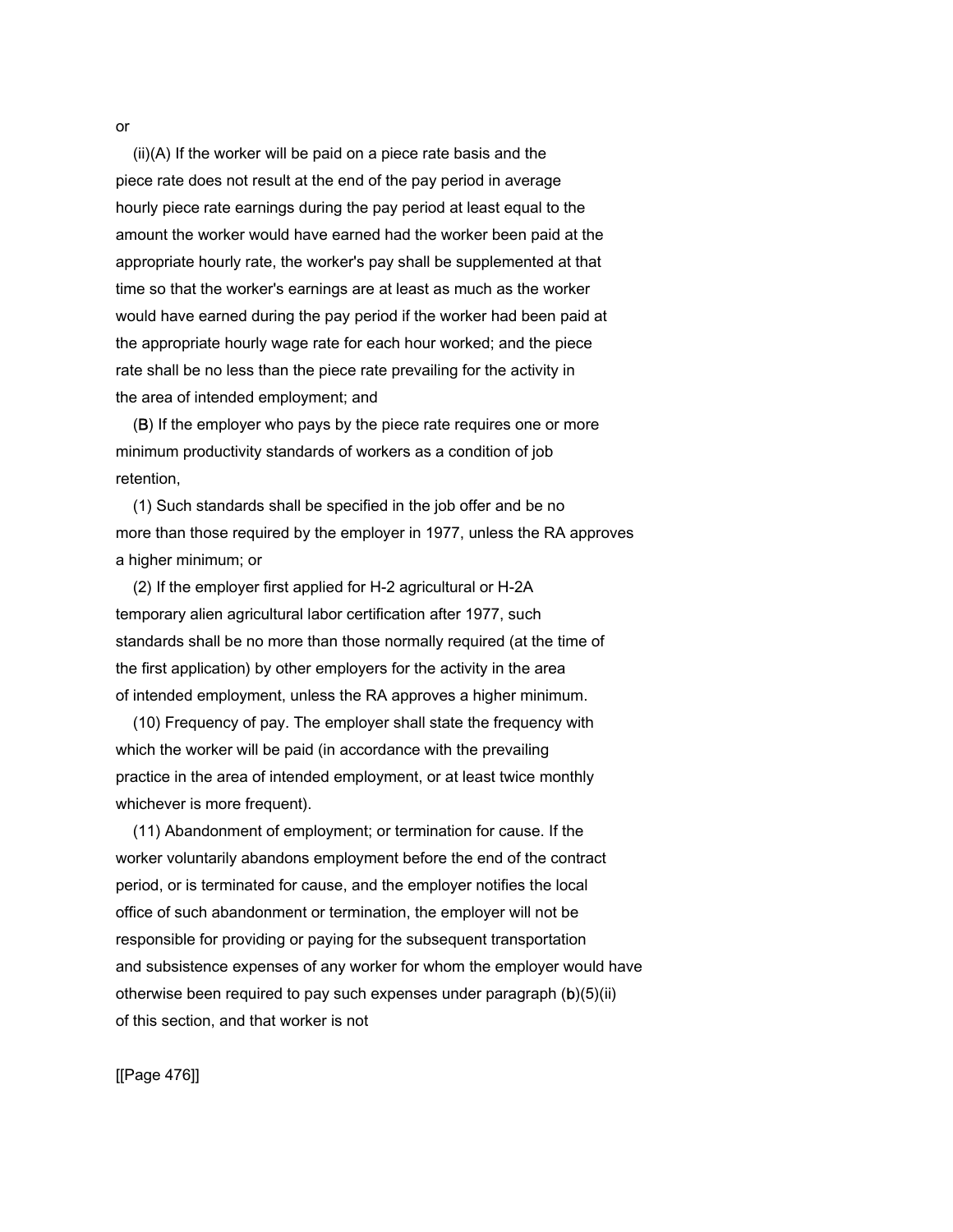entitled to the "three-fourths guarantee" (see paragraph (b)(6) of this section).

 (12) Contract impossibility. If, before the expiration date specified in the work contract, the services of the worker are no longer required for reasons beyond the control of the employer due to fire, hurricane, or other Act of God which makes the fulfillment of the contract impossible the employer may terminate the work contract. In the event of such termination of a contract, the employer shall fulfill the three-fourths guarantee at paragraph (b)(6) of this section for the time that has elapsed from the start of the work contract to its termination. In such cases the employer will make efforts to transfer the worker to other comparable employment acceptable to the worker. If such transfer is not effected, the employer shall:

 (i) Offer to return the worker, at the employer's expense, to the place from which the worker disregarding intervening employment came to work for the employer,

 (ii) Reimburse the worker the full amount of any deductions made from the worker's pay by the employer for transportation and subsistence expenses to the place of employment, and

 (iii) Notwithstanding whether the employment has been terminated prior to completion of 50 percent of the work contract period originally offered by the employer, pay the worker for costs incurred by the worker for transportation and daily subsistence from the place from which the worker, without intervening employment, has come to work for the employer to the place of employment. Daily subsistence shall be computed as set forth in paragraph (b)(5)(i) of this section. The amount of the transportation payment shall be no less (and shall not be required to be more) than the most economical and reasonable similar common carrier transportation charges for the distances involved.

 (13) Deductions. The employer shall make those deductions from the worker's paycheck which are required by law. The job offer shall specify all deductions not required by law which the employer will make from the worker's paycheck. All deductions shall be reasonable. The employer may deduct the cost of the worker's transportation and daily subsistence expenses to the place of employment which were borne directly by the employer. In such cases, the job offer shall state that the worker will be reimbursed the full amount of such deductions upon the worker's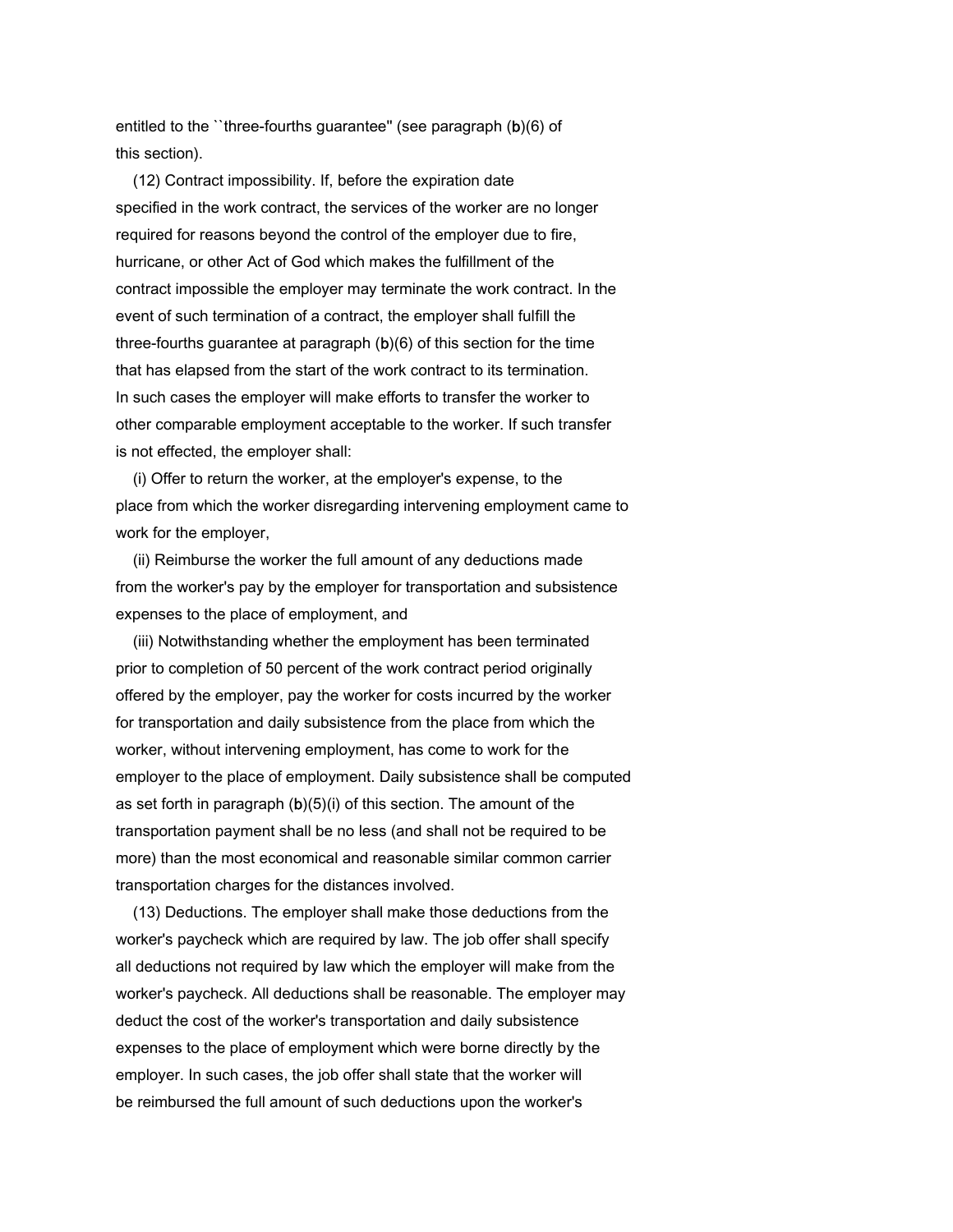completion of 50 percent of the worker's contract period. However, an employer subject to the Fair Labor Standards Act (FLSA) may not make deductions which will result in payments to workers of less than the federal minimum wage permitted by the FLSA as determined by the Secretary at 29 CFR part 531.

 (14) Copy of work contract. The employer shall provide to the worker, no later than on the day the work commences, a copy of the work contract between the employer and the worker. The work contract shall contain all of the provisions required by paragraphs (a) and (b) of this section. In the absence of a separate, written work contract entered into between the employer and the worker, the required terms of the job order and application for temporary alien agricultural labor certification shall be the work contract.

 (c) Appropriateness of required qualifications. Bona fide occupational qualifications specified by an employer in a job offer shall be consistent with the normal and accepted qualifications required by non-H-2A employers in the same or comparable occupations and crops, and shall be reviewed by the RA for their appropriateness. The RA may require the employer to submit documentation to substantiate the appropriateness of the qualification specified in the job offer; and shall consider information offered by and may consult with representatives of the U.S. Department of Agriculture.

 (d) Positive recruitment plan. The employer shall submit in writing, as a part of the application, the employer's plan for conducting independent, positive recruitment of U.S. workers as required by Secs. 655.103 and 655.105(a) of this part. Such a plan shall include a description of recruitment efforts (if any) made prior to the actual submittal of the application. The plan shall describe

### [[Page 477]]

how the employer will engage in positive recruitment of U.S. workers to an extent (with respect to both effort and location(s)) no less than that of non-H-2A agricultural employers of comparable or smaller size in the area of employment. When it is the prevailing practice in the area of employment and for the occupation for non-H-2A agricultural employers to secure U.S. workers through farm labor contractors and to compensate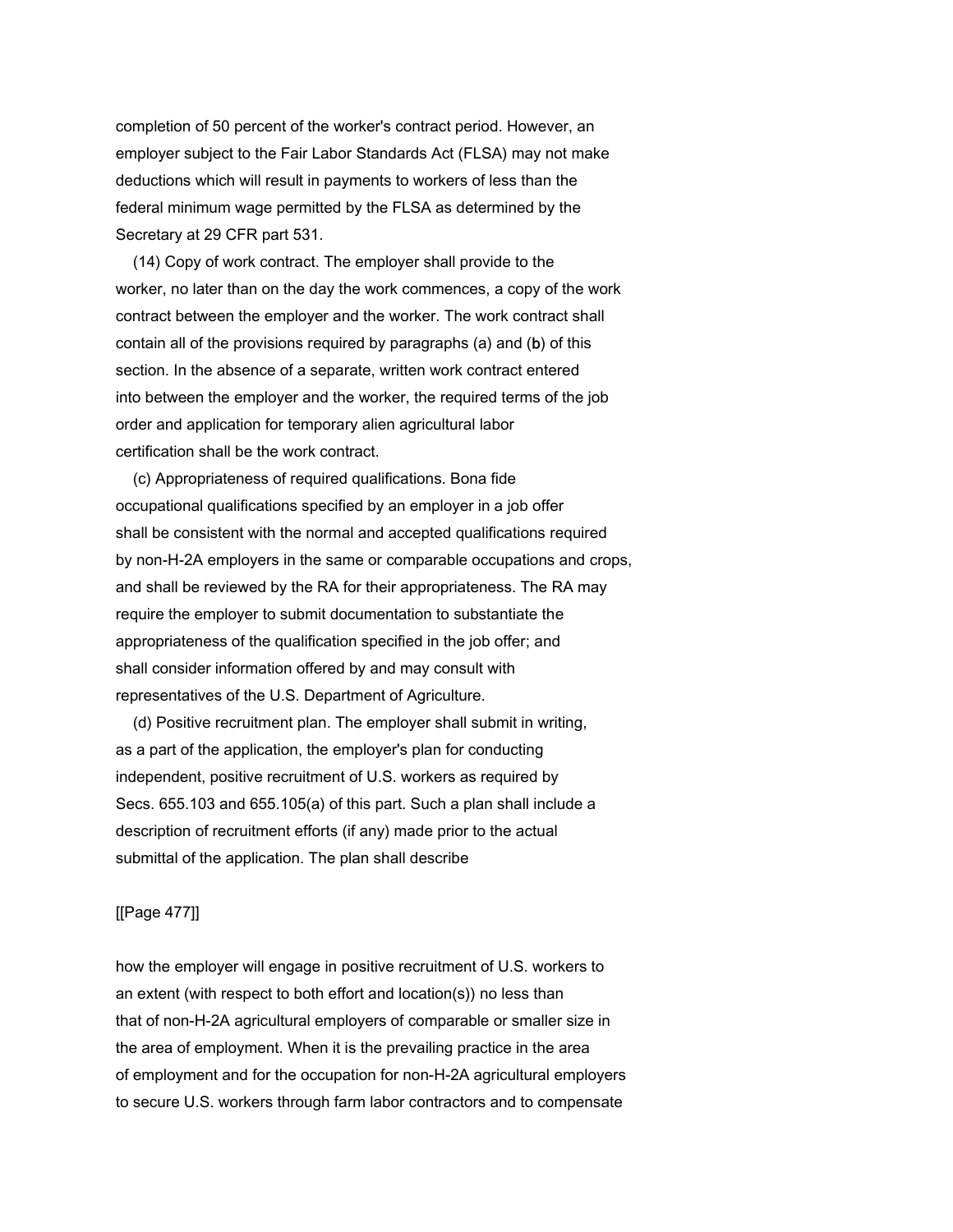farm labor contractors with an override for their services, the employer shall describe how it will make the same level of effort as non-H-2A agricultural employers and provide an override which is no less than that being provided by non-H-2A agricultural employers.

Sec. 655.103 Assurances.

 As part of the temporary alien agricultural labor certification application, the employer shall include in the job offer a statement agreeing to abide by the conditions of this subpart. By so doing, the employer makes each of the following assurances:

 (a) Labor disputes. The specific job opportunity for which the employer is requesting H-2A certification is not vacant because the former occupant is on strike or being locked out in the course of a labor dispute.

 (b) Employment-related laws. During the period for which the temporary alien agricultural labor certification is granted, the employer shall comply with applicable federal, State, and local employment-related laws and regulations, including employment-related health and safety laws.

 (c) Rejections and terminations of U.S. workers. No U.S. worker will be rejected for or terminated from employment for other than a lawful job-related reason, and notification of all rejections or terminations shall be made to the local office.

 (d) Recruitment of U.S. workers. The employer shall independently engage in positive recruitment until the foreign workers have departed for the employer's place of employment and shall cooperate with the ES System in the active recruitment of U.S. workers by:

 (1) Assisting the ES System to prepare local, intrastate, and interstate job orders using the information supplied on the employer's job offer;

 (2) Placing advertisements (in a language other than English, where the RA determines appropriate) for the job opportunities in newspapers of general circulation and/or on the radio, as required by the RA:

 (i) Each such advertisement shall describe the nature and anticipated duration of the job opportunity; offer at least the adverse effect wage rate; give the \3/4\ guarantee; state that work tools,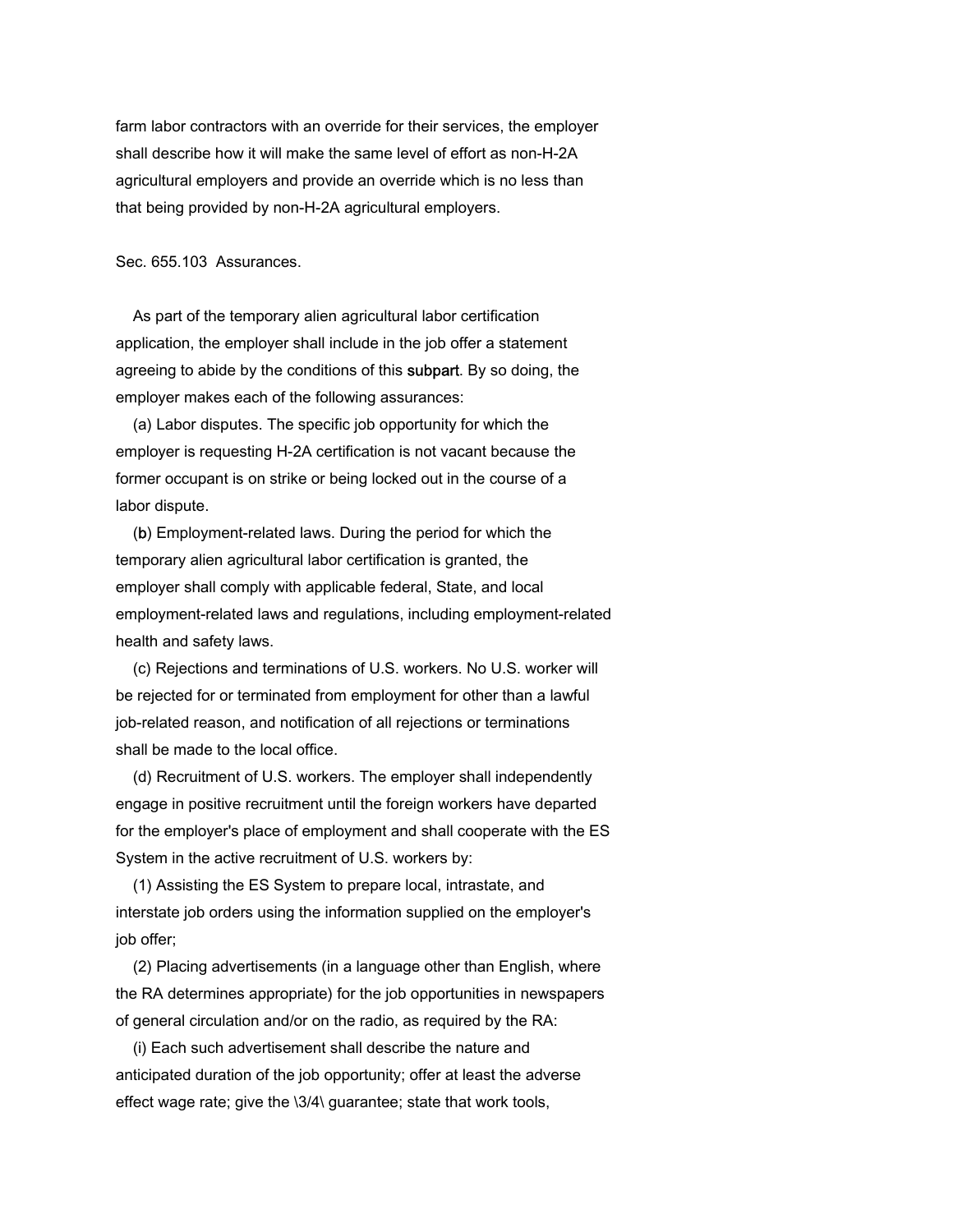supplies and equipment will be provided by the employer; state that housing will also be provided, and that transportation and subsistence expenses to the worksite will be provided or paid by the employer upon completion of 50% of the work contract, or earlier, if appropriate; and

 (ii) Each such advertisement shall direct interested workers to apply for the job opportunity at a local employment service office in their area;

 (3) Cooperating with the ES System and independently contacting farm labor contractors, migrant workers and other potential workers in other areas of the State and/or Nation by letter and/or telephone; and

 (4) Cooperating with the ES System in contacting schools, business and labor organizations, fraternal and veterans' organizations, and nonprofit organizations and public agencies such as sponsors of programs under the Job Training Partnership Act throughout the area of intended employment and in other potential labor supply areas in order to enlist them in helping to find U.S. workers.

 (e) Fifty-percent rule. From the time the foreign workers depart for the employer's place of employment, the employer, except as provided for by Sec. 655.106(e)(1) of this part, shall provide employment to any qualified, eligible U.S. worker who applies to the employer until 50% of the period of the work contract, under which the foreign worker who is in the job was hired, has elapsed. In addition, the employer shall offer to provide housing and the other benefits, wages, and working conditions required by Sec. 655.102 of this part to any such U.S. worker and shall not treat less favorably than H-2A workers

# [[Page 478]]

any U.S. worker referred or transferred pursuant to this assurance.

 (f) Other recruitment. The employer shall perform the other specific recruitment and reporting activities specified in the notice from the RA required by Sec. 655.105(a) of this part, and shall engage in positive recruitment of U.S. workers to an extent (with respect to both effort and location) no less than that of non-H-2A agricultural employers of comparable or smaller size in the area of employment. When it is the prevailing practice in the area of employment and for the occupation for non-H-2A agricultural employers to secure U.S. workers through farm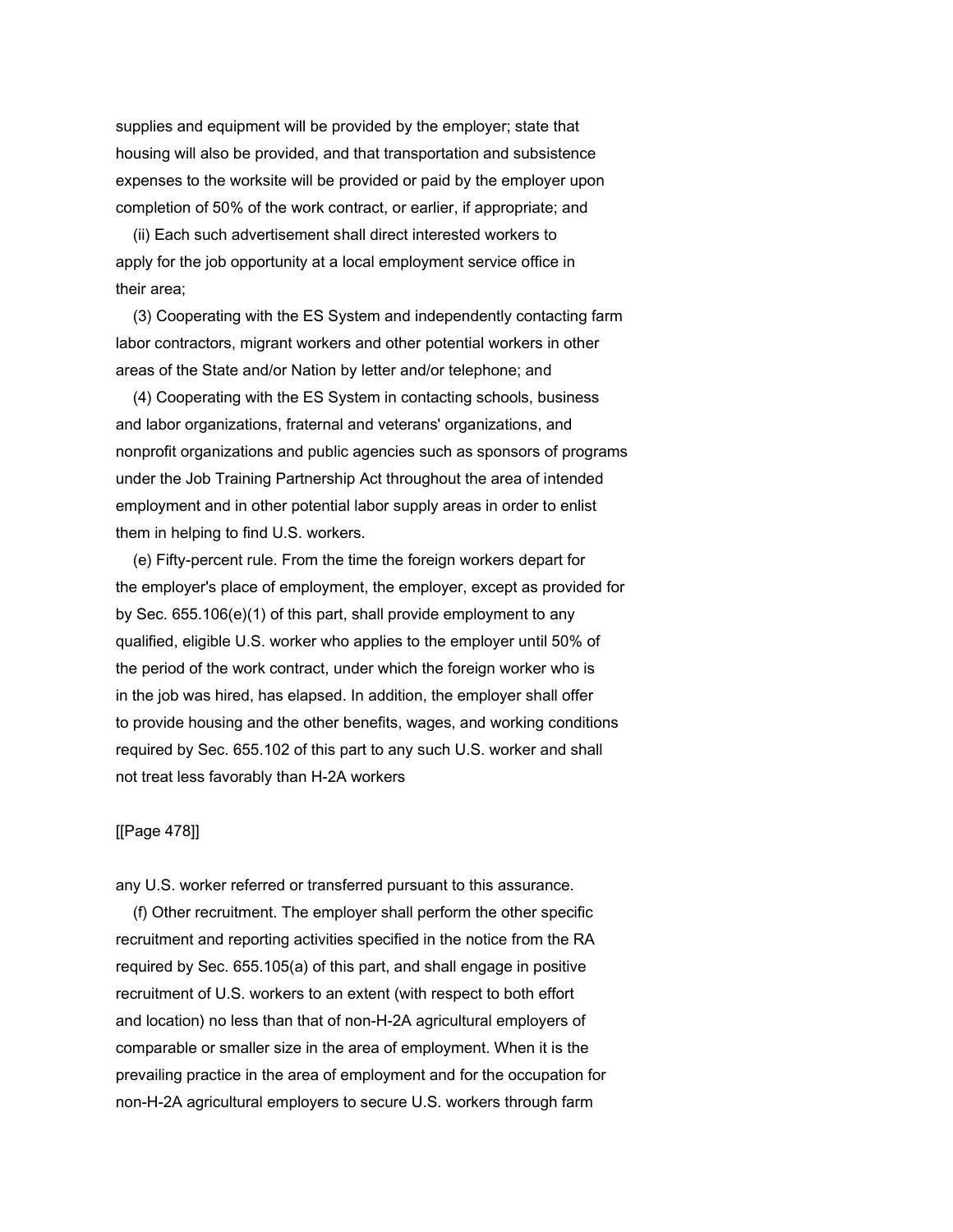labor contractors and to compensate farm labor contractors with an override for their services, the employer shall make the same level of effort as non-H-2A agricultural employers and shall provide an override which is no less than that being provided by non-H-2A agricultural employers. Where the employer has centralized cooking and eating facilities designed to feed workers, the employer shall not be required to provide meals through an override. The employer shall not be required to provide for housing through an override.

 (g) Retaliation prohibited. The employer shall not intimidate, threaten, restrain, coerce, blacklist, discharge, or in any manner discriminate against, and shall not cause any person to intimidate, threaten, restrain, coerce, blacklist, discharge, or in any manner discriminate against, any person who has with just cause:

 (1) Filed a complaint under or related to Sec. 216 of the INA (8 U.S.C. 1186), or this subpart or any other DOL regulation promulgated pursuant to Sec. 216 of the INA;

 (2) Instituted or caused to be instituted any proceeding under or related to Sec. 216 of the INA, or this subpart or any other DOL regulation promulgated pursuant to Sec. 216 of the INA (8 U.S.C. 1186);

 (3) Testified or is about to testify in any proceeding under or related to Sec. 216 of the INA (8 U.S.C. 1186), or this **subpart** or any other DOL regulation promulgated pursuant to Sec. 216 of the INA;

 (4) Consulted with an employee of a legal assistance program or an attorney on matters related to Sec. 216 of the INA (8 U.S.C. 1186), or this subpart or any other DOL regulation promulgated pursuant to Sec. 216 of the INA; or

 (5) Exercised or asserted on behalf of himself/herself or others any right or protection afforded by Sec. 216 of the INA (8 U.S.C. 1186), or this subpart or any other DOL regulation promulgated pursuant to Sec. 216 of the INA.

 (h) Fees. The application shall include the assurance that fees will be paid in a timely manner, as follows:

 (1) Amount. The fee for each employer receiving a temporary alien agricultural labor certification is \$100 plus \$10 for each job opportunity for H-2A workers certified, provided that the fee for an employer for each temporary alien agricultural labor certification received shall be no greater than \$1,000. In the case of a joint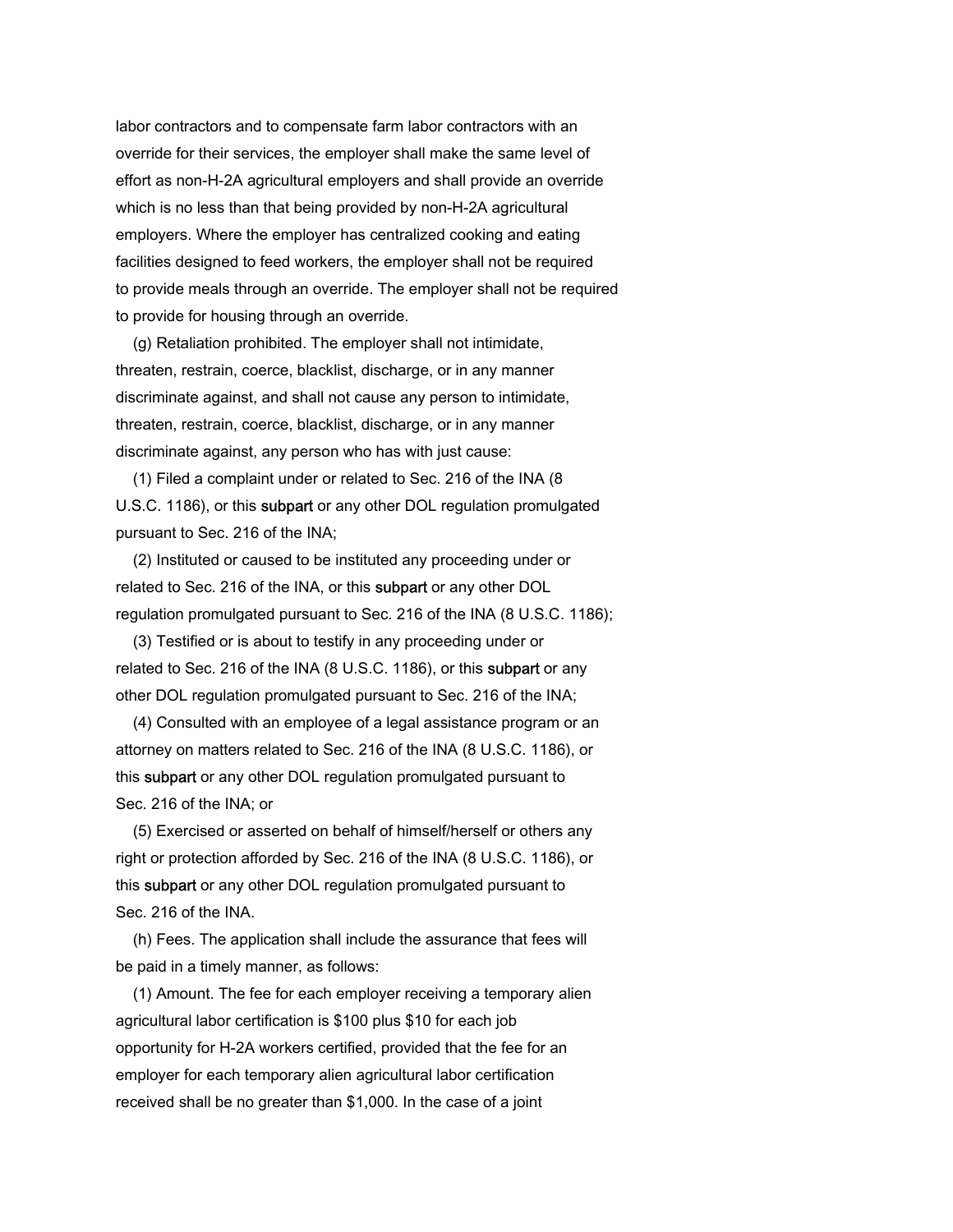employer association receiving a temporary alien agricultural labor certification, the fee for each employer-member receiving a temporary alien agricultural labor certification shall be \$100 plus \$10 for each job opportunity for H-2A workers certified, provided that the fee for an employer for each temporary alien agricultural labor certification received shall be no greater than \$1,000. The joint employer association will not be charged a separate fee. Fees shall be paid by a check or money order made payable to ``Department of Labor'', and are nonrefundable. In the case of employers of H-2A workers which are members of a joint employer association applying on their behalf, the aggregate fees for all employers of H-2A workers under the application may be paid by one check or money order.

 (2) Timeliness. Fees received by the RA within 30 calendar days after the date of the temporary alien agricultural labor certification determination are timely.

[52 FR 20507, June 1, 1987, as amended by 55 FR 29358, July 19, 1990]

Sec. 655.104 Determinations based on acceptability of H-2A applications.

 (a) Local office activities. The local office, using the job offer portion of the H-2A application, shall promptly prepare a local job order and shall begin to

# [[Page 479]]

recruit U.S. workers in the area of intended employment. The RA should notify the State or local office by telephone no later than seven calendar days after the application was received by the RA if the application has been accepted for consideration. Upon receiving such notice or seven calendar days after the application is received by the local office, whichever is earlier, the local office shall promptly prepare an agricultural clearance order which will permit the recruitment of U.S. workers by the Employment Service System on an intrastate and interstate basis.

(b) Regional office activities. The RA, upon receipt of the H-2A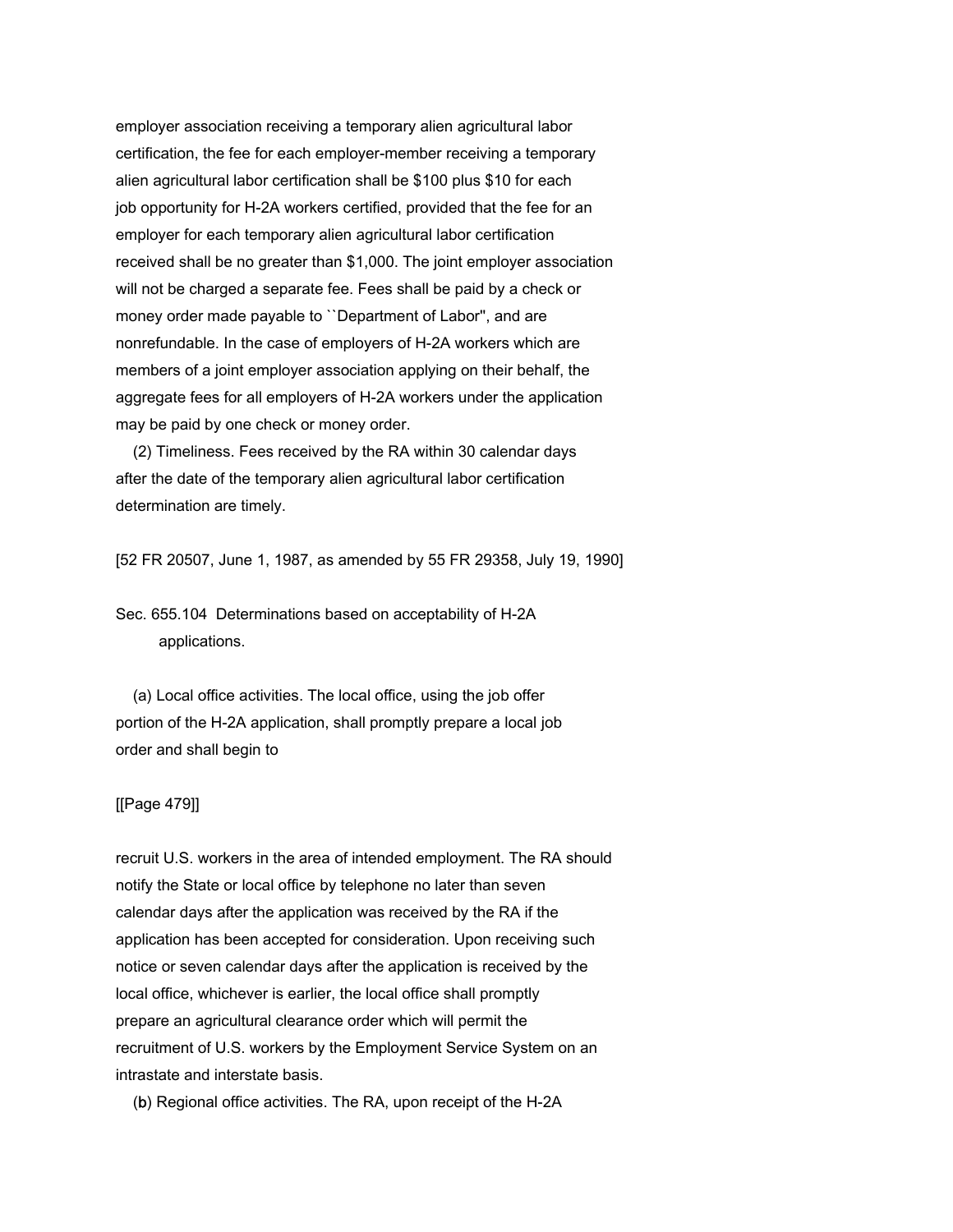application, shall promptly review the application to determine whether it is acceptable for consideration under the timeliness and adverse effect criteria of Secs. 655.101-655.103 of this part. If the RA determines that the application does not meet the requirements of Secs. 655.101-655.103, the RA shall not accept the application for consideration on the grounds that the availability of U.S. workers cannot be adequately tested because the benefits, wages and working conditions do not meet the adverse effect criteria; however, if the RA determines that the application is not timely in accordance with Sec. 655.101 of this part and that neither the first-year employer provisions of Sec. 655.101(c)(5) nor the emergency provisions of Sec. 655.101(f) apply, the RA may determine not to accept the application for consideration because there is not sufficient time to test the availability of U.S. workers.

 (c) Rejected applications. If the application is not accepted for consideration, the RA shall notify the applicant in writing (by means normally assuring next-day delivery) within seven calendar days of the date the application was received by the RA with a copy to the local office. The notice shall:

 (1) State all the reasons the application is not accepted for consideration, citing the relevant regulatory standards;

 (2) Offer the applicant an opportunity for the resubmission within five calendar days of a modified application, stating the modifications needed in order for the RA to accept the application for consideration;

 (3) Offer the applicant an opportunity to request an expedited administrative review of or a de novo administrative hearing before an administrative law judge of the nonacceptance; the notice shall state that in order to obtain such a review or hearing, the employer, within seven calendar days of the date of the notice, shall file by facsimile (fax), telegram, or other means normally assuring next day delivery a written request to the Chief Administrative Law Judge of the Department of Labor (giving the address) and simultaneously serve a copy on the RA; the notice shall also state that the employer may submit any legal arguments which the employer believes will rebut the basis of the RA's action; and

 (4) State that if the employer does not request an expedited administrative-judicial review or a de novo hearing before an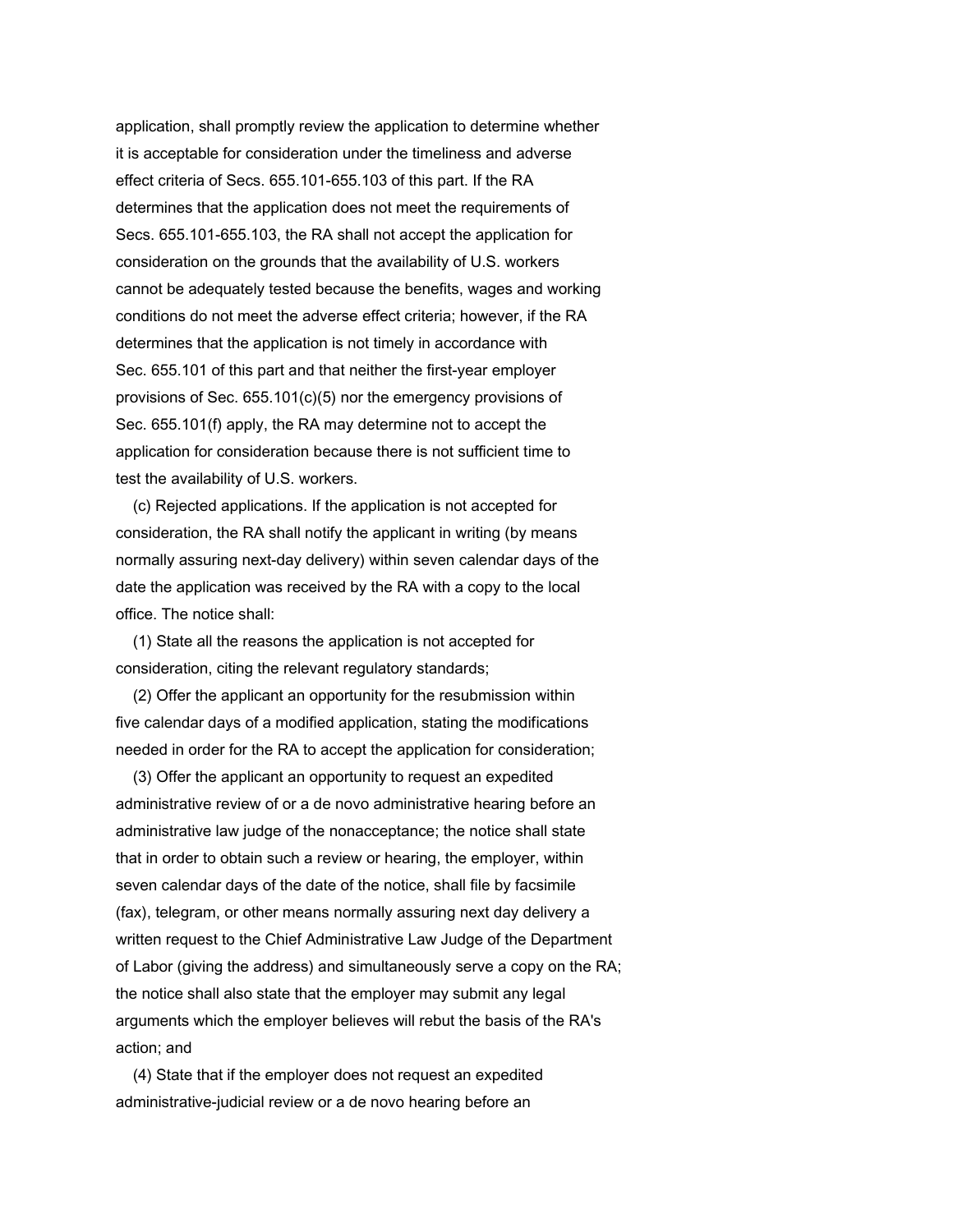administrative law judge within the seven calendar days no further consideration of the employer's application for temporary alien agricultural labor certification will be made by any DOL official.

 (d) Appeal procedures. If the employer timely requests an expedited administrative review or de novo hearing before an administrative law judge pursuant to paragraph (c)(3) of this section, the procedures at Sec. 655.112 of this part shall be followed.

 (e) Required modifications. If the application is not accepted for consideration by the RA, but the RA's written notification to the applicant is not timely as required by Sec. 655.101 of this part, the certification determination will not be extended beyond 20 calendar days before the date of need. The notice will specify that the RA's temporary alien agricultural labor certification determination will be made no later than 20 calendar days before the date of need, provided that the applicant submits the modifications to the application which are required by the RA within five calendar days and in a manner specified by the RA which will enable the test of U.S. worker availability to be made as required by Sec. 655.101 of this

[[Page 480]]

part within the time available for such purposes.

[42 FR 45899, Sept. 13, 1977, as amended at 59 FR 41875, Aug. 15, 1994]

Sec. 655.105 Recruitment period.

 (a) Notice of acceptance of application for consideration; required recruitment. If the RA determines that the H-2A application meets the requirements of Secs. 655.101-655.103 of this part, the RA shall promptly notify the employer (by means normally assuring next-day delivery) in writing with copies to the State agency. The notice shall inform the employer and the State agency of the specific efforts which will be expected from them during the following weeks to carry out the assurances contained in Sec. 655.103 with respect to the recruitment of U.S. workers. The notice shall require that the job order be laced into intrastate clearance and into interstate clearance to such States as the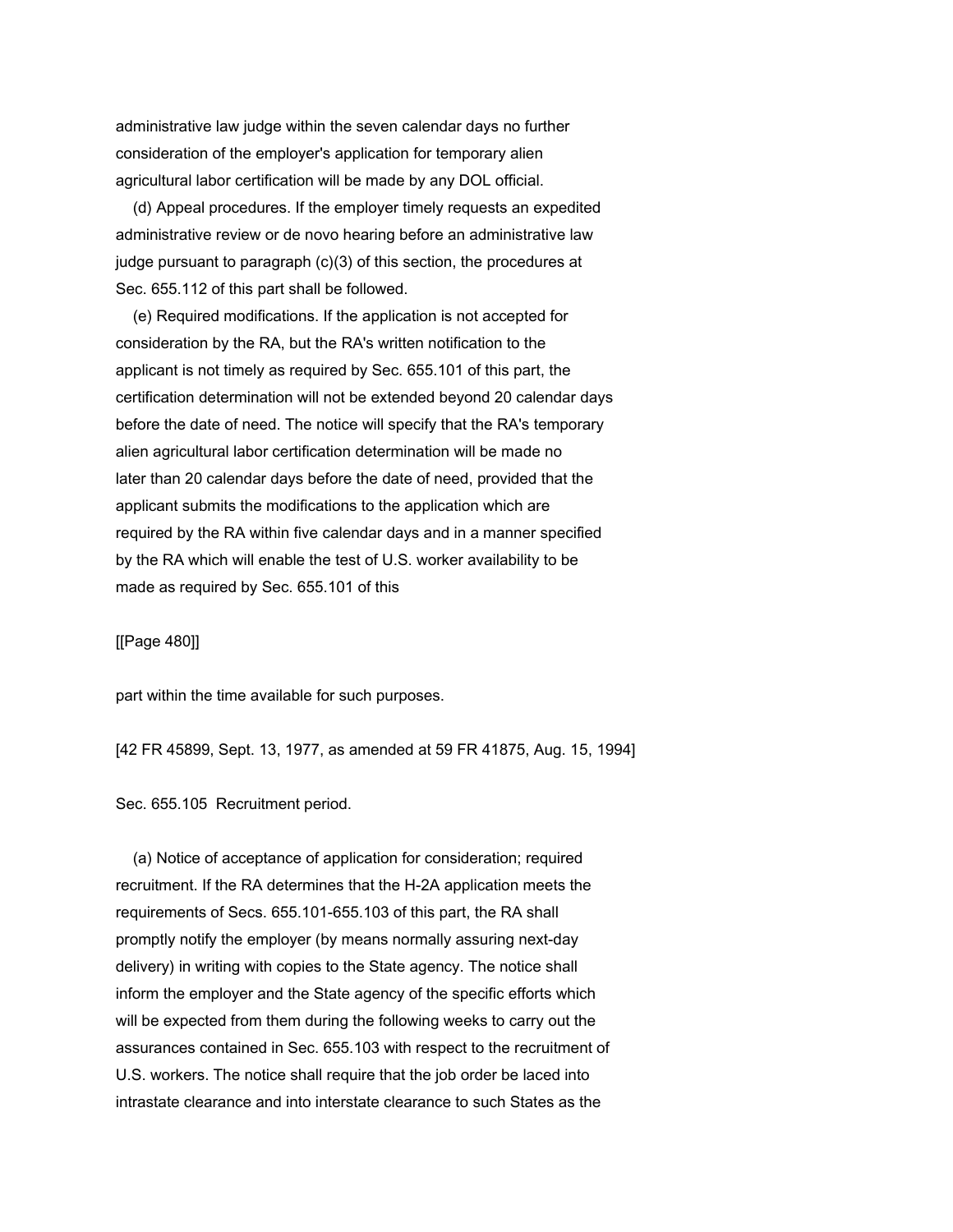RA shall determine to be potential sources of U.S. workers. The notice may require the employer to engage in positive recruitment efforts within a multi-State region of traditional or expected labor supply where the RA finds, based on current information provided by a State agency and such information as may be offered and provided by other sources, that there are a significant number of able and qualified U.S. workers who, if recruited, would likely be willing to make themselves available for work at the time and place needed. In making such a finding, the RA shall take into account other recent recruiting efforts in those areas and will attempt to avoid requiring employers to futilely recruit in areas where there are a significant number of local employers recruiting for U.S. workers for the same types of occupations. Positive recruitment is in addition to, and shall be conducted within the same time period as, the circulation through the interstate clearance system of an agricultural clearance order. The obligation to engage in such positive recruitment shall terminate on the date H-2A workers depart for the employer's place of work. In determining what positive recruitment shall be required, the RA will ascertain the normal recruitment practices of non-H-2A agricultural employers in the area and the kind and degree of recruitment efforts which the potential H-2A employer made to obtain H-2A workers. The RA shall ensure that the effort, including the location(s) of the positive recruitment required of the potential H-2A employer, during the period after filing the application and before the date the H-2A workers depart their prior location to come to the place of employment, shall be no less than: (1) The recruitment efforts of non-H-2A agricultural employers of comparable or smaller size in the area of employment; and (2) the kind and degree of recruitment efforts which the potential H-2A employer made to obtain H-2A workers.

 (b) Recruitment of U.S. workers. After an application for temporary alien agricultural labor certification is accepted for processing pursuant to paragraph (a) of this section, the RA, under the direction of the ETA national office and with the assistance of other RAs with respect to areas outside the region, shall provide overall direction to the employer and the State agency with respect to the recruitment of U.S. workers.

 (c) Modifications. At any time during the recruitment effort, the RA, with the Director's concurrence, may require modifications to a job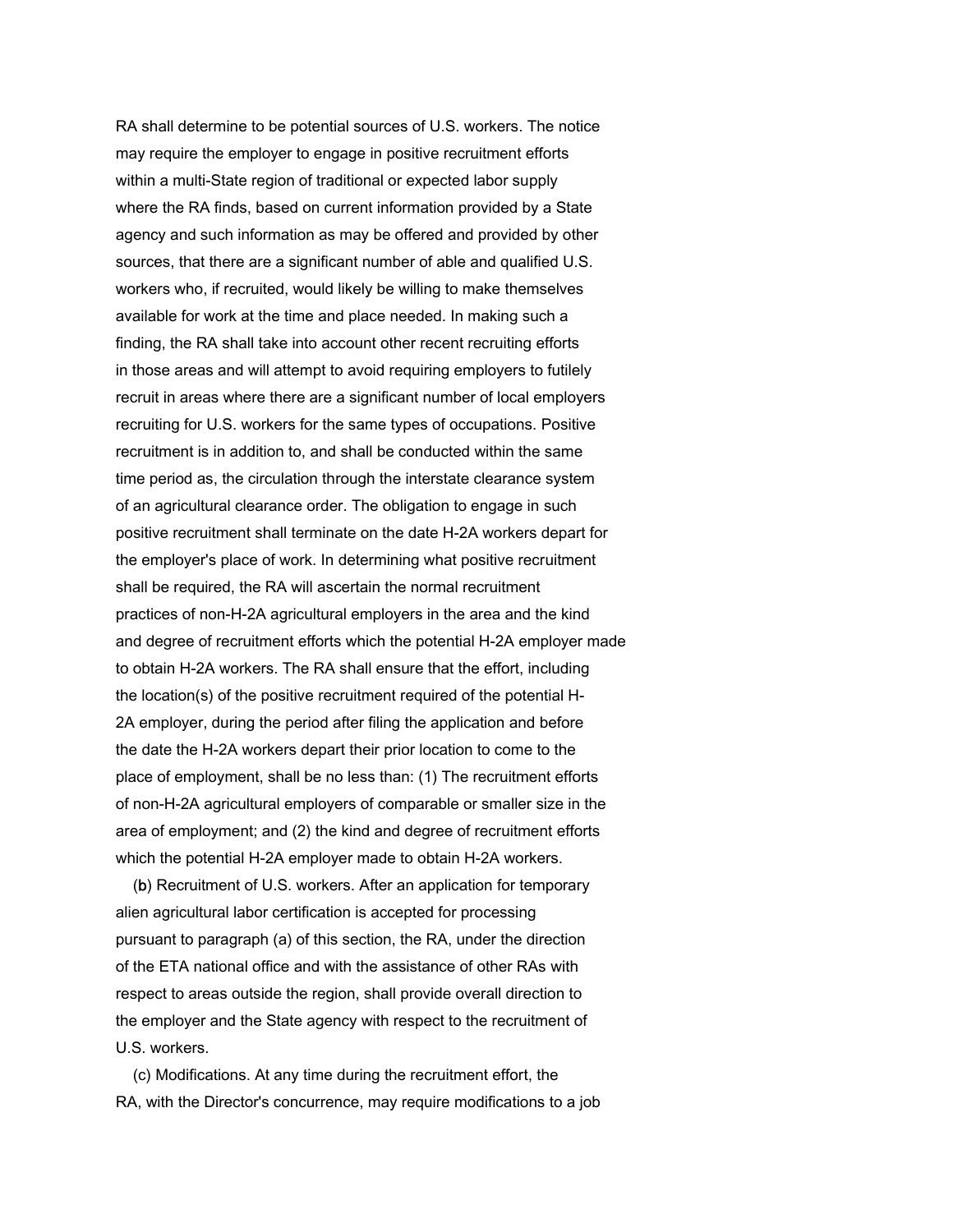offer when the RA determines that the job offer does not contain all the provisions relating to minimum benefits, wages, and working conditions, required by Sec. 655.102(b) of this part. If any such modifications are required after an application has been accepted for consideration by the RA, the modifications must be made; however, the certification determination shall not be delayed beyond the 20 calendar days prior to the date of need as a result of such modification.

 (d) Final determination. By 20 calendar days before the date of need specified in the application, except as provided for under Secs. 655.101(c)(2) and 655.104(e) of this part for untimely modified applications, the RA, when making a determination of the availability of U.S. workers, shall also make a determination as to whether the employer has satisfied the recruitment assurances in

### [[Page 481]]

Sec. 655.103 of this part. If the RA concludes that the employer has not satisfied the requirements for recruitment of U.S. workers, the RA shall deny the temporary alien agricultural labor certification, and shall immediately notify the employer in writing with a copy to the State agency and local office. The notice shall contain the statements specified in Sec. 655.104(d) of this part.

 (e) Appeal procedure. With respect to determinations by the RA pursuant to this section, if the employer timely requests an expedited administrative review or a de novo hearing before an administrative law judge, the procedures in Sec. 655.112 of this part shall be followed.

Sec. 655.106 Referral of U.S. workers; determinations based on U.S. worker availability and adverse effect; activities after receipt of the temporary alien agricultural labor certification.

 (a) Referral of able, willing, and qualified eligible U.S. workers. With respect to the referral of U.S. workers to job openings listed on a job order accompanying an application for temporary alien agricultural labor certification, no U.S. worker-applicant shall be referred unless such U.S. worker has been made aware of the terms and conditions of and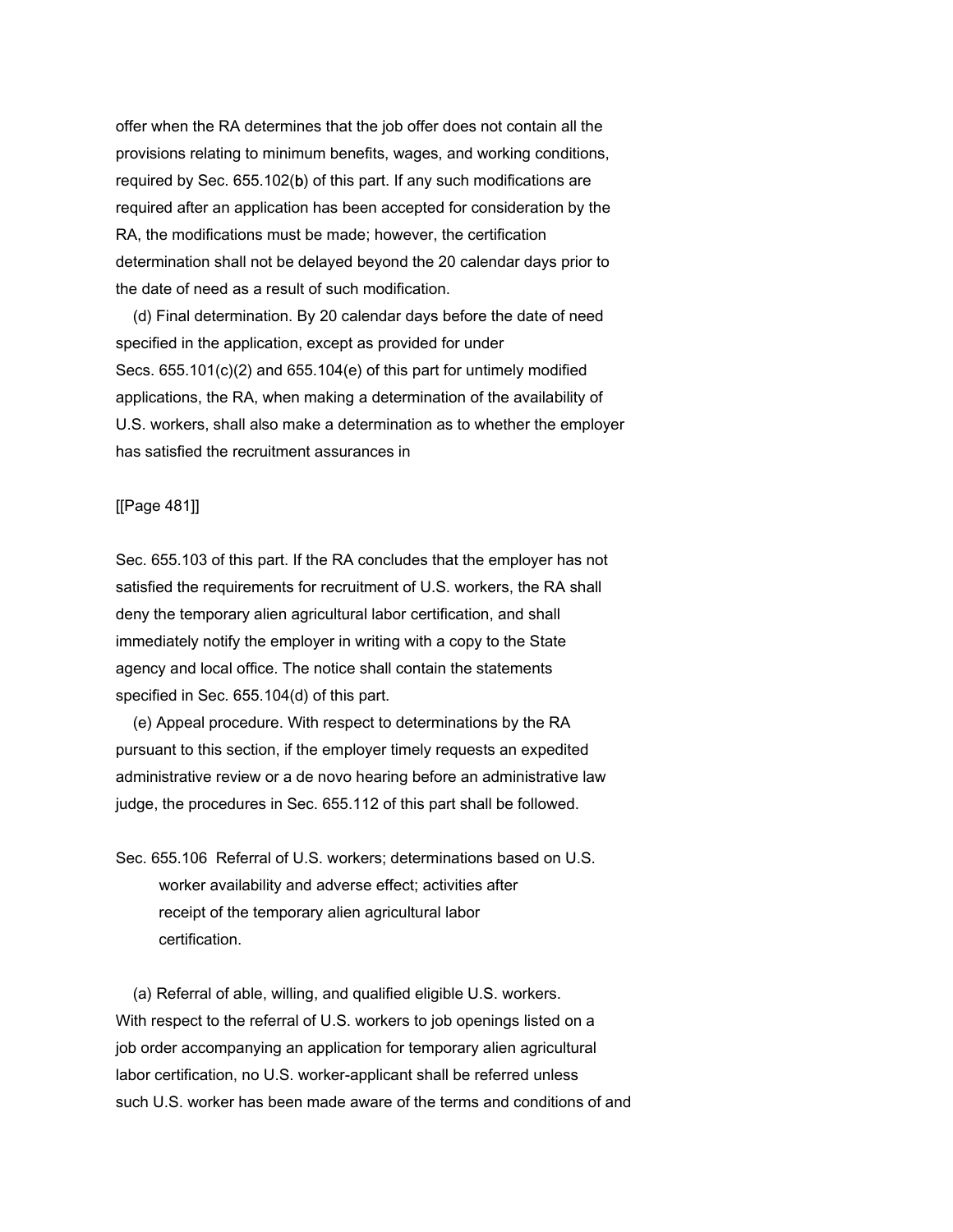qualifications for the job, and has indicated, by accepting referral to the job, that she or he meets the qualifications required and is able, willing, and eligible to take such a job.

 (b) (1) Determinations. If the RA, in accordance with Sec. 655.105 of this part, has determined that the employer has complied with the recruitment assurances and the adverse effect criteria of Sec. 655.102 of this part, by the date specified pursuant to Sec. 655.101(c)(2) of this part for untimely modified applications or 20 calendar days before the date of need specified in the application, whichever is applicable, the RA shall grant the temporary alien agricultural labor certification request for enough H-2A workers to fill the employer's job opportunities for which U.S. workers are not available. In making the temporary alien agricultural labor certification determination, the RA shall consider as available any U.S. worker who has made a firm commitment to work for the employer, including those workers committed by other authorized persons such as farm labor contractors and family heads. Such a firm commitment shall be considered to have been made not only by workers who have signed work contracts with the employer, but also by those whom the RA determines are likely to sign a work contract. The RA shall count as available any U.S. worker who has applied to the employer (or on whose behalf an application has been made), but who was rejected by the employer for other than lawful job-related reasons or who has not been provided with a lawful job-related reason for rejection by the employer, as determined by the RA. The RA shall not grant a temporary alien agricultural labor certification request for any H-2A workers if the RA determines that:

 (i) Enough able, willing, and qualified U.S. workers have been identified as being available to fill all the employer's job opportunities;

 (ii) The employer, since the time the application was accepted for consideration under Sec. 655.104 of this part, has adversely affected U.S. workers by offering to, or agreeing to provide to, H-2A workers better wages, working conditions or benefits (or by offering to, or agreeing to impose on alien workers less obligations and restrictions) than those offered to U.S. workers;

 (iii) The employer during the previous two-year period employed H-2A workers and the RA has determined, after notice and opportunity for a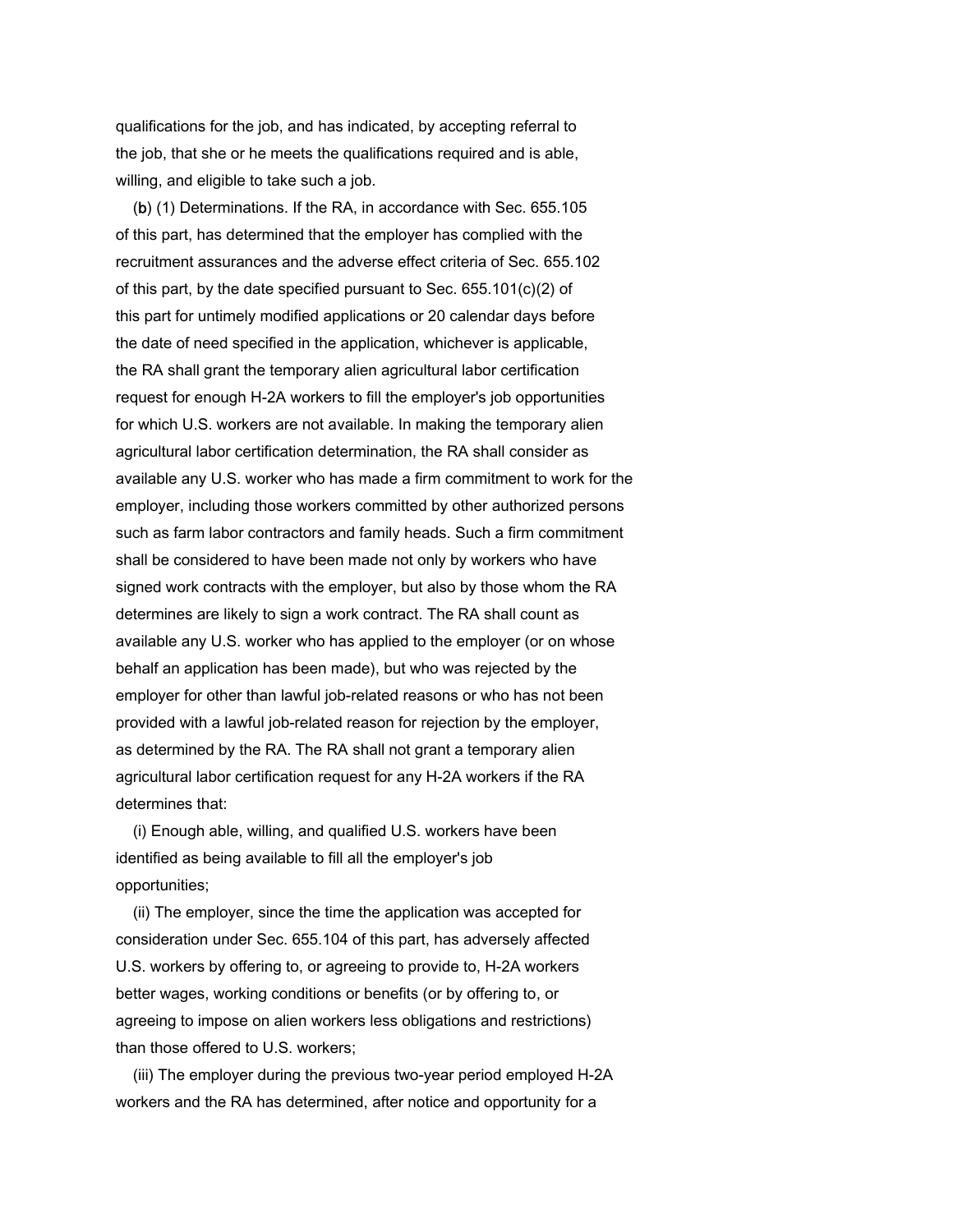hearing, that the employer at any time during that period substantially violated a material term or condition of a temporary alien agricultural labor certification with respect to the employment of U.S. or H-2A workers;

 (iv) The employer has not complied with the workers' compensation requirements at Sec. 655.102(b)(2) of this part; or

 (v) The employer has not satisfactorily complied with the positive recruitment requirements specified by this subpart.

Further, the RA, in making the temporary alien agricultural labor certification determination, will subtract from any temporary alien agricultural labor certification the specific verified

# [[Page 482]]

number of job opportunities involved which are vacant because of a strike or other labor dispute involving a work stoppage, or a lockout, in the occupation at the place of employment (and for which H-2A workers have been requested). Upon receipt by the RA of such labor dispute information from any source, the RA shall verify the existence of the strike, labor dispute, or lockout and the vacancies directly attributable through the receipt by the RA of a written report from the State agency written following an investigation by the State agency (made under the oversight of the RA) of the situation and after the RA has consulted with the Director prior to making such a determination.

 (2) Fees. A temporary alien agricultural labor certification determination granting an application shall include a bill for the required fees. Each employer (except joint employer associations) of H-2A workers under the application for temporary alien agricultural labor certification shall pay in a timely manner a nonrefundable fee upon issuance of the temporary alien agricultural labor certification granting the application (in whole or in part), as follows:

 (i) Amount. The fee for each employer receiving a temporary alien agricultural labor certification is \$100 plus \$10 for each job opportunity for H-2A workers certified, provided that the fee to an employer for each temporary alien agricultural labor certification received shall be no greater than \$1,000. In the case of a joint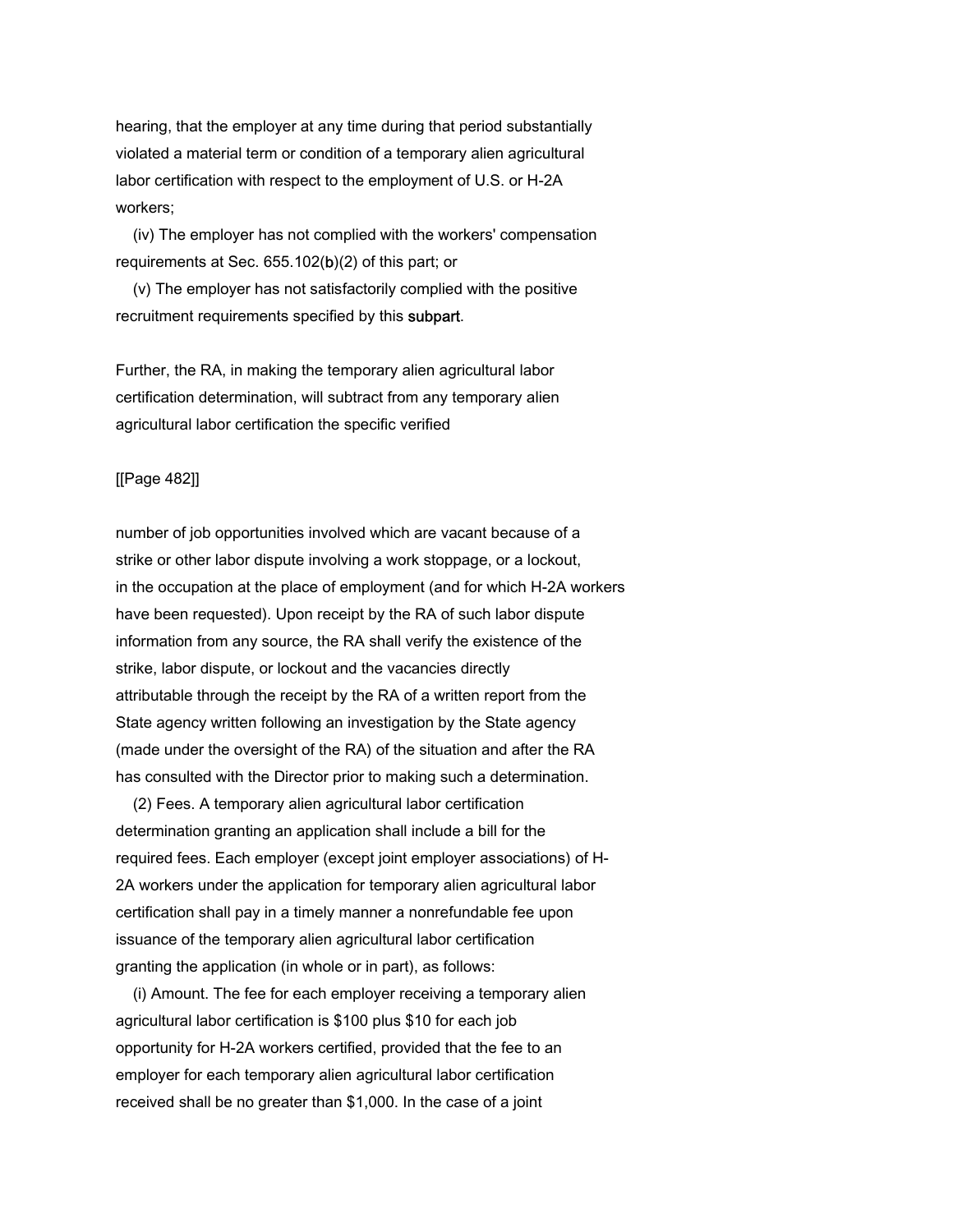employer association receiving a temporary alien agricultural labor certification, each employer-member receiving a temporary alien agricultural labor certification shall pay a fee of \$100 plus \$10 for each job opportunity for H-2A workers certified, provided that the fee to an employer for each temporary alien agricultural labor certification received shall be no greater than \$1,000. The joint employer association will not be charged a separate fee. The fees shall be paid by check or money order made payable to ``Department of Labor''. In the case of employers of H-2A workers which are members of a joint employer association applying on their behalf, the aggregate fees for all employers of H-2A workers under the application may be paid by one check or money order.

 (ii) Timeliness. Fees received by the RA no more than 30 calendar days after the date of the temporary alien agricultural labor certification determination are timely.

 (c) Changes to temporary alien agricultural labor certifications; temporary alien agricultural labor certifications involving employer associations--(1) Changes. Temporary alien agricultural labor certifications are subject to the conditions and assurances made during the application process. Any changes in the level of benefits, wages, and working conditions an employer may wish to make at any time during the work contract period must be approved by the RA after written application by the employer, even if such changes have been agreed to by an employee. Temporary alien agricultural labor certifications shall be for the specific period of time specified in the employer's job offer, which shall be less than twelve months; shall be limited to the employer's specific job opportunities; and may not be transferred from one employer to another, except as provided for by paragraph (c)(2) of this section.

 (2) Associations--(i) Applications. If an association is requesting a temporary alien agricultural labor certification as a joint employer, the temporary alien agricultural labor certification granted under this section shall be made jointly to the association and to its employer members. Except as provided in paragraph (c)(2)(iii) of this section, such workers may be transferred among its producer members to perform work for which the temporary alien agricultural labor certification was granted, provided the association controls the assignment of such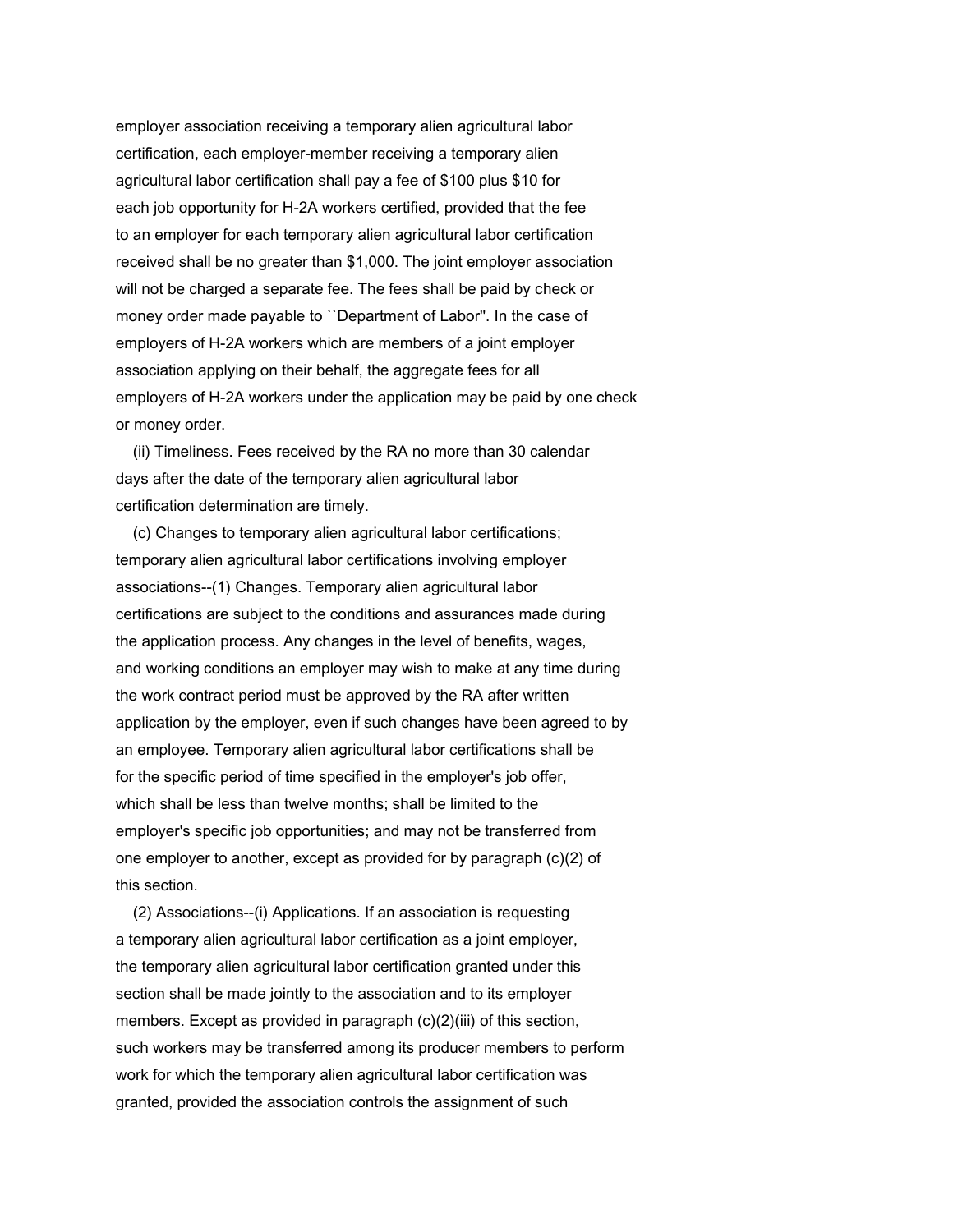workers and maintains a record of such assignments. All temporary alien agricultural labor certifications to associations may be used for the certified job opportunities of any of its members. If an association is requesting a temporary alien agricultural labor certification as a sole employer, the temporary alien agricultural labor certification granted pursuant to this section shall be made to the association only.

# [[Page 483]]

 (ii) Referrals and transfers. For the purposes of complying with the ``fifty-percent rule'' at Sec. 655.103(e) of this part, any association shall be allowed to refer or transfer workers among its members (except as provided in paragraph (c)(2)(iii) of this section), and an association acting as an agent for its members shall not be considered a joint employer merely because of such referral or transfer.

 (iii) Ineligible employer-members. Workers shall not be transferred or referred to an association's member, if that member is ineligible to obtain any or any additional workers, pursuant to Sec. 655.110 of this part.

 (3) Extension of temporary alien agricultural labor certification-- (i) Short-term extension. An employer who seeks an extension of two weeks or less of the temporary alien agricultural labor certification shall apply for such extension to INS. If INS grants such an extension, the temporary alien agricultural labor certification shall be deemed extended for such period as is approved by INS. No extension granted under this paragraph (c)(3)(i) shall be for a period longer than the original work contract period of the temporary alien agricultural labor certification.

 (ii) Long-term extension. For extensions beyond the period which may be granted by INS pursuant to paragraph (c)(3)(i) of this section, an employer, after 50 percent of the work contract period has elapsed, may apply to the RA for an extension of the period of the temporary alien agricultural labor certification, for reasons related to weather conditions or other external factors beyond the control of the employer (which may include unforeseen changes in market conditions), provided that the employer's need for an extension is supported in writing by the employer, with documentation showing that the extension is needed and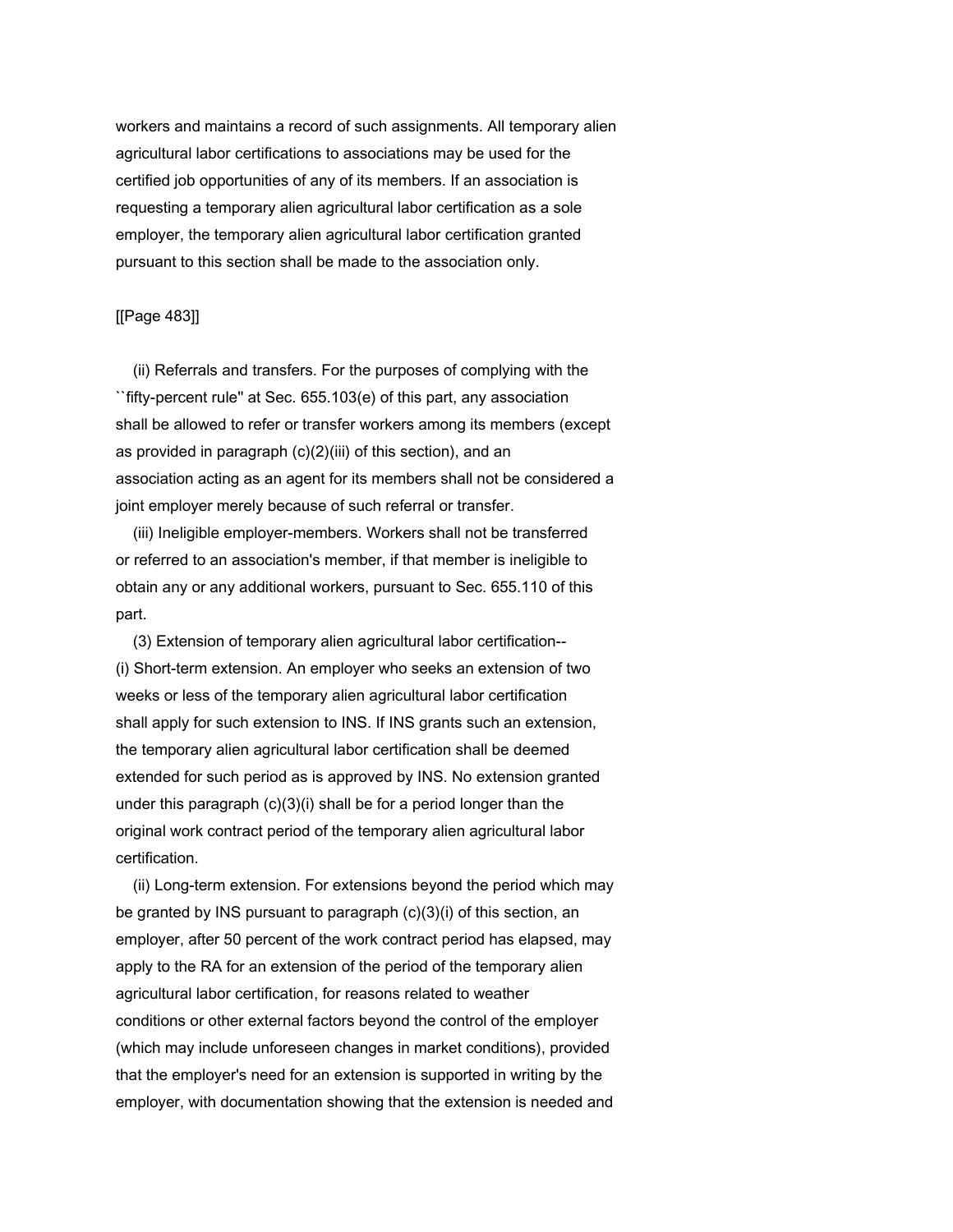could not have been reasonably foreseen by the employer. The RA shall grant or deny the request for extension of the temporary alien agricultural labor certification based on available information, and shall notify the employer of the decision on the request in writing. The RA shall not grant an extension where the total work contract period, including past temporary alien labor certifications for the job opportunity and extensions, would be 12 months or more, except in extraordinary circumstances. The RA shall not grant an extension where the temporary alien agricultural labor certification has already been extended by INS pursuant to paragraph (c)(3)(i) of this section.

 (d) Denials of applications. If the RA does not grant the temporary alien agricultural labor certification (in whole or in part) the RA shall notify the employer by means reasonably calculated to assure nextday delivery. The notification shall contain all the statements required in Sec. 655.104(c) of this part. If a timely request is made for an administrative-judicial review or a de novo hearing by an administrative law judge, the procedures of Sec. 655.112 of this part shall be followed.

 (e) Approvals of applications--(1) Continued recruitment of U.S. workers. After a temporary agricultural labor certification has been granted, the employer shall continue its efforts to recruit U.S. workers until the actual date the H-2A workers depart for the employer's place of employment.

 (i) Unless the local employment office is informed in writing of a different date, the local office shall deem the third day immediately preceding the employer's first date of need to be the date the H-2A workers depart for the employer's place of employment. The employer may notify the local office in writing if the workers depart prior to that date.

 (ii)(A) If the H-2A workers do not depart for the place of employment on or before the first date of need (or by the stated date of departure, if the local office has been advised of a different date), the employer shall notify the local employment office in writing (or orally, confirmed in writing) as soon as the employer knows that the workers will not depart by the first date of need, and in no event later than such date of need. At the same time, the employer shall notify the local office of the workers' expected departure date, if known. No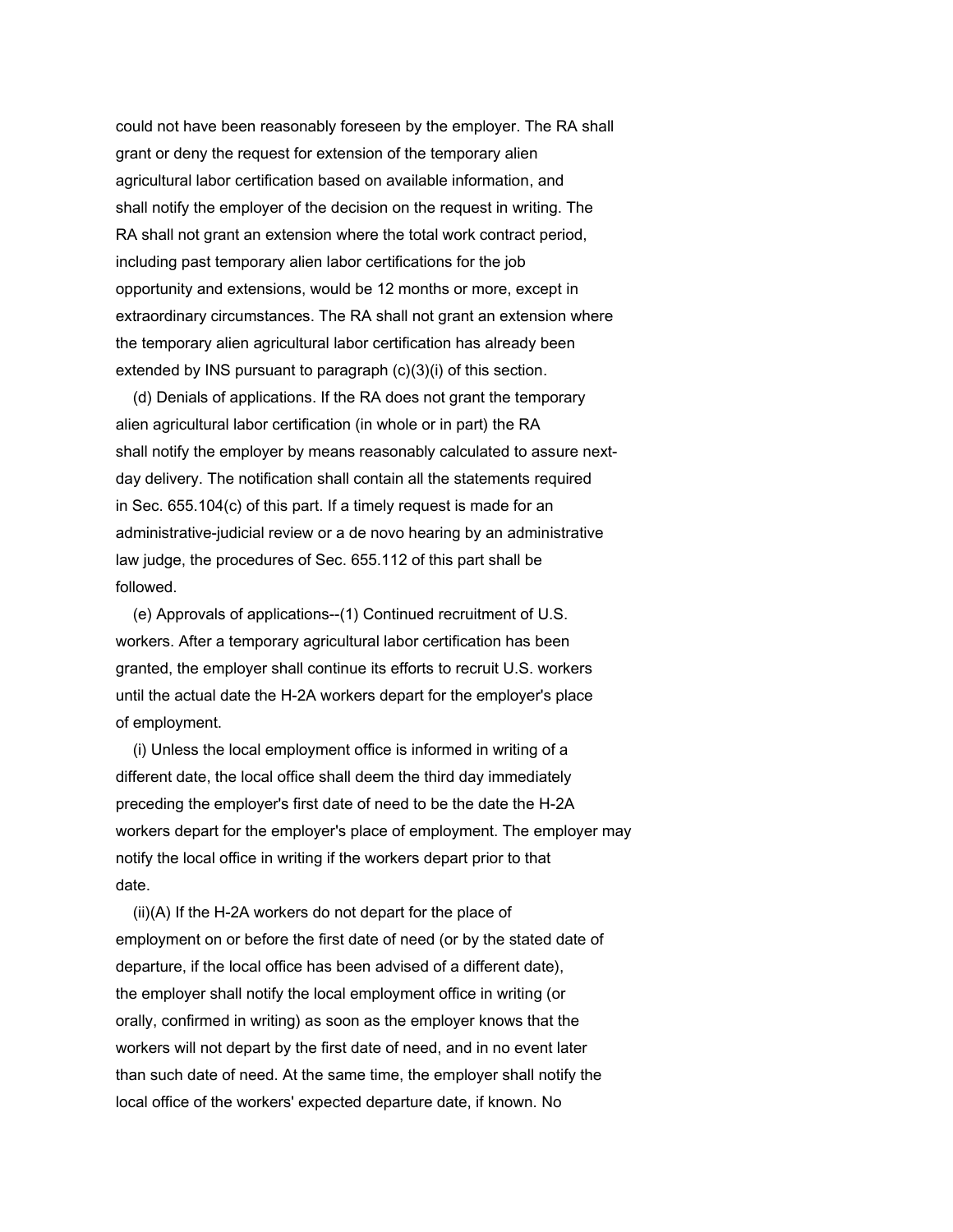further notice is necessary if the workers depart by the stated date of departure.

 (B) If the employer did not notify the local office of the expected departure date pursuant to paragraph  $(e)(1)(ii)(A)$ 

# [[Page 484]]

of this section, or if the H-2A workers do not leave for the place of employment on or before the stated date of departure, the employer shall notify the local employment office in writing (or orally, confirmed in writing) as soon as the employer becomes aware of the expected departure date, or that the workers did not depart by the stated date and the new expected departure date, as appropriate.

 (2) Requirement for Active Job Order. The employer shall keep an active job order on file until the ``50-percent rule'' assurance at Sec. 655.103(e) of this part is met, except as provided by paragraph (f) of this section.

 (3) Referrals by ES System. The ES system shall continue to refer to the employer U.S. workers who apply as long as there is an active job order on file.

 (f) Exceptions. (1) ``Fifty-percent rule'' inapplicable to small employers. The assurance requirement at Sec. 655.103(e) of this part does not apply to any employer who:

 (i) Did not, during any calendar quarter during the preceding calendar year, use more than 500 ``man-days'' of agricultural labor, as defined in section 3(u) of the Fair Labor Standards Act of 1938 (29 U.S.C. 203(u)), and so certifies to the RA in the H-2A application; and

 (ii) Is not a member of an association which has applied for a temporary alien agricultural labor certification under this subpart for its members; and

 (iii) Has not otherwise ``associated'' with other employers who are applying for H-2A workers under this subpart, and so certifies to the RA.

 (2) Displaced H-2A workers. An employer shall not be liable for payment under Sec. 655.102(b)(6) of this part with respect to an H-2A worker whom the RA certifies is displaced due to compliance with Sec. 655.103(e) of this part.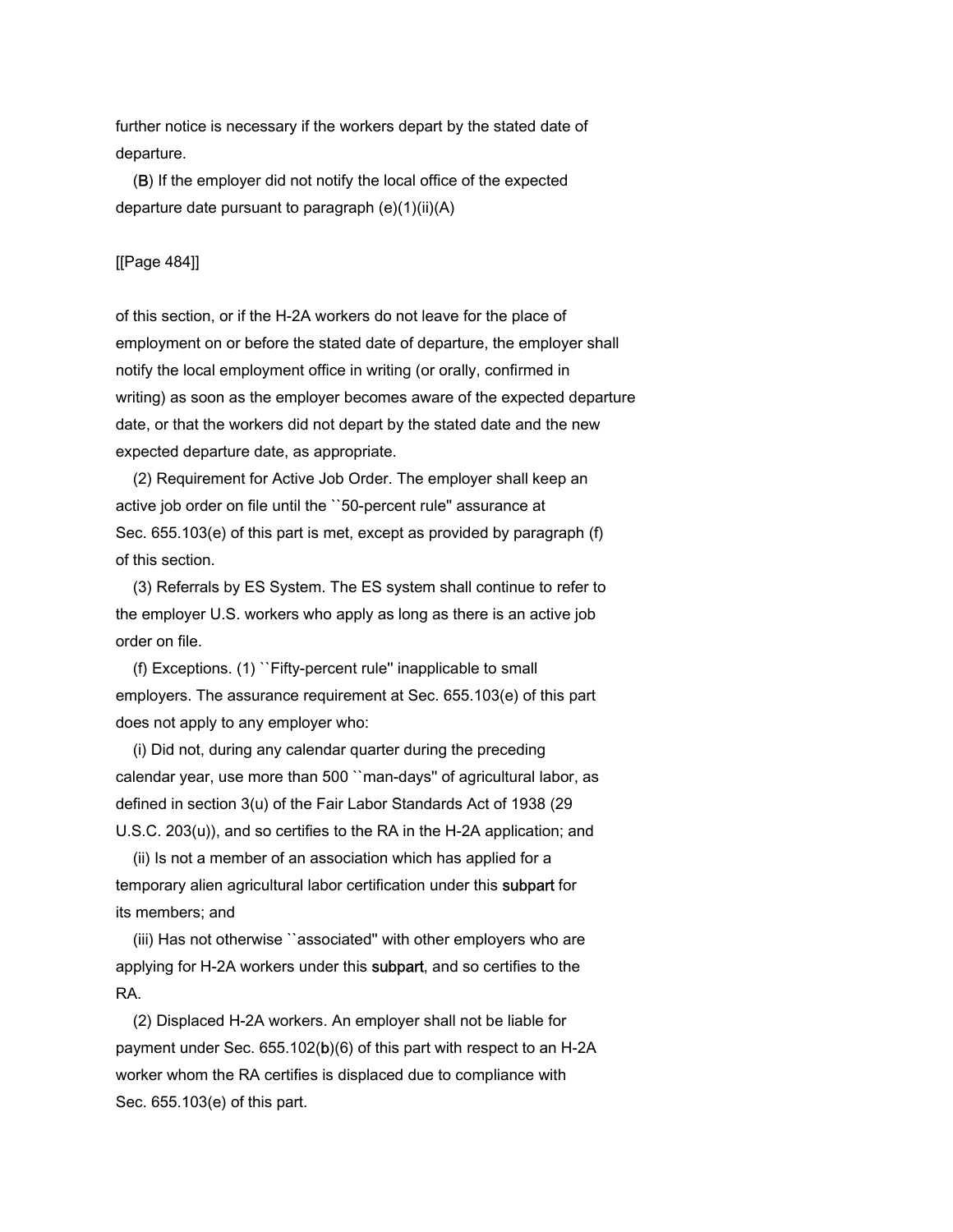(g) Withholding of U.S. workers prohibited. (1) Complaints. Any employer who has reason to believe that a person or entity has willfully and knowingly withheld U.S. workers prior to the arrival at the job site of H-2A workers in order to force the hiring of U.S. workers under Sec. 655.103(e) of this part may submit a written complaint to the local office. The complaint shall clearly identify the person or entity whom the employer believes has withheld the U.S. workers, and shall specify sufficient facts to support the allegation (e.g., dates, places, numbers and names of U.S. workers) which will permit an investigation to be conducted by the local office.

 (2) Investigations. The local office shall inform the RA by telephone that a complaint under the provisions of paragraph (g) of this section has been filed and shall immediately investigate the complaint. Such investigation shall include interviews with the employer who has submitted the complaint, the person or entity named as responsible for withholding the U.S. workers, and the individual U.S. workers whose availability has purportedly been withheld. In the event the local office fails to conduct such interviews, the RA shall do so.

 (3) Reports of findings. Within five working days after receipt of the complaint, the local office shall prepare a report of its findings, and shall submit such report (including recommendations) and the original copy of the employer's complaint to the RA.

 (4) Written findings. The RA shall immediately review the employer's complaint and the report of findings submitted by the local office, and shall conduct any additional investigation the RA deems appropriate. No later than 36 working hours after receipt of the employer's complaint and the local office's report, the RA shall issue written findings to the local office and the employer. Where the RA determines that the employer's complaint is valid and justified, the RA shall immediately suspend the application of Sec. 655.103(e) of this part to the employer. Such suspension of Sec. 655.103(e) of this part under these circumstances shall not take place, however, until the interviews required by paragraph (g)(2) of this section have been conducted. The RA's determination under the provisions of this paragraph (g)(4) shall be the final decision of the Secretary, and no further review by any DOL official shall be given to it.

(h) Requests for new temporary alien agricultural labor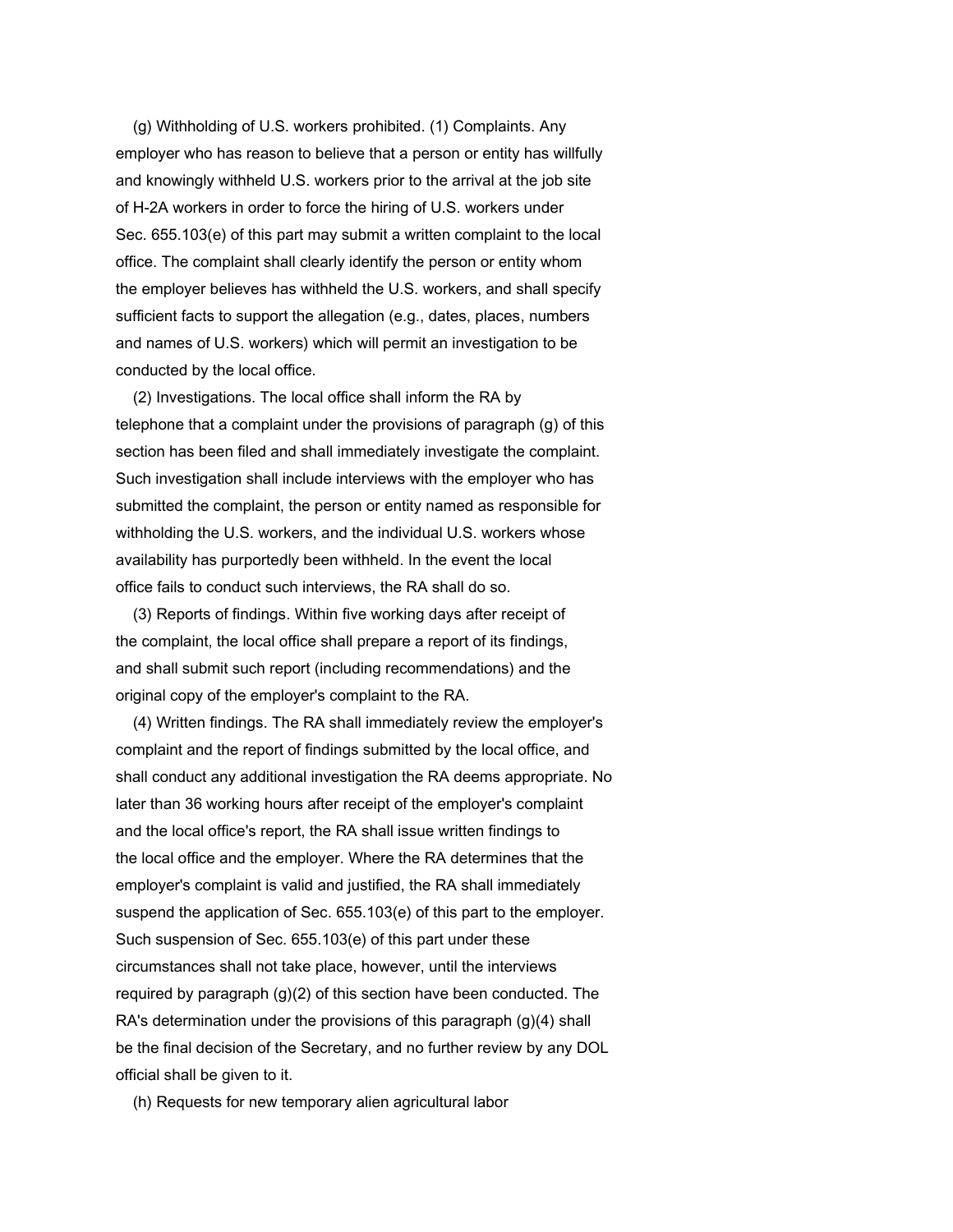certification determinations based on nonavailability of able, willing, and qualified U.S. workers--(1) Standards for requests. If a temporary alien agricultural labor certification

# [[Page 485]]

application has been denied (in whole or in part) based on the RA's determination of the availability of able, willing, and qualified U.S. workers, and, on or after 20 calendar days before the date of need specified in the temporary alien agricultural labor certification determination, such U.S. workers identified as being able, willing, qualified, and available are, in fact, not able, willing, qualified, or available at the time and place needed, the employer may request a new temporary alien agricultural labor certification determination from the RA. The RA shall expeditiously, but in no case later than 72 hours after the time a request is received, make a determination on the request.

 (2) Filing requests. The employer's request for a new determination shall be made directly to the RA. The request may be made to the RA by telephone, but shall be confirmed by the employer in writing as required by paragraphs (h)(2)(i) or (ii) of this section.

 (i) Workers not able, willing, qualified, or eligible. If the employer asserts that any worker who has been referred by the ES System or by any other person or entity is not an eligible worker or is not able, willing, or qualified for the job opportunity for which the employer has requested H-2A workers, the burden of proof is on the employer to establish that the individual referred is not able, willing, qualified, or eligible because of lawful job-related reasons. The employer's burden of proof shall be met by the employer's submission to the RA, within 72 hours of the RA's receipt of the request for a new determination, of a signed statement of the employer's assertions, which shall identify each rejected worker by name and shall state each lawful job-related reason for rejecting that worker.

 (ii) U.S. workers not available. If the employer telephonically requests the new determination, asserting solely that U.S. workers are not available, the employer shall submit to the RA a signed statement confirming such assertion. If such signed statement is not received by the RA within 72 hours of the RA's receipt of the telephonic request for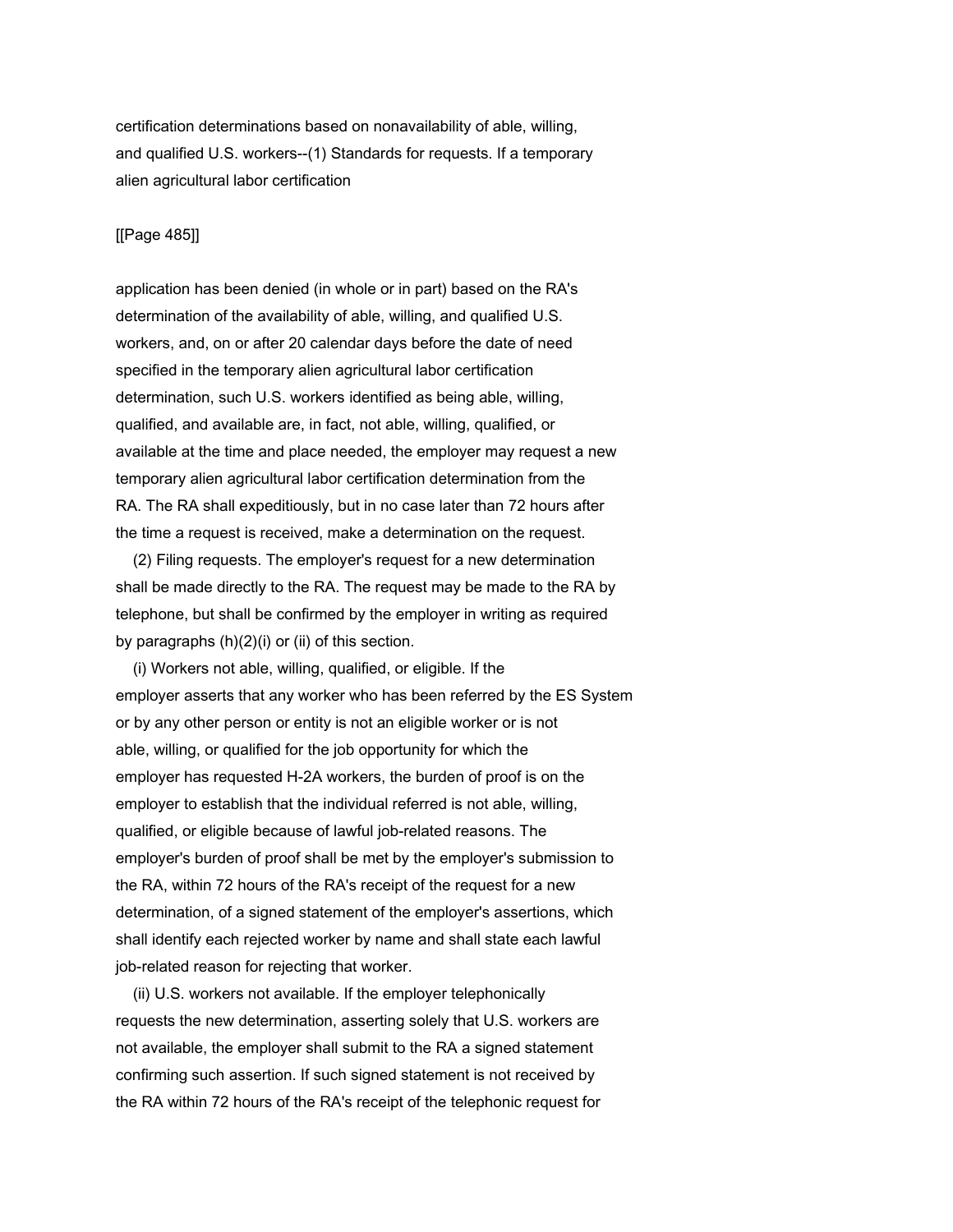a new determination, the RA may make the determination based solely on the information provided telephonically and the information (if any) from the local office.

 (3) Regional office review--(i) Expeditious review. The RA expeditiously shall review the request for a new determination. The RA may request a signed statement from the local office in support of the employer's assertion of U.S. worker nonavailability or referred U.S. workers not being able, willing, or qualified because of lawful jobrelated reasons.

 (ii) New determination. If the RA determines that the employer's assertion of nonavailability is accurate and that no able, willing, or qualified U.S. worker has been refused or is being refused employment for other than lawful job-related reasons, the RA shall, within 72 hours after receipt of the employer's request, render a new determination. Prior to making a new determination, the RA promptly shall ascertain (which may be through the ES System or other sources of information on U.S. worker availability) whether able, willing, and qualified replacement U.S. workers are available or can be reasonably expected to be present at the employer's establishment within 72 hours from the date the employer's request was received.

 (iii) Notification of new determination. If the RA cannot identify sufficient able, willing, and qualified U.S. workers who are or who are likely to be available, the RA shall grant the employer's new determination request (in whole or in part) based on available information as to replacement U.S. worker availability. The RA's notification to the employer on the new determination shall be in writing (by means normally assuring next-day delivery), and the RA's determination under the provisions of this paragraph (h)(3) shall be the final decision of the Secretary, and no further review shall be given to an employer's request for a new H-2A determination by any DOL official. However, this does not preclude an employer from submitting subsequent requests for new determinations, if warranted, based on subsequent facts concerning purported nonavailability of U.S. workers or referred workers not

[[Page 486]]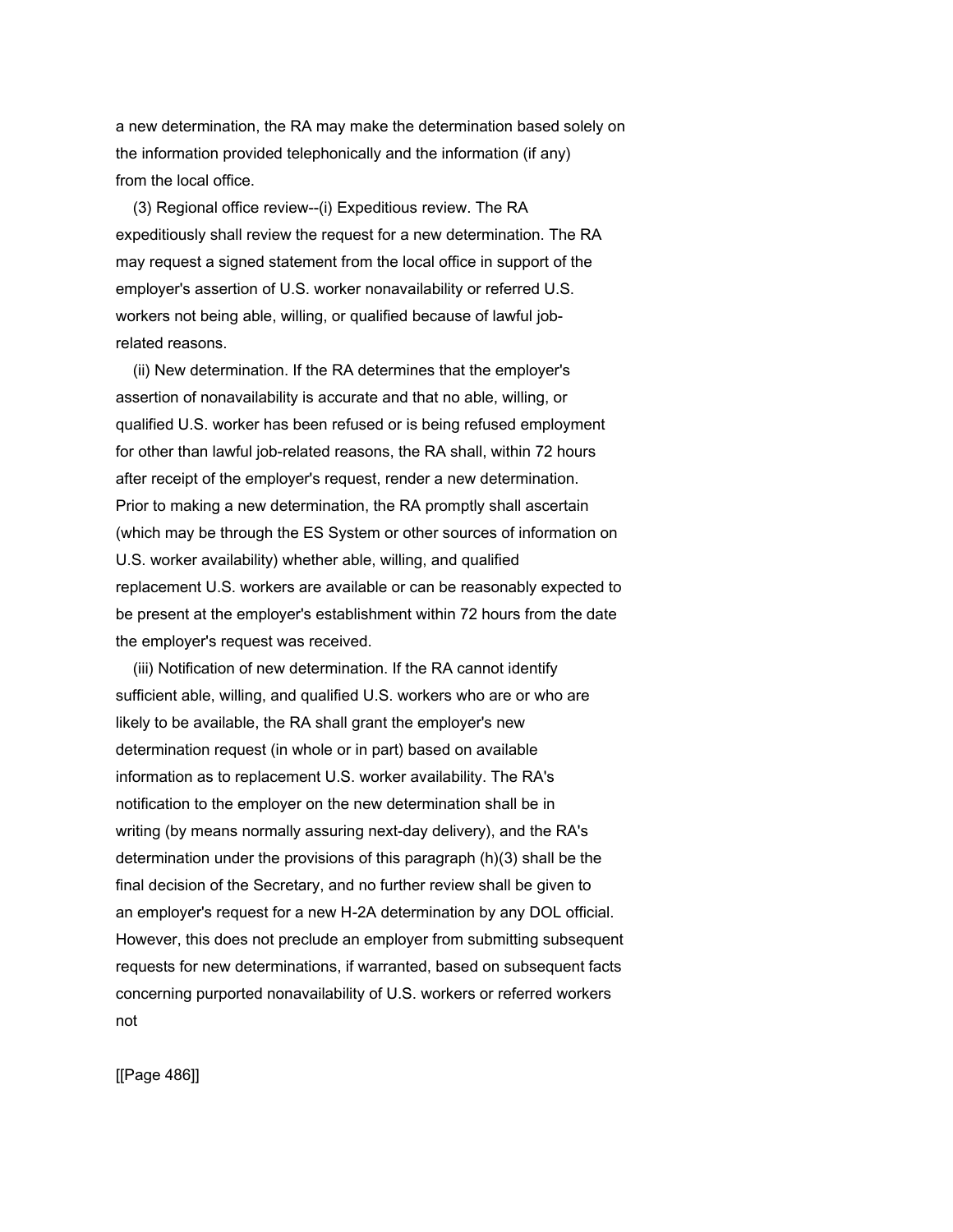being eligible workers or not able, willing, or qualified because of lawful job-related reasons.

[52 FR 20507, June 1, 1987, as amended at 55 FR 29358, July 19, 1990; 64 FR 34966, June 29, 1999]

Sec. 655.107 Adverse effect wage rates (AEWRs).

 (a) Computation and publication of AEWRs. Except as otherwise provided in this section, the AEWRs for all agricultural employment (except for those occupations deemed inappropriate under the special circumstances provisions of Sec. 655.93 of this part) for which temporary alien agricultural labor certification is being sought shall be equal to the annual weighted average hourly wage rate for field and livestock workers (combined) for the region as published annually by the U.S. Department of Agriculture (USDA) based on the USDA quarterly wage survey. The Director shall publish, at least once in each calendar year, on a date or dates to be determined by the Director, AEWRs for each State (for which USDA publishes regional data), calculated pursuant to this paragraph (a) as a notice or notices in the Federal Register.

 (b) Higher prevailing wage rates. If, as the result of a State agency prevailing wage survey determination, the prevailing wage rate in an area and agricultural activity (as determined by the State agency survey and verified by the Director) is found to be higher that the AEWR computed pursuant to paragraph (a) of this section, the higher prevailing wage rate shall be offered and paid to all workers by employers seeking temporary alien agricultural labor certification for that agricultural activity and area.

 (c) Federal minimum wage rate. In no event shall an AEWR computed pursuant to this section be lower than the hourly wage rate published in 29 U.S.C. 206(a)(1) and currently in effect.

[52 FR 20507, June 1, 1987, as amended at 54 FR 28046, July 5, 1989]

Sec. 655.108 H-2A applications involving fraud or willful misrepresentation.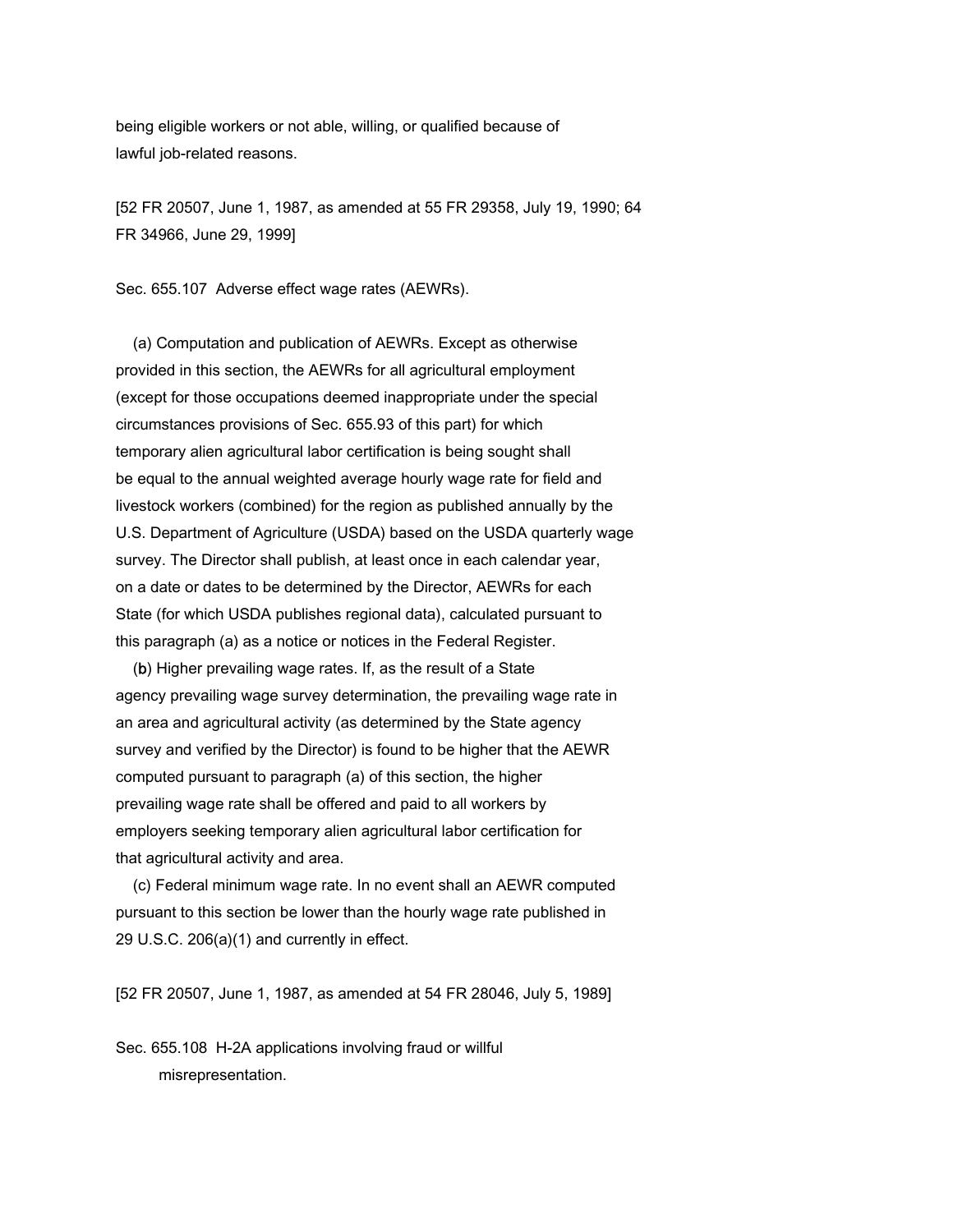(a) Referral for investigation. If possible fraud or willful misrepresentation involving a temporary alien agricultural labor certification application is discovered prior to a final temporary alien agricultural labor certification determination or if it is learned that the employer or agent (with respect to an application) is the subject of a criminal indictment or information filed in a court, the RA shall refer the matter to the INS and DOL Office of the Inspector General for investigation. The RA shall continue to process the application and may issue a temporary alien agricultural labor certification.

 (b) Continued processing. If a court finds an employer or agent not guilty of fraud or willful misrepresentation, or if the Department of Justice decides not to prosecute an employer or agent, the RA shall not deny the temporary alien agricultural labor certification application on the grounds of fraud or willful misrepresentation. The application, of course, may be denied for other reasons pursuant to this subpart.

 (c) Terminated processing. If a court or the INS determines that there was fraud or willful misrepresentation involving a temporary alien agricultural labor certification application, the application is thereafter invalid, consideration of the application shall be terminated and the RA shall return the application to the employer or agent with the reasons therefor stated in writing.

Sec. 655.110 Employer penalties for noncompliance with terms and conditions of temporary alien agricultural labor certifications.

 (a) Investigation of violations. If, during the period of two years after a temporary alien agricultural labor certification has been granted (in whole or in part), the RA has reason to believe that an employer violated a material term or condition of the temporary alien agricultural labor certification, the RA shall, except as provided in paragraph (b) of this section, investigate the matter. If, after the investigation, the RA determines that a substantial violation has occurred, the RA, after consultation with the Director, shall notify the employer that a temporary alien agricultural certification request will not be granted for the next period of time in a calendar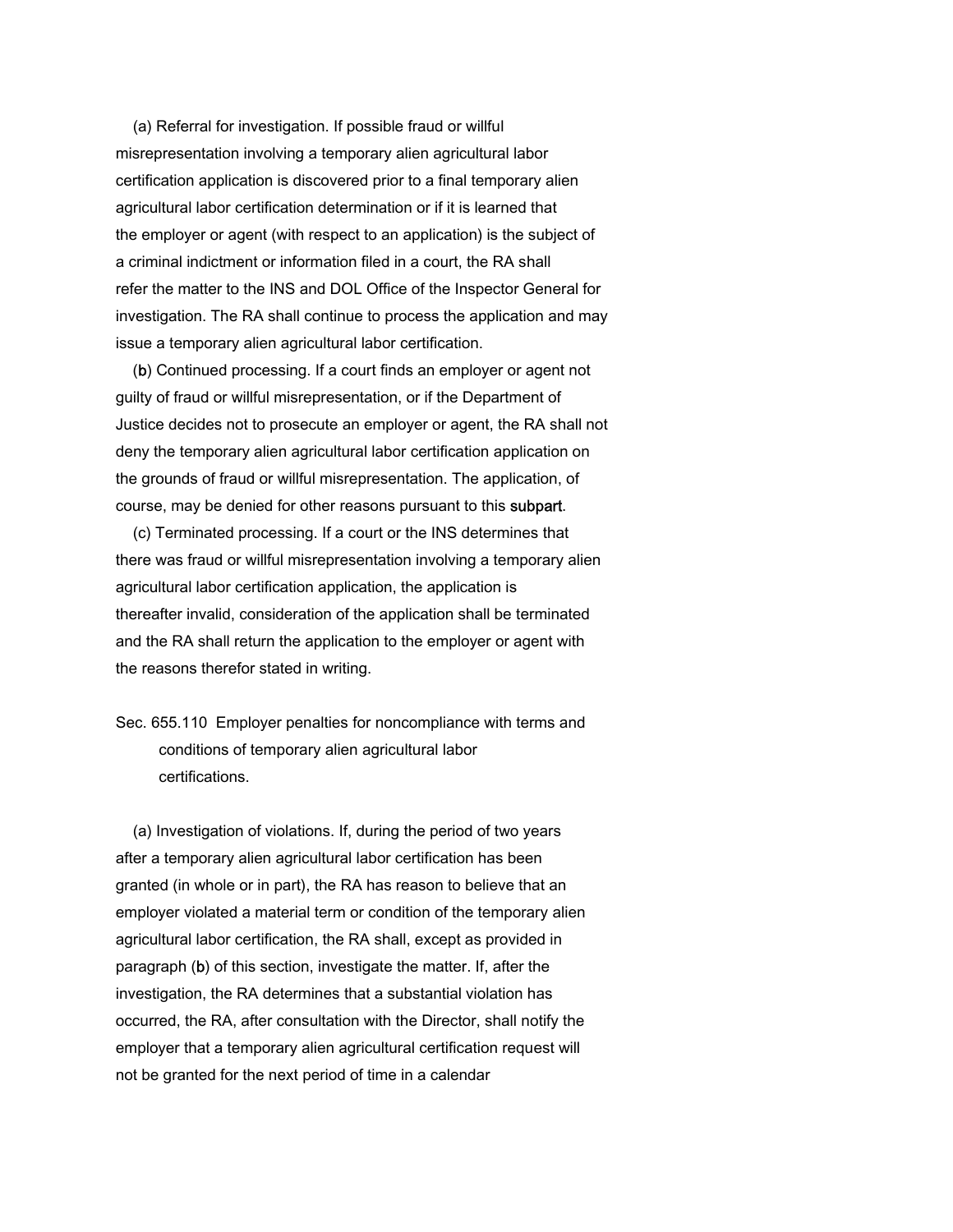# [[Page 487]]

year during which the employer would normally be expected to request a temporary alien agricultural labor certification, and any application subsequently submitted by the employer for that time period will not be accepted by the RA. If multiple or repeated substantial violations are involved, the RA's notice to the employer shall specify that the prospective denial of the temporary alien agricultural labor certification will apply not only to the next anticipated period for which a temporary alien agricultural labor certification would normally be requested, but also to any periods within the coming two or three years; two years for two violations, or repetitions of the same violations, and three years for three or more violations, or repetitions thereof. The RA's notice shall be in writing, shall state the reasons for the determinations, and shall offer the employer an opportunity to request an expedited administrative review or a de novo hearing before an administrative law judge of the determination within seven calendar days of the date of the notice. If the employer requests an expedited administrative review or a de novo hearing before an administrative law judge, the procedures in Sec. 655.112 of this part shall be followed.

 (b) Employment Standards Administration investigations. The RA may make the determination described in paragraph (a) of this section based on information and recommendations provided by the Employment Standards Administration, after an Employment Standards Administration investigation has been conducted in accordance with the Employment Standards Administration procedures, that an employer has not complied with the terms and conditions of employment prescribed as a condition for a temporary alien agricultural labor certification. In such instances, the RA need not conduct any investigation of his/her own, and the subsequent notification to the employer and other procedures contained in paragraph (a) of this section will apply. Penalties invoked by the Employment Standards Administration for violations of temporary alien agricultural labor certification terms and conditions shall be treated and handled separately from sanctions available to the RA, and an employer's obligations for compliance with the Employment Standards Administration's enforcement penalties shall not absolve an employer from sanctions applied by ETA under this section (except as noted in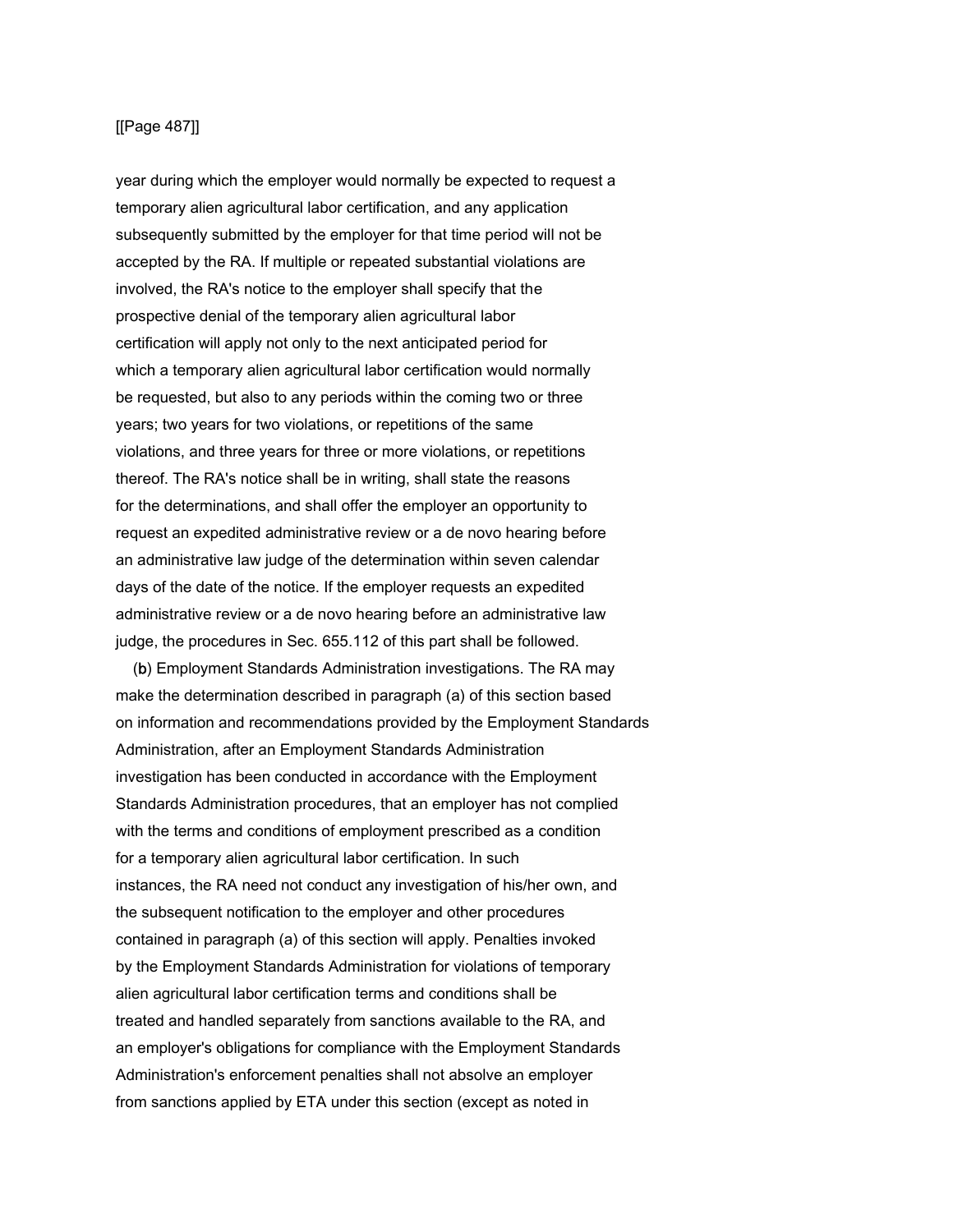paragraph (a) of this section).

 (c) Less than substantial violations--(1) Requirement of special procedures. If, after investigation as provided for under paragraph (a) of this section, or an Employment Standards Administration notification as provided under paragraph (b) of this section, the RA determines that a less than substantial violation has occurred, but the RA has reason to believe that past actions on the part of the employer may have had and may continue to have a chilling or otherwise negative effect on the recruitment, employment, and retention of U.S. workers, the RA may require the employer to conform to special procedures before and after the temporary alien labor certification determination (including special on-site positive recruitment and streamlined interviewing and referral techniques) designed to enhance U.S. worker recruitment and retention in the next year as a condition for receiving a temporary alien agricultural labor certification. Such requirements shall be reasonable, and shall not require the employer to offer better wages, working conditions and benefits than those specified in Sec. 655.102 of this part, and shall be no more than deemed necessary to assure employer compliance with the test of U.S. worker availability and adverse effect criteria of this subpart. The RA shall notify the employer in writing of the special procedures which will be required in the coming year. The notification shall state the reasons for the imposition of the requirements, state that the employer's agreement to accept the conditions will constitute inclusion of them as bona fide conditions and terms of a temporary alien agricultural labor certification, and shall offer the employer an opportunity to request an administrative review or a de novo hearing before an administrative law judge. If an administrative review or de novo hearing is requested, the procedures prescribed in Sec. 655.112 of this part shall apply.

## [[Page 488]]

 (2) Failure to comply with special procedures. If the RA determines that the employer has failed to comply with special procedures required pursuant to paragraph (c)(1) of this section, the RA shall send a written notice to the employer, stating that the employer's otherwise affirmative temporary alien agricultural labor certification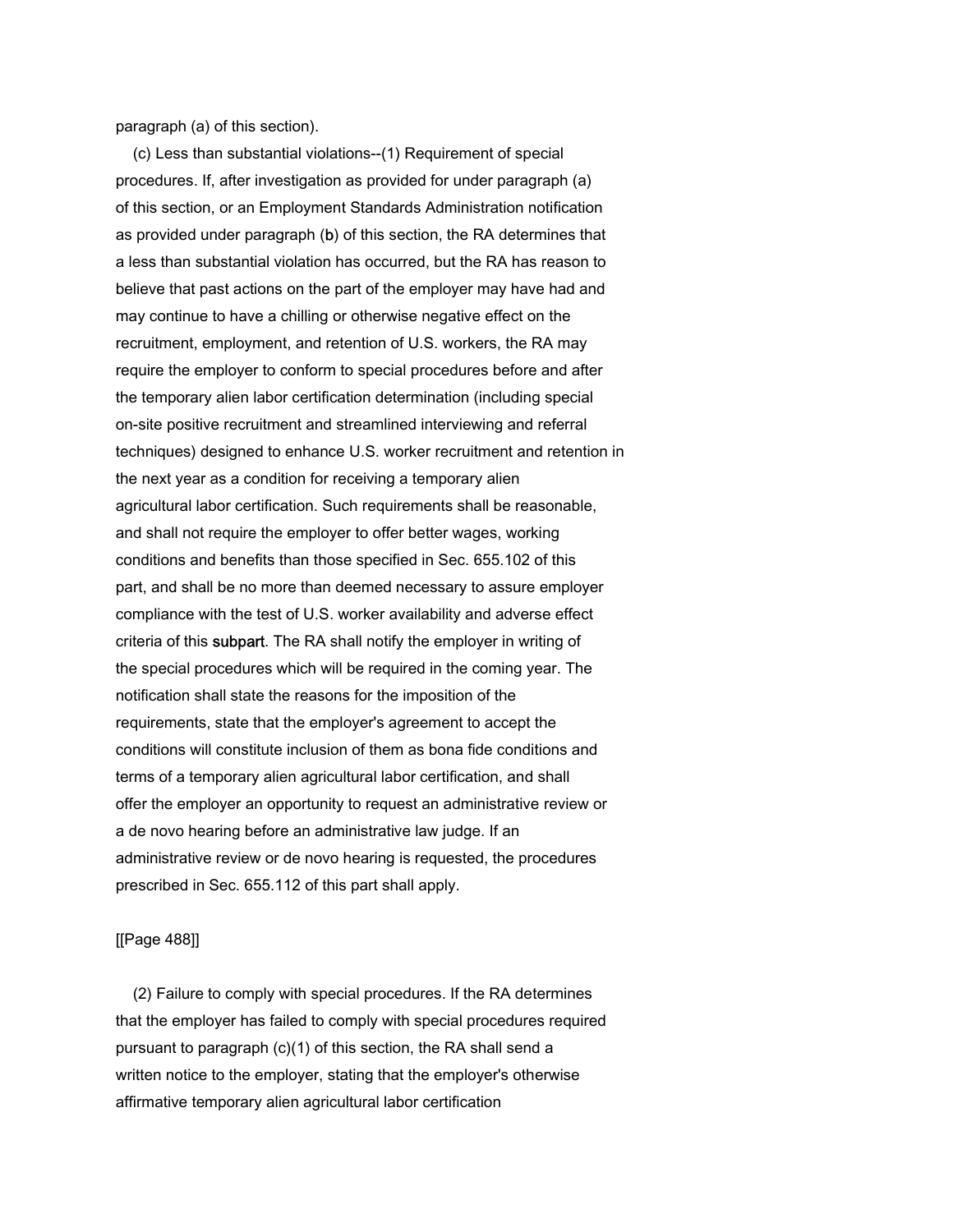determination will be reduced by twenty-five percent of the total number of H-2A aliens requested (which cannot be more than those requested in the previous year) for a period of one year. Notice of such a reduction in the number of workers requested shall be conveyed to the employer by the RA in the RA's written temporary alien agricultural labor certification determination required by Sec. 655.101 of this part (with the concurrence of the Director). The notice shall offer the employer an opportunity to request an administrative review or a de novo hearing before an administrative law judge. If an administrative review or de novo hearing is requested, the procedures prescribed in Sec. 655.112 of this part shall apply, provided that if the administrative law judge affirms the RA's determination that the employer has failed to comply with special procedures required by paragraph (c)(1) of this section, the reduction in the number of workers requested shall be twenty-five percent of the total number of H-2A aliens requested (which cannot be more than those requested in the previous year) for a period of one year.

 (d) Penalties involving members of associations. If, after investigation as provided for under paragraph (a) of this section, or notification from the Employment Standards Administration under paragraph (b) of this section, the RA determines that a substantial violation has occurred, and if an individual producer member of a joint employer association is determined to have committed the violation, the denial of temporary alien agricultural labor certification penalty prescribed in paragraph (a) shall apply only to that member of the association unless the RA determines that the association or other association member participated in, had knowledge of, or had reason to know of the violation, in which case the penalty shall be invoked against the association or other association member as well.

 (e) Penalties involving associations acting as joint employers. If, after investigation as provided for under paragraph (a) of this section, or notification from the Employment Standards Administration under paragraph (b) of this section, the RA determines that a substantial violation has occurred, and if an association acting as a joint employer with its members is determined to have committed the violation, the denial of temporary alien agricultural labor certification penalty prescribed in paragraph (a) of this section shall apply only to the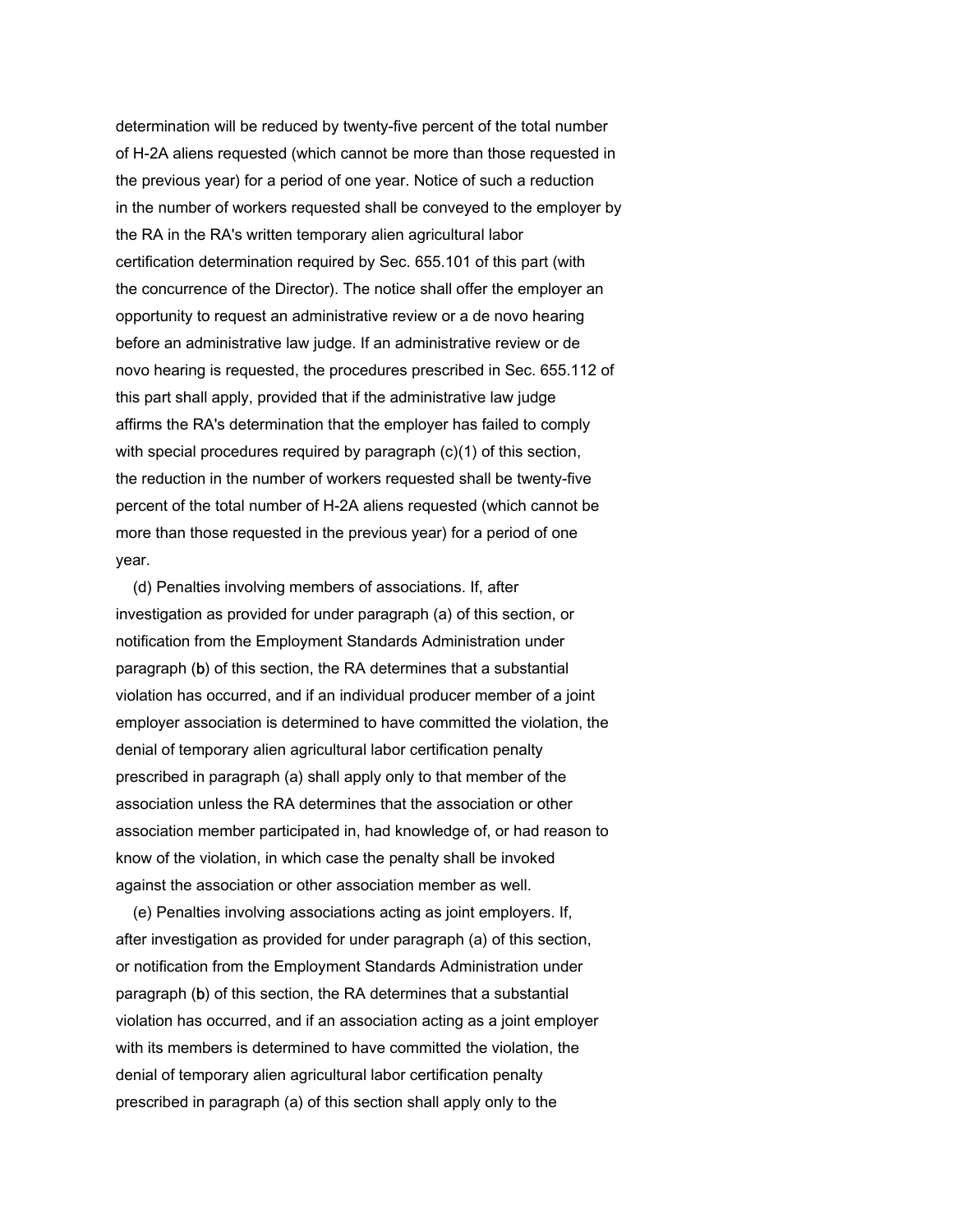association, and shall not be applied to any individual producer member of the association unless the RA determines that the member participated in, had knowledge of, or reason to know of the violation, in which case the penalty shall be invoked against the association member as well.

 (f) Penalties involving associations acting as sole employers. If, after investigation as provided for under paragraph (a) of this section, or notification from the Employment Standards Administration under paragraph (b) of this section, the RA determines that a substantial violation has occurred, and if an association acting as a sole employer is determined to have committed the violation, no individual producer member of the association shall be permitted to employ certified H-2A workers in the crop and occupation for which the H-2A workers had been previously certified for the sole employer association unless the producer member applies for temporary alien agricultural labor certification under the provisions of this subpart in the capacity of an individual employer/applicant or as a member of a joint employer association, and is granted temporary alien agricultural labor certification by the RA.

 (g) Types of violations--(1) Substantial violation. For the purposes of this subpart, a substantial violation is one or more actions of commission or omission on the part of the employer or the employer's agent, with respect to which the RA determines:

## [[Page 489]]

 (i)(A) That the action(s) is/are significantly injurious to the wages, benefits, or working conditions of 10 percent or more of an employer's U.S. and/or H-2A workforce; and that:

 (1) With respect to the action(s), the employer has failed to comply with one or more penalties imposed by the Employment Standards Administration for violation(s) of contractual obligations found by that agency (if applicable), or with one or more decisions or orders of the Secretary or a court pursuant to Sec. 216 of the INA (8 U.S.C. 1186), this subpart, or 29 CFR part 501 (Employment Standards Administration enforcement of contractual obligations); or

 (2) The employer has engaged in a pattern or practice of actions which are significantly injurious to the wages, benefits, or working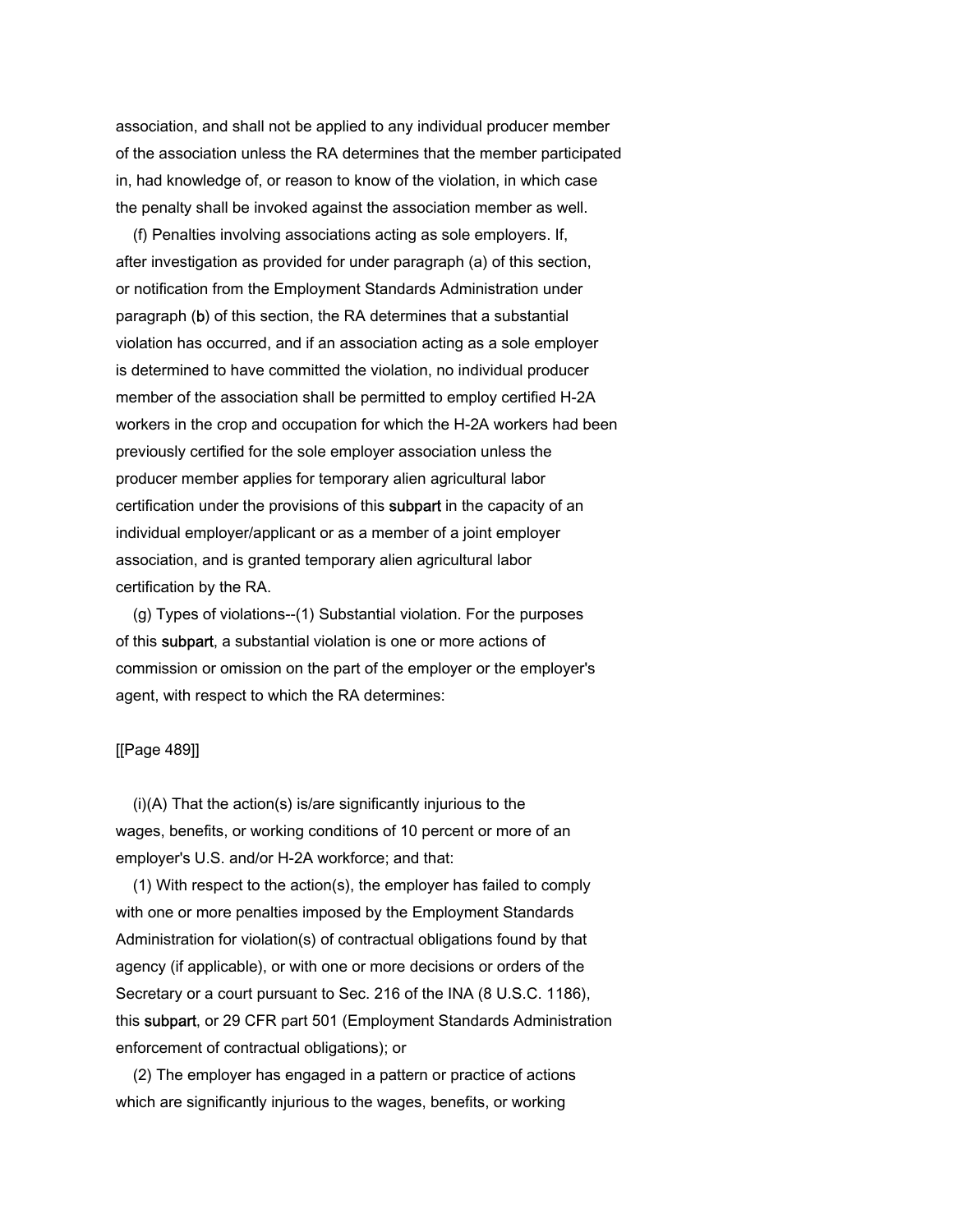conditions of 10 percent or more of an employer's U.S. and/or H-2A workforce;

 (B) That the action(s) involve(s) impeding an investigation of an employer pursuant to Sec. 216 of the INA (8 U.S.C. 1186), this subpart, or 29 CFR part 501 (Employment Standards Administration enforcement of contractual obligations);

 (C) That the employer has not paid the necessary fee in a timely manner;

 (D) That the employer is not currently eligible to apply for a temporary alien agricultural labor certification pursuant to Sec. 655.210 of this part (failure of an employer to comply with the terms of a temporary alien agricultural labor certification in which the application was filed under subpart C of this part prior to June 1, 1987); or

 (E) That there was fraud involving the application for temporary alien agricultural labor certification of that the employer made a material misrepresentation of fact during the application process; and

 (ii) That there are no extenuating circumstances involved with the action(s) described in paragraph (g)(1)(i) of this section (as determined by the RA).

 (2) Less than substantial violation. For the purposes of this subpart, a less than substantial violation is an action of commission or omission on the part of the employer or the employer's agent which violates a requirement of this subpart, but is not a substantial violation.

Sec. 655.111 Petition for higher meal charges.

 (a) Filing petitions. Until a new amount is set pursuant to this paragraph (a), the RA may permit an employer to charge workers up to \$6.58 for providing them with three meals per day, if the employer justifies the charge and submits to the RA the documentation required by paragraph (b) of this section. In the event the employer's petition for a higher meal charge is denied in whole or in part, the employer may appeal such denial. Such appeals shall be filed with the Chief Administrative Law Judge. Administrative law judges shall hear such appeals according to the procedures in 29 CFR part 18, except that the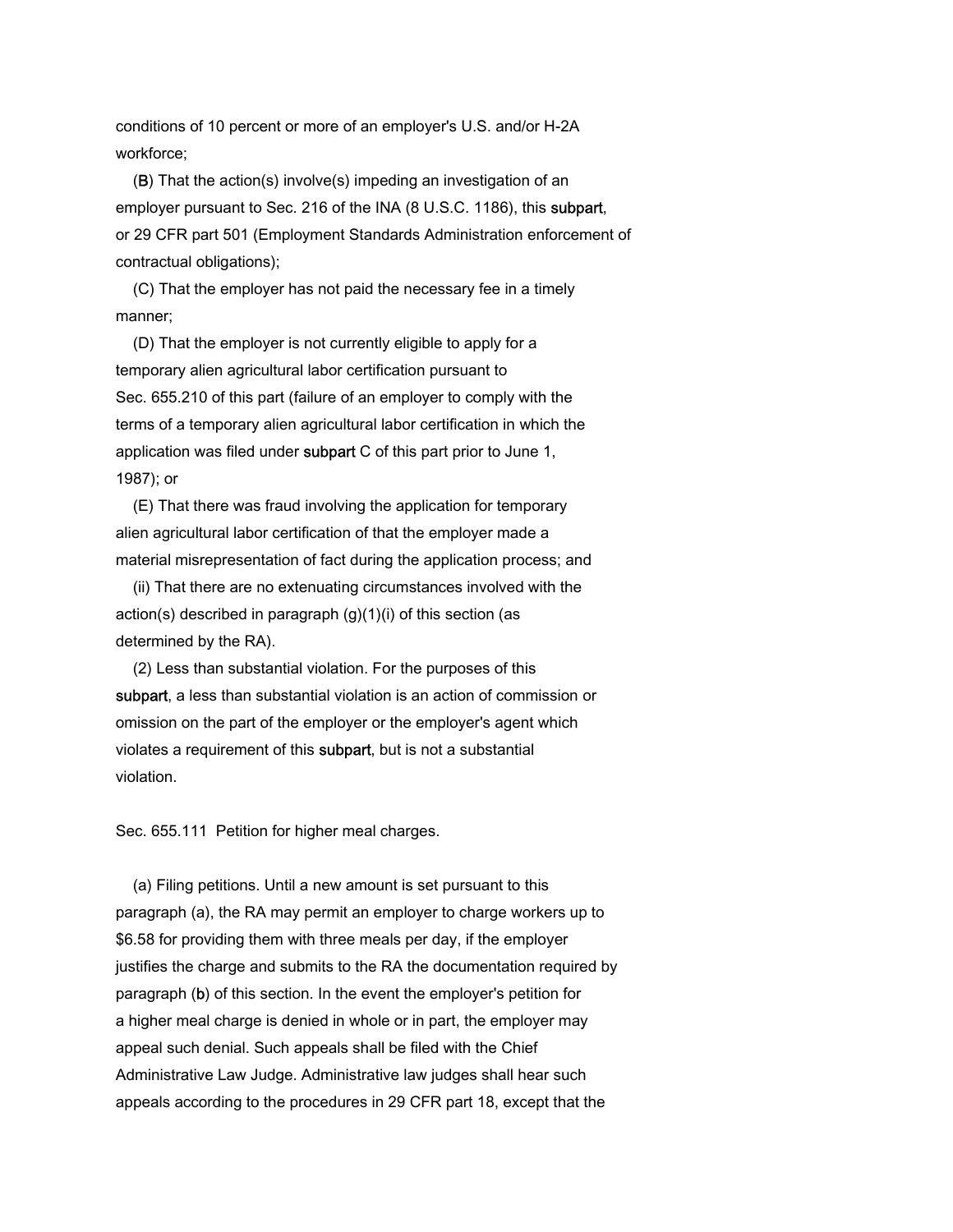appeal shall not be considered as a complaint to which an answer is required. The decision of the administrative law judge shall be the final decision of the Secretary. Each year the maximum charge allowed by this paragraph (a) will be changed by the same percentage as the twelvemonth percent change for the Consumer Price Index for all Urban Consumers for Food between December of the year just concluded and December of the year prior to that. The annual adjustments shall be effective on the date of their publication by the Director as a notice in the Federal Register. However, an employer may not impose such a charge on a worker prior to the effective date contained in the RA's written confirmation of the amount to be charged.

 (b) Required documentation. Documentation submitted shall include the cost of goods and services directly related to the preparation and serving of meals, the number of workers fed, the number of meals served and the number of days meals were provided. The cost of the following items may be included: Food; kitchen supplies other than food, such as lunch bags and soap; labor costs which have a direct relation to food service operations, such as wages of cooks and restaurant supervisors; fuel, water, electricity, and other utilities used for the food service operation; and other costs directly related to the food service operation.

#### [[Page 490]]

Charges for transportation, depreciation, overhead and similar charges may not be included. Receipts and other cost records for a representative pay period shall be available for inspection by the RA for a period of one year.

Sec. 655.112 Administrative review and de novo hearing before an administrative law judge.

 (a) Administrative review--(1) Consideration. Whenever an employer has requested an administrative review before an administrative law judge of a decision not to accept for consideration a temporary alien agricultural labor certification application, of the denial of a temporary alien agricultural labor certification, or of a penalty under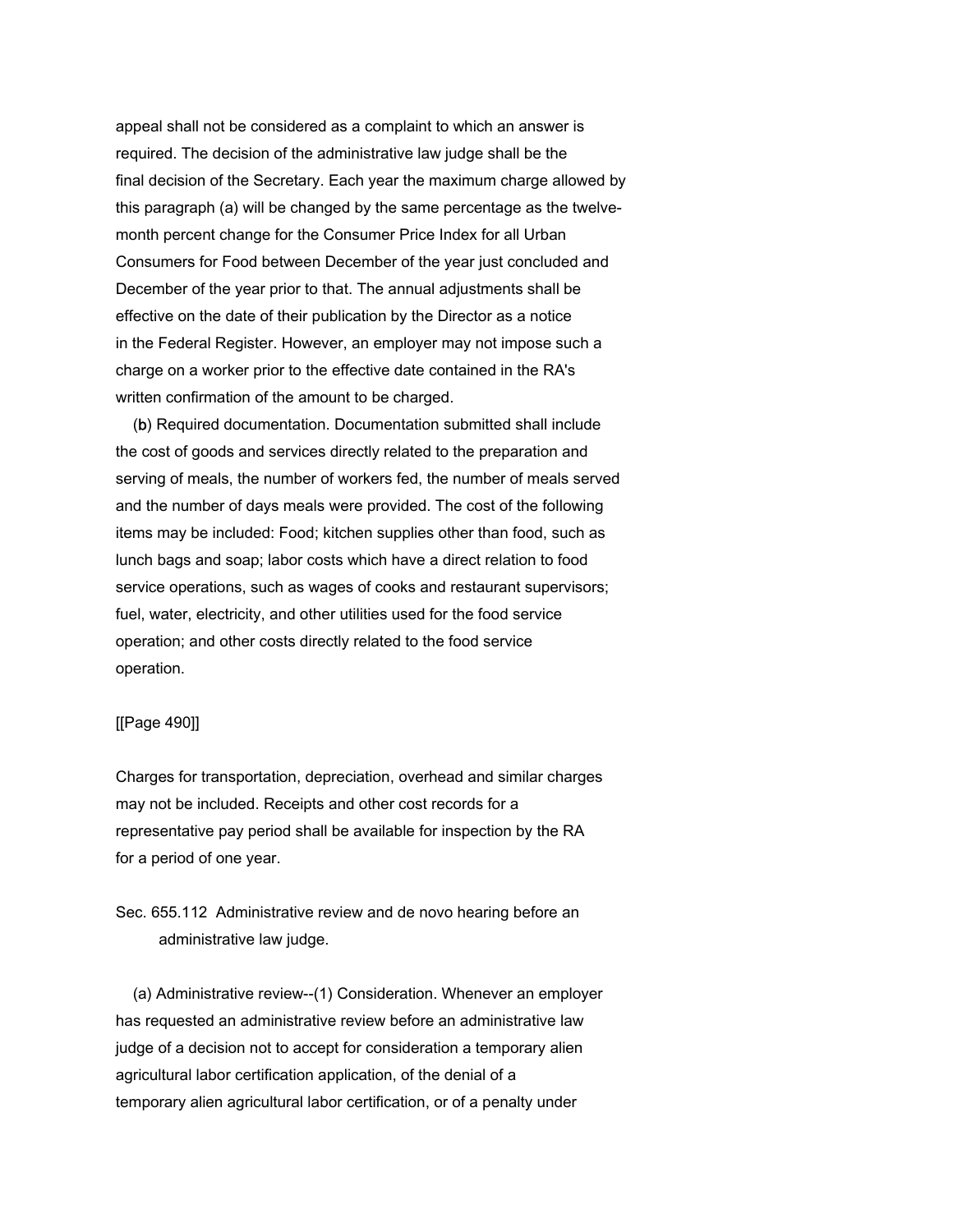Sec. 655.110 of this part, the RA shall send a certified copy of the ETA case file to the Chief Administrative Law Judge by means normally assuring next-day delivery. The Chief Administrative Law Judge shall immediately assign an administrative law judge (which may be a panel of such persons designated by the Chief Administrative Law Judge from the Board of Alien Labor Certification Appeals established by part 656 of this chapter, but which shall hear and decide the appeal as set forth in this section) to review the record for legal sufficiency. The administrative law judge shall not remand the case and shall not receive additional evidence.

 (2) Decision. Within five working days after receipt of the case file the administrative law judge shall, on the basis of the written record and after due consideration of any written submissions submitted from the parties involved or amici curiae, either affirm, reverse, or modify the RA's denial by written decision. The decision of the administrative law judge shall specify the reasons for the action taken and shall be immediately provided to the employer, RA, the Director, and INS by means normally assuring next-day delivery. The administrative law judge's decision shall be the final decision of the Secretary and no further review shall be given to the temporary alien agricultural labor certification application or the temporary alien agricultural labor certification determination by any DOL official.

 (b) De novo hearing--(1) Request for hearing; conduct of hearing. Whenever an employer has requested a de novo hearing before an administrative law judge of a decision not to accept for consideration a temporary alien agricultural labor certification application, of the denial of a temporary alien agricultural labor certification, or of a penalty under Sec. 655.110 of this part, the RA shall send a certified copy of the case file to the Chief Administrative Law Judge by means normally assuring next-day delivery. The Chief Administrative Law Judge shall immediately assign an administrative law judge (which may be a panel of such persons designated by the Chief Administrative Law Judge from the Board of Alien Labor Certification Appeals established by part 656 of this chapter, but which shall hear and decide the appeal as set forth in this section) to conduct the de novo hearing. The procedures contained in 29 CFR part 18 shall apply to such hearings, except that:

(i) The appeal shall not be considered to be a complaint to which an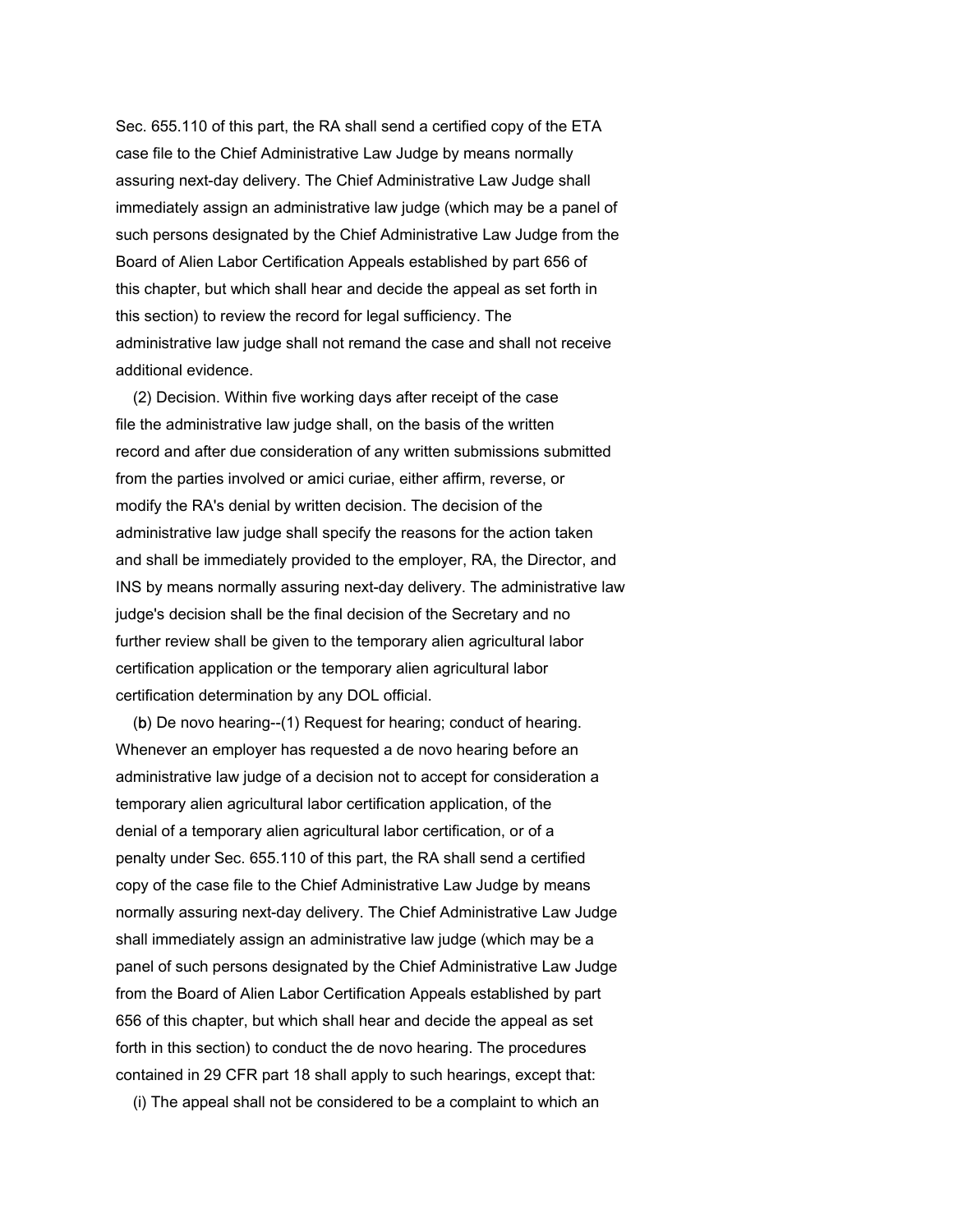answer is required,

 (ii) The administrative law judge shall ensure that, at the request of the employer, the hearing is scheduled to take place within five working days after the administrative law judge's receipt of the case file, and

 (iii) The administrative law judge's decision shall be rendered within ten working days after the hearing.

 (2) Decision. After a de novo hearing, the administrative law judge shall either affirm, reverse, or modify the RA's determination, and the administrative law judge's decision shall be provided immediately to the employer, RA, Director, and INS by means normally assuring next-day delivery. The administrative law judge's decision shall be the final decision of the Secretary, and no further review shall be given to the temporary alien agricultural labor certification application or the temporary alien agricultural labor certification determination by any DOL official.

[52 FR 20507, June 1, 1987, as amended at 59 FR 41876, Aug. 15, 1994]

[[Page 491]]

Sec. 655.113 Job Service Complaint System; enforcement of work contracts.

 Complaints arising under this subpart may be filed through the Job Service Complaint System, as described in 20 CFR part 658, subpart E. Complaints which involve worker contracts shall be referred by the local office to the Employment Standards Administration for appropriate handling and resolution. See 29 CFR part 501. As part of this process, the Employment Standards Administration may report the results of its investigation to ETA for consideration of employer penalties under Sec. 655.110 of this part or such other action as may be appropriate.

[Code of Federal Regulations] [Title 20, Volume 3]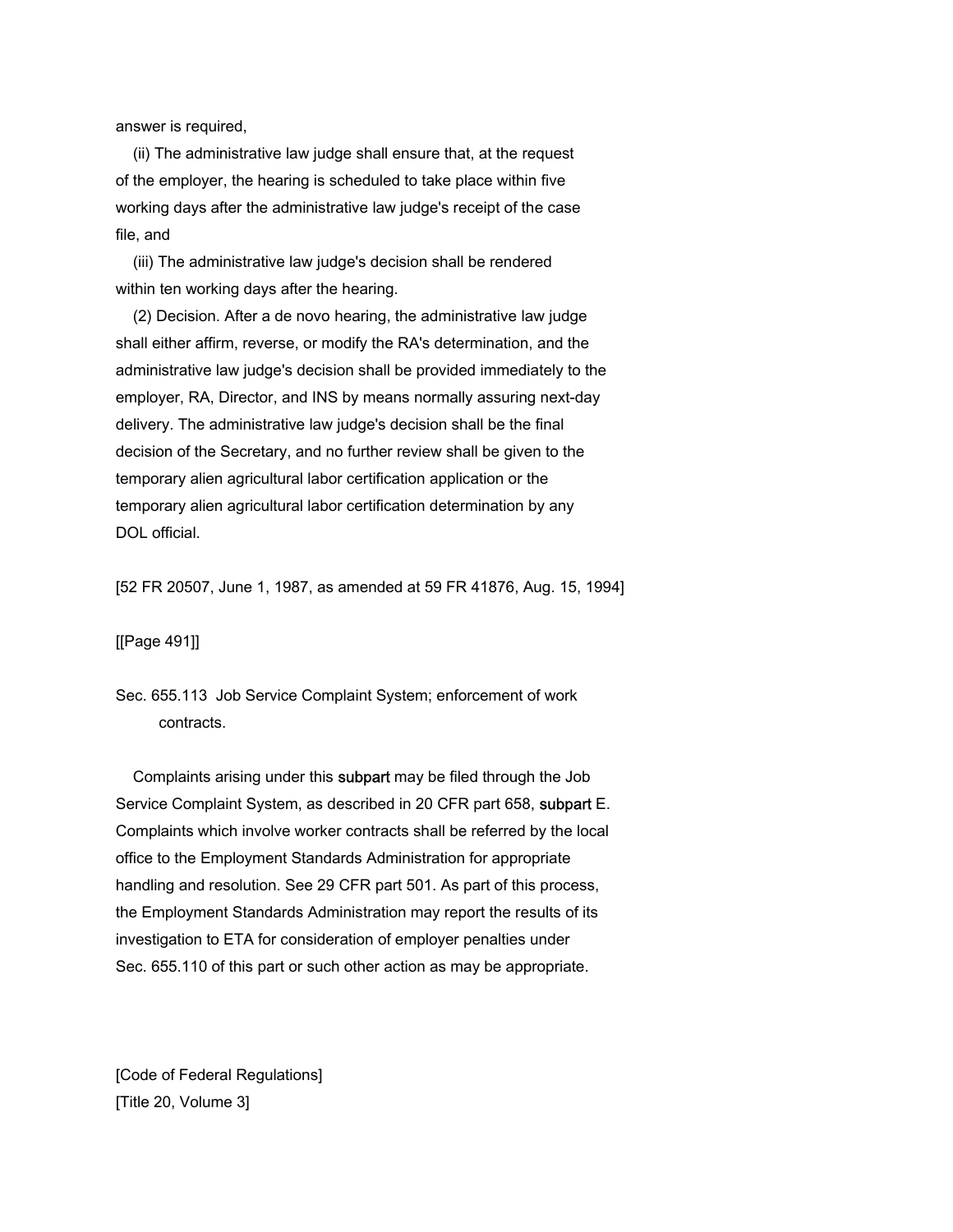[Revised as of April 1, 2003] From the U.S. Government Printing Office via GPO Access [CITE: 20CFR658]

[Page 694-705]

### TITLE 20--EMPLOYEES' BENEFITS

# CHAPTER V--EMPLOYMENT AND TRAINING ADMINISTRATION, DEPARTMENT OF LABOR

PART 658--ADMINISTRATIVE PROVISIONS GOVERNING THE JOB SERVICE SYSTEM--Table of Contents

Subpart E--Job Service Complaint System

Sec. 658.400 Purpose and scope of subpart.

 This subpart sets forth the regulations governing the Job Service complaint system at both the State and Federal levels.

Sec. 658.401 Types of complaints handled by the JS complaint system.

 (a) (1) The types of complaints (JS related complaints) which shall be handled to resolution by the JS complaint system are as follows: (i) Complaints against an employer about the specific job to which the applicant was referred by the JS involving violations of the terms and conditions of the job order or employment-related law (employer-related complaint) and (ii) complaints about Job Service actions or omissions under JS regulations (agency-related complaints). These complaint procedures are not applicable to UI, WIN or CETA complaints. Complaints alleging violations of UI, WIN or CETA regulations should be handled within the procedures set forth in the respective regulations.

 (2) A complaint shall be handled to resolution by these regulations only if it is made within one year of the alleged occurrence.

 (b) Complaints by veterans alleging employer violations of the mandatory listing requirements under 38 U.S.C. 2012 shall not be handled under this subpart. The State agency shall handle such complaints under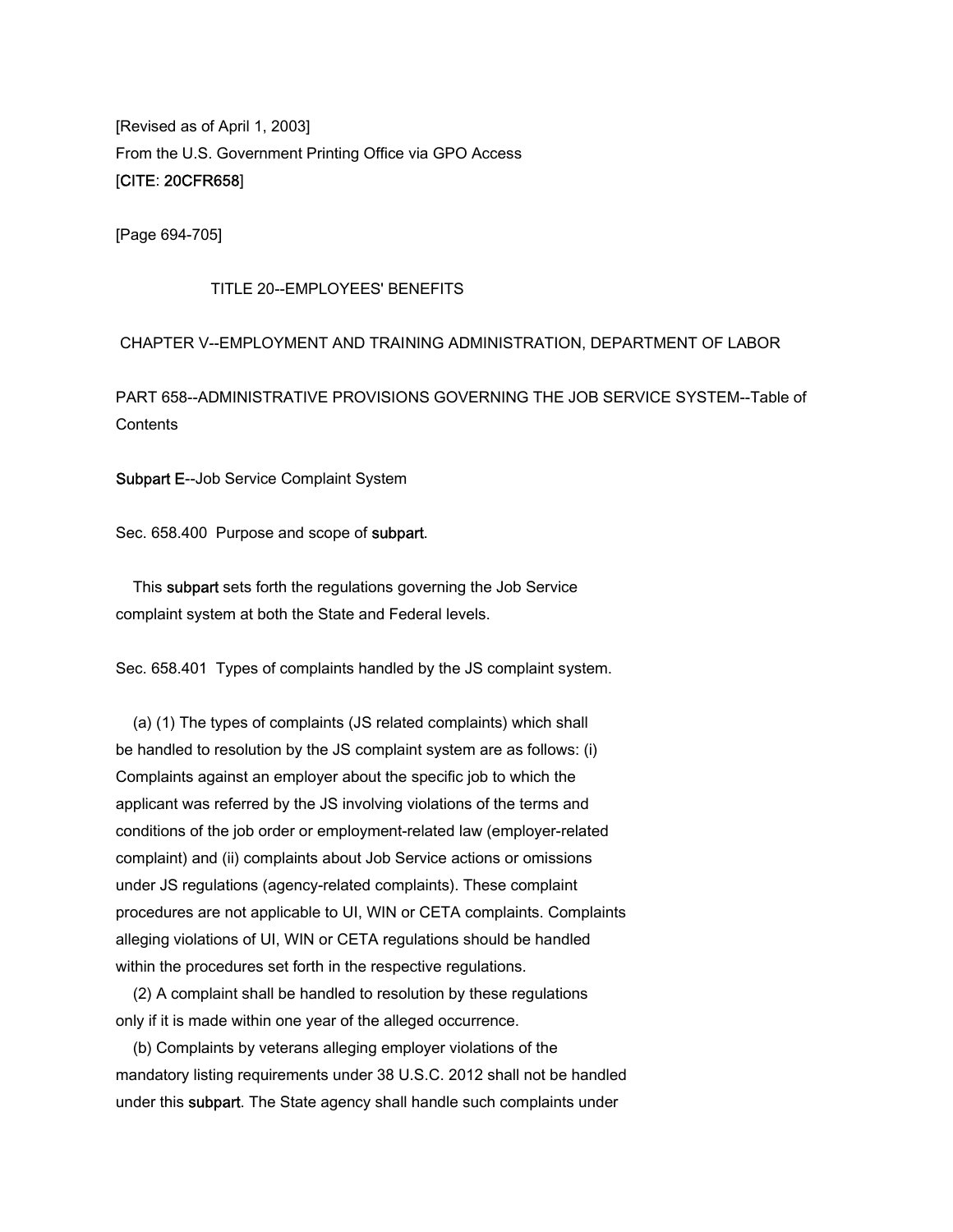the Department's regulations at 41 CFR part 60-250.

 (c) Complaints from MSFWs alleging violations of employment-related laws enforced by ESA or OSHA shall be taken in writing by the State agency and the ETA regional office and referred to ESA or OSHA pursuant to the procedures set forth in Secs. 658.414 and 658.422. All other complaints alleging violations of employment-related Federal, State or local laws other than JS regulations by employers, their agents, or DOL subagencies other than JS (non-JS related complaints) shall be logged by the State agency and the ETA regional office and the complainant shall be referred to the appropriate

### [[Page 695]]

agency pursuant to procedures set forth in Secs. 658.414 and 658.422.

 (d) Certain types of complaints, such as, but not limited to, complaints by MSFWs, and complaints alleging unlawful discrimination, shall, as set forth in this subpart, be handled by specified officials of the State agency or of ETA.

State Agency JS Complaint System

Sec. 658.410 Establishment of State agency JS complaint system.

 (a) Each State agency shall establish and maintain a Job Service complaint system pursuant to this subpart.

 (b) The State Administrator shall have overall responsibility for the operation of the State agency JS complaint system. At the local office level, the local office manager shall be responsible for the management of the JS complaint system.

 (c) (1) State agencies shall ensure that centralized control procedures are established for the handling of complaints and files relating to the handling of complaints. The Manager or Administrator of the local or State office taking the complaint shall ensure that a central complaint log is maintained, listing all complaints received, and specifying for each complaint:

(i) The name of the complainant,

(ii) The name of the respondent (employer or State agency),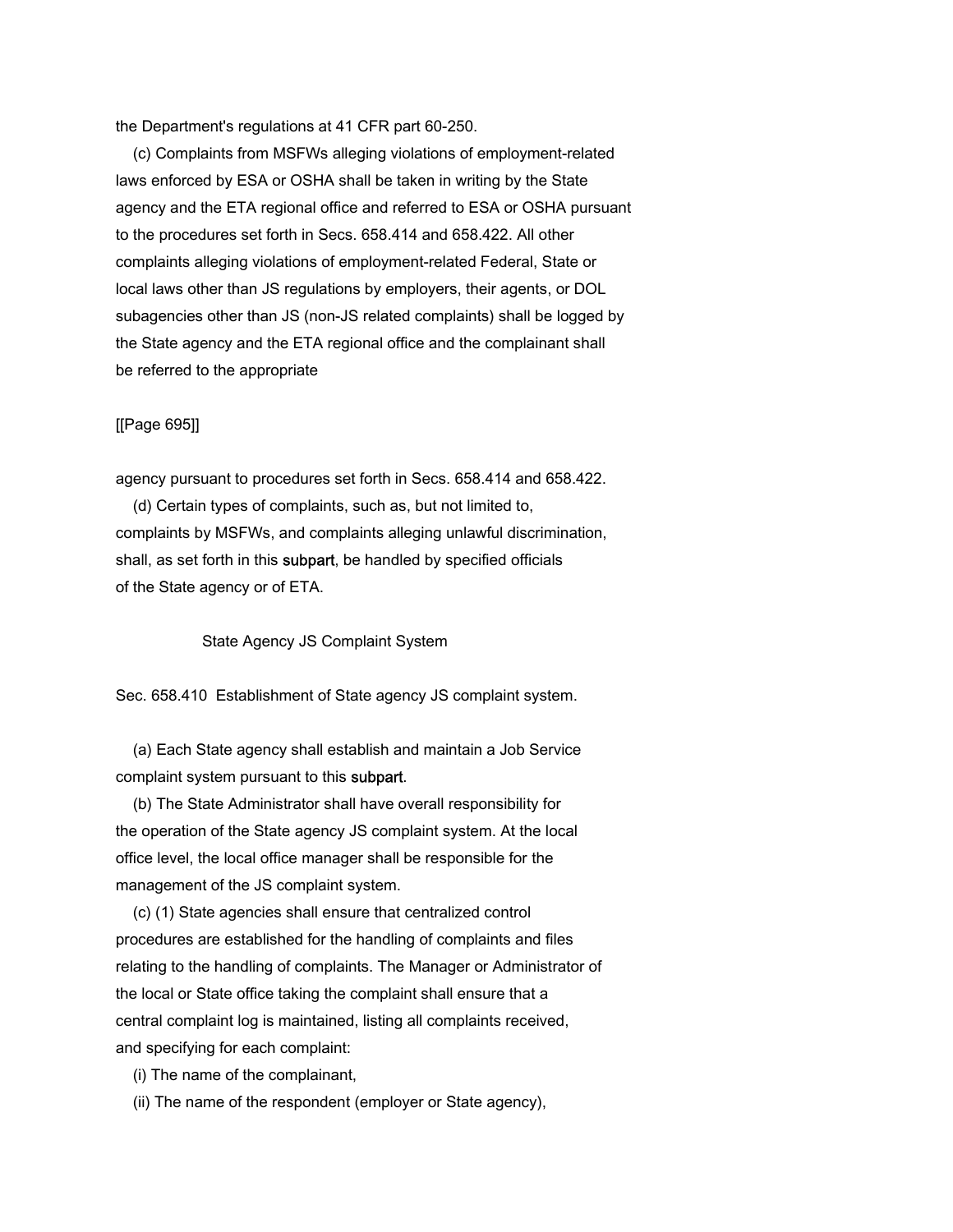(iii) The date the complaint is filed,

(iv) Whether the complaint is by or on behalf of an MSFW,

(v) Whether the complaint is JS-related,

 (vi) If the complaint is JS-related, whether it is employer-related or agency-related,

 (vii) If the complaint is non-JS-related, the information required by Sec. 658.414(c), and

 (viii) The action taken, including for JS-related complaints, whether the complaint has been resolved.

 (2) Within one month after the end of the calendar quarter during which a local office receives an MSFW complaint (JS or non-JS related), the local office manager shall transmit a copy of that portion of the log containing the information on the MSFW complaint(s) or a separate listing of the relevant information from the log for each MSFW complaint to the State Administrator. Within two months after the end of each calendar quarter the State Administrator shall transmit copies of all local and State office complaint logs received for that quarter to the Regional Administrator.

 (3) State agencies shall ensure that any action taken by the responsible official, including referral, on a JS-related or non-JS related complaint from an MSFW alleging a violation of employment related laws enforced by ESA or OSHA is fully documented in a file containing all relevant information, including a copy of the original complaint form, a copy of any JS reports, any related correspondence, a list of actions taken, and a record of related telephone calls.

 (4) At the State office level, the State Administrator shall ensure that all JS-related complaints referred from local offices, and all correspondence relating thereto are logged with a notation of the nature of each item.

 (d) State agencies shall ensure that information pertaining to the use of the JS complaint system is publicized. This shall include the prominent display of an ETA-approved JS complaint system poster in each local office, satellite or district office, and at each State agency operated day-haul facility.

(Approved by the Office of Management and Budget under control number 1205-0039)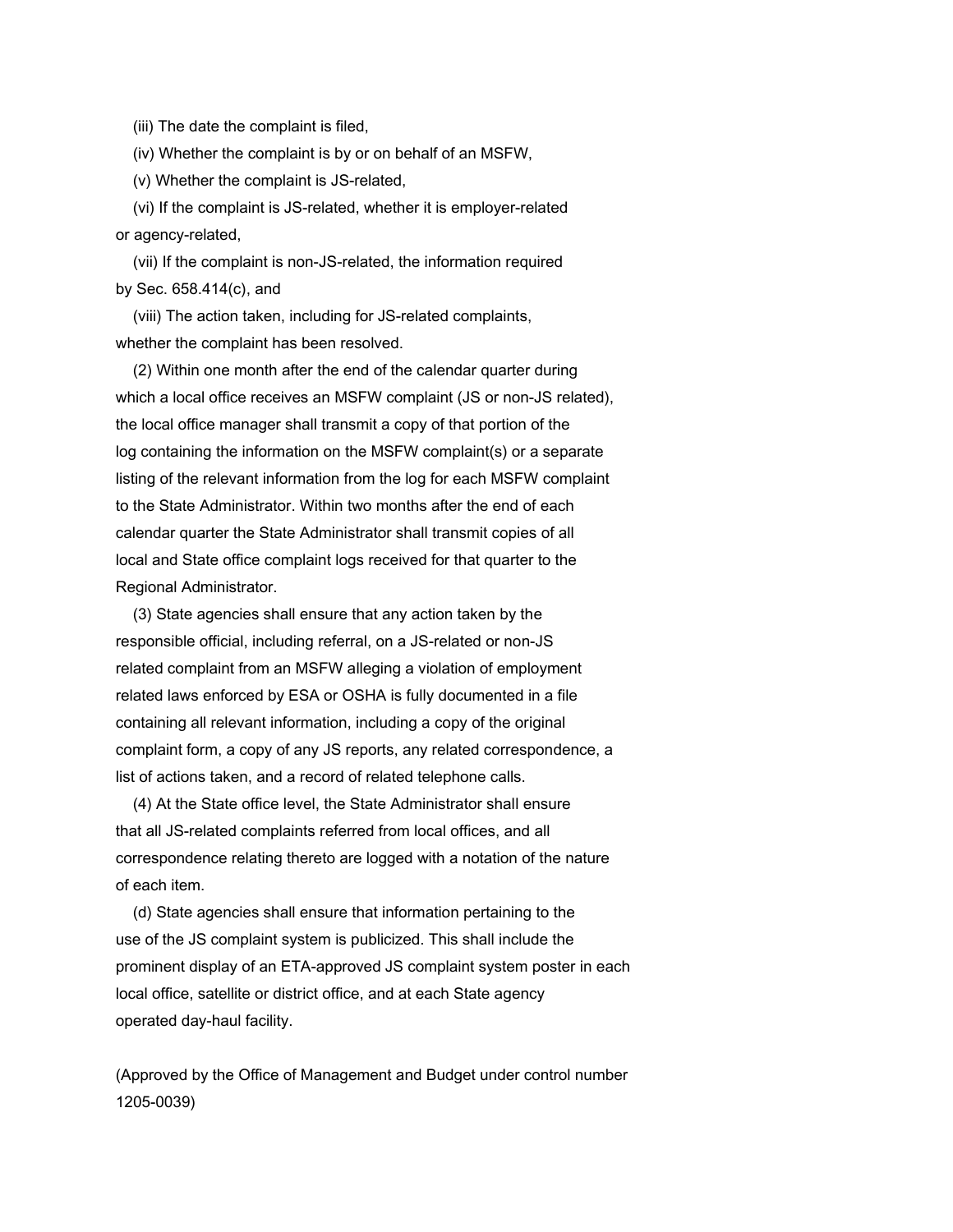#### (Pub. L. No. 96-511, 94 Stat. 2812 (44 U.S.C. 3501 et seq.))

[45 FR 39468, June 10, 1980, as amended at 47 FR 145, Jan. 5, 1982]

Sec. 658.411 Filing and assignment of JS-related complaints.

 (a) JS-related complaints may be filed in any office of the State job service agency.

 (b) Assignment of complaints to local office personnel shall be as follows:

 (1) All JS-related complaints filed with a local office, and alleging unlawful discrimination by race, color, religion, national origin, sex, age, or physical or mental status unrelated to job performance (handicap) shall be assigned to a local office Equal Opportunity (EO) representative if the local office has a trained and designated EO

## [[Page 696]]

representative, or, if the local office does not have such a representative, shall be sent immediately to the State agency for logging and assignment to the EO representative or, where appropriate, handled in accordance with the procedures set forth at 29 CFR part 31. The EO representative shall refer complaints alleging discrimination by employers to the Equal Employment Opportunity Commission or other appropriate enforcement agency. Complaints retained by an EO representative shall be subject to the hearing and appeal rights as are normally provided in accordance with this subpart. The State agency complaint specialist shall follow-up with the EO representative or with other responsible enforcement agency monthly regarding MSFW complaints and quarterly regarding non-MSFW complaints, and shall inform the complainants of the status of the complaint periodically.

 (2) All JS-related and non-JS related complaints other than those described in paragraph (b)(1) of this section shall be handled by the local office manager or assigned by the local office manager to a local office employee trained in JS complaint procedures.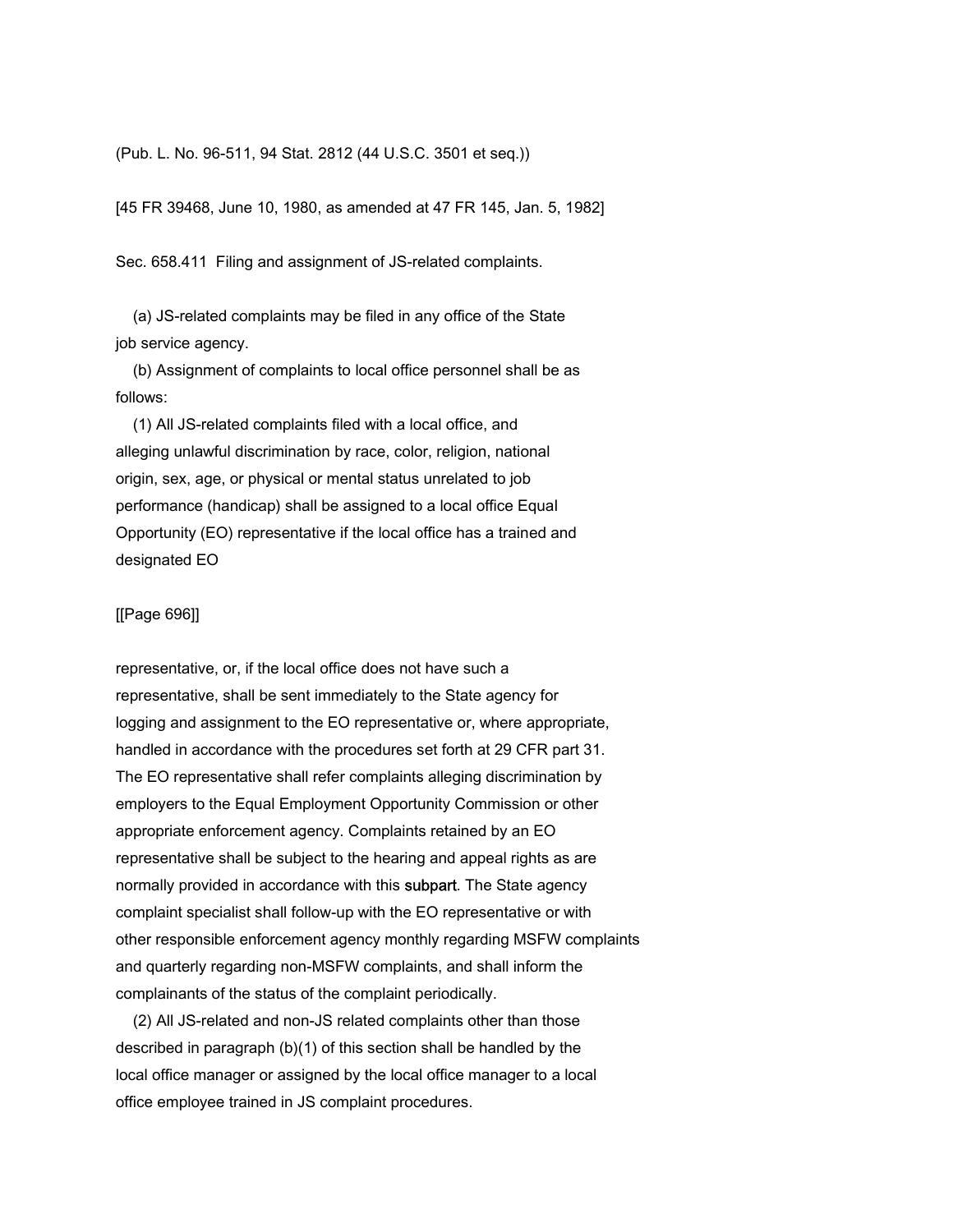(c) Assignment of complaints to State office personnel shall be as follows:

 (1) The handling of all JS-related complaints received by the State office alleging unlawful discrimination by race, color, religion, national origin, sex, age, physical or mental status unrelated to job performance (handicap) status shall be assigned to a State EO representative and, where appropriate, handled in accordance with procedures set forth at 29 CFR part 31.

 (2) The handling of all other JS-related complaints and all non-JSrelated complaints received by the State office shall be assigned to a State agency official designated by the State Administrator, provided that the State agency official designated to handle MSFW complaints shall be the State MSFW Monitor Advocate.

Sec. 658.412 Complaint resolution.

(a) A JS-related complaint is resolved when:

(1) The complainant indicates satisfaction with the outcome, or

 (2) The complainant chooses not to elevate the complaint to the next level of review, or

 (3) The complainant or the complainant's authorized representative fails to respond within 20 working days or in cases where the complainant is an MSFW, 40 working days of a written request by the appropriate local or State office, or

(4) The complainant exhausts the final level of review, or

 (5) A final determination has been made by the enforcement agency to which the complaint was referred.

Sec. 658.413 Initial handling of complaints by the State or local office.

 (a) There shall be an appropriate official available during regular office hours to take complaints in each local office.

 (b) Whenever an individual indicates an interest in making any complaint to a State agency office, the appropriate JS official shall offer to explain the operation of the JS complaint system. The appropriate JS official shall offer to take the complaint in writing if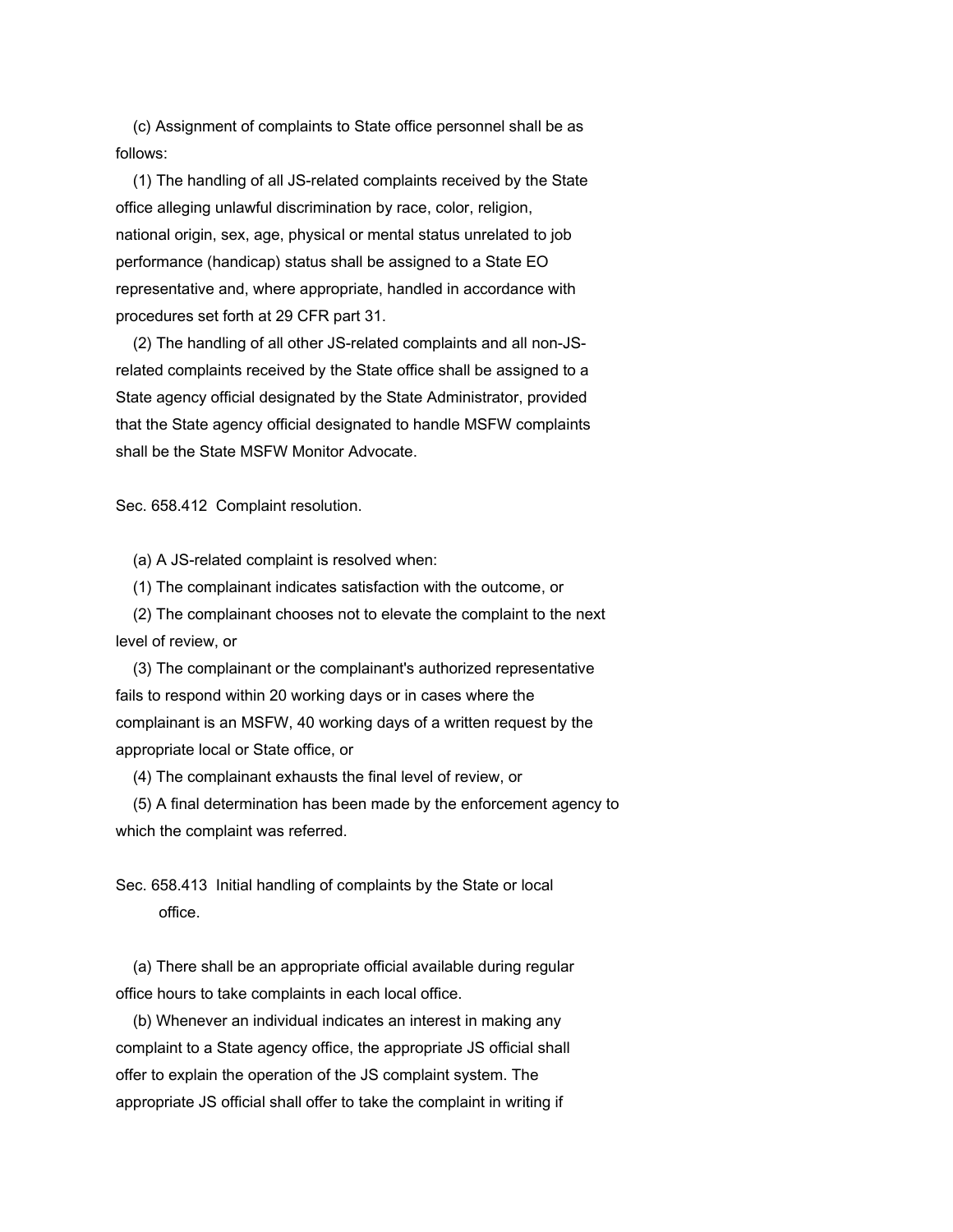it is JS related, or if non-JS related, it alleges violations of employment related laws enforced by ESA or OSHA and is filed by or on behalf of an MSFW. The official shall require that the complainant put the complaint on the JS Complaint/Referral Form prescribed or approved by the ETA. The JS Complaint/Referral Form shall be used for all complaints taken by a State agency, including complaints about unlawful discrimination, except as provided in paragraph (c) of this section. The State agency official shall offer to assist the complainant in filling out the form and shall do so if the complainant desires such assistance. If the complainant also represents several other complainants, all such complainants shall be named on the JS Complaint/Referral Form. The complainant shall sign the completed form. The identity of the complainant(s) and any persons who furnish information relating to, or assisting in, an investigation of a complaint shall be kept confidential to the maximum extent possible, consistent with applicable law and a fair determination of the complaint. A copy of the completed JS Complaint/Referral

## [[Page 697]]

Form shall be given to the complainant(s), and the complaint form shall be given to the appropriate JS official.

 (c) If a JS official receives a complaint in any form (e.g., a letter) which is signed by the complainant and includes sufficient information for the JS official to initiate an investigation, the document shall be treated as if it were a properly completed JS Complaint/Referral Form filed in person by the complainant. The JS official shall send a confirming letter to this effect to the complainant and shall give the document to the appropriate JS official. If the complainant has not provided sufficient information to investigate the matter expeditiously, the JS official shall request additional information from the complainant.

 (d) If the appropriate JS official determines that the complaint is not JS-related, the official shall follow the procedures set forth in Sec. 658.414.

 (e) If the appropriate JS official determines that the complaint is JS-related, the official shall ensure that the complaint is handled in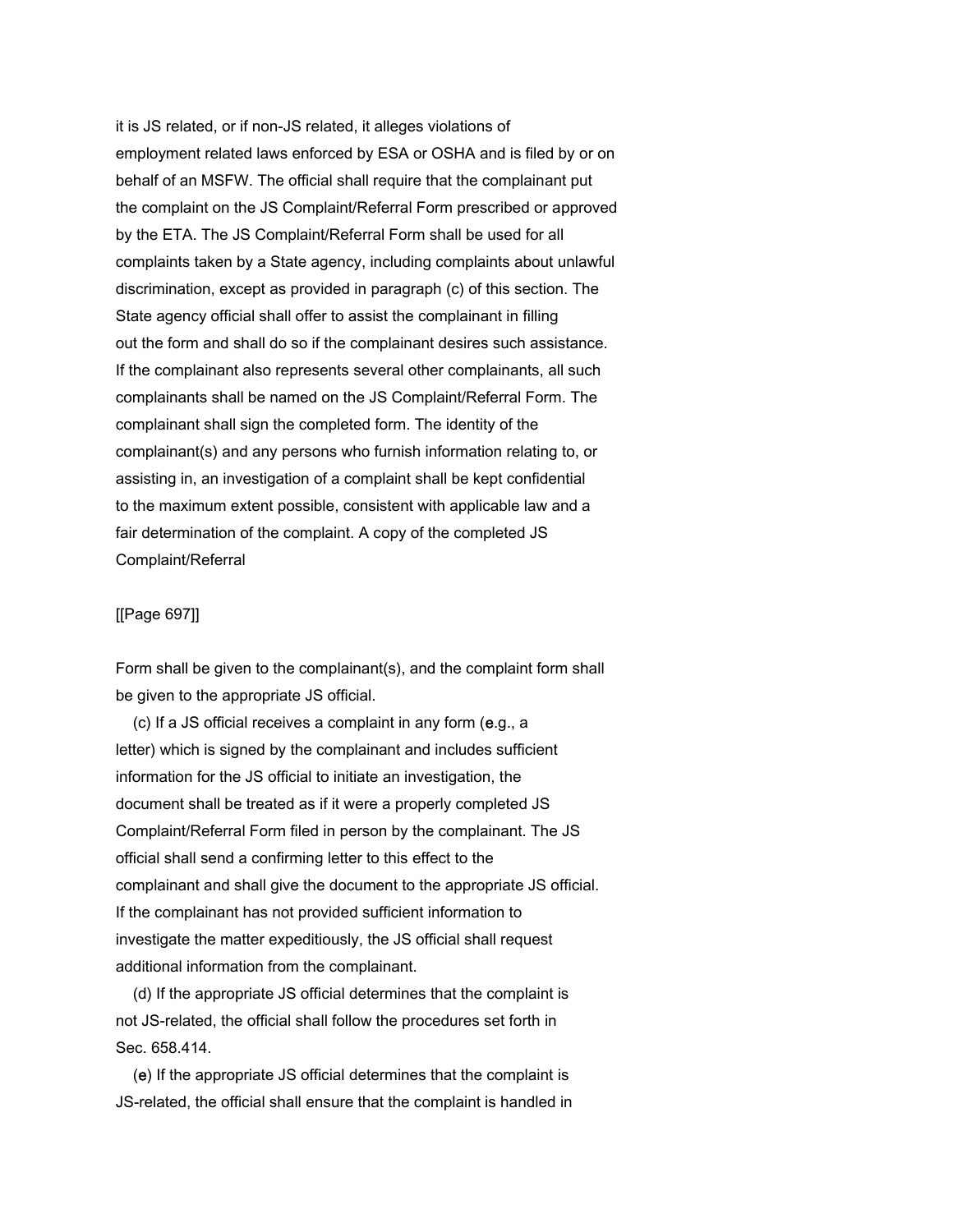### accordance with this subpart E.

 (f) During the initial discussion with the complainant, the JS official receiving the complaint shall:

 (1) Make every effort to obtain all the information he/she perceives to be necessary to investigate the complaint;

 (2) Request that the complainant indicate all of the addresses through which he or she might be contacted during the investigation of the complaint;

 (3) Request that the complainant contact the JS before leaving the area if possible, and explain the need to maintain contact during the complaint investigation.

(Approved by the Office of Management and Budget under control number 1205-0039)

(Pub. L. No. 96-511, 94 Stat. 2812 (44 U.S.C. 3501 et seq.))

[45 FR 39468, June 10, 1980, as amended at 47 FR 145, Jan. 5, 1982]

Sec. 658.414 Referral of non-JS-related complaints.

 (a) To facilitate the operation of the coordinated enforcement procedures established at 29 CFR part 42, the State agency shall take from MSFWs in writing non-JS related complaints which allege violations of employment related laws enforced by ESA or OSHA. The official shall immediately refer the complaint to ESA or OSHA for prompt action. The JS official shall inform the MSFW of the enforcement agency (and the individual if known) to which the complaint will be referred and refer the complainant to other agencies, attorney, consumer advocate and/or other assistance where appropriate.

 (b) Upon receipt of all other non-JS related complaints, the JS official shall refer the complainant to the appropriate enforcement agency, another public agency, an attorney, a consumer advocate and/or other appropriate assistance.

 (c) For all non-JS-related complaints received pursuant to paragraphs (a) and (b) of this section, the appropriate JS official shall record the referral of the complainant and the complaint where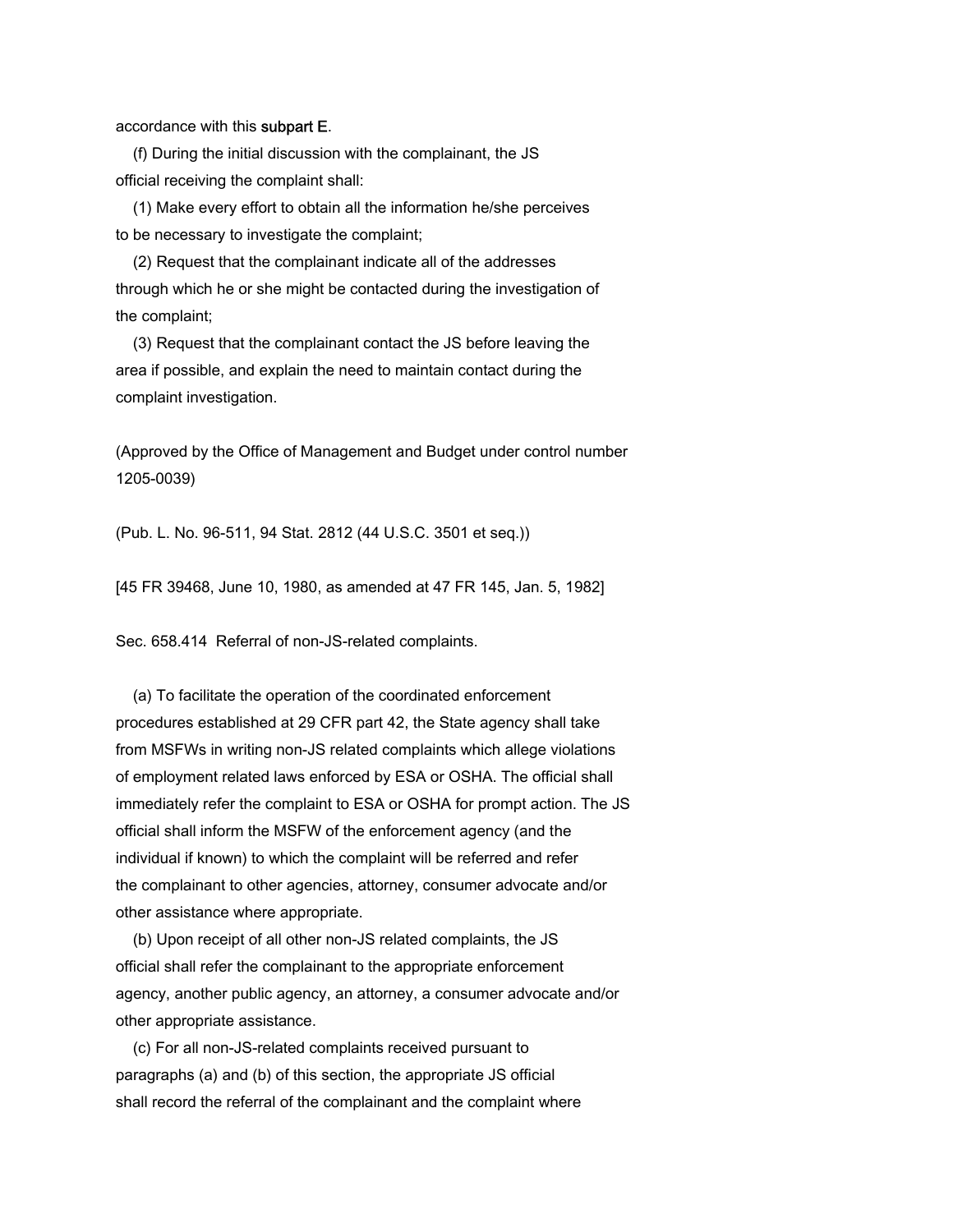paragraph (a) is applicable, and the agency or agencies (and individual(s), if known) to which the complainant and the complaint where paragraph (a) is applicable, were referred on the complaint log specified in Sec. 658.410(c)(1). The JS official shall also prepare and keep the file specified in Sec. 658.410(c)(3) for the complaints filed pursuant to paragraph (a) of this section.

Sec. 658.415 Transferring complaints to proper JS office.

 (a) Where a JS-related complaint deals with an employer, the proper office to handle the complaint initially is ordinarily the local office serving the area in which the employer is located. Where a JS-related complaint deals with an office of a State agency, the proper office to handle the complaint initially is the local office serving the area in which the alleged violation of the JS regulations occurred. Where an agency-related complaint deals with more than one office of a State agency, with an alleged agency-wide violation, or with the State office, the appropriate State agency official may direct that the State office of that agency handle the complaint initially.

 (b) The State Administrator shall establish a system whereby the office in which an JS-related complaint is filed,

#### [[Page 698]]

alleging a violation in that same State, ensures that the JS Complaint/ Referral Form is adequately completed and then sent to the proper State or local office of that agency. A copy of the referral letter shall be sent to the complainant.

 (c) Whenever a JS-related complaint deals with an employer in another State or another State agency, the State JS agency shall send, after ensuring that the JS Complaint/Referral Form is adequately completed, a copy of the JS Complaint/Referral Form and copies of any relevant documents to the State agency in the other State. Copies of the referral letter shall be sent to the complainant, and copies of the complaint and referral letter shall be sent to the ETA Regional Office(s) with jurisdiction over the transferring and receiving State agencies.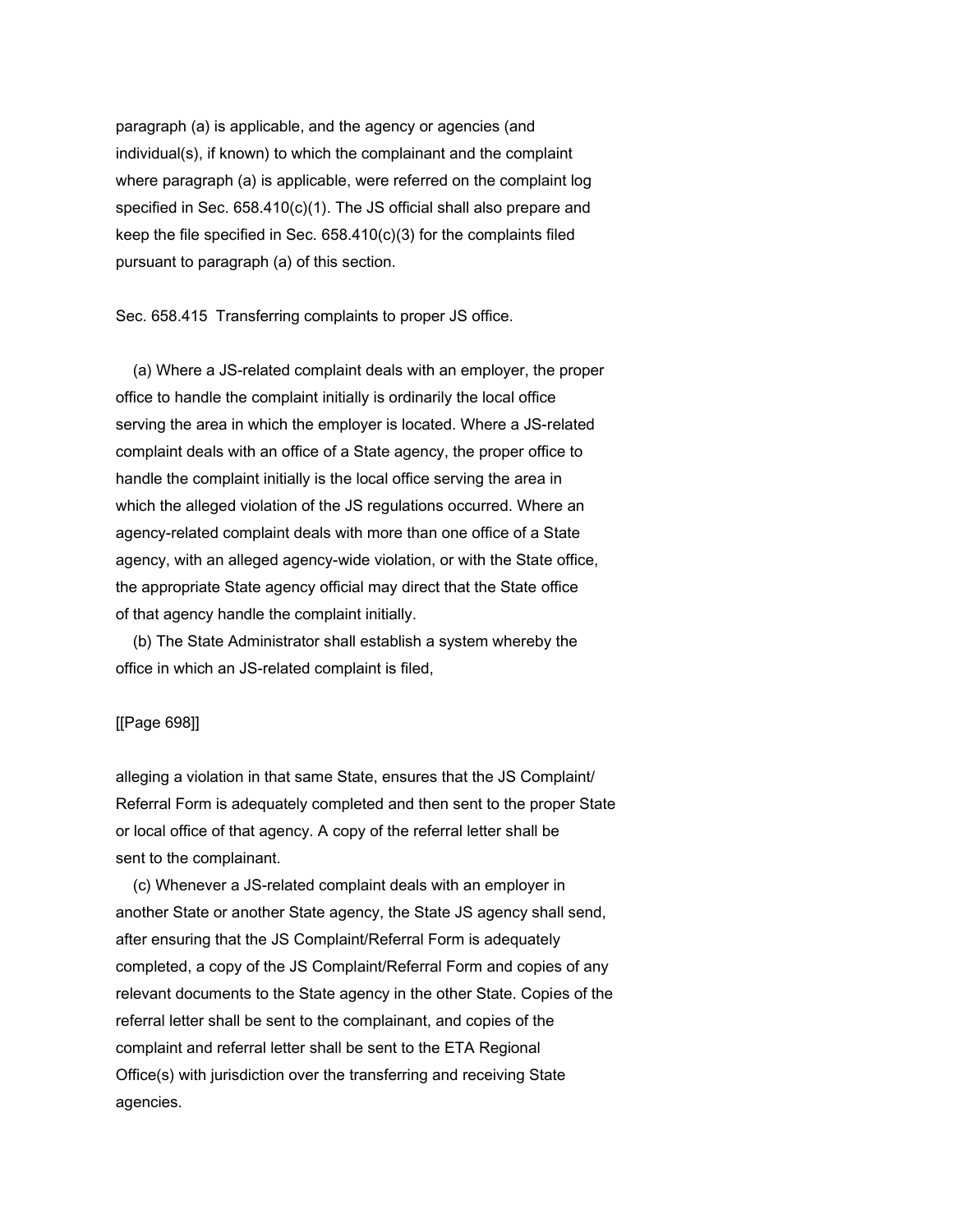(d) The State agency receiving the complaint after an interstate transferral under paragraph (c) of this section shall handle the complaint as if it had been initially filed with that office.

 (e) The ETA regional office with jurisdiction over the receiving State shall follow-up with the receiving State agency to ensure the complaint is handled in accordance with these regulations.

 (f) If the JS complaint is against more than one State JS agency, the complaint shall so clearly state. The complaint shall be handled as separate complaints and shall be handled according to procedures at Sec. 658.416(c) and paragraph (c) of this section.

Sec. 658.416 Action on JS-related complaints.

 (a) The appropriate State agency official handling an JS-related complaint shall offer to assist the complainant through the provision of appropriate JS services. For complaints against employers, this may include such services as referring a worker-complainant to another job.

 (b) (1) If the JS-related complaint concerns violations of an employment-related law, the local or State office official shall refer the complaint to the appropriate enforcement agency and notify the complainant in writing of the referral. The agency shall follow-up with the enforcement agency monthly regarding MSFW complaints and quarterly regarding non-MSFW complaints, and shall inform the complainant of the status of the complaint periodically.

 (2) If the enforcement agency makes a final determination that the employer violated an employment related law, the State JS agency shall initiate procedures for discontinuation of services immediately in accordance with subpart F. The State agency shall notify the complainant and the employer of this action.

 (c) If the complaint is filed initially in a local office, and is not referred under paragraph (b), the appropriate local office official shall investigate and attempt to resolve the complaint immediately upon receipt. If resolution has not been achieved to the satisfaction of the complainant within 15 working days after receipt of the complaint, or 5 working days with respect to complaints filed by or on behalf of MSFWs, the local office official shall send the complaint to the State office for resolution or further action except that if the local office has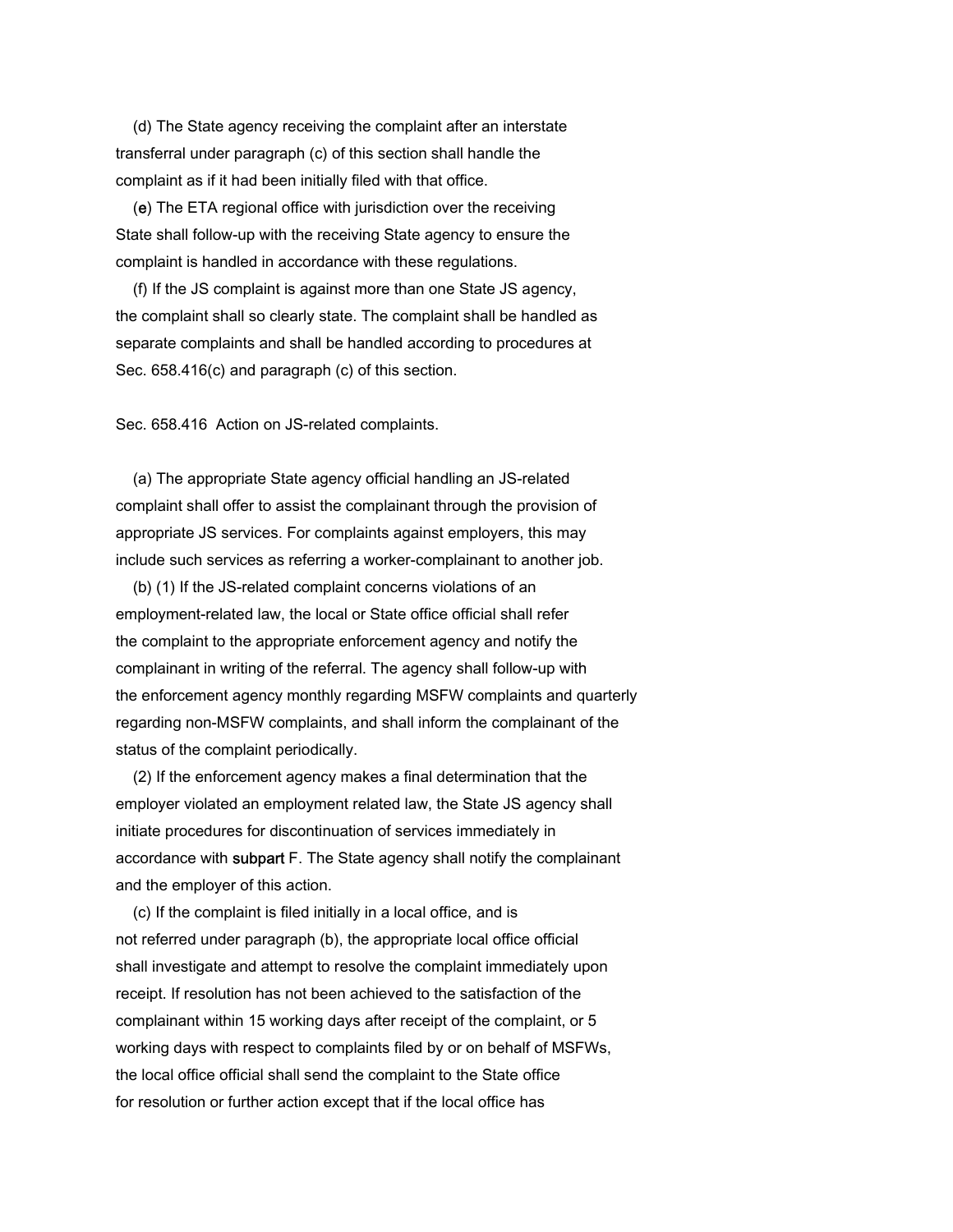made a written request for information pursuant to Sec. 658.412(a)(3), these time periods shall not apply until the complainant's response is received in accordance with Sec. 658.412(a)(3). The local office shall notify the complainant and the respondent, in writing, of the results of its investigation pursuant to this paragraph, and of the referral to the State office.

 (d) If the complaint is filed initially with the State office, and is not transferred to a local office under Sec. 658.415(a), or not referred to an enforcement agency under paragraph (b) of this section, the appropriate State office official shall investigate and attempt to resolve the complaint immediately upon receipt. If the State office receives the complaint on referral from a local office, the State official shall attempt to resolve the complaint immediately and may, if necessary, conduct a further investigation. If resolution at the State office level has not been accomplished within 30 working days (20 working days with respect to complaints by MSFWs) after the complaint was received by the State office (whether the complaint was received directly or from a local office pursuant

### [[Page 699]]

to paragraph (c) of this section), the State office shall make a written determination regarding the complaint and shall send copies to the complainant and the respondent except that if the State office has made a written request for information pursuant to Sec. 658.412 (a)(3) these time periods shall not apply until the complainant's response is received in accordance with Sec. 658.412(a)(3). The determination must be sent by certified mail. The determination shall include all of the following:

 (1) The results of any State office investigation pursuant to this paragraph.

(2) Conclusions reached on the allegations of the complaint.

(3) An explanation of why the complaint was not resolved.

 (4) If the complaint is against an employer, and the State office has found that the employer has violated JS regulations, the determination shall state that the State will initiate procedures for discontinuation of services to the employer in accordance with subpart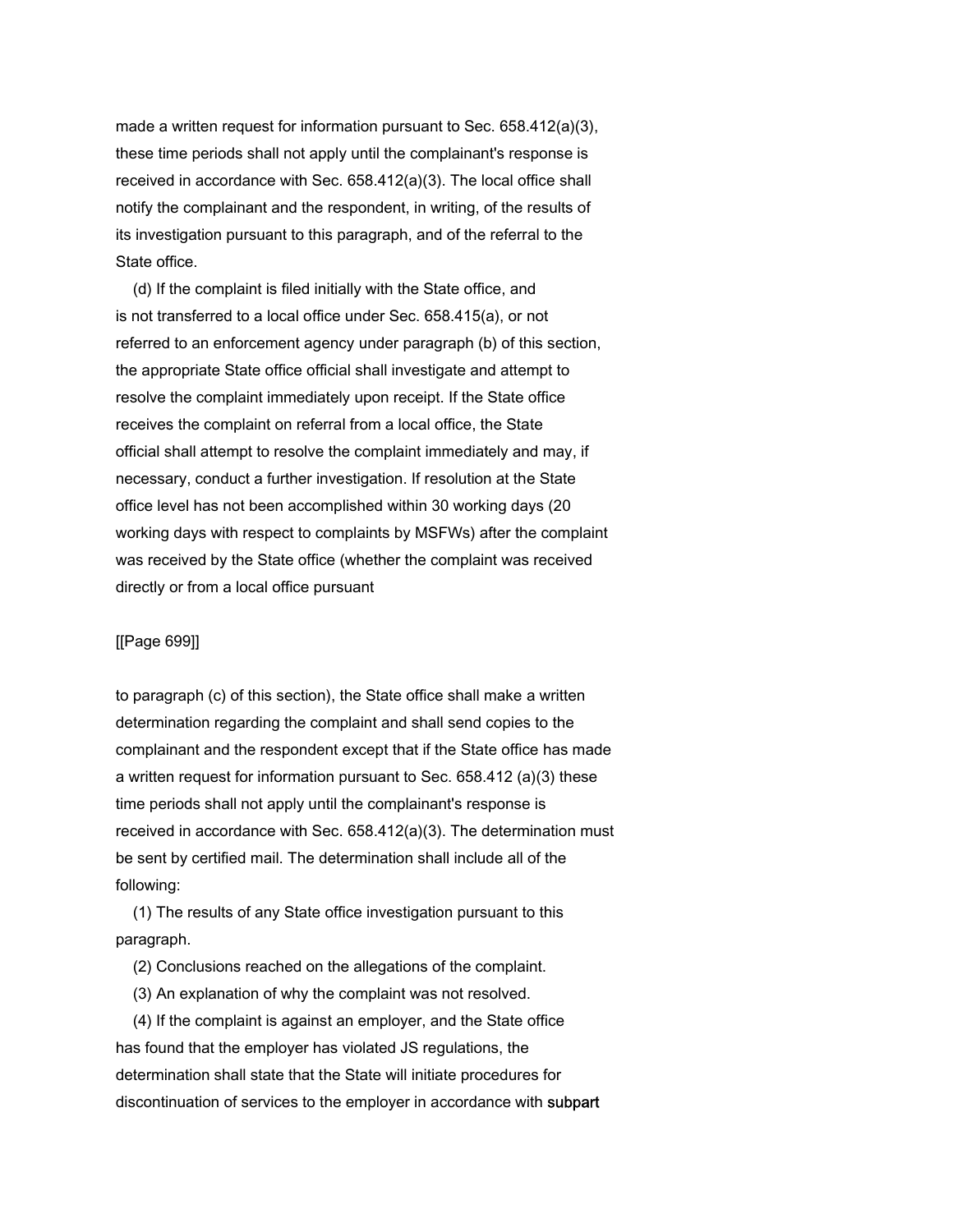(5) If the complaint is against an employer and has not been referred to an enforcement agency pursuant to paragraph (b)(1) of this section, and the State office has found that the employer has not violated JS regulations, an offer to the complainant of the opportunity to request a hearing within 20 working days after the certified date of receipt of the notification.

 (6) If the complaint is against the State agency, an offer to the complainant of the opportunity to request in writing a hearing within 20 working days after the certified date of receipt of the notification.

 (e) If the State office, within 20 working days from the certified date of receipt of the notification provided for in paragraph (d) of this section, receives a written request for a hearing in response thereto, the State office shall refer the complaint to a State hearing official for hearing. The parties to whom the determination was sent (the State agency may also be a party) shall then be notified in writing by the State office that:

 (1) The parties will be notified of the date, time and place of the hearing;

 (2) The parties may be represented at the hearing by an attorney or other representative;

 (3) The parties may bring witnesses and/or documentary evidence to the hearing;

(4) The parties may cross-examine opposing witnesses at the hearing;

 (5) The decision on the complaint will be based on the evidence presented at the hearing;

 (6) The State hearing official may reschedule the hearing at the request of a party or its representative; and

 (7) With the consent of the State agency's representative and of the State hearing official, the party who requested the hearing may withdraw the request for hearing in writing before the hearing.

Sec. 658.417 Hearings.

 (a) Hearings shall be held by State hearing officials. A State hearing official may be any State official authorized to hold hearings under State law. They may be, for example, the same referees who hold

F.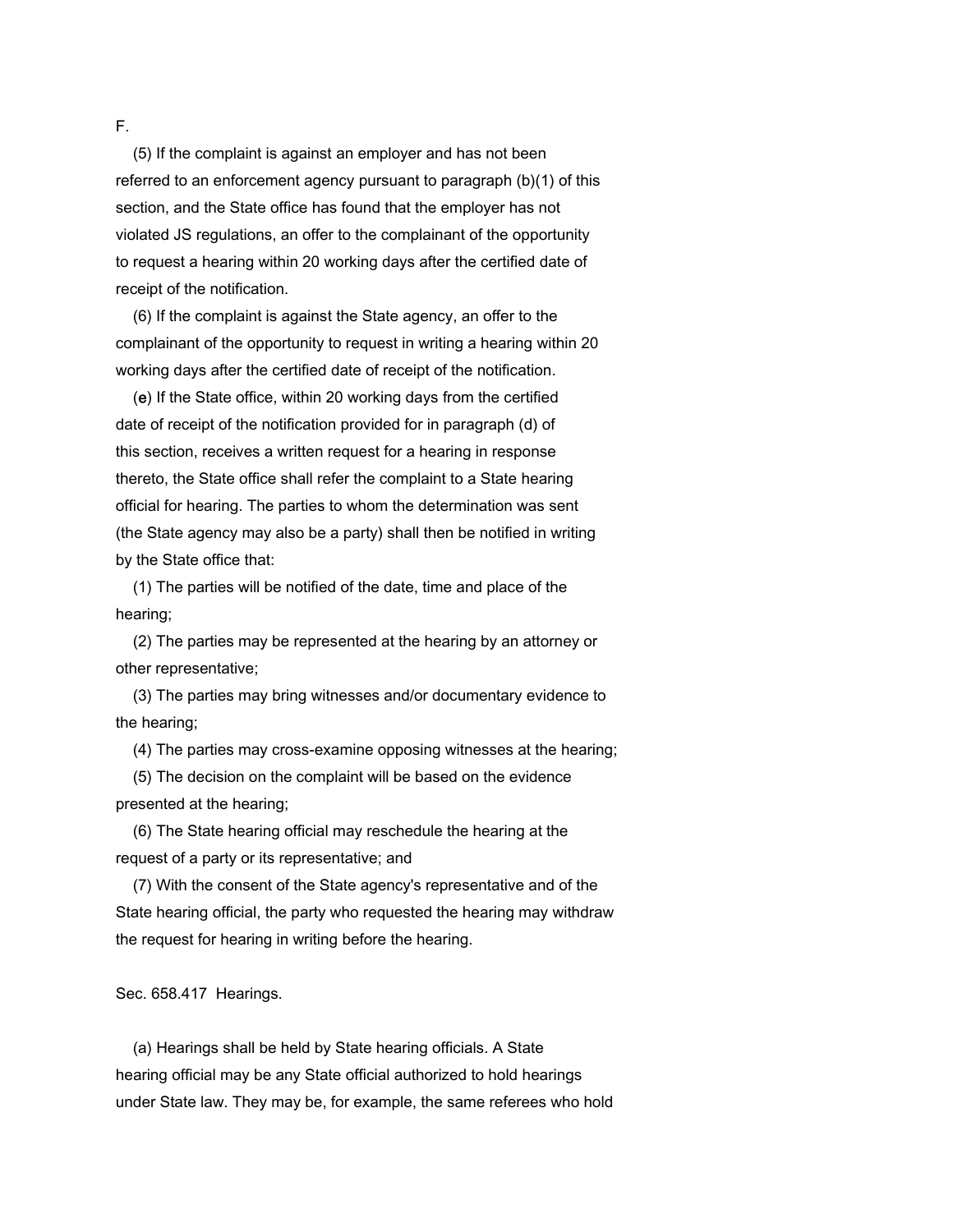hearings under the State unemployment compensation law and/or the Work Incentive Program or any official of the State agency, authorized by State law to preside at State administrative hearings.

 (b) The State hearing official may decide to conduct hearings on more than one complaint concurrently if he/she determines that the issues are related or that the complaints will be handled more expeditiously in this fashion.

 (c) The State hearing official, upon the referral of a case for a hearing, shall:

 (1) Notify all involved parties of the date, time and place of the hearing; and

(2) Re-schedule the hearing, as appropriate.

(d) In conducting a hearing the State hearing official shall:

(1) Regulate the course of the hearing;

 (2) Issue subpoenas, if empowered to do so under State law, if necessary;

(3) Assure that all relevant issues are considered;

(4) Rule on the introduction of evidence and testimony; and

 (5) Take any other action which is necessary to insure an orderly hearing.

[[Page 700]]

 (e) The testimony at the hearing shall be recorded and may be transcribed when appropriate.

 (f) The parties shall be afforded the opportunity to present, examine, and cross-examine witnesses.

 (g) The State hearing official may elicit testimony from witnesses, but shall not act as advocate for any party.

 (h) The State hearing official shall receive and include in the record, documentary evidence offered by any party and accepted at the hearing. Copies thereof shall be made available by the party submitting the document to other parties to the hearing upon request.

 (i) Technical rules of evidence shall not apply to hearings conducted pursuant to this section, but rules or principles designed to assure production of the most credible evidence available and to subject testimony to test by cross-examination, shall be applied where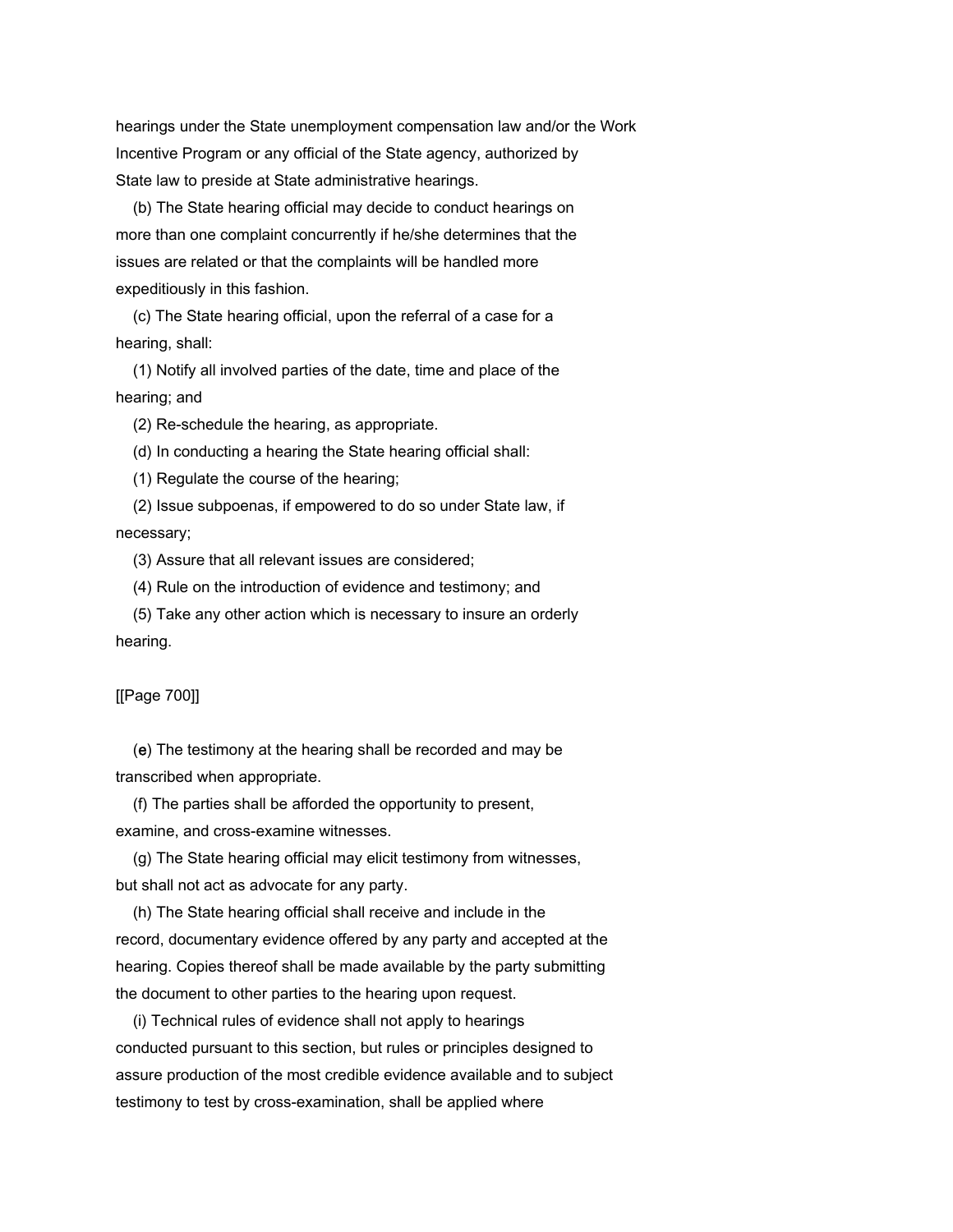reasonably necessary by the State hearing official. The State hearing official may exclude irrelevant, immaterial, or unduly repetitious evidence.

 (j) The case record, or any portion thereof, shall be available for inspection and copying by any party at, prior to, or subsequent to the hearing upon request. Special procedures may be used for disclosure of medical and psychological records such as disclosure to a physician designated by the individual.

 (k) The State hearing official shall, if feasible, resolve the dispute by conciliation at any time prior to the conclusion of the hearing.

 (l) At the State hearing official's discretion, other appropriate individuals, organizations, or associations may be permitted to participate in the hearing as amicus curiae (friends of the court) with respect to specific legal or factual issues relevant to the complaint. Any documents submitted by the amicus curiae shall be included in the record.

 (m) The following standards shall apply to the location of hearings involving parties in more than one State or in locations within a State but which are separated geographically so that access to the hearing location is extremely inconvenient for one or more parties as determined by the State hearing official.

 (1) Whenever possible, the State hearing official shall hold a single hearing, at a location convenient to all parties or their representatives wishing to appear and present evidence, and with all such parties and/or their representatives present.

 (2) If a hearing location cannot be established by the State hearing official pursuant to paragraph (m)(1) of this section, the State hearing official may conduct, with the consent of the parties, the hearing by a telephone conference call from a State agency office with all parties and their representatives not choosing to be present at that location permitted to participate in the hearing from their distant locations.

 (3) Where the State agency does not have the facilities to conduct hearings by telephone pursuant to paragraph (m)(1) or (m)(2) of this section, the State agencies in the States where the parties are located shall take evidence and hold the hearing in the same manner as used for appealed interstate unemployment claims in those States, to the extent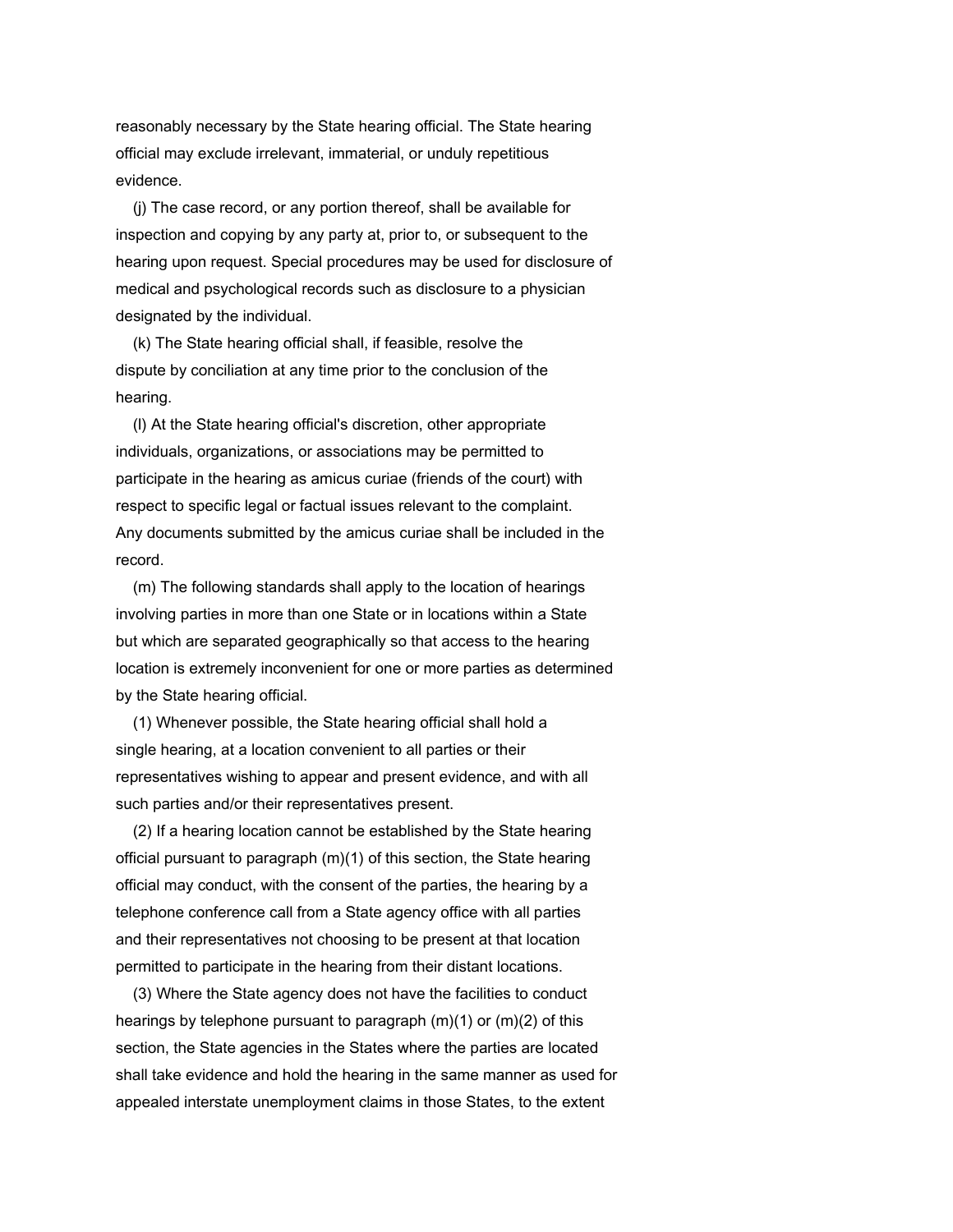that such procedures are consistent with Sec. 658.416.

Sec. 658.418 Decision of the State hearing official.

(a) The State hearing official may:

 (1) Rule that the case is improperly before it, that is, that there is a lack of jurisdiction over the case;

 (2) Rule that the complaint has been withdrawn properly and in writing;

 (3) Rule that reasonable cause exists to believe that the request has been abandoned or that repeated requests for re-scheduling are arbitrary and for the purpose of unduly delaying or avoiding a hearing;

 (4) Render such other rulings as are appropriate to the issues in question. However, the State hearing official shall not have jurisdiction to consider the validity or constitutionality of JS regulations or of the Federal statutes under which they are promulgated.

 (b) Based on the entire record, including the investigations and determinations of the local and State offices

# [[Page 701]]

and any evidence provided at the hearing, the Sate hearing official shall prepare a written decision. The State hearing official shall send a copy of the decision stating the findings and conclusions of law and fact and the reasons therefor to the complainant, the respondent, entities serving as amicus capacity (if any), the State office, the Regional Administrator, and the Solicitor of Labor, Attn: Associate Solicitor for Employment and Training Legal Services, Department of Labor, room N2101, 200 Constitution Avenue, NW., Washington, DC, 20210. The notification to the complainant and respondent must be sent certified mail.

 (c) All decisions of a State hearing official shall be accompanied by a written notice informing the parties (not including the Regional Administrator, the Solicitor of Labor, or entities serving in an amicus capacity) that, if they are not satisfied, they may, within 20 working days of the certified date of receipt of the decision, file an appeal in writing with the Regional Administrator. The notice shall give the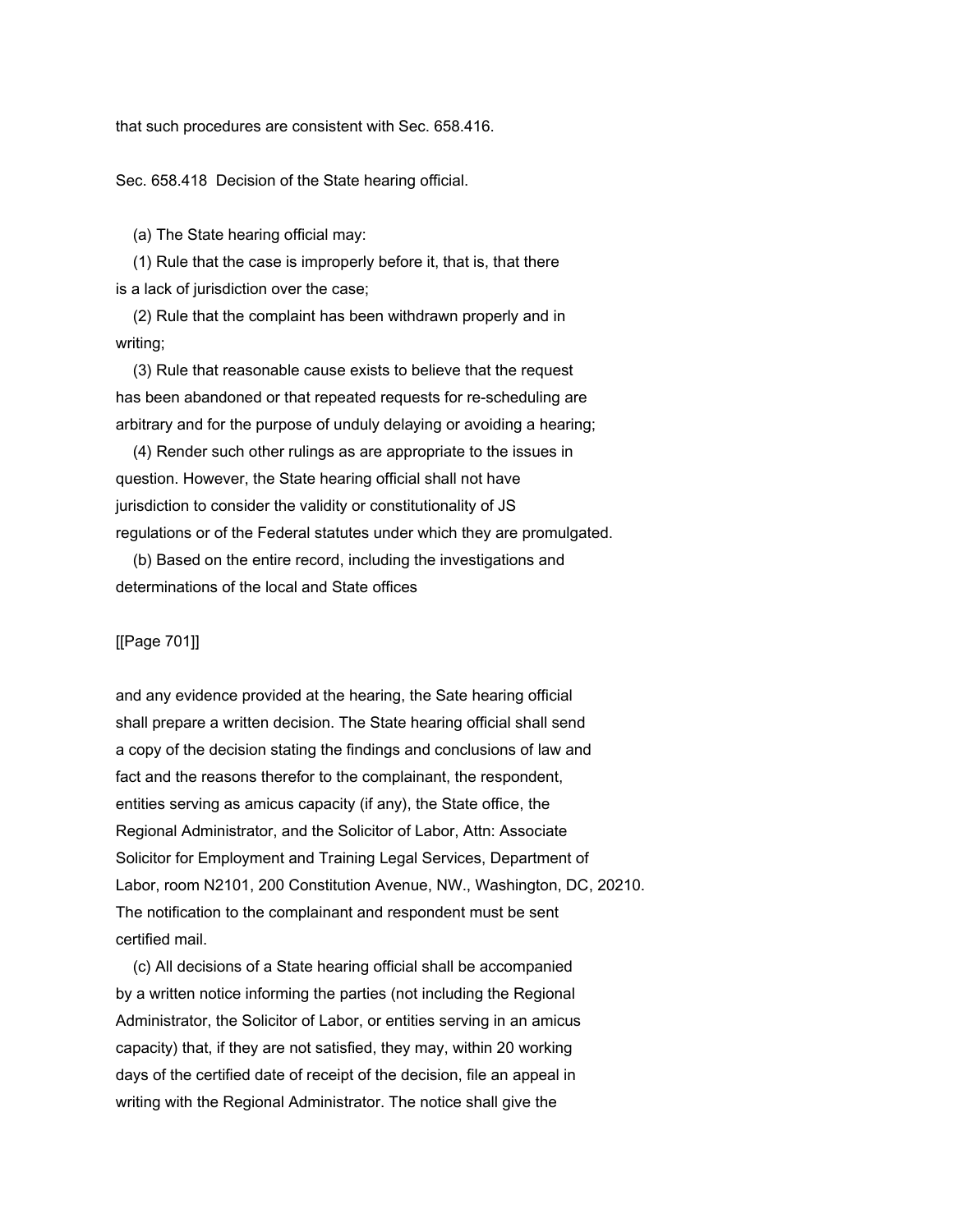address of the Regional Administrator.

### Federal JS Complaint System

Sec. 658.420 Establishment of JS complaint system at the ETA regional office.

 (a) Each Regional Administrator shall establish and maintain a JS complaint system at the DOL regional office level.

 (b) The Regional Administrator shall designate DOL officials to handle JS-related complaints as follows:

 (1) The handling of all JS-related complaints alleging discrimination by race, color, religion, national origin, sex, age, or physical or mental status unrelated to job performance (handicap), shall be assigned to a Regional Director for Equal Opportunity and Special Review (RDEOSR) and, where appropriate, handled in accordance with procedures at 29 CFR part 31.

 (2) The handling of all JS-related complaints other than those described in paragraphs (b)(1) of this section, shall be assigned to a regional office official designated by the Regional Administrator, provided that the regional office official designated to handle MSFW complaints shall be the Regional MSFW Monitor Advocate.

 (c) The Regional Administrator shall designate DOL officials to handle non-JS-related complaints in accordance with Sec. 658.422: Provided, That the regional official designated to handle MSFW non-JSrelated complaints shall be the Regional MSFW Monitor Advocate.

 (d) The Regional Administrator shall assure that all JS-related complaints and all correspondence relating thereto are logged, with a notation of the nature of each item.

Sec. 658.421 Handling of JS-related complaints.

 (a) No JS-related complaint shall be handled at the ETA regional office level until the complainant has exhausted the State agency administrative remedies set forth at Secs. 658.410 through 658.418. Therefore, if the Regional Administrator determines that any complainant, who has filed a JS-related complaint with the regional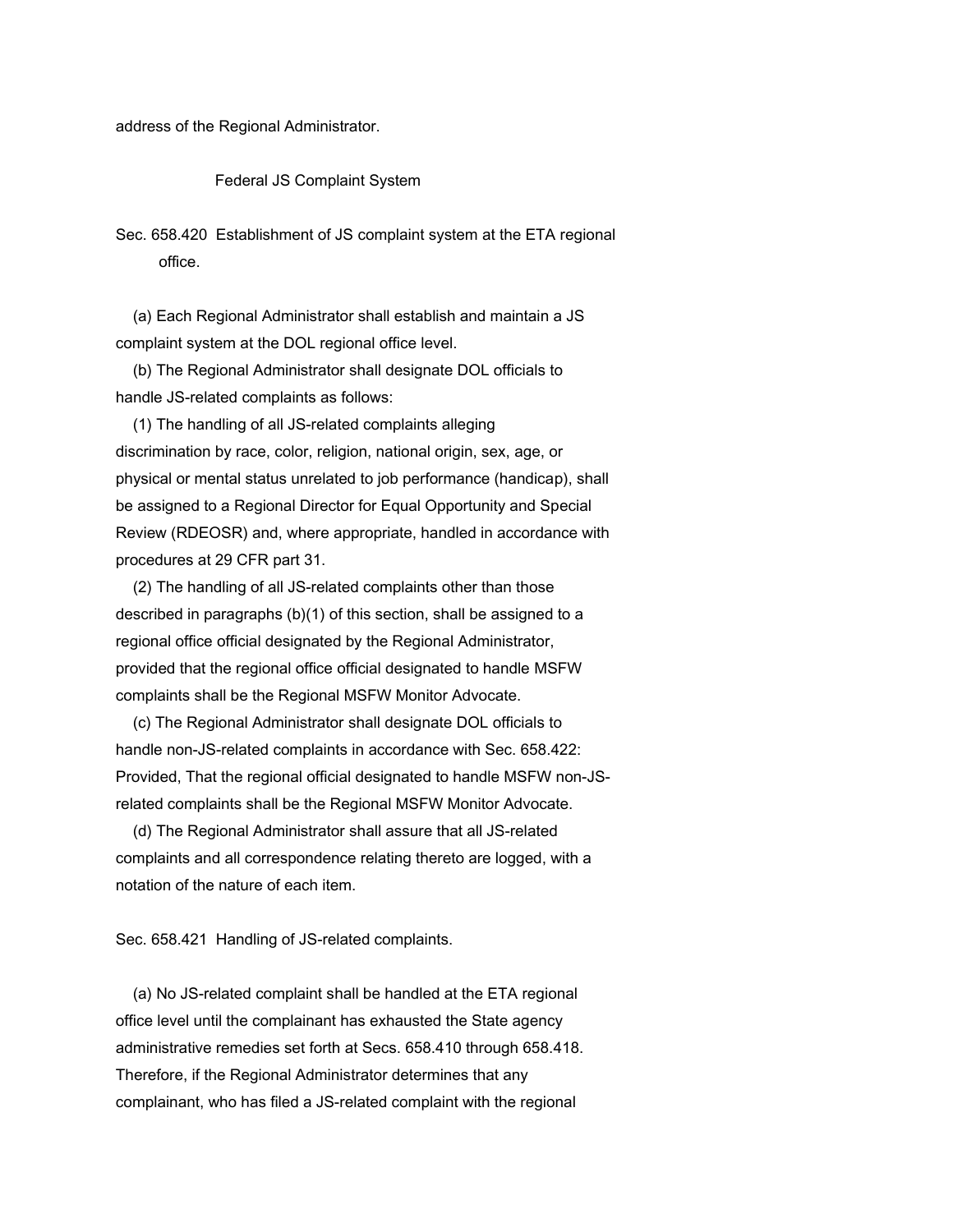office, has not yet exhausted the administrative remedies at the State agency level, the Regional Administrator shall inform the complainant within 10 working days in writing that the complainant must first exhaust those remedies before the complaint may be filed in the regional office. A copy of this letter shall be sent to the State Administrator. However, nothing in this provision shall prevent an ETA regional office from accepting and handling to resolution a JS-related complaint pursuant to Sec. 658.423 or Sec. 658.702(c).

 (b) The ETA regional office shall be responsible for handling appeals of determinations made on complaints at the State level. An ``appeal'' shall include any letter or other writing requesting review if it is received by the regional office and signed by a party to the complaint. Upon receipt of an appeal by the Regional Administrator after the exhaustion of State agency administrative remedies, the Regional Administrator immediately shall send for the complete State agency file, including the original JS Complaint/Referral Form.

 (c) The Regional Administrator shall review the file in the case and shall determine within ten (10) days whether

### [[Page 702]]

any further investigation or action is appropriate, provided however that the Regional Administrator shall have twenty (20) working days to make this determination if legal advice is necessary.

 (d) If the Regional Administrator determines that no further action is warranted, the Regional Administrator shall send this determination in writing by certified mail to the appellant within five (5) days of his/her determination and may, in the Regional Administrator's discretion, offer the appellant a hearing before a DOL Administrative Law Judge, provided the appellant requests such a hearing in writing from the Regional Administrator within 20 working days of the certified date of receipt of the Regional Administrator's offer of hearing.

 (e) If the Regional Administrator determines that further investigation or other action is warranted, the Regional Administrator immediately shall undertake such an investigation, informal resolution or other action.

(f) If the Regional Administrator determines to reverse or modify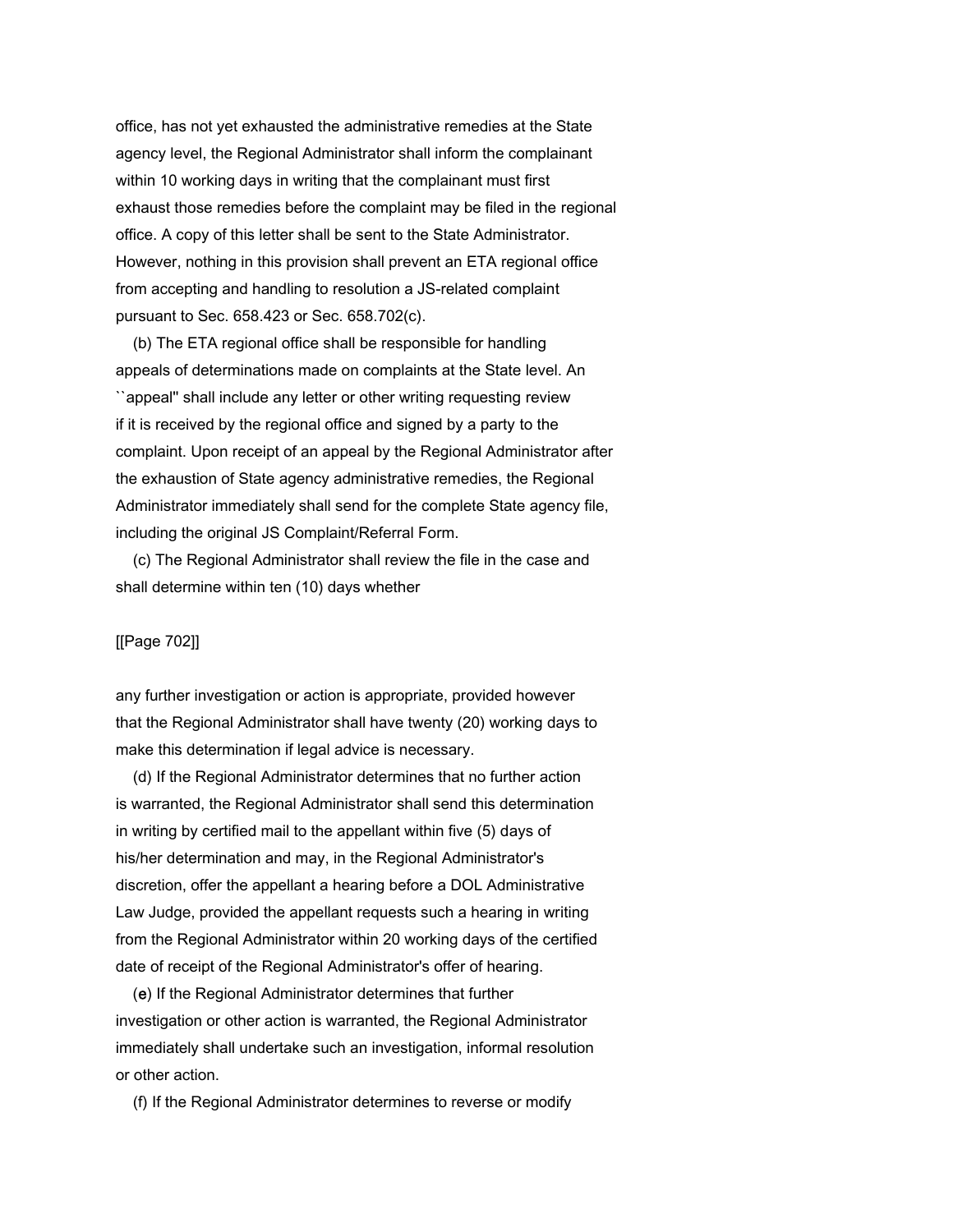the decision of the State hearing official or the State Administrator, the Regional Administrator shall offer in writing by certified mail each party to the State hearing official's hearing or to whom the State office determination was sent, the opportunity for a hearing before a DOL Administrative Law Judge, provided the party requests such a hearing in writing within 20 working days of the certified date of the Regional Administrator's offer of hearing.

 (g) If the Regional Administrator finds reason to believe that a State agency or one of its local offices has violated JS regulations, the Regional Administrator shall follow the procedures set forth at subpart H of this part.

 (h) If the appeal is not resolved, pursuant to paragraph (e) of this section, to the appellant's satisfaction, the Regional Administrator may, in the Regional Administrator's discretion, offer the appellant in writing by certified mail a hearing before a DOL Administrative Law Judge provided the appellant requests such a hearing in writing from the Regional Administrator within 20 working days of the certified date of receipt of the Regional Administrator's offer of hearing.

Sec. 658.422 Handling of non-JS-related complaints by the Regional Administrator.

 (a) Each non-JS-related complaint filed by an MSFW alleging violations of employment related laws enforced by ESA or OSHA shall be taken in writing, and referrred to ESA or OSHA for prompt action pursuant to 29 CFR part 42.

 (b) Upon referring the complaint in accordance with paragraph (a) of this section, the regional official shall inform the complainant of the enforcement agency (and individual, if known) to which the complaint was referred and shall also refer the complainant to the enforcement agency, another public agency, an attorney, a consumer advocate and/or other appropriate assistance.

 (c) All other non-JS related complaints alleging violations of employment related laws shall be logged. The complainant shall be referred to the appropriate agency for assistance.

 (d) For all non-JS-related complaints received and/or referred, the appropriate regional official shall record the referral of the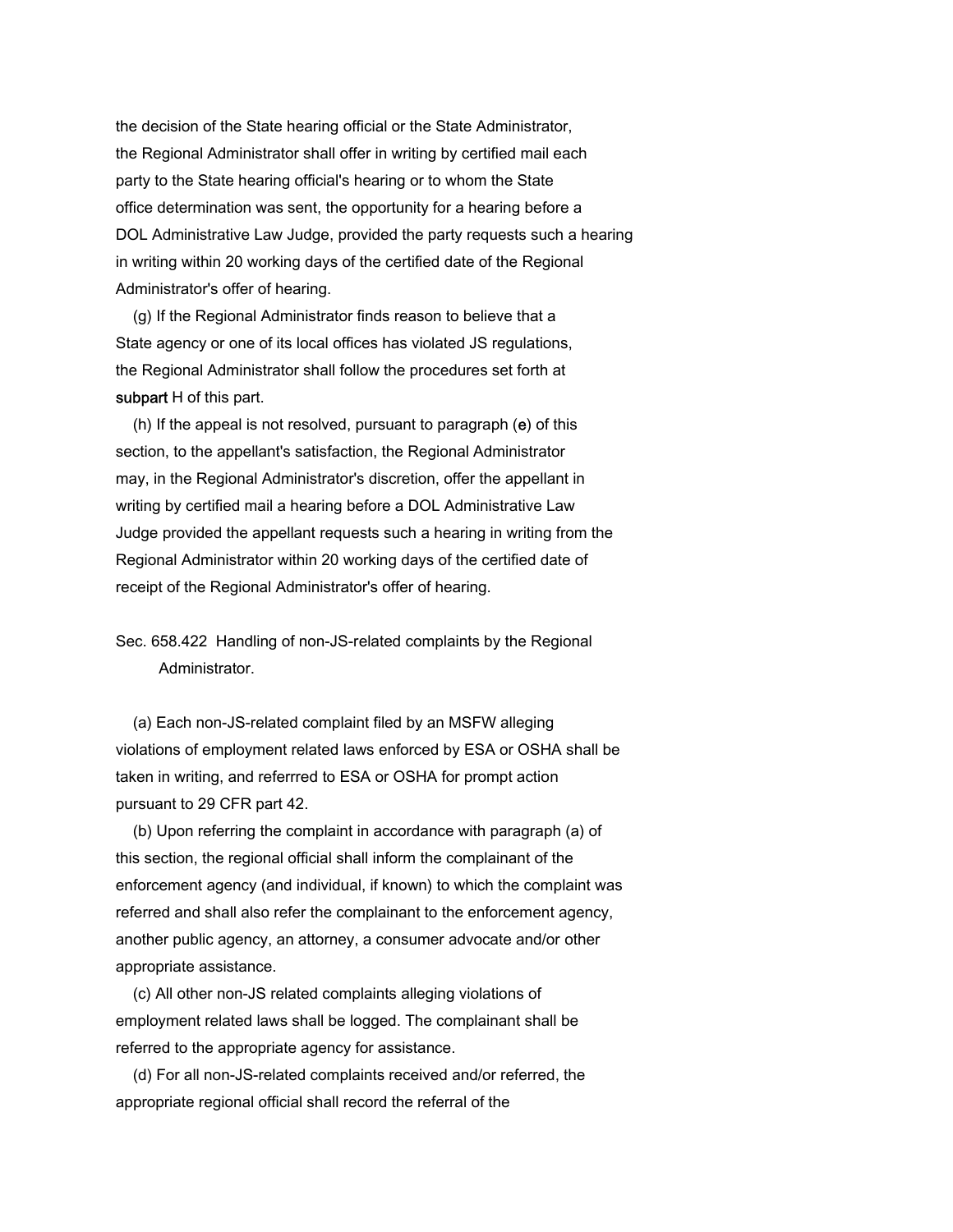complainant (or complaint filed on behalf of an MSFW), and the agency or agencies (and individual(s) if known) to which the complainant (or complaint) was referred on a complaint log, similar to the one described in Sec. 658.410(c)(1). The appropriate regional official shall also prepare and keep the file specified in Sec. 658.410(c)(3).

Sec. 658.423 Handling of other complaints by the Regional Administrator.

 Whenever the regional office receives a JS-related complaint and the appropriate official determines that the nature and scope of the complaint are such that the time required to exhaust the administrative procedures at the State level would adversely affect a significant number of applicants, he/she shall take the complaint and follow up on the complaint as follows: for a complaint against an employer, the regional office shall handle the complaint in a manner consistent with the

## [[Page 703]]

requirements imposed upon State agencies by Secs. 658.413 and 658.416 of this part. A hearing shall be offered to the parties once the Regional Administrator makes a determination on the complaint. For a complaint against a State agency, the regional office shall follow procedures established at Sec. 658.702(c).

Sec. 658.424 Federal hearings.

 (a) If a party requests a hearing pursuant to Sec. 658.421 (d), (f), or (h) or Sec. 658.423, the Regional Administrator shall:

 (1) Send the party requesting the hearing and all other parties to the prior State agency hearing, a written notice containing the statements set forth at Sec. 658.416(e);

 (2) Compile four hearing files containing copies of all documents relevant to the case, indexed and compiled chronologically;

 (3) Send simultaneously one hearing file to the DOL Chief Administrative Law Judge, 800 K Street, NW., suite 400, Washington, DC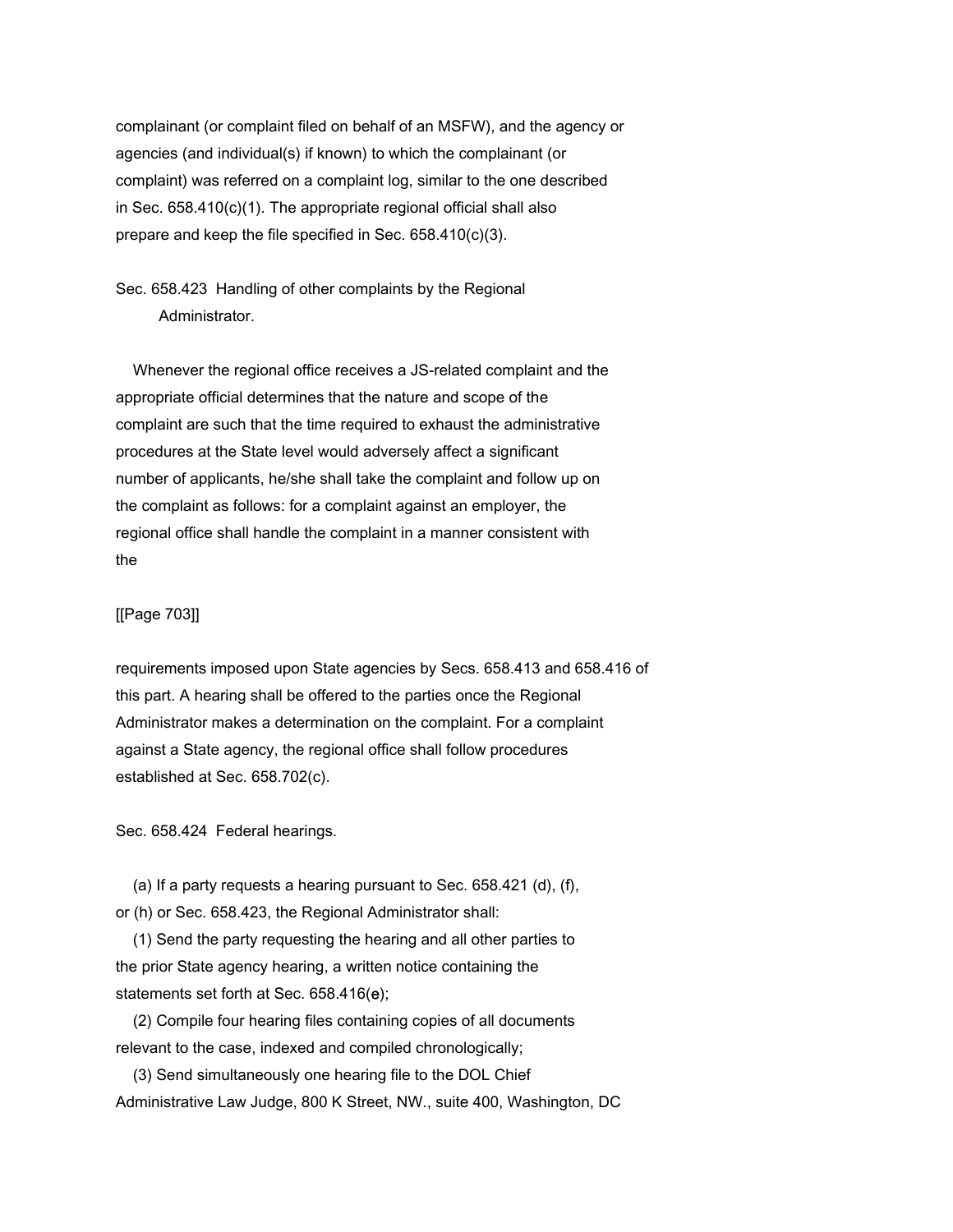20001-8002, one hearing file to the Administrator, and one hearing file to the Solicitor of Labor, Attn: Associate Solicitor for Employment and Training Legal Services, and retain one hearing file.

 (b) Upon the receipt of a hearing file, the DOL Administrative Law Judge designated by the Chief Administrative Law Judge shall notify the party requesting the hearing, all parties to the prior State hearing official hearing (if any), the State agency, the Regional Administrator, the Administrator, and the Solicitor of the receipt of the case. The DOL Administrative Law Judge shall afford the non-Federal parties 20 working days to submit legal arguments and supporting documentation, if any, in the case. The DOL Administrative Law Judge shall afford the Solicitor 20 working days to submit legal arguments and supporting documentation, if any, in the case on behalf of the Federal parties. After the 20 working days elapse, the Hearing Officer shall decide whether to schedule a hearing, or make a determination on the record.

 (c) The DOL Administrative Law Judge may decide to conduct hearings on more than one complaint concurrently if he/she determines that the issues are related or that the complaints will be handled more expeditiously in this fashion.

 (d) At the DOL Administrative Law Judge's discretion, other appropriate individuals, organizations, or associations may be permitted to participate in the hearing as amicus curiae with respect to specific legal or factual issues relevant to the complaint. Any documents submitted by the amicus curiae shall be included in the record.

 (e) The following standards shall apply to the location of hearings involving parties in more than one State or in locations which are within a State but which are separated geographically so that access to the hearing location is extremely inconvenient for one or more parties as determined by the Administrative Law Judge.

 (1) Whenever possible, the Administrative Law Judge shall hold a single hearing, at a location convenient to all parties or their representatives wishing to appear and present evidence, and with all such parties and/or their representatives present.

 (2) If a hearing location cannot be established by the Administrative Law Judge at a location pursuant to paragraph (e)(1) of this section, the Administrative Law Judge may conduct, with the consent of the parties, the hearing by a telephone conference call from an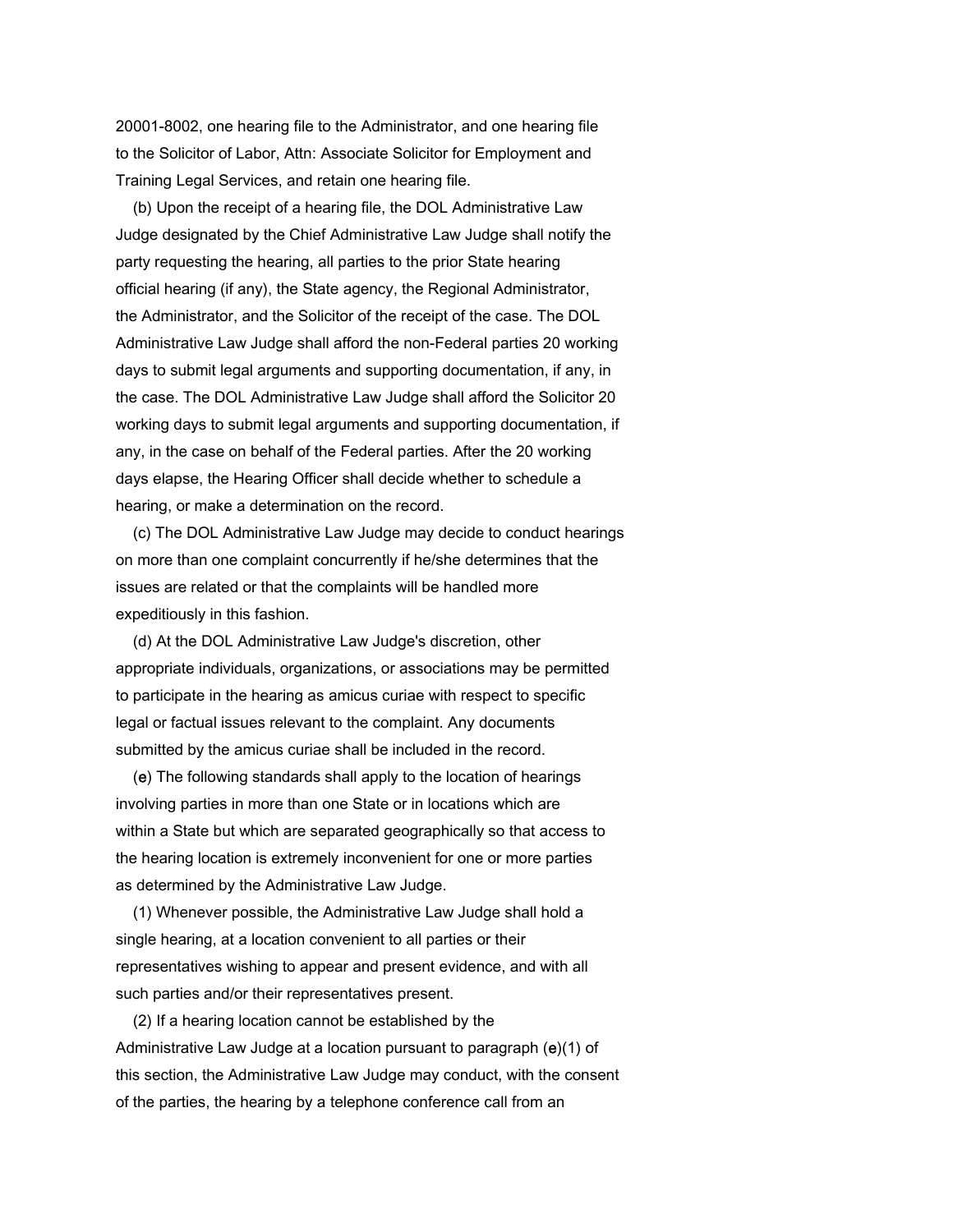office with all parties and their representatives not choosing to be present at that location permitted to participate in the hearing from their distant locations.

 (3) Where the Administrative Law Judge is unable to locate facilities to conduct hearings by telephone pursuant to paragraph (e)(1) or (e)(2) of this section, the Administrative Law Judge shall take evidence in the States where the parties are located and hold the hearing in the same manner as used for appealed interstate unemployment claims in those States, to the extent that such procedures are consistent with Sec. 658.416.

(f) The DOL Administrative Law Judge shall:

 (1) Notify all involved parties of the date, time and place of the hearing; and

(2) Re-schedule the hearing, as appropriate.

[[Page 704]]

(g) In conducting a hearing the DOL Administrative Law Judge shall:

(1) Regulate the course of the hearing;

(2) Issue subpoenas if necessary;

(3) Consider all relevant issues which are raised;

(4) Rule on the introduction of evidence and testimony;

 (5) Take any other action which is necessary to insure an orderly hearing.

 (h) The testimony at the hearing shall be recorded, and shall be transcribed if appropriate.

 (i) The parties to the hearing shall be afforded the opportunity to present, examine, and cross-examine witnesses. The DOL Administrative Law Judge may elicit testimony from witnesses, but shall not act as advocate for any party.

 (j) The DOL Administrative Law Judge shall receive, and make part of the record, documentary evidence offered by any party and accepted at the hearing. Copies thereof shall be made available by the party submitting the documentary evidence, to any part to the hearing upon request.

 (k) Technical rules of evidence shall not apply to hearings conducted pursuant to this part, but rules or principles designed to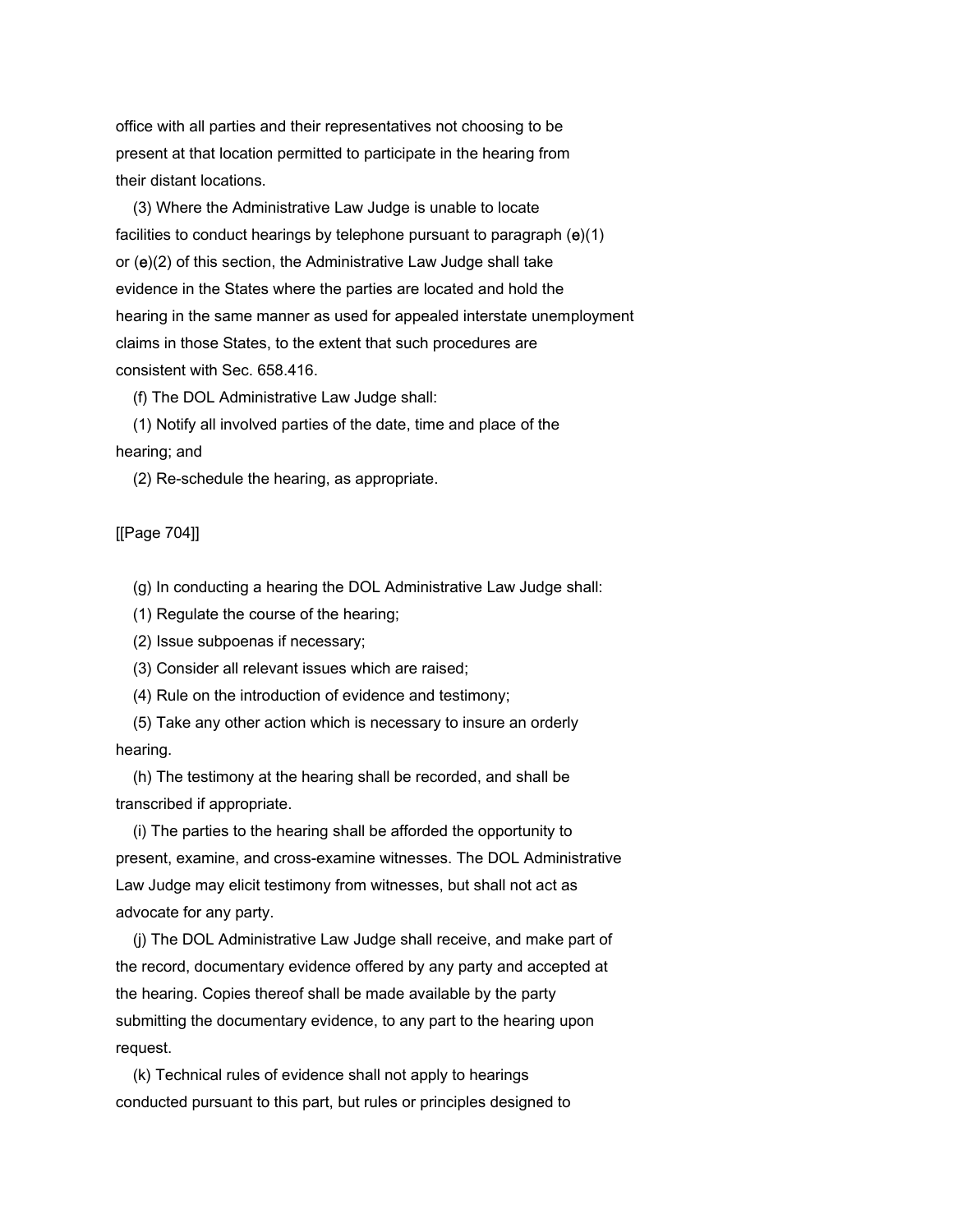assure production of the most credible evidence available and to subject testimony to test by cross-examination shall be applied where reasonably necessary by the Administrative Law Judge conducting the hearing. The Administrative Law Judge may exclude irrelevant, immaterial, or unduly repetitious evidence.

 (l) The case record, or any portion thereof, shall be available for inspection and copying by any party to the hearing at, prior to, or subsequent to the hearing upon request. Special procedures may be used for disclosure of medical and psychological records such as disclosure to a physician designated by the individual concerned.

 (m) The DOL Administrative Law Judge shall, if feasible, encourage resolution of the dispute by conciliation at any time prior to the conclusion of the hearing.

[45 FR 39468, June 10, 1980, as amended at 56 FR 54708, Oct. 22, 1991]

Sec. 658.425 Decision of DOL Administrative Law Judge.

(a) The DOL Administrative Law Judge may:

(1) Rule that there is a lack of jurisdiction over the case;

 (2) Rule that the appeal has been withdrawn properly and in writing, with the written consent of all the parties;

 (3) Rule that reasonable cause exists to believe that the appeal has been abandoned or that repeated requests for re-scheduling are arbitrary and for the purpose of unduly delaying or avoiding a hearing; or

 (4) Render such other rulings as are appropriate to the issues in question. However, the DOL Administrative Law Judge shall not have jursidiction to consider the validity or constitutionality of JS regulations or of the Federal statutes under which they are promulgated.

 (b) Based on the entire record, including any legal briefs, the record before the State agency, the investigation (if any) and determination of the Regional Administrator, and evidence provided at the hearing, the DOL Administrative Law Judge shall prepare a written decision. The DOL Administrative Law Judge shall send a copy of the decision stating the findings and conclusions of law and fact and the reasons therefor to the parties to the hearing, including the State agency, the Regional Administrator, the Administrator, and the